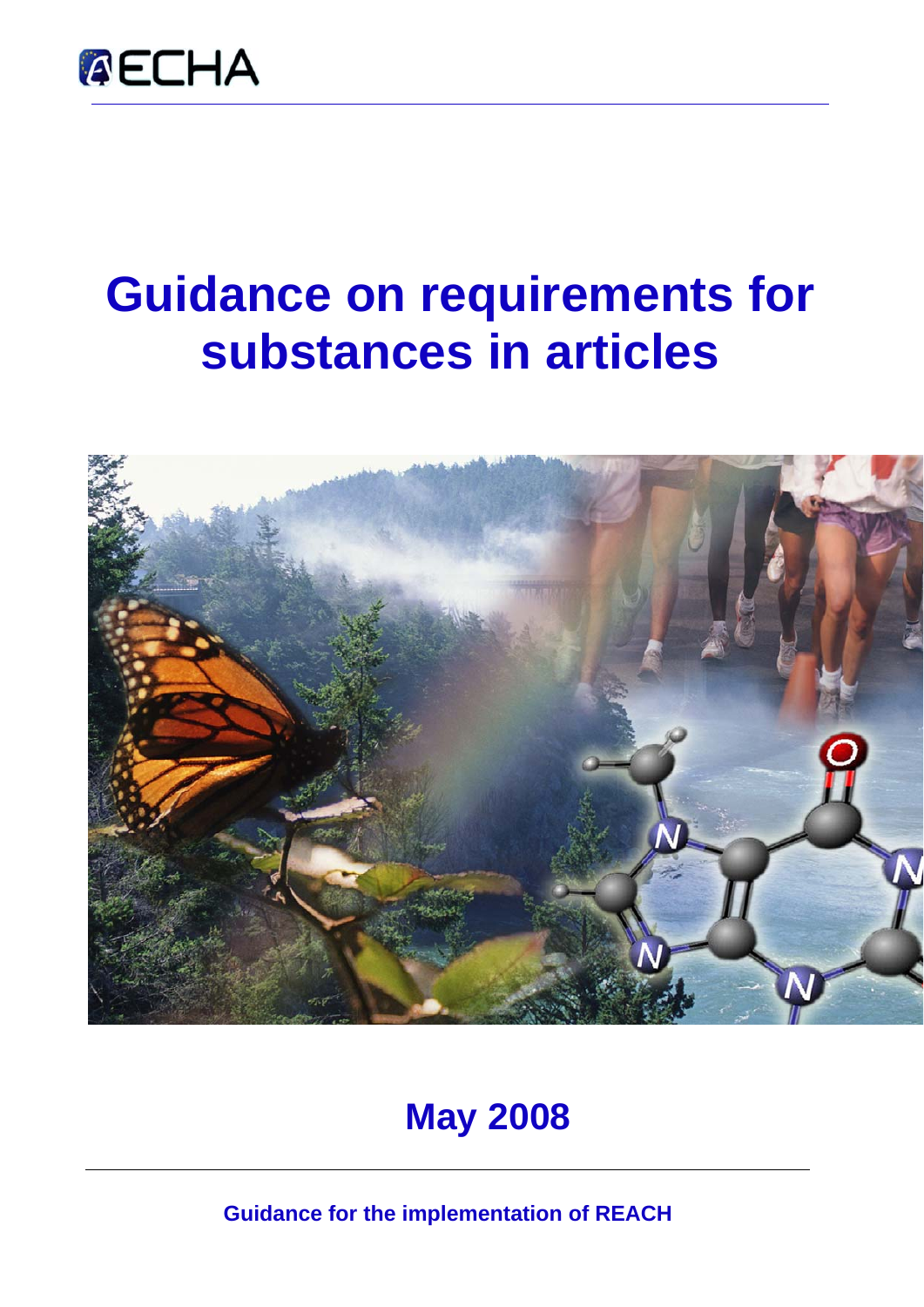#### **LEGAL NOTICE**

This document contains guidance on REACH explaining the REACH obligations and how to fulfil them. However, users are reminded that the text of the REACH regulation is the only authentic legal reference and that the information in this document does not constitute legal advice. The European Chemicals Agency does not accept any liability with regard to the contents of this document. © European

> © European Chemicals Agency, 2008 Reproduction is authorised provided the source is acknowledged.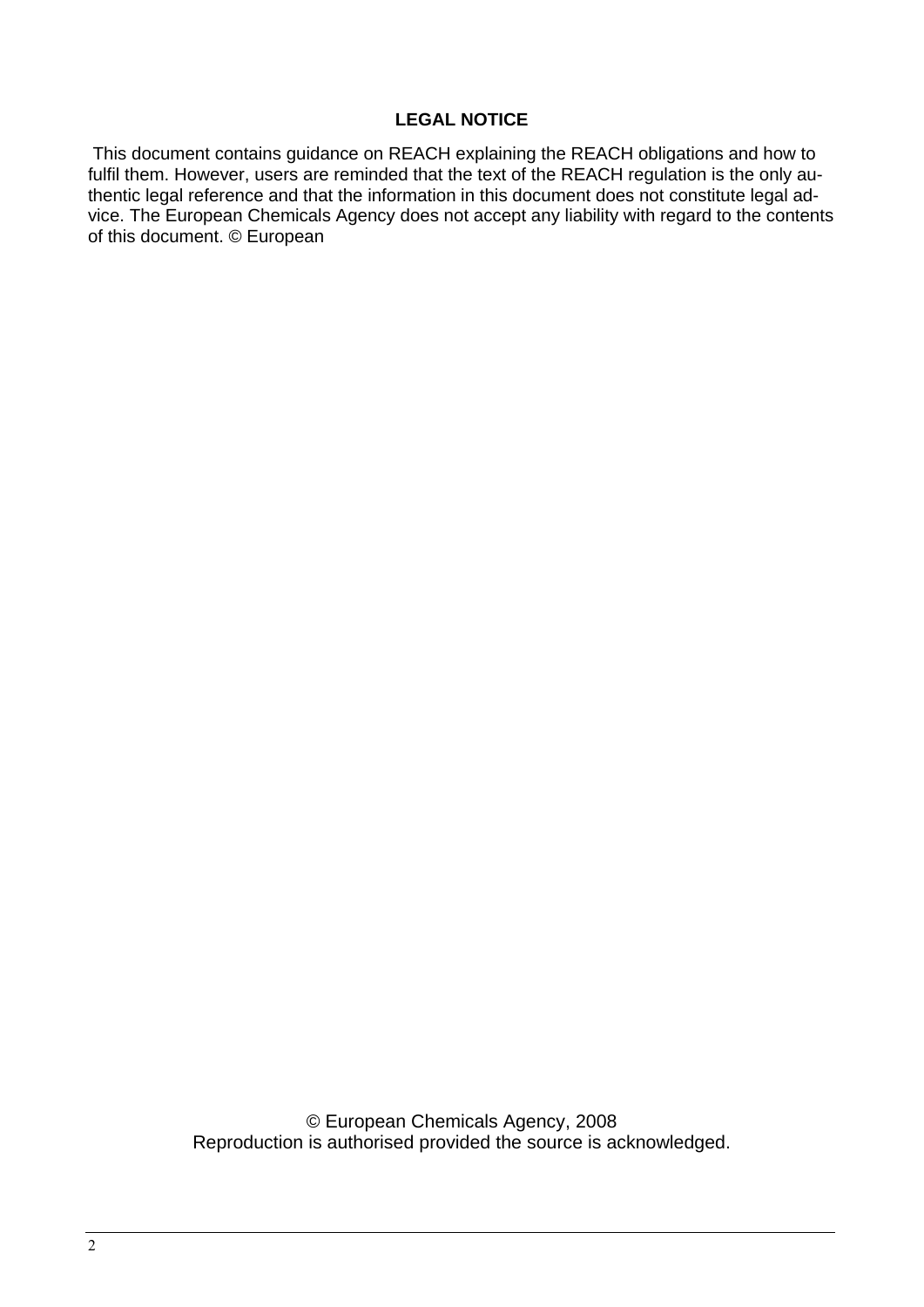#### **PREFACE**

The main objectives of this guidance are to:

 $\overline{a}$ 

- Assist the REACH actors in deciding whether or not they are manufacturers or importers of substances (on their own or in preparations) or article suppliers
- Assist article suppliers (article producers, article importers and/or distributors/retailers of articles, as well as only representatives of non-EU companies exporting articles to the EU) in deciding if they have to fulfil registration, notification and/or communication requirements related to substances in their articles

The meeting of the REACH Member State Competent Authorities (REACH-CA meeting) of 19-20 December 2007 could not reach consensus on some elements of this guidance on requirements for substances in articles and the Commission decided to transfer the finalised text, being endorsed by the majority of Member State Competent Authorities, to ECHA for publication. The positions were maintained at the REACH-CA meeting of 27-28 March 2008. Hence ECHA sought the advice of its Management Board in its meeting of 23-24 April 2008. At this occasion the majority of the members of the Management Board supported the publication of the guidance document in its current state. However, [dissenting views](http://reach.jrc.it/docs/guidance_document/dissenting_en.pdf) with regard to the application of the 0.1 % threshold were upheld by a significant number of Management Board Members and have been notified to ECHA in writing by 6 Member States (Austria, Belgium, Denmark, France, Germany and Sweden). In line with the consultation procedure on guidance ([MB/30/2007](http://echa.europa.eu/doc/ECHADocuments/ConsultationProcedureOnGuidance.pdf) final dd. 29/02/2008) a reference to the notified dissenting positions has been added to the relevant parts of the guidance document.

This guidance document is part of a series of guidance documents that are aimed to help all stakeholders with their preparation for fulfilling their obligations under the REACH regulation. These documents cover detailed guidance for a range of essential REACH processes as well as for some specific scientific and/or technical methods that industry or authorities need to make use of under REACH.

The guidance documents were drafted and discussed within the REACH Implementation Projects (RIPs) led by the European Commission services, involving all stakeholders: Member States, industry and non-governmental organisations. These guidance documents can be obtained via the website of the European Chemicals Agency [\(http://echa.europa.eu/reach\\_en.asp\)](http://echa.europa.eu/reach_en.asp). Further guidance documents will be published on this website when they are finalised or updated.

This document relates to the REACH Regulation (EC) No 1907/2006 of the European Parliament and of the Council of 18 December 2006[1](#page-2-0).

<span id="page-2-0"></span><sup>1</sup> Corrigendum to Regulation (EC) No 1907/2006 of the European Parliament and of the Council of 18 December 2006 concerning the Registration, Evaluation, Authorisation and Restriction of Chemicals (REACH), establishing a European Chemicals Agency, amending Directive 1999/45/EC and repealing Council Regulation (EEC) No 793/93 and Commission Regulation (EC) No 1488/94 as well as Council Directive 76/769/EEC and Commission Directives 91/155/EEC, 93/67/EEC, 93/105/EC and 2000/21/EC (OJ L 396, 30.12.2006); amended by Council Regulation (EC) No 1354/2007 of 15 November 2007 adapting Regulation (EC) No 1907/2006 of the European Parliament and of the Council on the Registration, Evaluation, Authorisation and Restriction of Chemicals (REACH), by reason of the accession of Bulgaria and Romania (OJ L 304, 22.11.2007, p. 1).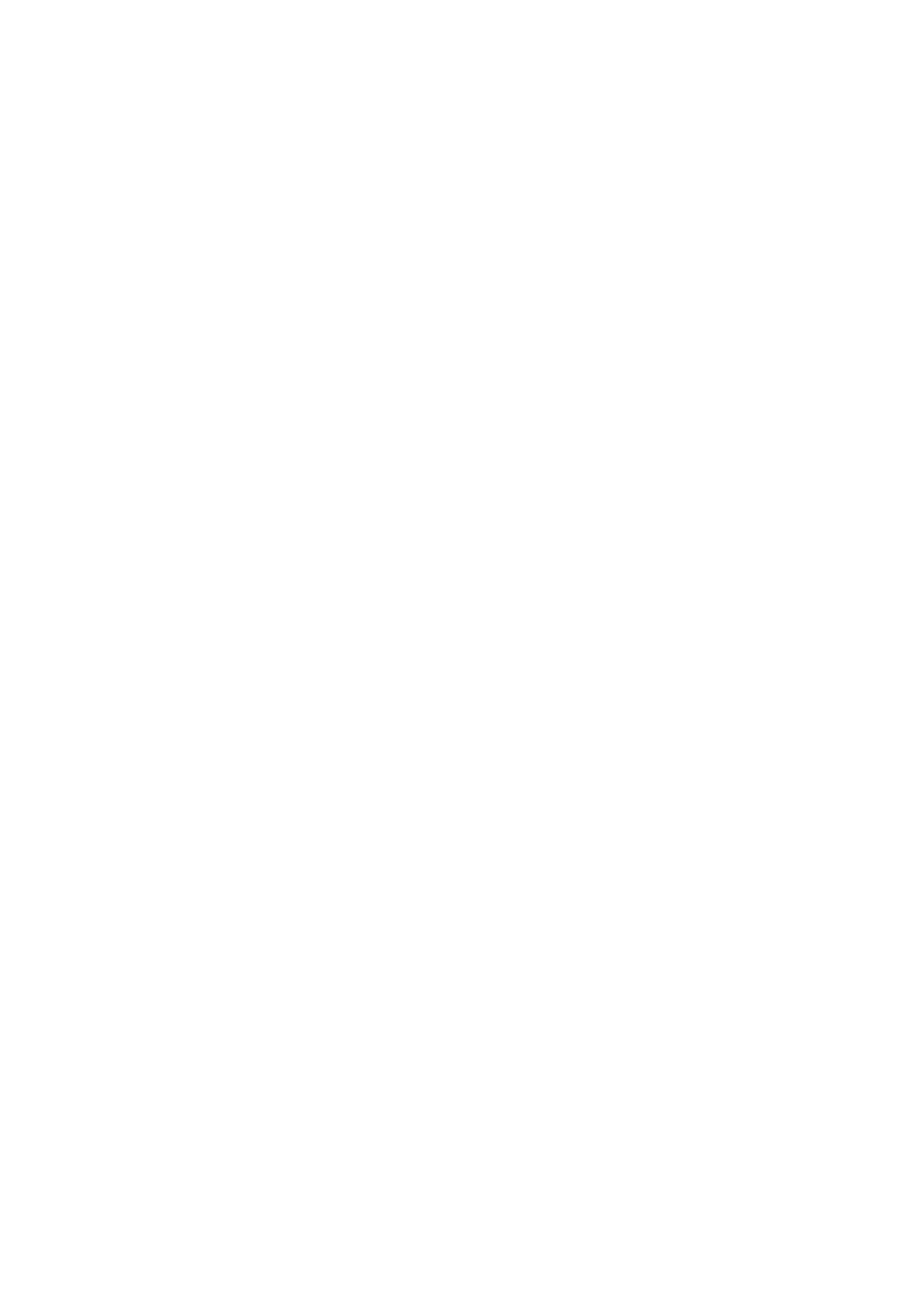## **CONTENT**

|                | 1.2 |                                                                                                                                                                                                                    |  |
|----------------|-----|--------------------------------------------------------------------------------------------------------------------------------------------------------------------------------------------------------------------|--|
| $\overline{2}$ |     |                                                                                                                                                                                                                    |  |
|                | 2.1 |                                                                                                                                                                                                                    |  |
|                | 2.2 |                                                                                                                                                                                                                    |  |
|                | 2.3 |                                                                                                                                                                                                                    |  |
|                | 2.4 |                                                                                                                                                                                                                    |  |
|                | 2.5 |                                                                                                                                                                                                                    |  |
|                | 2.6 |                                                                                                                                                                                                                    |  |
|                | 2.7 |                                                                                                                                                                                                                    |  |
|                | 2.8 |                                                                                                                                                                                                                    |  |
| 3              |     |                                                                                                                                                                                                                    |  |
|                | 3.1 |                                                                                                                                                                                                                    |  |
|                | 3.2 |                                                                                                                                                                                                                    |  |
|                | 3.3 | Borderline in the sequence of processing natural or synthetic materials to final articles 23<br>3.3.1<br>3.3.2 Borderline between substances/preparations in special containers / on special carrier materials and |  |
|                |     |                                                                                                                                                                                                                    |  |
|                |     |                                                                                                                                                                                                                    |  |
|                | 4.1 |                                                                                                                                                                                                                    |  |
|                | 4.2 |                                                                                                                                                                                                                    |  |
| 5              |     |                                                                                                                                                                                                                    |  |
|                | 5.1 |                                                                                                                                                                                                                    |  |
|                | 5.2 |                                                                                                                                                                                                                    |  |
| 6              |     |                                                                                                                                                                                                                    |  |
|                | 6.1 |                                                                                                                                                                                                                    |  |
|                | 6.2 |                                                                                                                                                                                                                    |  |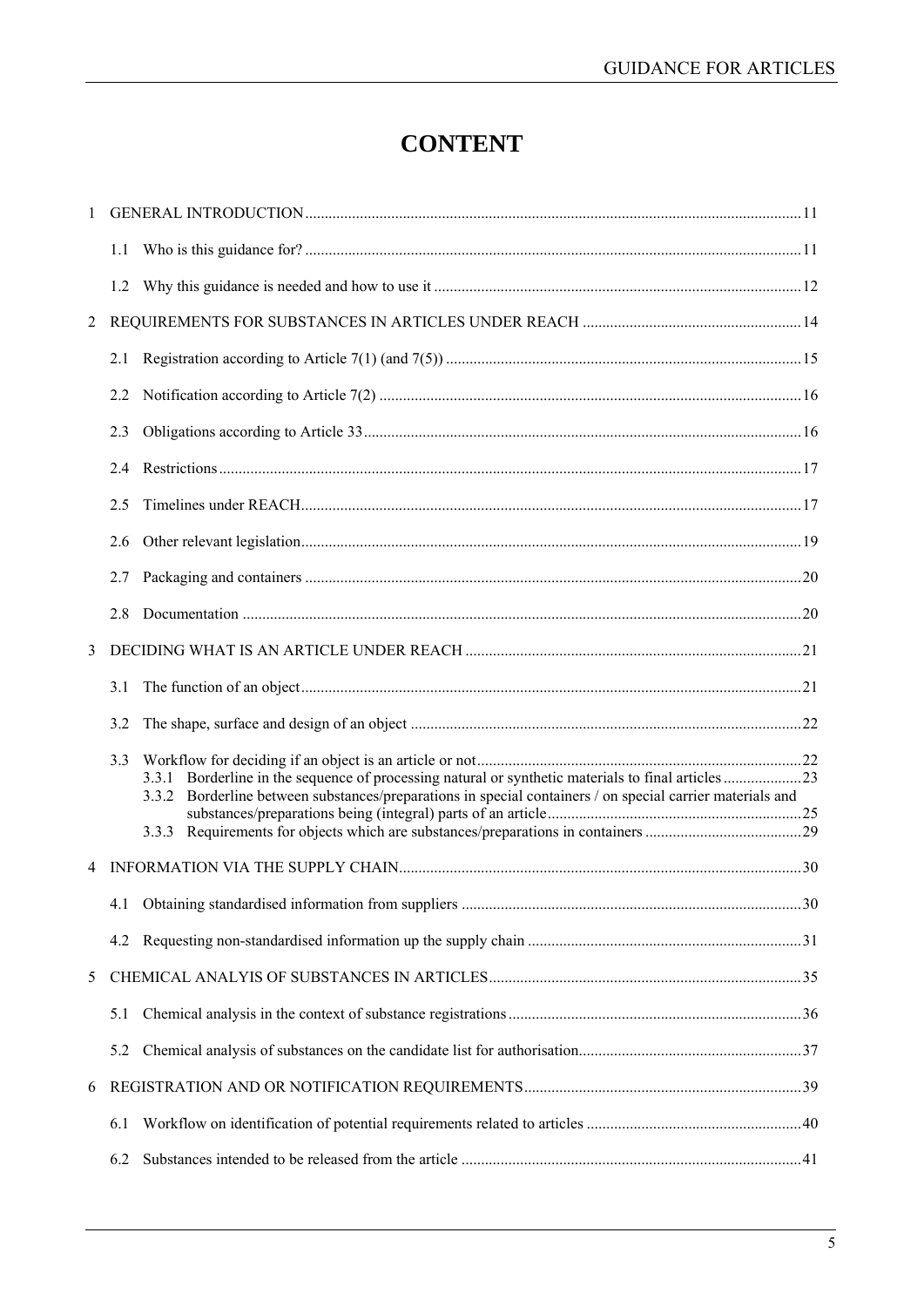|   | 6.3 |                                                                                                       |  |
|---|-----|-------------------------------------------------------------------------------------------------------|--|
|   |     |                                                                                                       |  |
| 7 |     |                                                                                                       |  |
|   | 7.1 |                                                                                                       |  |
|   | 7.2 |                                                                                                       |  |
|   | 7.3 |                                                                                                       |  |
|   | 7.4 |                                                                                                       |  |
|   | 7.5 |                                                                                                       |  |
|   | 7.6 |                                                                                                       |  |
|   | 7.7 | 7.7.1 Calculation of the total amount of a substance intended to be released contained in articles 48 |  |
|   | 7.8 |                                                                                                       |  |
| 8 |     |                                                                                                       |  |
|   | 8.1 |                                                                                                       |  |
|   | 8.2 |                                                                                                       |  |
|   | 8.3 |                                                                                                       |  |
|   | 8.4 |                                                                                                       |  |
|   | 8.5 |                                                                                                       |  |
|   |     |                                                                                                       |  |
|   | 8.7 |                                                                                                       |  |
|   | 8.8 | Can exposure be excluded during normal or reasonably foreseeable conditions of use 56                 |  |
|   |     |                                                                                                       |  |
|   | 8.9 |                                                                                                       |  |
|   |     |                                                                                                       |  |
| 9 |     | CHECKING WHETHER A SUBSTANCE IN AN ARTICLE HAS BEEN REGISTERED FOR THAT USE 62                        |  |
|   | 9.1 |                                                                                                       |  |
|   | 9.2 |                                                                                                       |  |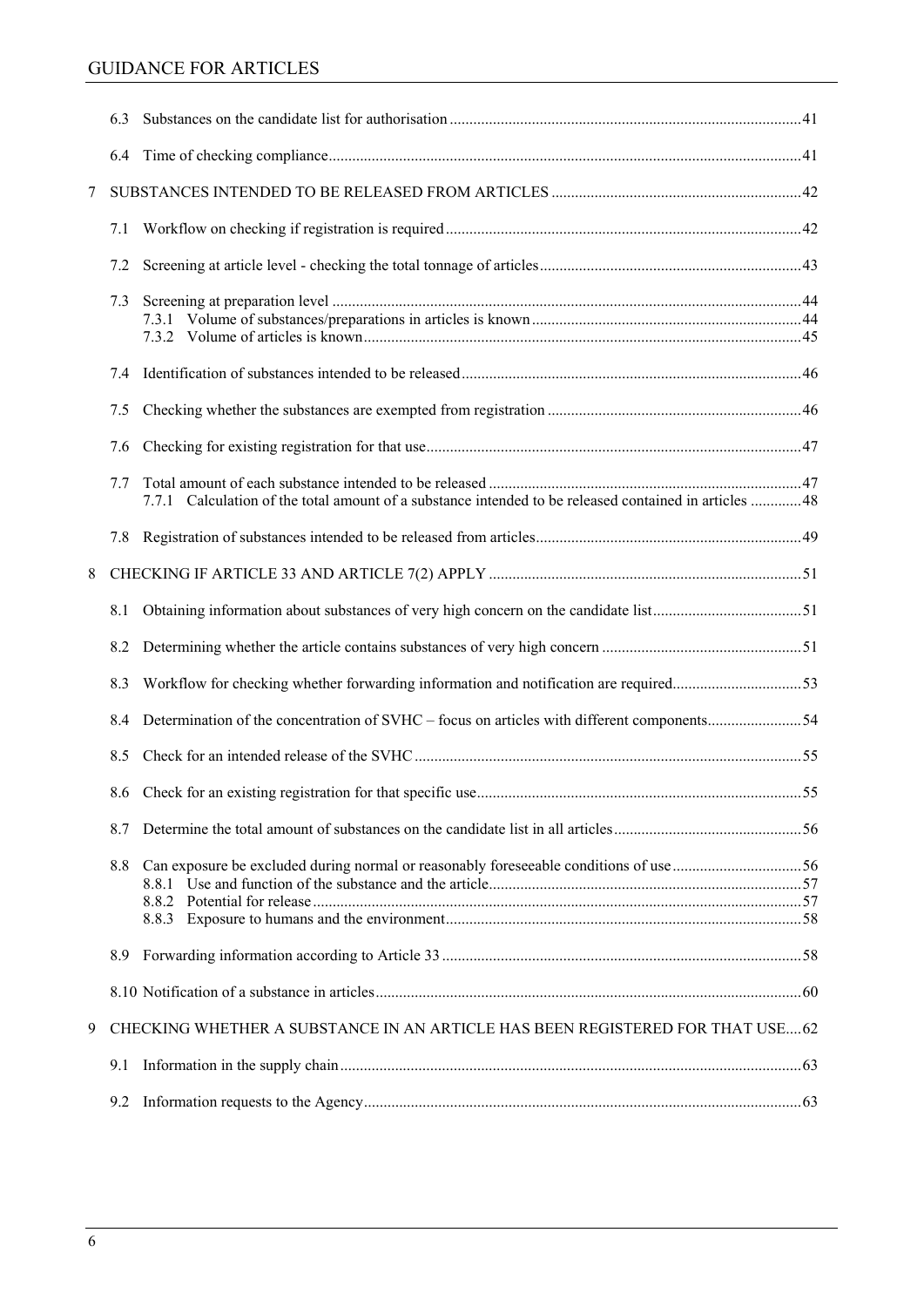#### **TABLES**

#### **FIGURES**

| Figure 3 Deciding on borderline between substances/preparations in special containers / carrier materials or as |  |
|-----------------------------------------------------------------------------------------------------------------|--|
|                                                                                                                 |  |
|                                                                                                                 |  |
|                                                                                                                 |  |
|                                                                                                                 |  |
|                                                                                                                 |  |

#### **EXAMPLES**

| Example 1  |  |
|------------|--|
| Example 2  |  |
| Example 3  |  |
| Example 4  |  |
| Example 5  |  |
| Example 6  |  |
| Example 7  |  |
| Example 8  |  |
| Example 9  |  |
| Example 10 |  |
| Example 11 |  |
| Example 12 |  |

### **List of Appendices**

Appendix 1: Definitions and Explanations

Appendix 2: Borderline cases of substances/preparations in special containers/on special carrier materials or as integral parts of articles

Appendix 3: Examples on deciding the borderline in the sequence of processing natural or synthetic materials into final articles, in particular deciding on 'semi-finished products'

Appendix 4: Illustrative cases for checking if requirements under Article 7 and article 33 may apply

Appendix 5: Information sources on substances in articles

Appendix 6: Information sources on restrictions and methods for determination of substances released from articles Appendix 7: Legislation restricting the use of substances in articles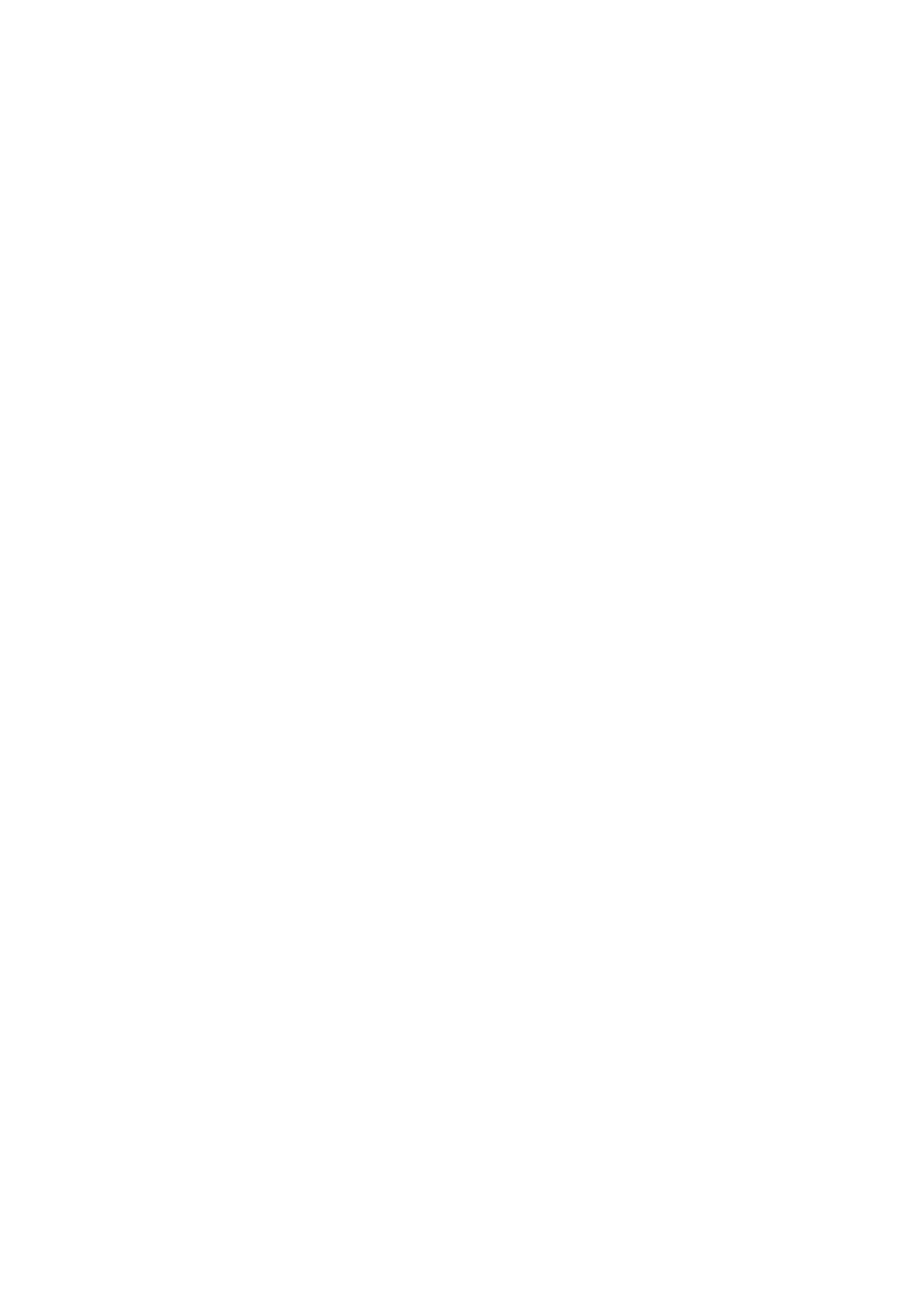## **ABBREVIATIONS**

| /y            | Per year                                                                       |
|---------------|--------------------------------------------------------------------------------|
| CAS           | <b>Chemical Abstract Service</b>                                               |
| <b>CMR</b>    | Carcinogenic, mutagenic and toxic for reproduction                             |
| Conc.         | Concentration                                                                  |
| DU            | Downstream User                                                                |
| EIF           | Entry Into Force                                                               |
| <b>EINECS</b> | European Inventory of Existing Commercial Chemical Substances                  |
| <b>ELINCS</b> | European List of Notified Chemical Substances                                  |
| <b>ELVs</b>   | End of Life Vehicles                                                           |
| ES            | <b>Exposure Scenario</b>                                                       |
| eSDS          | <b>Extended Safety Data Sheet</b>                                              |
| <b>ESIS</b>   | European chemical Substances Information System                                |
| EU            | European Union                                                                 |
| F             | Formulator                                                                     |
| GC-MS         | Gas Chromatography - Mass Spectrometry                                         |
| <b>GHS</b>    | Globally Harmonised System for Classification & Labelling                      |
| $ID-no$       | Identification number                                                          |
| ID number     | Identification number                                                          |
| <b>IUPAC</b>  | International Union of Pure and Applied Chemistry                              |
| M             | Manufacturer                                                                   |
| M/I           | Manufacturer/Importer                                                          |
| <b>PBT</b>    | Persistent, Bioaccumulative and Toxic                                          |
| P/I           | Producer/Importer                                                              |
| Prep.         | Preparation                                                                    |
| <b>REACH</b>  | Registration, Evaluation, Authorisation and Restriction of Chemicals           |
| <b>RIP</b>    | <b>REACH</b> Implementation Project                                            |
| <b>RMM</b>    | <b>Risk Management Measures</b>                                                |
| RoHS          | Restriction of the Use of certain Hazardous Substances in Electrical and Elec- |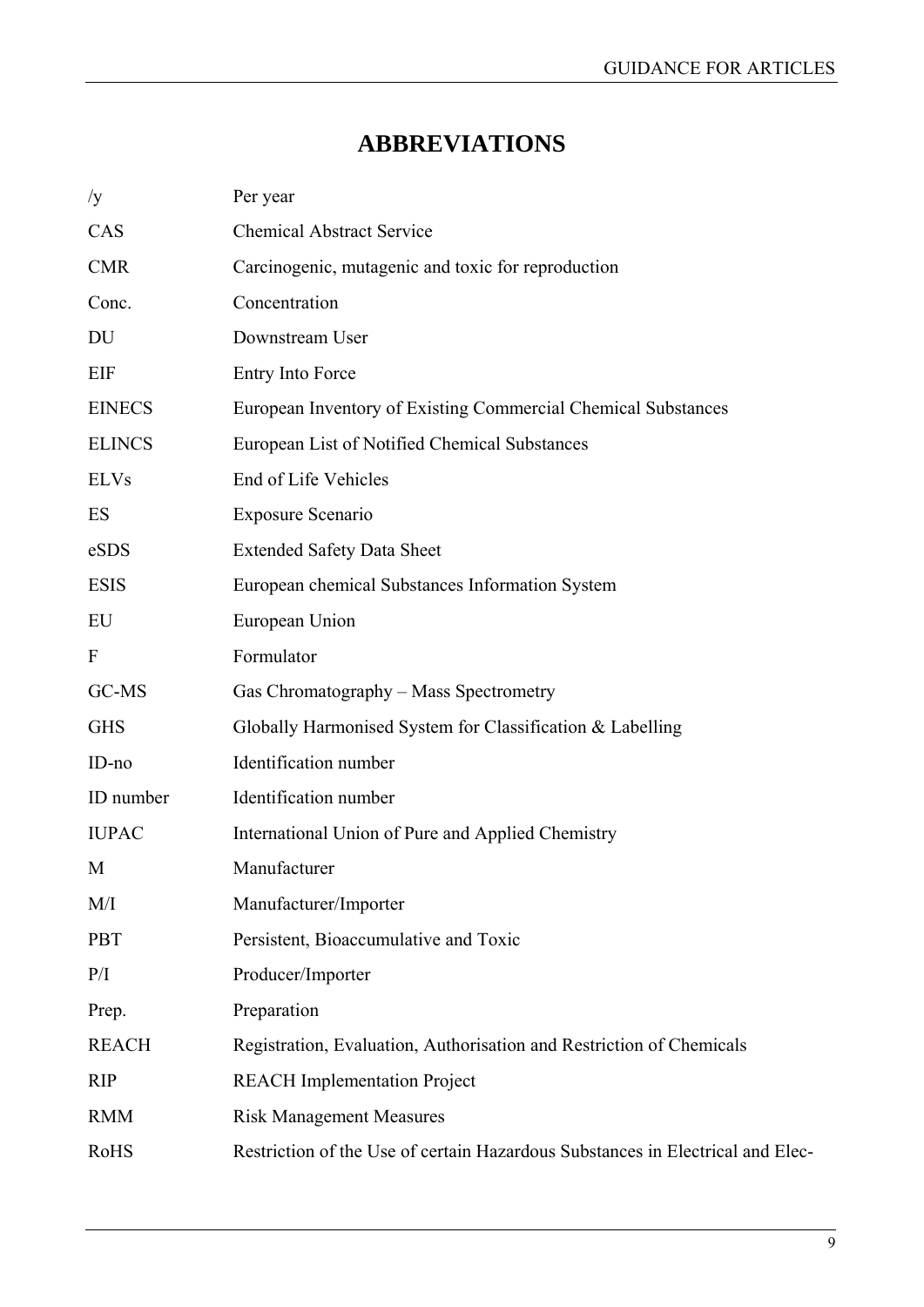tronic Equipment

| <b>SCCNFP</b> | Scientific Committee on Cosmetic Products and Non-food products intended for<br>Consumers |
|---------------|-------------------------------------------------------------------------------------------|
| <b>SDS</b>    | <b>Safety Data Sheet</b>                                                                  |
| <b>SIEF</b>   | Substance Information Exchange Forum                                                      |
| <b>SMEs</b>   | Small and Medium-Sized Enterprises                                                        |
| Subst.        | Substance                                                                                 |
| <b>SVHC</b>   | Substances of Very High Concern                                                           |
| <b>TGD</b>    | <b>Technical Guidance Document</b>                                                        |
| Vol           | Volume                                                                                    |
| vPvB          | very Persistent and very Bioaccumulative                                                  |
| <b>WEEE</b>   | Waste Electrical and Electronic Equipment                                                 |
| W/W           | Weight per weight                                                                         |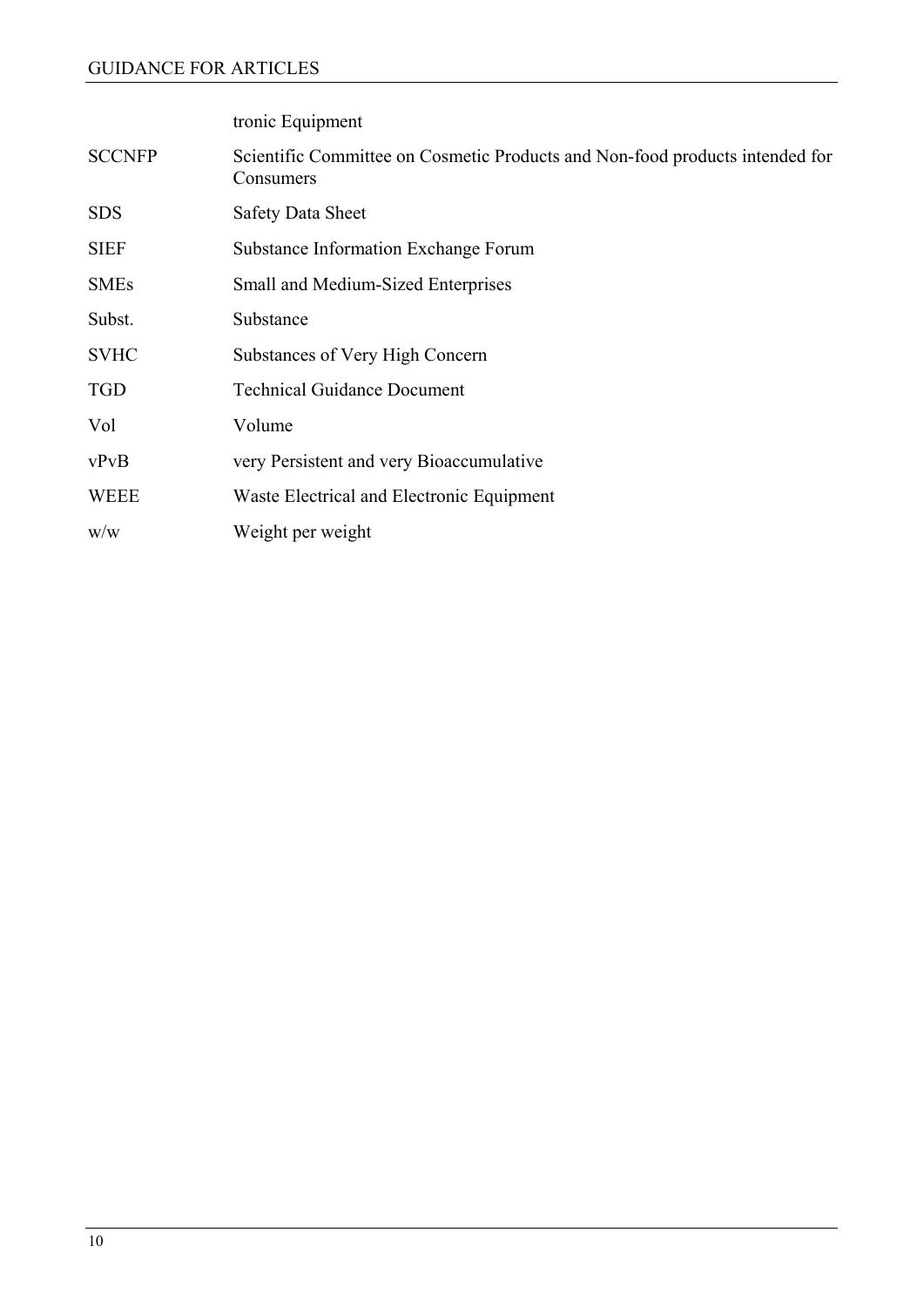#### <span id="page-10-0"></span>**1 GENERAL INTRODUCTION**

*This guidance interacts with several other REACH guidance documents. As a general principle, the current document will not repeat what is in other guidance documents, unless found absolutely necessary for the purpose of this guidance. Consequently, there are several references to other guidance documents and tools, which can be found (now or in the near future) on the web-site of the European Chemicals Agency: [http://ec.europa.eu/echa/.](http://ec.europa.eu/echa/)* 

#### <span id="page-10-2"></span>**1.1 Who is this guidance for?**

This guidance document is addressed to producers, importers and suppliers of articles located in the EU as well as only representatives of non-EU suppliers of articles.

The main objectives of this guidance are to:

- Assist the REACH actors in deciding whether or not they are manufacturers or importers of substances (on their own or in preparations) or producers/importers of articles
- Assist article suppliers (article producers, article importers and/or distributors/retailers of articles, as well as only representatives of non-EU companies) in deciding if they have to fulfil registration, notification and/or communication requirements related to substances in their articles

<span id="page-10-1"></span>A company has the role of an article producer, if it produces articles within the EU, regardless of how it is produced and where the article is placed on the market. An article importer is any company located inside the EU which imports articles from countries which are located outside the EU. An article supplier is a company which produces, imports or distributes articles and/or places them on the EU market. Retailers are also article suppliers. Further explanation and the definitions of these roles are included in Appendix 1 of this guidance.

Non-EU producers of articles may appoint "Only Representatives" to fulfil all obligations of the importers of their articles into the EU. In this case, Only Representatives shall fulfil all obligations for substances in articles, including pre-registration and registration of substances with an intended release (Article 7(1)), notification of Substances of Very High Concern on the so-called "candidate list"<sup>[2](#page-10-3)</sup> under Article 7(2), provision of information under Article 33 and ensuring compliance with any restrictions in Annex XVII. Details on the role and obligations of Only Representatives can be found in the [Guidance on registration](http://reach.jrc.it/public-2/getdoc.php?file=registration_en) and [Guidance on data sharing.](http://reach.jrc.it/public-2/getdoc.php?file=data_sharing_en)

This guidance mainly describes how a company can check whether it has to fulfil any requirements under Article 7 and Article 33 of REACH.

Please note that if article producers use substances and preparations (bought on the EU market) in the production process of the article, they also have to fulfil downstream user requirements. Support is provided in the [Guidance for Downstream Users](http://reach.jrc.it/public-2/getdoc.php?file=DU_en). If the article producer also is the importer of substances/preparations into the EU, he is also a substance importer and may have to fulfil a number of other REACH requirements for these substances, including registration requirements under Article 6 of REACH, unless as indicated above his supplier outside the EU has appointed an only representative to fulfil the importer obligations.

<span id="page-10-3"></span><sup>2</sup> Explained further in Section 2.2.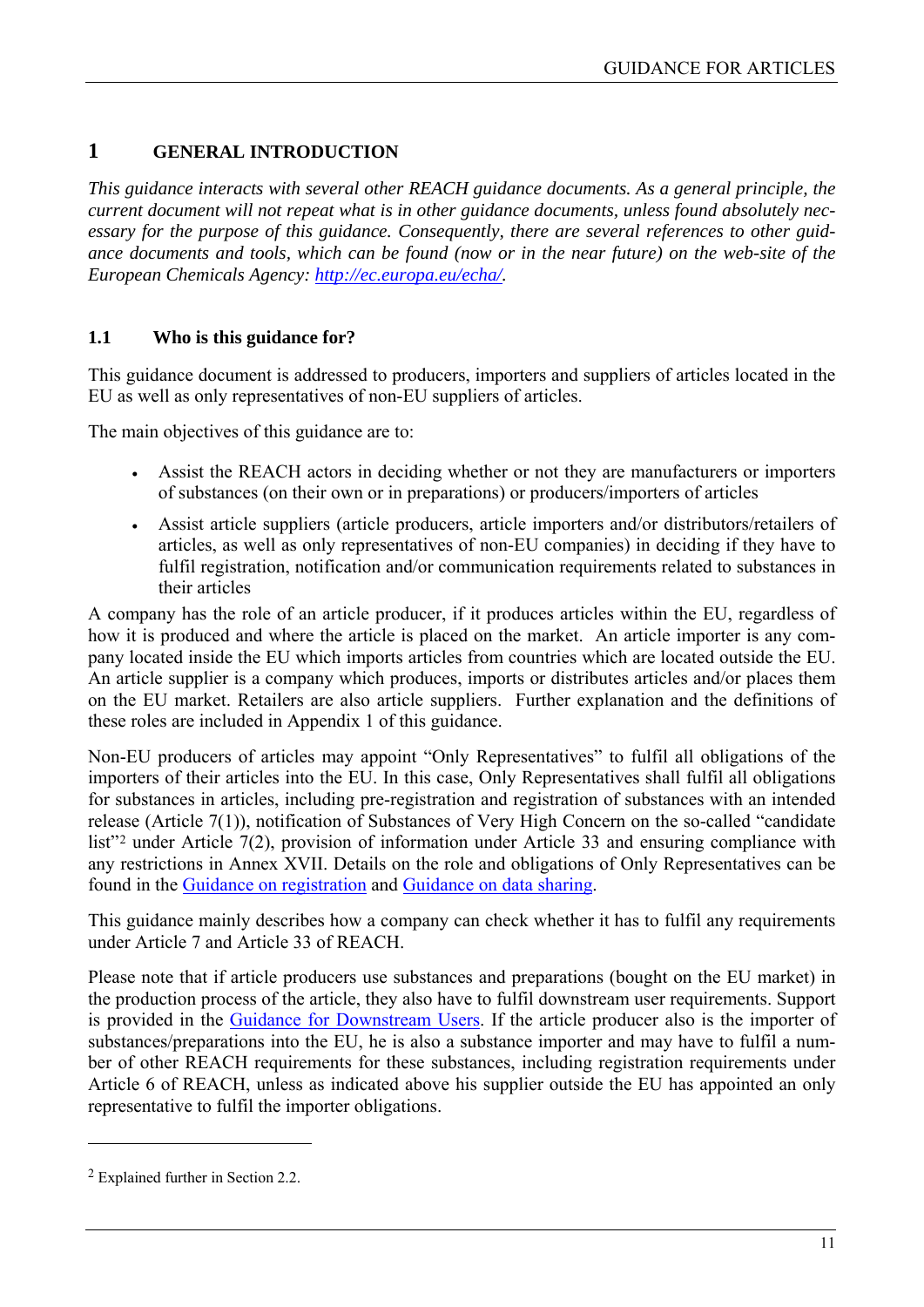<span id="page-11-0"></span>In general, companies are advised to identify their roles and check their obligations by running the **Navigator** on the web-site of the European Chemicals Agency, where other final guidance documents can also be found.



**Figure** 1 Article suppliers: producers, importers and distributors of articles

<span id="page-11-2"></span>When determining if and which requirements apply, the first step is to check whether the produced or imported objects are considered articles or substances/preparations under REACH.

#### <span id="page-11-1"></span>**1.2 Why this guidance is needed and how to use it**

The specific aim of this guidance is to assist suppliers of articles in assessing which requirements have to be complied with related to the production, import and supply of articles. It provides guidance for answering the following questions:

- Do I need to pre-register and register substances under REACH?
- Do I need to notify substances in articles under REACH?

It guides article suppliers (including producers and importers) to answer the question:

• Do I need to forward information on substances in the articles to my customers?

The workflow in Section [6.1](#page-39-1) directs the user of the guidance to the chapters which are relevant in relation to these requirements.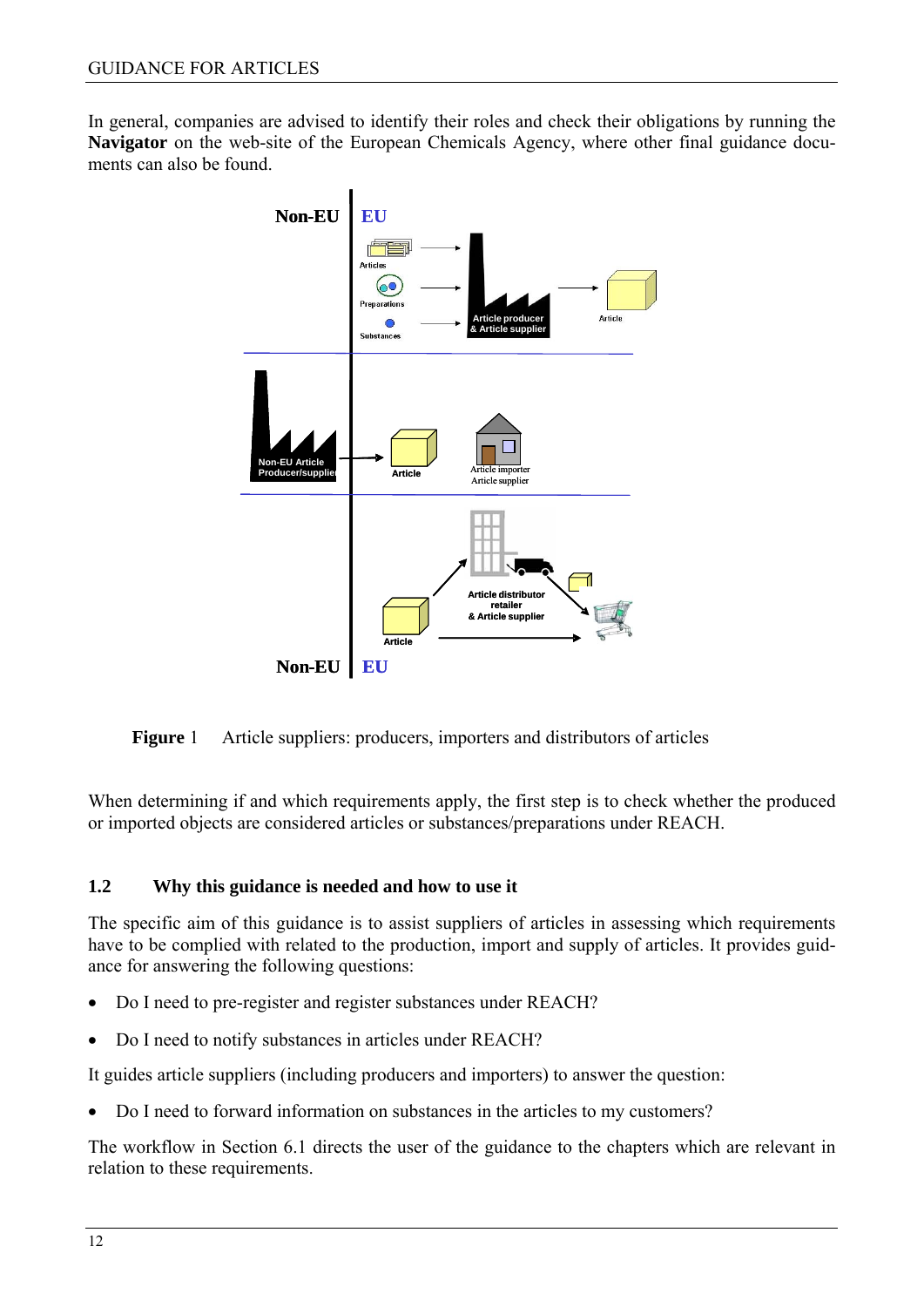However, it is advised to first read the general guidance on issues relevant for all actors covering:

- Overview of requirements for substances in articles and related requirements (Chapter 2)
- Guidance on what is considered to be an article (Chapter 3)
- Communication about substances in the supply chain (Chapter [4\)](#page-29-3).
- Chemical analysis as an option to identify and quantify substances in articles (Chapter [5\)](#page-34-2)

The Appendices provide further information and examples.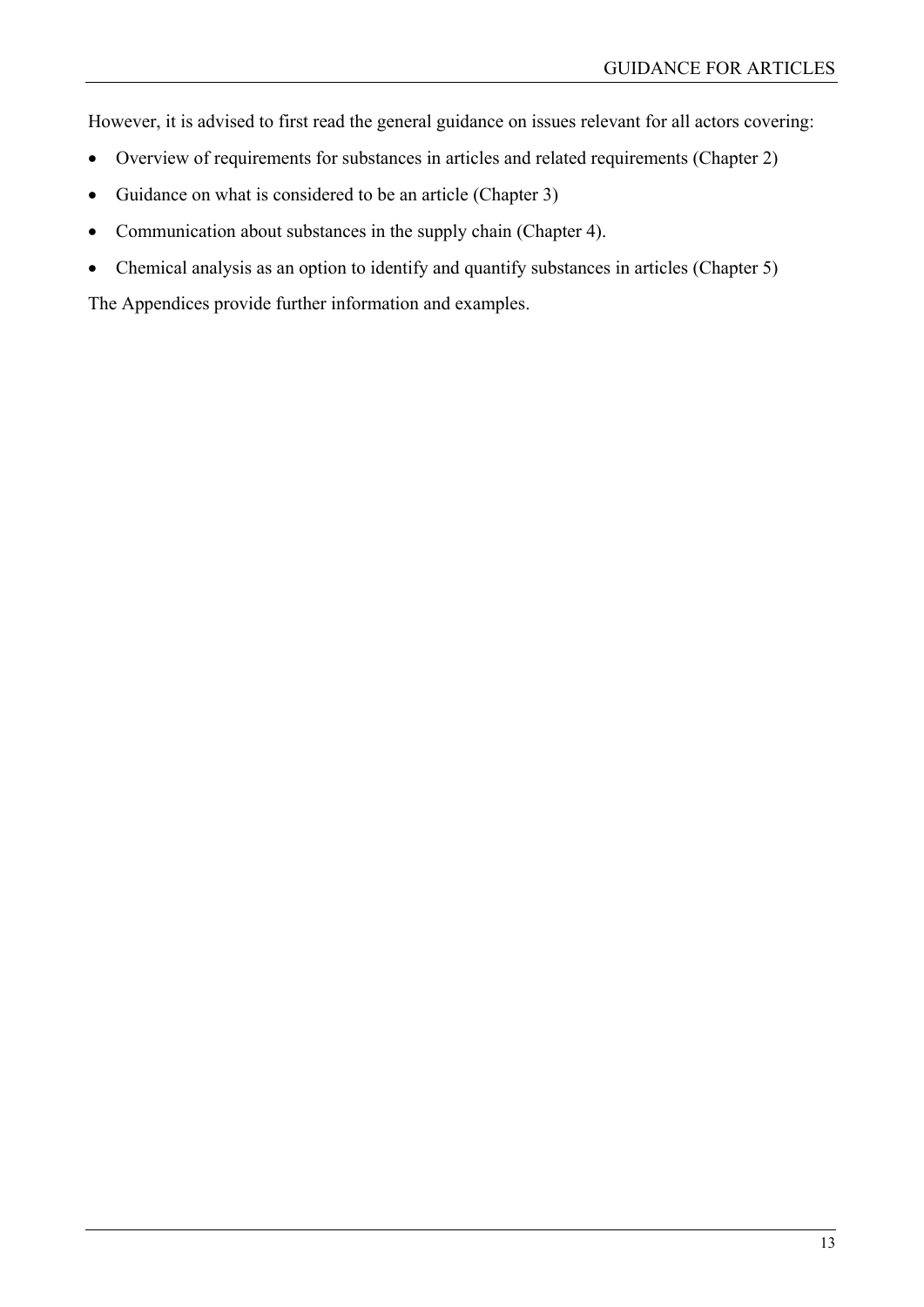#### <span id="page-13-1"></span><span id="page-13-0"></span>**2 REQUIREMENTS FOR SUBSTANCES IN ARTICLES UNDER REACH**

Four types of requirements exist for producers, importers and other suppliers of articles: to register (1) or notify (2) substances contained in articles to the Chemicals Agency, to communicate specific information related to the content of some specific substances to the customers (3) and to comply with any community wide restriction (4). These obligations only apply under certain conditions, which are specified in Article 7, 33 and the entries in Annex XVII of REACH. Article suppliers, which are only supplying (i.e. not themselves producing or importing the articles), only have to comply with Article 33.

The following parts of REACH are of particular relevance for producers, importers and other suppliers of articles:

- **Article 3(3): Article definition.**
- **Article 7: Registration and notification of substances in articles.** Defines under which circumstances article producers and importers are to register or notify (see sections [2.1](#page-14-1) and [2.3](#page-15-2)).
- Article 23, 28-30: Deadlines for pre-registration and registration of *phase-in substances* **and participation in Substance Information Exchange Fora (***SIEF)***.** Article producers and importers who have to register substances intended to be released should make a pre-registration to benefit from the transitional provisions for phase-in substances.
- **Article 57 and 59:** Criteria for substances of very high concern (SVHC) and procedure for how they are placed on the *candidate list*.
- **Article 33: Duty to communicate information on substances in articles.** Producers, importers and other suppliers of articles containing substances on the candidate list may have to forward required information available to them down the supply chain (Article 33(1) and to consumers on request (Article 33(2)).
- Annex XVII listing the conditions of restrictions, which may pertain to certain substances in produced and imported articles.

Substances being (an integral) part of imported articles cannot be subject to authorisation. *However, if an EU-based producer of an article incorporates a substance as such or in preparation into the article, that use of the substance may have to be authorised (if the substance is listed in REACH Annex XIV*). If such a substance is acquired from the EU market, the supplier has to give this information in section 16 of the safety data sheet or via information according to article 32. If the article producer imports such substances himself, he has to apply for an Authorisation for continued use. Details on the Authorisation procedure, notifying the use of authorised substances etc. can be found in the [Guidance for Downstream Users](http://reach.jrc.it/public-2/getdoc.php?file=DU_en) (Chapter 12 on authorisation), [Guidance on Annex XIV in](http://reach.jrc.it/public-2/getdoc.php?file=annex_xiv_en)[clusio](http://reach.jrc.it/public-2/getdoc.php?file=annex_xiv_en)n (substances subject to authorisation) and the [Guidance on authorisation application.](http://reach.jrc.it/public-2/getdoc.php?file=authorisation_application_en)

As already noted, producers of articles using substances/preparations may also have other importer and/or downstream users obligations under REACH.

In general, it may be helpful for article producers/importers/suppliers to understand more of the overall legislative system, e.g. to understand the possibilities of obtaining information in the supply chain and to get a full overview of their REACH obligations. Please refer to the web-site of the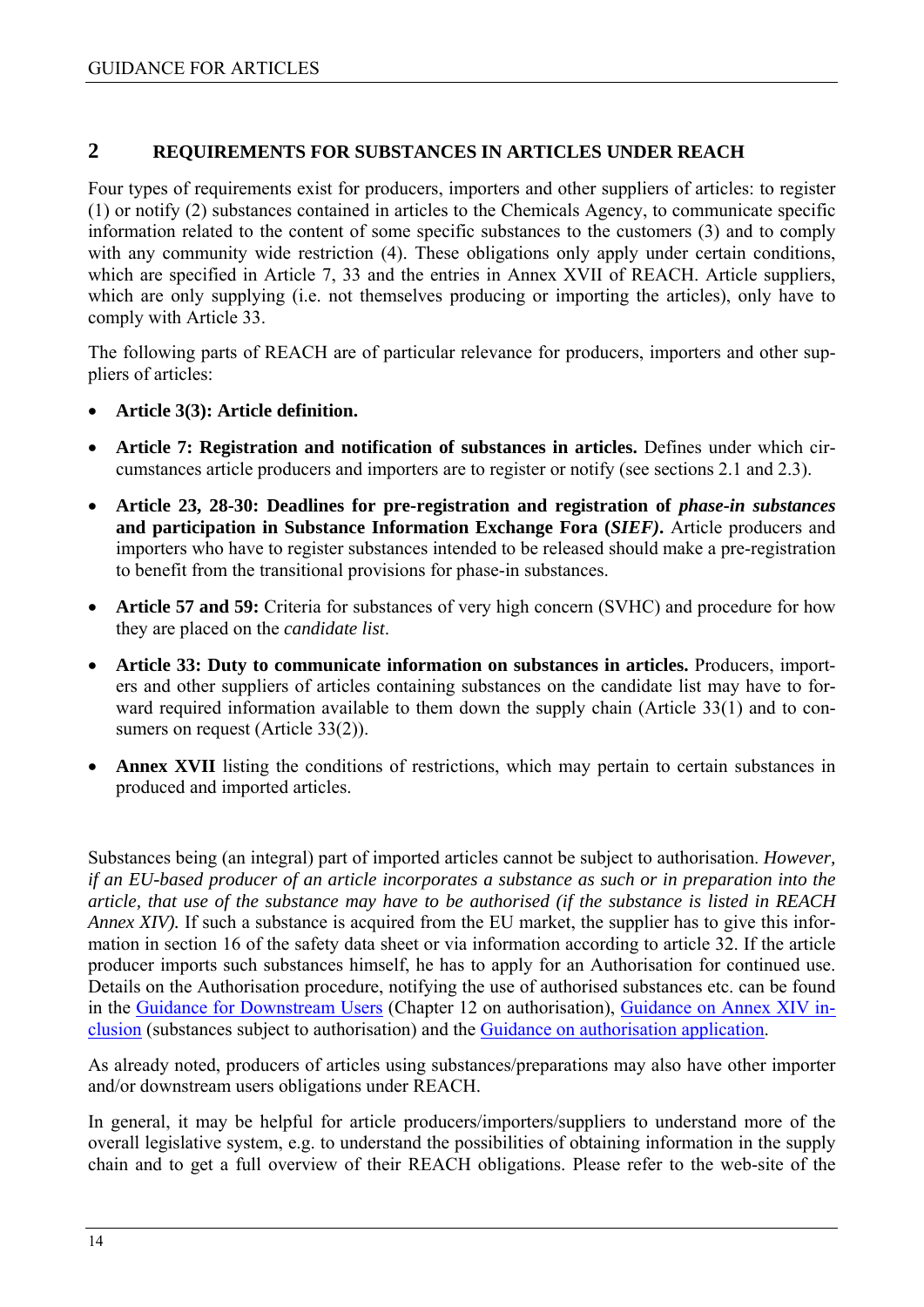<span id="page-14-0"></span>European Chemicals Agency ([http://ec.europa.eu/echa/\)](http://ec.europa.eu/echa/) for further general information on REACH and the roles and obligations of the various actors.

#### <span id="page-14-1"></span>**2.1 Registration according to Article 7(1) (and 7(5))**

A **registration** (Article 7.1) of substances in articles is obligatory for an article producer or importer only if the following conditions are met:

- The substances are intended to be released from the produced or imported article(s) during normal and reasonable foreseeable conditions of use
- The total amount of the substance present in the articles with intended releases produced and/or imported by that actor exceeds 1 tonne per year per producer or importer.

The amounts intended to be released as well as the amounts which are not (intended) to be released need to be taken into account. Furthermore, if more than one type of article with intended release is produced/imported, the quantities of that substance in all articles with intended releases have to be summed up<sup>3</sup>.

The amounts of the same substance produced or imported as such or in preparations do not have to be taken into account, as they would be covered by registration obligations under Article 6 of **REACH** 

Even if the above criteria are met for a substance in an article, the substance does not have to be registered by the article producer or importer if it has already been registered for that use (Article 7(6)). Guidance on this is provided in Chapter [9.](#page-61-2)

If an article producer or importer has to register a substance, he should also make a pre-registration in order to benefit from the later registration deadlines of the phase-in scheme (see Section [2.5](#page-16-2) and the [Guidance on pre-registration](http://reach.jrc.it/public-2/getdoc.php?file=pre-registration_en) and [Guidance on registration](http://reach.jrc.it/public-2/getdoc.php?file=registration_en) for further information). It will be further explained in Section [2.5,](#page-16-2) why a producer/importer who thinks that the substance intentionally released from his article will at a later stage be registered for his use (and therefore he will at that point in time be exempted from registration via Article 7(6)), should also seriously consider pre-registration.

According to Article 7(5), the Agency may decide that an article producer or importer must submit a registration for any substance contained in an article if the amount of the substance exceeds 1 tonne per year and if there is a suspicion that the substance is released from the article resulting in risks to human health or the environment. This may apply to any substance which has not yet been registered for that use under Article 6 or Article 7.1 (see Chapter [9](#page-61-2)).

<sup>3</sup> Example: If a company X imports three articles A, B, and C with 60 tonnes of the substance present in each but: in article A, the substance is not intended to be released, in article B, 40 out of 60 tonnes are released under normal conditions and in article C 10 out of 60 tonnes are released under normal conditions, the company X will need to register the total volume of the substance in article B and C: 120 tonnes, i.e. in the 100-1000 tonnes band.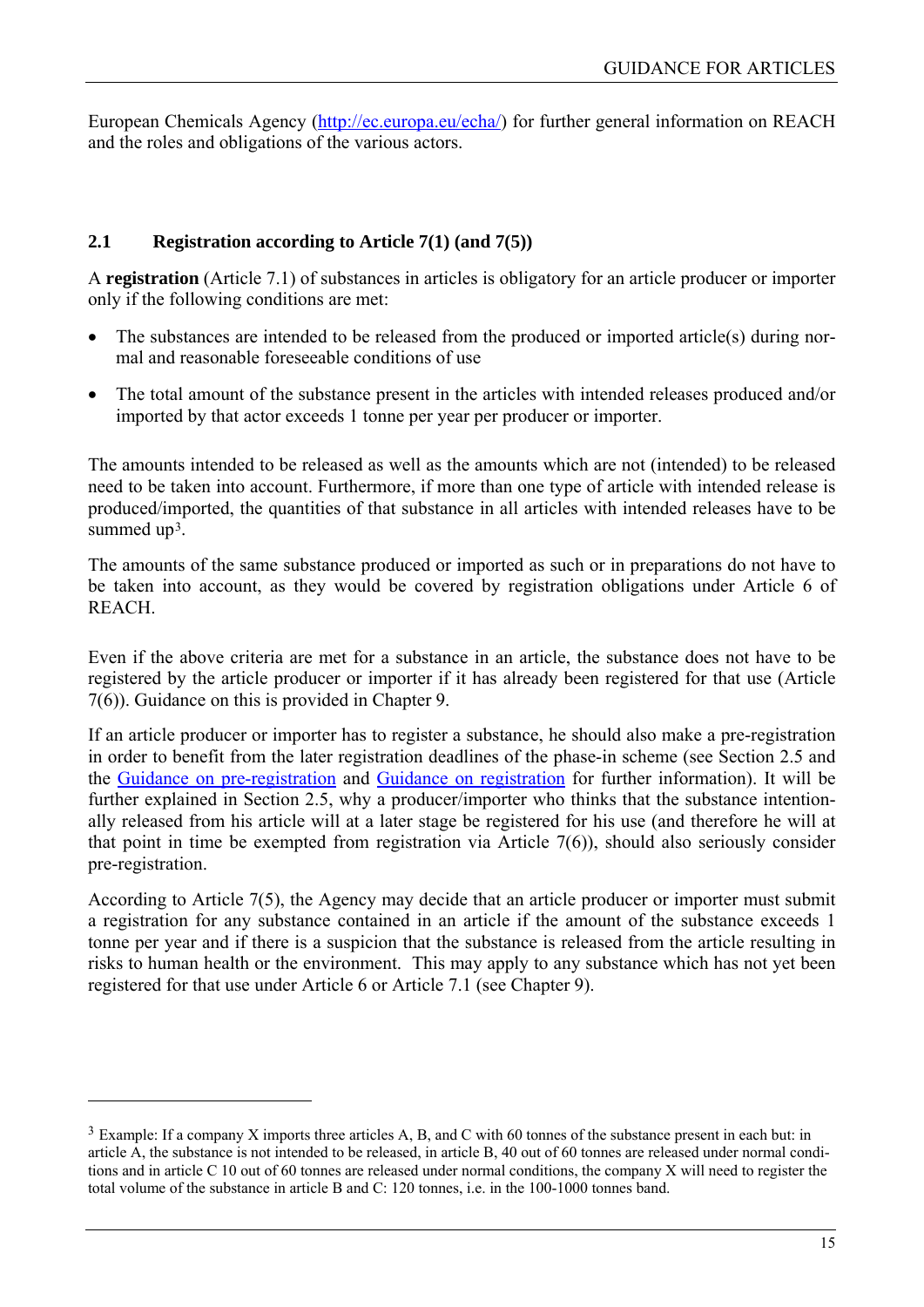#### <span id="page-15-1"></span><span id="page-15-0"></span>**2.2 Notification according to Article 7(2)[4](#page-15-0)**

Notification of substances in articles is required when all conditions of Article 7(2) are met:

- The substance is included in the candidate list<sup>[5](#page-15-0)</sup> for authorisation (Article 59(1)) and
	- The substance is present in all articles produced or imported by one actor in an amount totalling over 1 tonne per year (per producer or importer)
	- The substance is present in articles above a concentration of 0.1% weight by weight  $(w/w)$

If, however, one or both of the following conditions are met, no notification is required:

- The producer or importer can exclude exposure of the substances to humans or the environment during normal or reasonable foreseeable conditions of use including disposal (Article 7(3)).
- The substance has already been registered for that use according to Article 7(6) (see Chapter [9](#page-61-2)).

The substance concentration threshold of 0.1 % (w/w) applies to the article as produced or imported. It does not relate to the homogeneous materials or parts of an article, as it may in some other legislation, but relates to the article as such (i.e. as produced or imported).

Only substances with specific properties can be identified as substances of very high concern on the candidate list for authorisation. The properties are defined in Article 57 and include substances which are: carcinogens, mutagens or toxic to reproduction (CMRs category 1 and 2), persistent, bioaccumulative and toxic (PBT) or very persistent and very bioaccumulative (vPvB) or for which there is evidence for similar concern. Inclusion of substances in the candidate list is preceded by a formal procedure (see [Guidance on Annex XIV inclusion](http://reach.jrc.it/public-2/getdoc.php?file=annex_xiv_en)).

The obligation to notify substances in articles also applies to packaging materials, which may be produced or imported separately as packaging of imported goods. Packaging is to be assessed separately from any object it contains.

A notification is not required for a substance in articles which have been produced or imported before the substance has been included on the candidate list for authorisation.

#### <span id="page-15-2"></span>**2.3 Obligations according to Article 334**

The aim of Article 33 is to ensure that sufficient information is communicated with articles to allow their safe use.

Producers, importers and other suppliers of articles containing substances of very high concern (SVHC) included on the candidate list for authorisation in a concentration above  $0.1\%$  (w/w) have to provide respective information available to them to the recipients<sup>[6](#page-15-0)</sup> of the articles and as a mini-

<sup>&</sup>lt;sup>4</sup> Dissenting views (http://reach.jrc.it/docs/guidance\_document/dissenting\_en.pdf), questioning the application of the 0.1 % threshold to the entire article have been notified by 6 Member States (Austria, Belgium, Denmark, France, Germany and Sweden) and publication of this part of the guidance document was not endorsed by these Member States.

<sup>5</sup> A separate list will be established according to the procedures of Article 59 with substances which are identified as candidates for the authorisation procedure. This list will be published on the website of the European Chemicals Agency.

<sup>6</sup> Note that the term "recipients'' does not include consumers under REACH.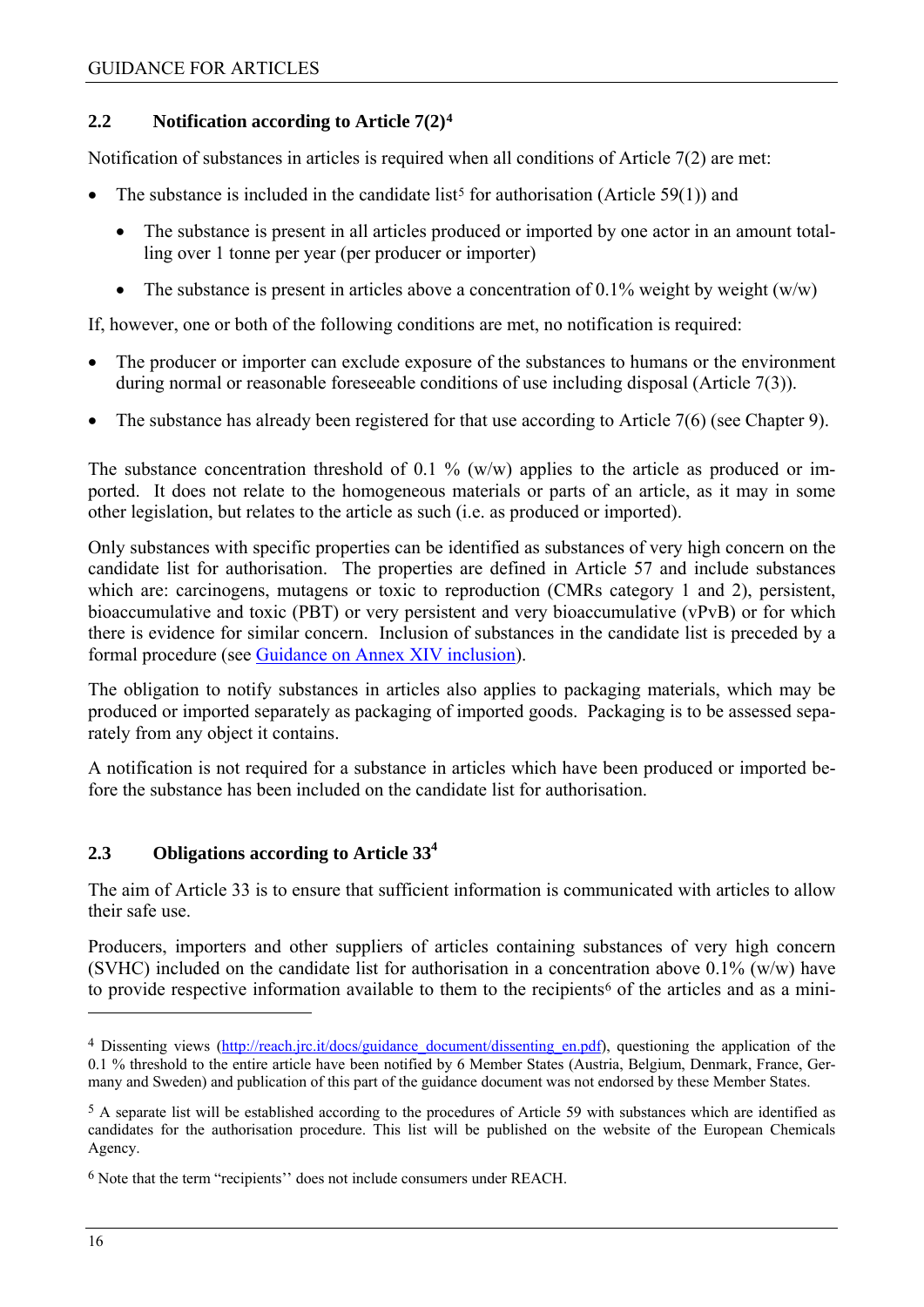<span id="page-16-0"></span>mum the name of the substance. This information is to be provided 'automatically' (Article 33(1). NB! There is no tonnage trigger for this obligation (i.e. it also applies below 1 tonne/a) and the obligation cannot be exempted neither via Article 7(3) (exclusion of exposure) nor via Article 7(6) (already registered for that use).

Information available to the article supplier necessary to ensure safe use of an article has to be provided also to consumers upon request (Article 33 (2)). Consumers have to be provided with information within 45 days of the request, free of charge.

As for the article 7(2) requirements, the substance concentration threshold of 0.1 % (w/w) applies to the article as produced, imported or supplied.

For example, if imported buttons for jackets contain such substance in concentrations of 0.5% (w/w), this needs to be communicated to the recipient. If these buttons are imported as part of jackets the concentration of the substance in relation to the imported article (the jacket) will probably be lower than 0.1% (w/w) and in that case no information would have to be communicated.

The obligation to forward available information on substances of very high concern on the candidate list also applies to packaging materials. This packaging material is always a separate 'article'. Thus, if the imported buttons or the imported jackets were packaged in plastic packaging material, the content of such substances in this packaging material would have to be assessed separately.

The obligation to provide available information on substances of very high concern to the recipients of the articles applies as soon as a substance has been included on the candidate list for authorisation. The obligations also apply to articles which were produced or imported before the substance was included on the candidate list and are supplied after the inclusion. Thus, the date of supply of the article is relevant.

#### <span id="page-16-1"></span>**2.4 Restrictions**

 $\overline{a}$ 

**Restrictions** (Annex XVII): The content of substances in articles can be restricted or banned under the restrictions procedure. Article producers and importers have to follow the conditions outlined in Annex XVII of REACH from June 1, 2009. Until then, the directive on marketing and use of dangerous substances (76/769/EC) is still in force. Details on compliance with restrictions are given in the [Guidance for Downstream Users](http://reach.jrc.it/public-2/getdoc.php?file=DU_en) (Chapter 13). Further detailed guidance will not be given in this guidance document.

#### <span id="page-16-2"></span>**2.5 Timelines under REACH**

Substances intended to be released from articles under normal or reasonably foreseeable conditions of use are to be registered under Article 7(1) by the same dead-lines that apply to substances as such or in preparations to be registered under Article 6. Also, the same distinction between phase-in substances and non-phase-in substances applies[7](#page-16-0).

 $7$  Phase-in substances are defined in Article 3(20) as substances meeting one of the following criteria (simplified, for details see legal text or Guidance on Registration, Section 1.7.1): a) listed in the European Inventory of Existing Commercial Chemical Substances (EINECS) or b) manufactured in the EU but not placed on the market since June 1, 1993 or c) substance is a no-longer polymer. All substances not meeting these criteria are non-phase-in substances. For further information, please consult the Guidance on Registration.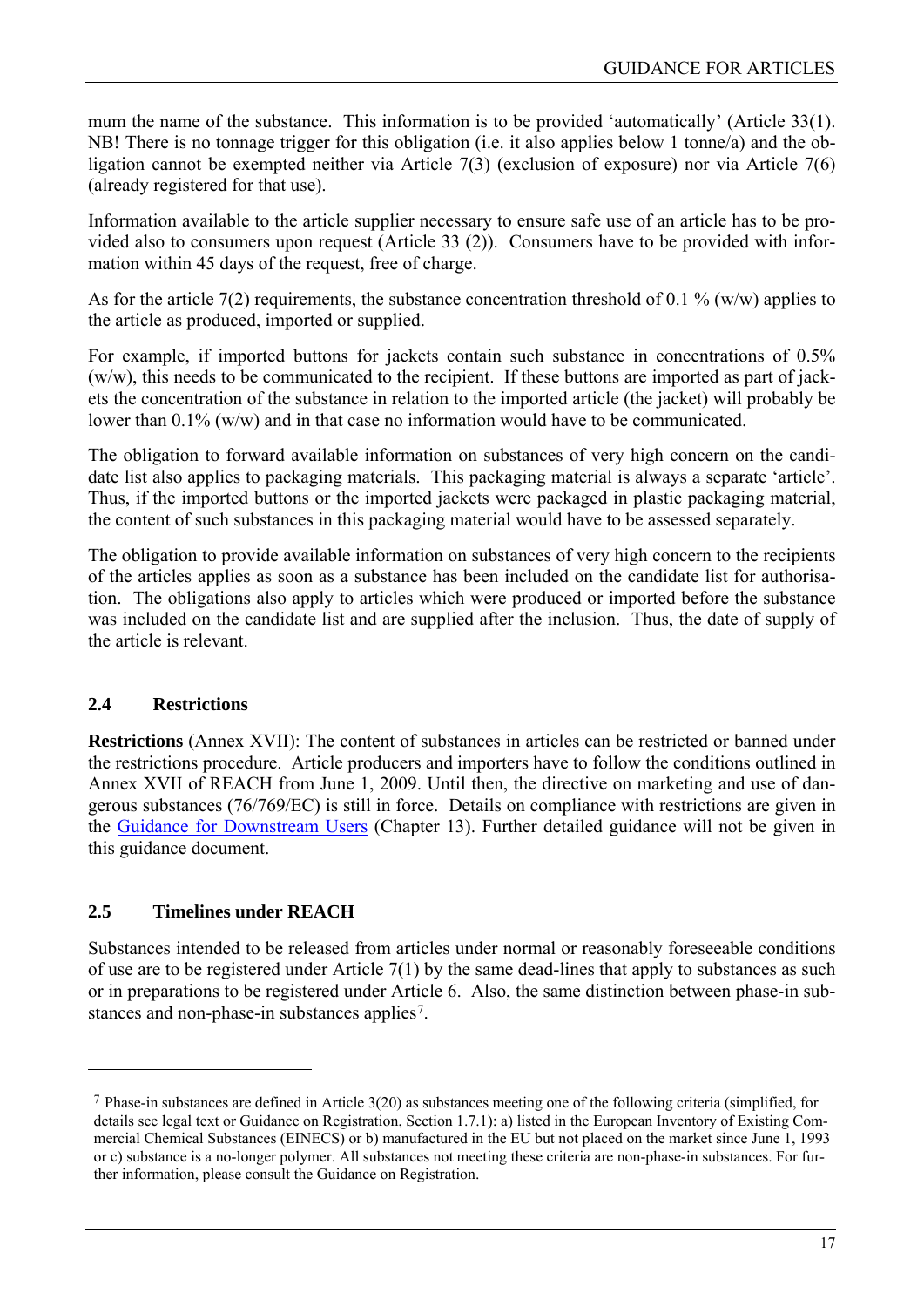<span id="page-17-0"></span>The obligation to register substances in articles applies from 1 June 2008. However, for preregistered substances the transitional registration deadlines of the phase-in scheme apply. Phase-in substances can be pre-registered<sup>[8](#page-17-0)</sup> in the period between 1 June and 1 December, 2008.

*NB! Important in relation to Article 7(6).* At the time of pre-registration, few substances will already have been registered. Therefore, a producer/importer of an article with an intended release of substances should seriously consider pre-registering. If he does not pre-register and if the substance has not (yet) been registered for his use, he has to cease his production/importation until he has made a registration as his substances would be considered a non-phase-in substance, or until someone else registers his use (which may take several years)! Please note that the pre-registration dossier is a rather limited dossier.

An article producer/importer who has pre-registered will become member of the Substance Information Exchange Forum (SIEF) for that substance. This may assist in finding another actor who registers the use in the article and thereby trigger that the article producer/importer can use the Article 7(6) exemption. Otherwise, the article producer/importer will himself have to register. Further guidance on 'registered for that use' is given in Chapter [9](#page-61-2) of this guidance. Note that becoming a SIEF member may entail obligations related to data sharing. Information on SIEFs can be found in the [Guidance on data sharing.](http://reach.jrc.it/public-2/getdoc.php?file=data_sharing_en)

A non-phase-in substance intended to be released from articles has to be registered after 1 June 2008 and before the article is placed on the market. An inquiry has to be made to the Agency to identify if information is available on the substance that could be shared.

A notification of substances in articles shall be made at the latest 6 months after it has been included on the candidate list for authorisation but only starting from 1 June 2011. Information on substances on the candidate list contained in articles is to be forwarded to the recipients of article directly after a substance is included in that list. The candidate list will be updated continuously when substances have been identified as meeting the criteria of Article 57. [Table 1](#page-18-2) summarises the deadlines relevant for article suppliers.

<sup>8</sup> Separate guidance is available on pre-registration and data sharing.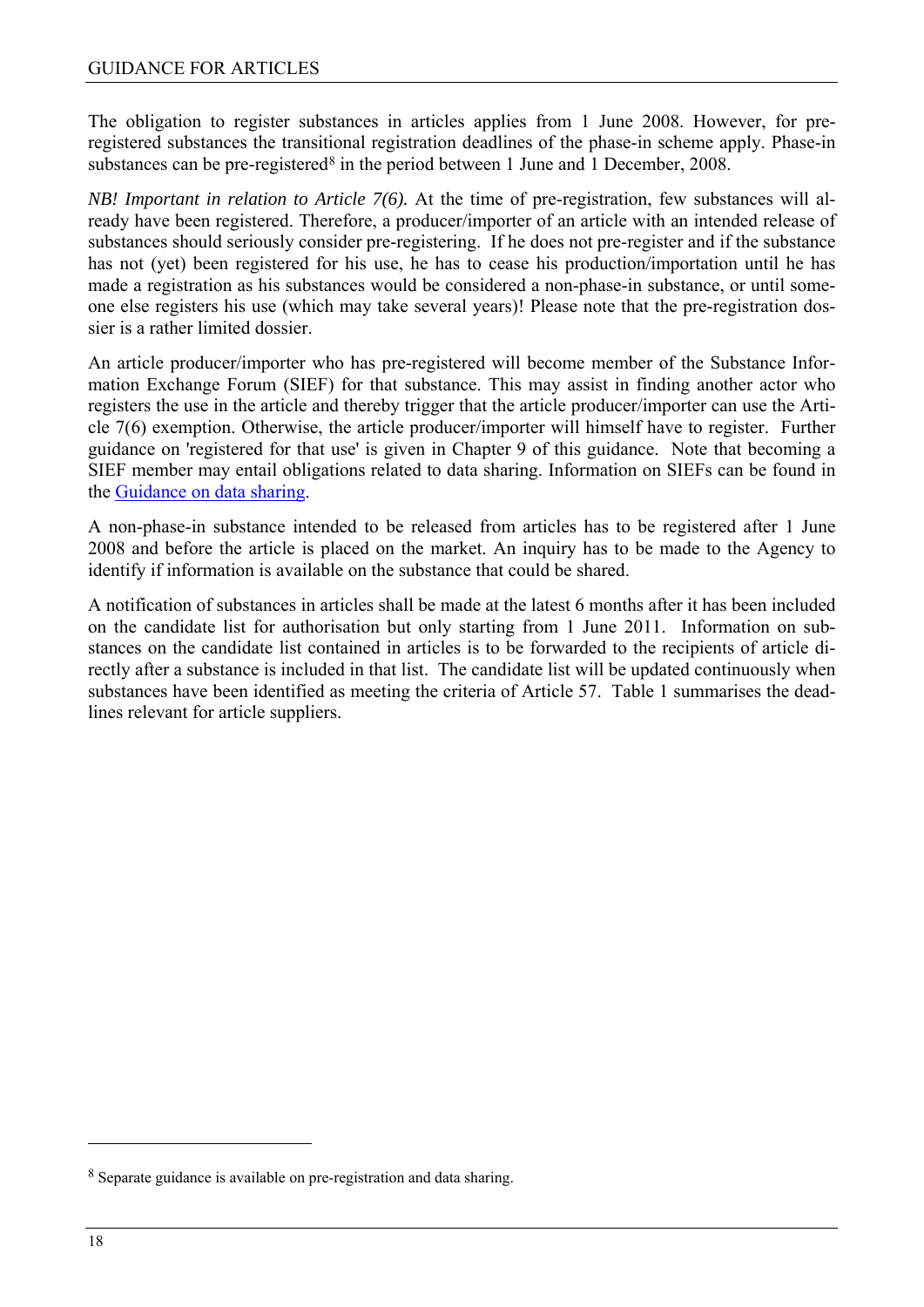<span id="page-18-2"></span><span id="page-18-0"></span>

| Potential obligations for article suppliers                                                                                                                            | <b>Time</b>                                                                                                   |
|------------------------------------------------------------------------------------------------------------------------------------------------------------------------|---------------------------------------------------------------------------------------------------------------|
| Start of obligation to register non-phase-in substances and phase-in substances<br>which have not been pre-registered, if conditions of Article 7.1 are met            | From 1 June 2008                                                                                              |
| Pre-registration of phase-in substances if they need to be registered according to<br>Article 7.1 or according to Article 6 (e.g. substances imported in preparations) | 1 June $2008 - 1$ December 2008                                                                               |
| Participation in SIEFs (potential registrants according to Article 6 and 7.1)                                                                                          | 1 June, after pre-registration $9$                                                                            |
| Communication regarding substances on the candidate list in articles according<br>to Article 33                                                                        | After publication of candidate list<br>(first list expected autumn 2008 /<br>beginning 2009)                  |
| Notification of substances in articles according to Article 7.2                                                                                                        | 6 months after substance is in-<br>cluded in candidate list. No notifi-<br>cation required before 1 June 2011 |
| Registration of pre-registered phase-in substances                                                                                                                     | By 30 November 2010                                                                                           |
| in amounts $\geq 1000$ tonnes per year or more,                                                                                                                        |                                                                                                               |
| in amounts $\geq 1$ t/a if the are known carcinogens, mutagens or repro-<br>$\bullet$<br>toxic substances (category 1 and 2) and                                       |                                                                                                               |
| in amounts $\geq 100$ t/a substances if they are classified with R50/53 <sup>10</sup><br>$\bullet$                                                                     |                                                                                                               |
| Registration of pre-registered phase-in substances in amounts between 100 and<br>1000 tonnes per year                                                                  | By 31 May 2013                                                                                                |
| Registration of pre-registered phase-in substances between 1 and 100 tonnes per<br>year                                                                                | By May 2018                                                                                                   |

#### **Table 1** Timelines for article suppliers

#### <span id="page-18-1"></span>**2.6 Other relevant legislation**

The restrictions on the marketing and use of certain dangerous substances and preparations<sup>11</sup> in the Annex I of Directive 76/769/EEC will be repealed on 1 June 2009 and included in Annex XVII of the REACH: "Restrictions on the manufacture, placing on the market and use of certain dangerous substances, preparations and articles". This means that existing restrictions, such as the ban of certain azo-colorants in textiles, will continue to apply.

Other legislation concerning restrictions, reducing the use of or the risks from hazardous substances in articles still apply separately from REACH. Examples are the General Products Safety Directive 2001/95/EEC and product specific legislation such as Directive 2002/95/EC on the Restriction of the Use of certain Hazardous Substances in Electrical and Electronic Equipment (RoHS), Directive 88/ 378 on toys or Directive 2000/53/EC on End of Life Vehicles (ELVs). A list of relevant legislation is provided in Appendix 7 of this guidance.

<sup>&</sup>lt;sup>9</sup> After pre-registration is accepted access to a dedicated website for the same pre-registered substance is granted; SIEFs must be formed by pre-registrants themselves.

<sup>10</sup> Provided as harmonised classification in Annex 1 of Directive 67/548/EEC or as result of self-classification.

<sup>11</sup> consolidated text: CONCLEG: 1976L0769 – 16703/2004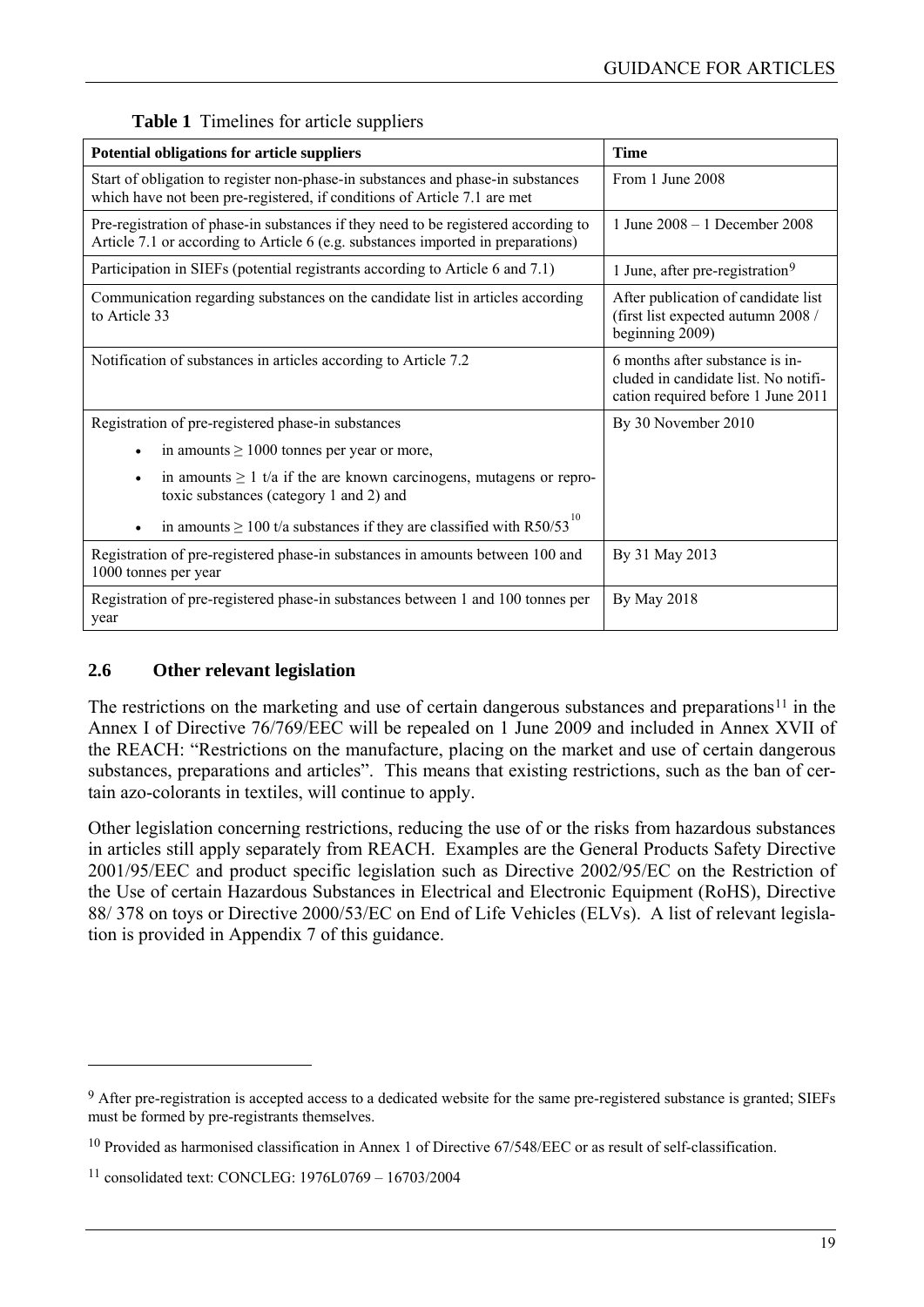#### <span id="page-19-1"></span><span id="page-19-0"></span>**2.7 Packaging and containers**

Substances, preparations and articles can be contained inside of packaging. This packaging, be it a carton, a plastic wrapping or a tin can is considered as article under REACH. Similarly, the cartridge of a toner is regarded as an article under REACH. The packaging material does not belong to the substance/preparation or article being packaged. Producers/importers of packaging or of packaged substances, preparations or articles have to fulfil the same requirements for that packaging as for any other article. Packaging with different functions needs to be considered separately (e.g. if an article is directly wrapped in plastic and then packed in cardboard boxes, the plastic and the cardboard box should be considered separate articles.)

Normally<sup>[12](#page-19-0)</sup> there is no intended release from packaging materials. There may be exemptions, e.g. packaging releasing corrosion inhibitors. In this case the release is intended (the function is to prevent corrosion) and constitutes an accessory function of the article (the main function is to protect the object contained inside the packaging from any damage during transport and storage). For further guidance see Chapter [3](#page-20-1).

#### <span id="page-19-2"></span>**2.8 Documentation**

There are no specific record-keeping requirements for Article 7 or Article 33 of REACH for article suppliers except for those needed when registration, notification or communication are required. However, article suppliers may also be suppliers and users of substances or preparations and in relation to these roles shall assemble and keep available relevant information for at least 10 years (Article 36 of REACH).

Article suppliers should consider documenting the results of their compliance checking, even when it has been identified that no obligations under REACH exist. Documentation facilitates demonstrating REACH compliance towards customers and (inspecting/enforcing) authorities.

It is recommended that each producer/importer establishes routines to ensure high quality documentation. Possible approaches could be:

- Article suppliers with implemented management systems could incorporate REACH conformity as a criterion – with clear indications of how conformity will be secured and documented.
- Article suppliers without a management system may follow a kind of "good practice for supplying articles", which could be developed by the respective industrial associations. This might include:
	- Following the workflows of this guidance
	- Describing whether registration/notification or communication on SVHC is required
	- Supporting documents including letters from suppliers, certificates, results of analysis etc.

<sup>&</sup>lt;sup>12</sup> Known cases of packaging material from which substances or preparations are released are metal wrapping containing anti-corrosion agents.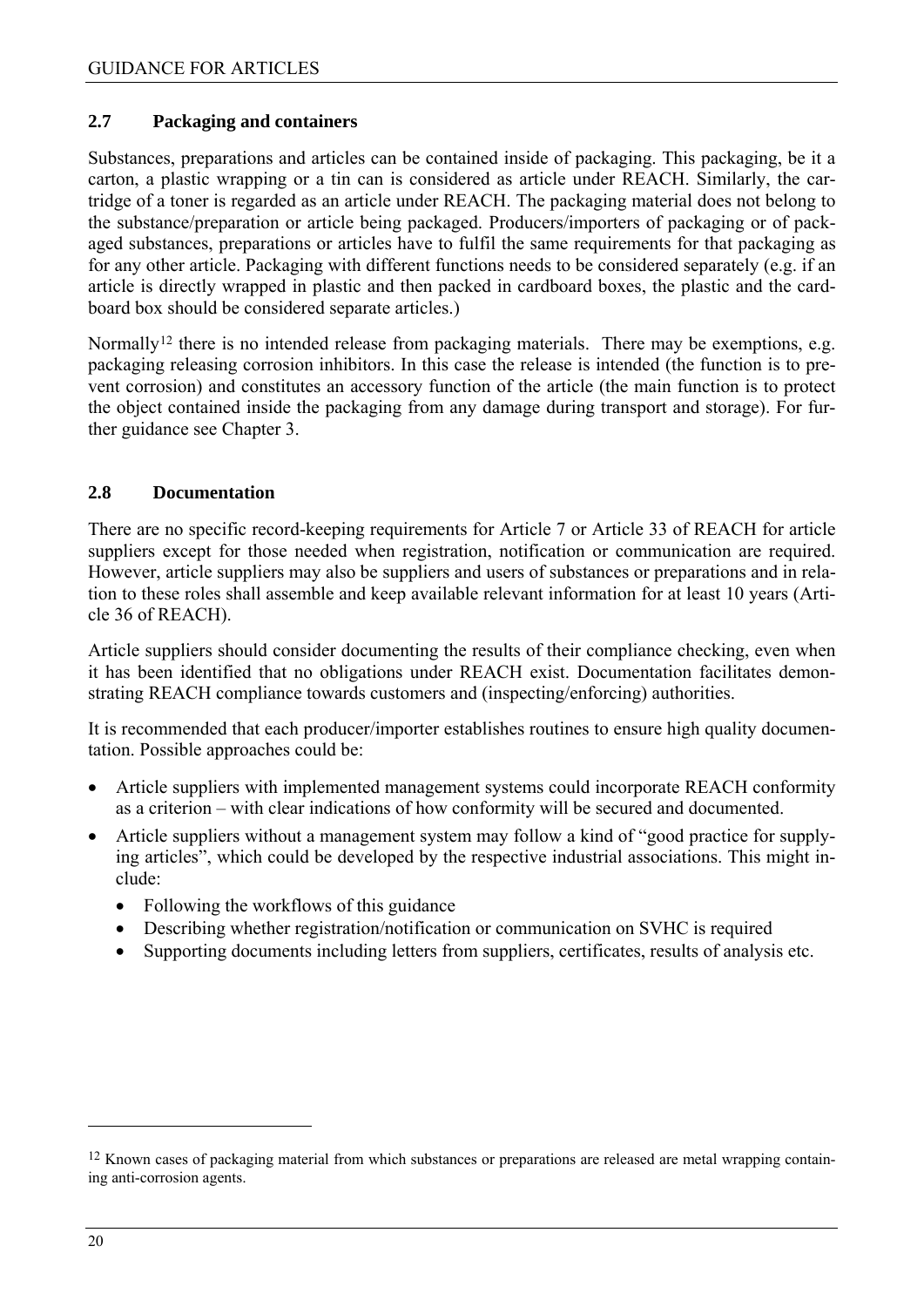#### <span id="page-20-1"></span><span id="page-20-0"></span>**3 DECIDING WHAT IS AN ARTICLE UNDER REACH**

*"Article means an object which during production is given a special shape, surface or design which determines its function to a greater degree than its chemical composition;"* (REACH, Article 3(3)).

In a general understanding, an article is an object composed of one or more substances or preparations given a specific shape, surface or design. It may be produced from natural materials, such as wood or wool, or from synthetic ones, such as polyvinyl chloride (PVC). Substances or preparations may be added to give an article its special properties. Most of the commonly used objects in private households and industries are articles, e.g. furniture, clothes, vehicles, books, toys, kitchen equipment, and electronic equipment. In order to determine whether or not an object fulfils the definition of an article under REACH sometimes a deeper assessment of an object's function and its properties is needed.

An article is to be understood as the article *as produced or imported*. It may be very simple, like a wooden chair but could also be rather complex, like a computer, consisting of several parts, which are also considered articles when produced or imported<sup>13</sup>. It may be particularly difficult to decide if an object is an article or if it is a substance or preparation when assessing different stages in raw materials processing. Furthermore, when substances or preparations are enclosed in an object it may be difficult to decide if they are to be considered an integral part of an article (like e.g. the liquid in a thermometer) or if they are not an integral part of an article (for example an aerosol in a spray can, ink in a printer cartridge). In these cases, the elements of the article definition in the sections below should be looked at in more detail, including the essential and decisive elements of the article definition. Appendices 2 and 3 contain examples of borderline cases illustrating the decision making process.

#### <span id="page-20-2"></span>**3.1 The function of an object**

 $\overline{a}$ 

The function of an object, which may or may not be an article, is determined by what its producer / supplier wants it to be used for and what the person acquiring it expects it to do. For many objects there is no doubt about what their function is, for example the function of scissors is to cut, the function of brooms is to sweep, the function of a radio is to receive and amplify the programme of the radio station etc. The function is thus either obvious or could be evidenced by the object's labels, use instructions etc.

If it is difficult to decide whether or not an object is an article it may be necessary to further analyse what its function is: The function refers to the basic principle determining the use of the object. It may be helpful to define the result of using an object to identify its function and pay less attention to the quality of the result. For example, the principle behind a printer cartridge is to bring ink onto paper. A higher degree of technical sophistication of the object 'printer cartridge' may *improve* the functioning and the quality of the result but it does not *change* the function as such.

Further considerations on the function of articles are given in Section [3.3.2](#page-24-2).

<sup>&</sup>lt;sup>13</sup> Dissenting views (http://reach.jrc.it/docs/guidance\_document/dissenting\_en.pdf), questioning the application of the 0.1 % threshold to the entire article have been notified by 6 Member States in writing (Austria, Belgium, Denmark, France, Germany and Sweden) and publication of this part of the guidance document was not endorsed by these Member States.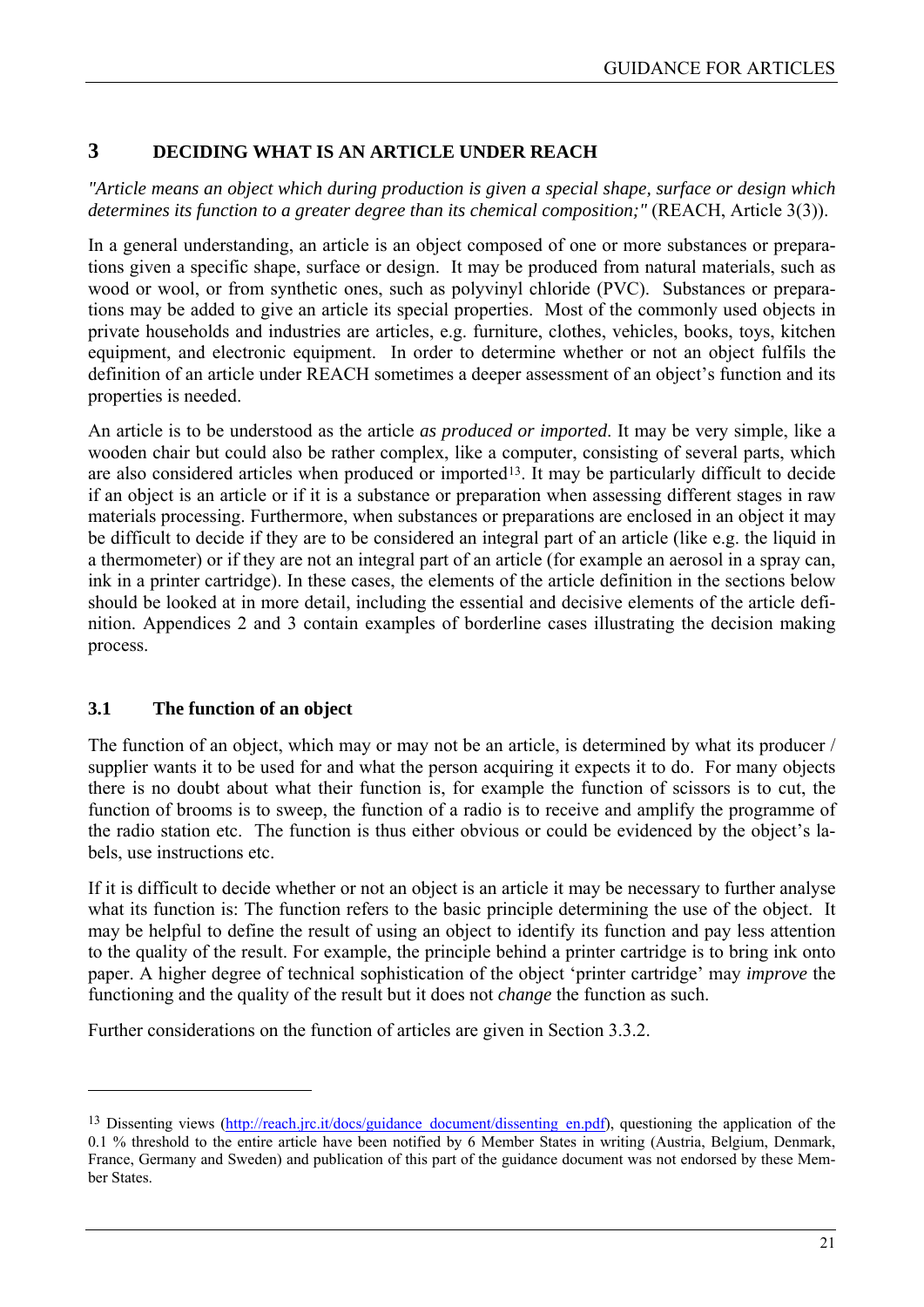<span id="page-21-0"></span>For these reasons, the term "function" in the article definition should be interpreted as meaning the basic principle determining the use of the object rather than the degree of technical sophistication determining the quality of the result.

#### <span id="page-21-1"></span>**3.2 The shape, surface and design of an object**

The elements **shape**, **surface** and **design** represent the physical appearance of an article and can be understood as other than chemical characteristics. Shape means the three-dimensional form of an object, like depth, width and height. Surface means the outmost layer of an object. Design means the arrangement of the 'elements of design' in such a way as to best accomplish a particular purpose. The design of a textile may be determined by the twist of fibres in the yarn, the weave of threads in a fabric and the treatment of the surface of the textile.

An object may be built up with a high level of sophistication of these characteristics. Nevertheless, characteristics simply *improving* the function of an object but not as such *changing* the function should not be overestimated for the reasons explained in section 3.1.

#### <span id="page-21-2"></span>**3.3 Workflow for deciding if an object is an article or not**

The workflow provides guidance on deciding if an object is an article or not. It assists in deciding if an object is an article or not in particular when there are doubts concerning:

- 1) The borderline in the sequence of processing natural or synthetic materials to final articles, in particular deciding on 'semi-finished products'
- 2) The borderline between substances/preparations in special containers / on special carrier material and substances/preparations being (integral) parts of an article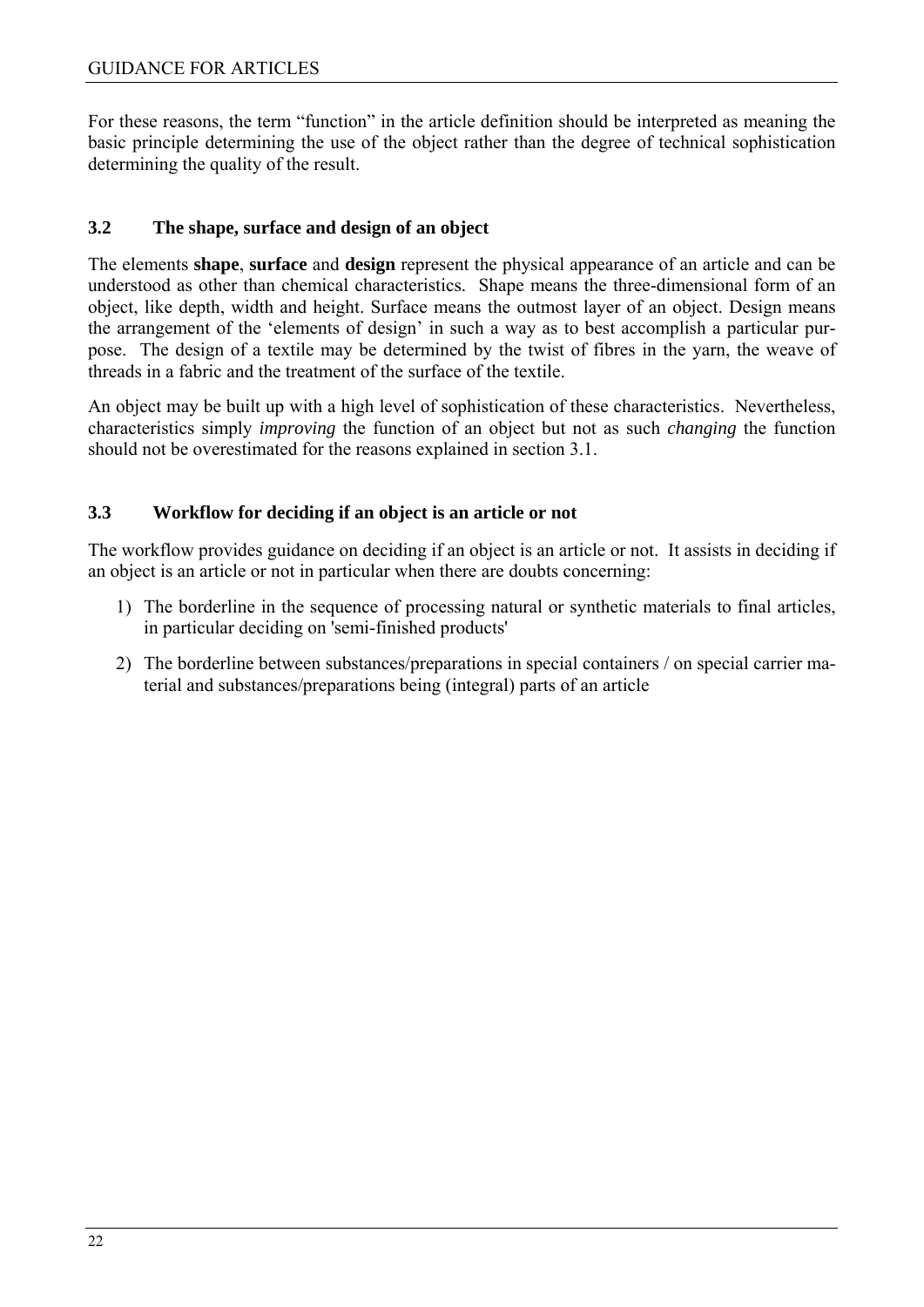<span id="page-22-0"></span>

**Figure** 2 Decision taking on the article definition

#### <span id="page-22-2"></span><span id="page-22-1"></span>**3.3.1 Borderline in the sequence of processing natural or synthetic materials to final articles**

When materials are processed, there is a certain point in the processing, where they change from being a substance/preparation to being an article. In some cases there may be doubts on when exactly this transition occurs. The following approach should be seen as decision help in support of the application of the article definition when deciding on these types of cases. The following steps may be taken:

As a general principle, the article definition should be applied, which is a two step process:

- 1. Determine the function(s) of the material by assessing the technical features of the material in relation to the intended function by the seller as well as the buyer of the material.
- 2. Decide on what is more relevant for the function, the shape/surface/design or the chemical composition

If you can unambiguously conclude that the shape/surface/design are more relevant for the function than the chemical composition, the (form of the) material that you are assessing is an article. If the shape, surface or design is of equal or less importance than the chemical composition, it is a substance or preparation.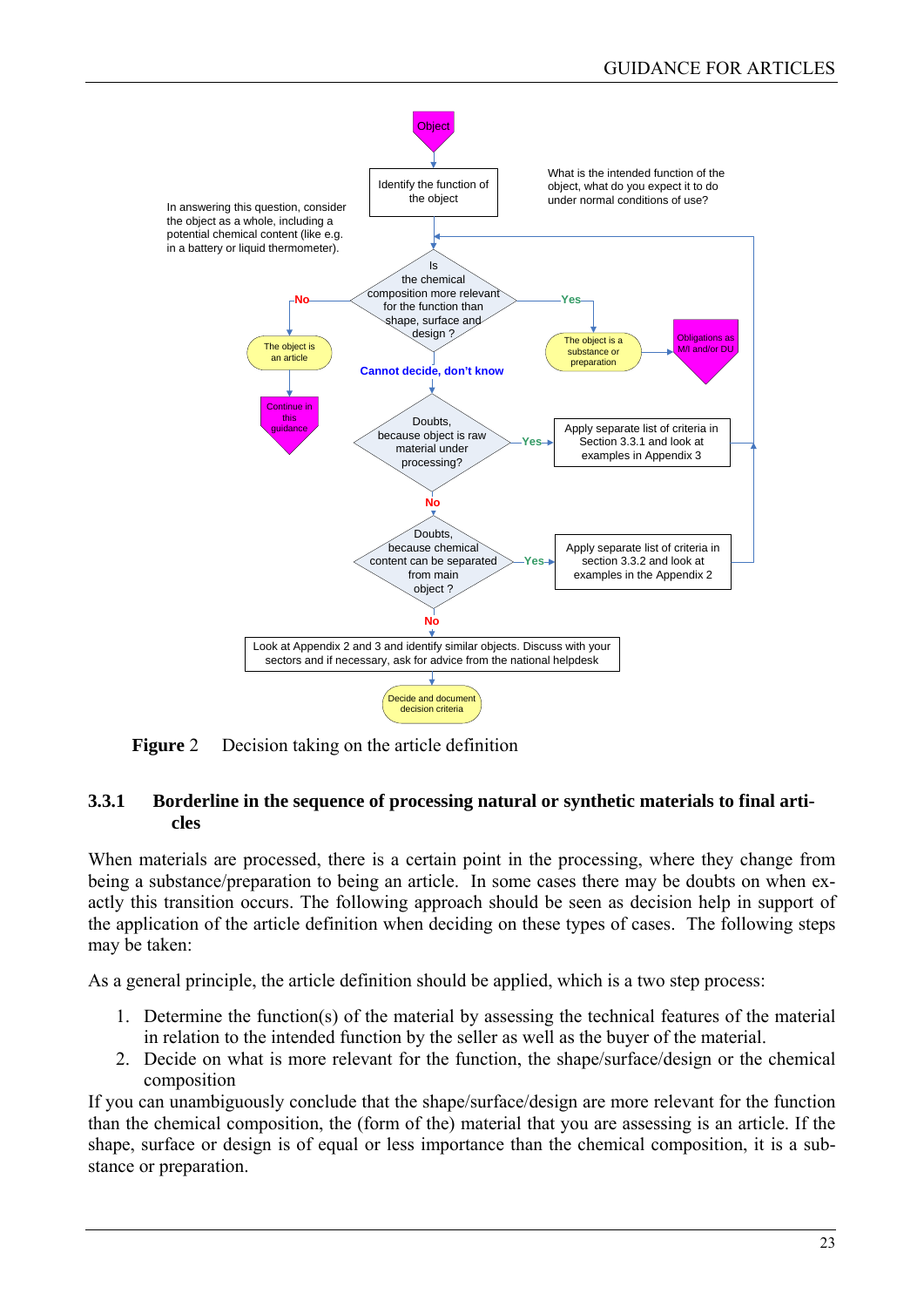In this respect it is however always important to recall the basic requirement given in the definition of an article, cf. Art. 3(3), that the shape, surface or design of the material in question must be deliberately determined and given during production.

If you are in doubt, you may use the following indicative questions in order to better determine whether or not the material is an article. These questions can only be used to support the evaluation of the importance of the chemical composition versus the shape/surface/design in relation to the function and thus facilitate the application of the article definition to raw materials.

Not all questions may apply to all raw materials and processes and the weight of evidence of the answers to the questions may vary from case to case. It is also possible that some answers are contradictory. In concluding whether the raw material is an article or not, the various relevant indications should be considered and not only one question or consideration.

- Does the material in question have a function other than being further processed? If the material predominantly has other functions (i.e. end-use functions), then this may be an indication that it is an article according to the definition of REACH.
- Does the seller place the material on the market and/or is the customer mainly interested in acquiring a material because of its chemical composition or its shape/surface/design? If the material is mainly put on the market or acquired because of its shape/surface/design, this is an indication that the material is an article.
- After which processing step is the function determined to a larger degree by the shape/surface/design (e.g. polymer pellet is converted to film)? A comparison of the material's properties and general shape before and after the different processing steps may be helpful to identify the transition point. 'Light processing' such as drilling, grinding or bending may improve or modify a material's shape, surface or design for carrying out a function and is thus frequently applied to materials which are already articles.
- $\triangleright$  Does the chemical composition of the material as such remain similar in the next processing steps as a change may indicate the material being a preparation? The fact that the chemical composition of a raw material is significantly changed, e.g. additives are added to a polymer, may be an indication that the material is still a preparation. It should be noted however that the fact that a given material in itself does not change its chemical composition and properties cannot be used as an indication of the material being an article. Surface treatment of raw materials which are articles may result in a change in its overall chemical composition, however not in the status of the material being an article. Examples are printing onto the surface, painting, applying coatings, etc. Some finishing other than surface treatment may change the chemical composition, but not the status of the material being an article, e.g. dyeing of fibres.

Examples are given in Appendix 3.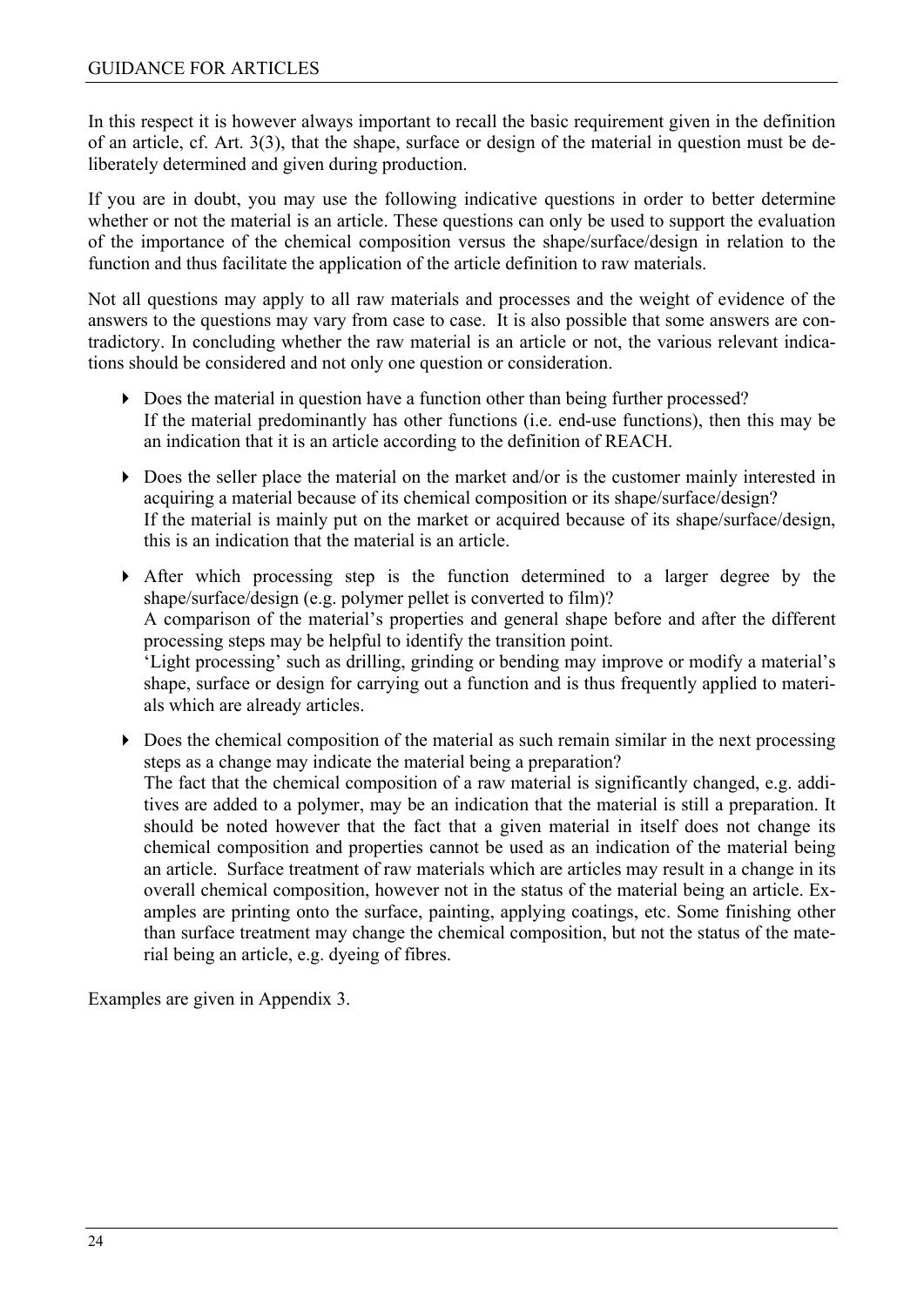#### <span id="page-24-1"></span><span id="page-24-0"></span>**3.3.2 Borderline between substances/preparations in special containers / on special carrier materials and substances/preparations being (integral) parts of an article**

An object may consist of

- a special container or a special carrier, which is normally a solid material and may be constructed as very simple or highly sophisticated objects and
- solid, liquid or gaseous substance(s) and/or preparation(s), which could be (integral) part of an article.

<span id="page-24-2"></span>For determining whether the chemical content of an object is an integral part thereof (and therefore the object as a whole is an article as defined under REACH) or if it is a substance / preparation for which the rest of the object functions as container, a closer examination is necessary.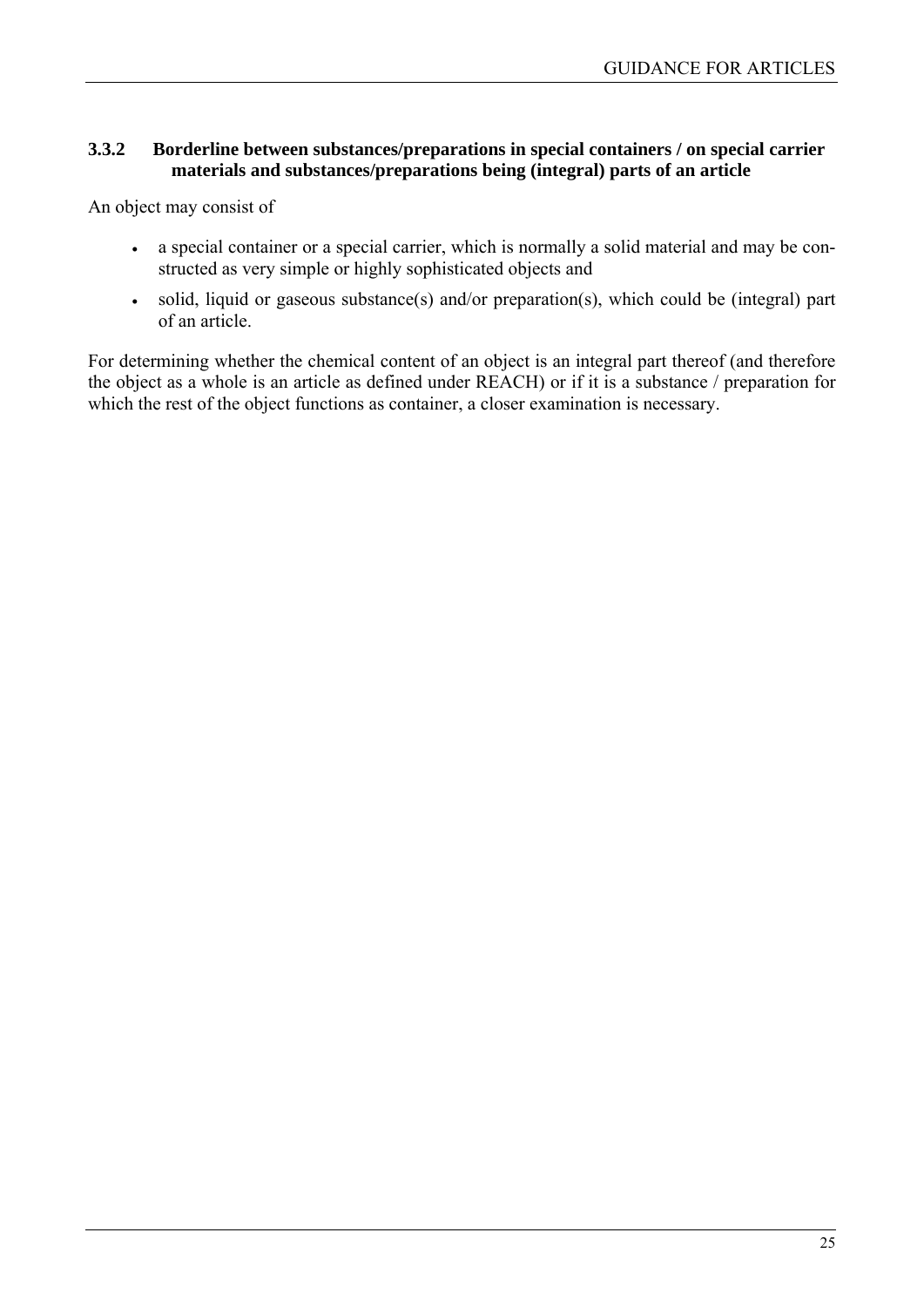#### <span id="page-25-0"></span>GUIDANCE FOR ARTICLES



**Figure** 3 Deciding on borderline between substances/preparations in special containers / carrier materials or as integral part of articles

<span id="page-25-1"></span> $M =$  manufacturer of substances;  $I =$  importer of substances;  $DU =$  downstream user

#### **Explanation to the workflow:**

Step 1: Define the function of the object in line with section 3.1.

Note that the degree of technical sophistication of an object's shape, surface or design may make it difficult to decide on what is more relevant for the proper functioning of the article. Even though these elements may improve the quality of the object, they frequently do not determine the function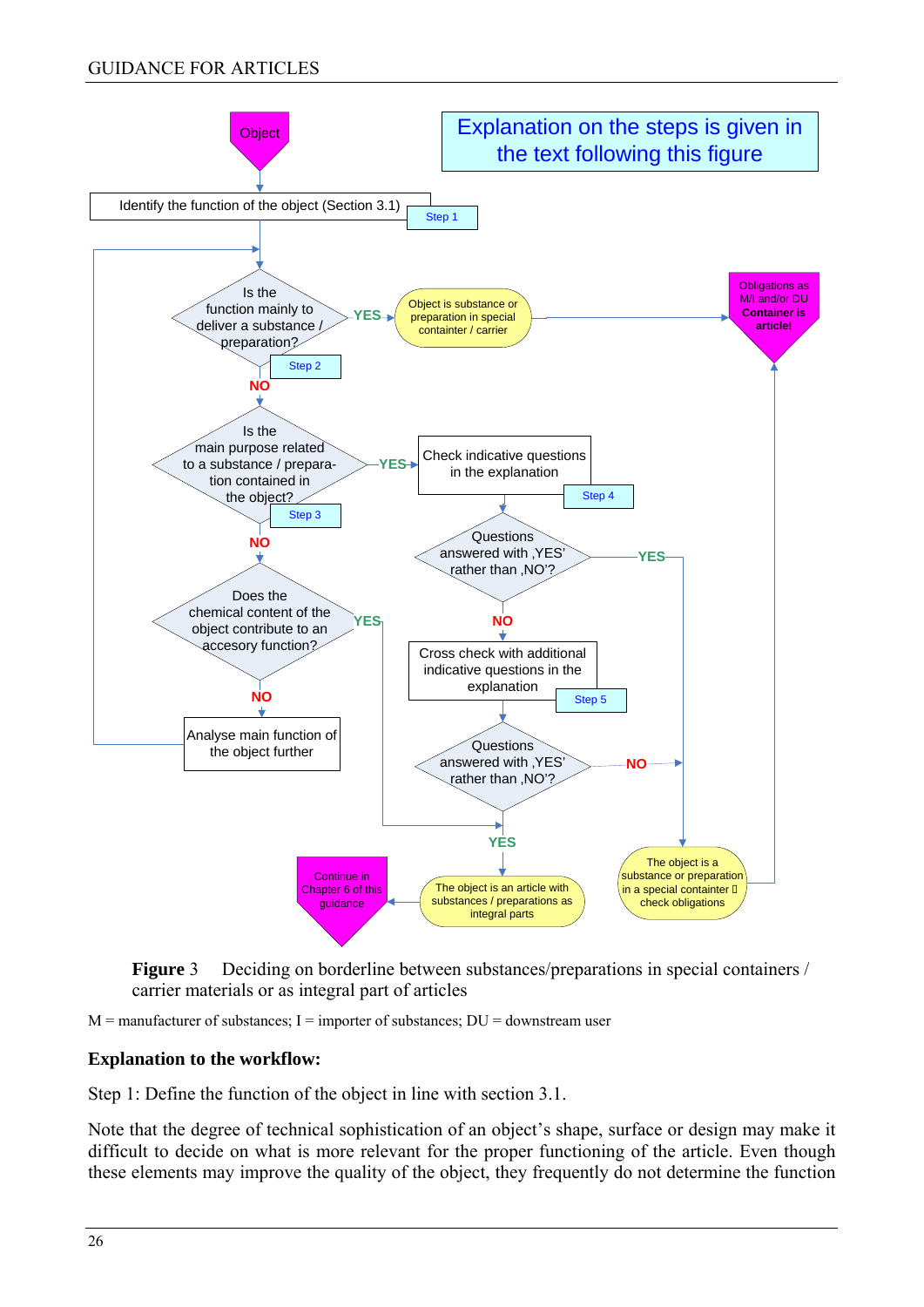<span id="page-26-0"></span>of the object. Therefore, the shape, surface or design should not be overestimated, as they are often not more decisive for the function of the whole item than the chemical composition of the contained substances/preparations.

Step 2: If the function of the object is mainly to deliver a substance/preparation, then this substance/preparation and its chemical composition is generally more important for the function than the container that delivers the substance/preparation. Therefore, the chemical composition of the substance/preparation determines the function of the object to a greater degree than its shape, surface or design, and the object is a substance/preparation in a special container or on a special carrier material. The container or carrier material functions as 'packaging' for the chemical content and may be constructed in a quite sophisticated way to control or target its 'delivery'. However, it is the substance/preparation that matters most when the actual function takes place 'outside' the object, even though the container may be very important for the quality of the function and the convenience of handling the object.

If this consideration gives a clear answer, there is no more need to go through the further steps.

Step 3: If the main purpose of the object is not related to the substance/preparation under consideration but to another function, then the object should be analysed on the basis of its main function. This is e.g. the case for a perfume in a perfumed textile, e.g. a towel. Here, the main function is not releasing the perfume but to dry a person. Therefore, the further analysis needs to focus on whether the towel as such is a preparation or an article.

If the result of this analysis is that the main object is an article, the substance/preparation referred to above may still have as an accessory function an intended release (e.g. releasing perfume from a perfumed towel).

Step 4: If the main purpose of the object is related to the substance/preparation under consideration but there are still doubts on whether the object as such is a substance/preparation or an article, the following questions may lead to clarification:

*Question 4a: If the substance/preparation were to be removed or separated from the object and used independently from it or changed from the object to a similar type of object, would the substance/preparation still be capable in principle (though perhaps without convenience or sophistication) of carrying out the intended purpose of the substance/preparation [14](#page-26-0)?* 

*Question 4b: Does the object act as a container or carrier for release or controlled delivery of the substance/preparation or its reaction products?* 

*Question 4c: Is the substance/preparation predominantly consumed during the use phase of the object or eliminated or in any other way outside the object at the end of useful life, i.e. before disposal?* 

If you can answer these questions with 'yes' rather than 'no', then the object should be regarded as a special container / special carrier material with substances / preparations contained within. This means that the substances as such or in the preparation may have to be registered<sup>15</sup> under Article 6

<sup>&</sup>lt;sup>14</sup> Function as described in section 3.1.

<sup>&</sup>lt;sup>15</sup> Registration would be required by the article supplier only if the object is imported and the substance amounts contained exceed 1 t/a.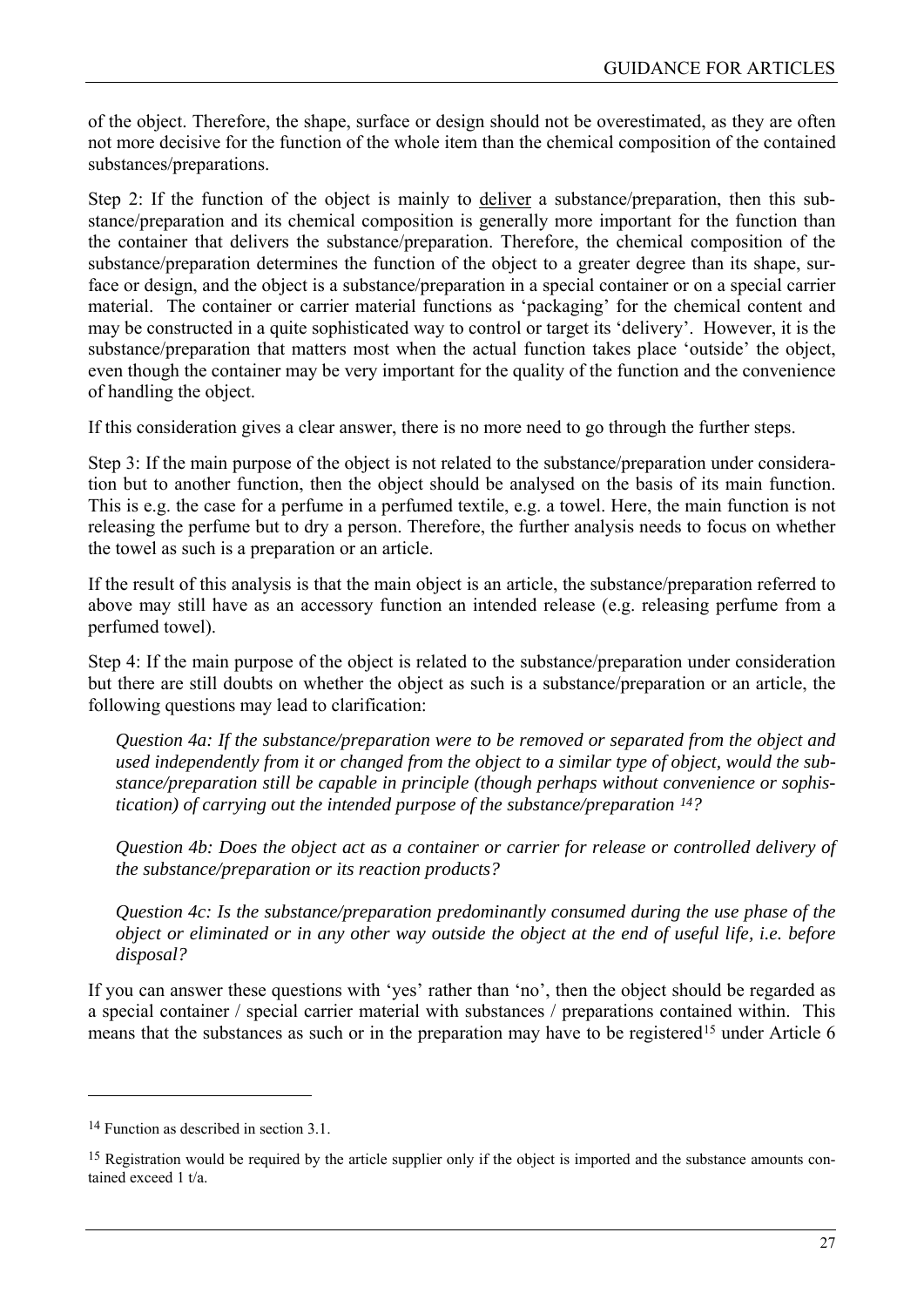<span id="page-27-0"></span>of REACH and that the container / carrier material itself is an article and obligations under Article 7(2) and Article 33 need to be complied with.

#### **Example 1** Substances / preparations in a container - Toner Cartridge

<span id="page-27-1"></span>*Example:* Toner cartridge

Answering the above indicative questions: 4a) if the toner was moved from the cartridge, it would still be possible to bring it to paper, although with a loss of quality and convenience; 4b) the function of the cartridge is to hold the toner in place inside a printer and it controls the speed and mode of release; 4c) the cartridge is disposed of without the toner, which is consumed during the useful life of the cartridge. The answers to the questions allow the conclusion that a toner cartridge is a special container containing a preparation.

If step 4 gives a clear answer, there is no more need to go to step 5. In case of doubts on answering the questions 4a and 4b, it is also recommended to think of other ways how the function can be achieved to decide if this is more dependent on chemical or on physical properties.

Step 5: If the answers to step 4 are predominantly no, you can use the following questions to crosscheck whether the object should indeed be considered as an article and not as a substance/preparation in a special container. Please note that these questions should not be used as stand-alone questions before having gone through steps 1 to 4.

*Question 5a: If the substance/preparation were to be removed or separated from the object or exchanged for a similar type of substance/preparation, would the object be unable to fulfil its intended purpose?* 

*Question 5b: Is the main purpose of the object other than to deliver the substance/preparation or its reaction products?* 

*Question 5c: Is the object normally discarded with the substance/preparation at the end of useful life, i.e. at disposal?* 

If you can answer these questions with 'yes' rather than 'no', then the function of the object is likely to be determined by the physical properties shape, surface and design, than by the chemical composition. The object is then regarded as an article and its chemical content as an integral part thereof. In this case it must be checked if obligations under Article 7 and Article 33 apply.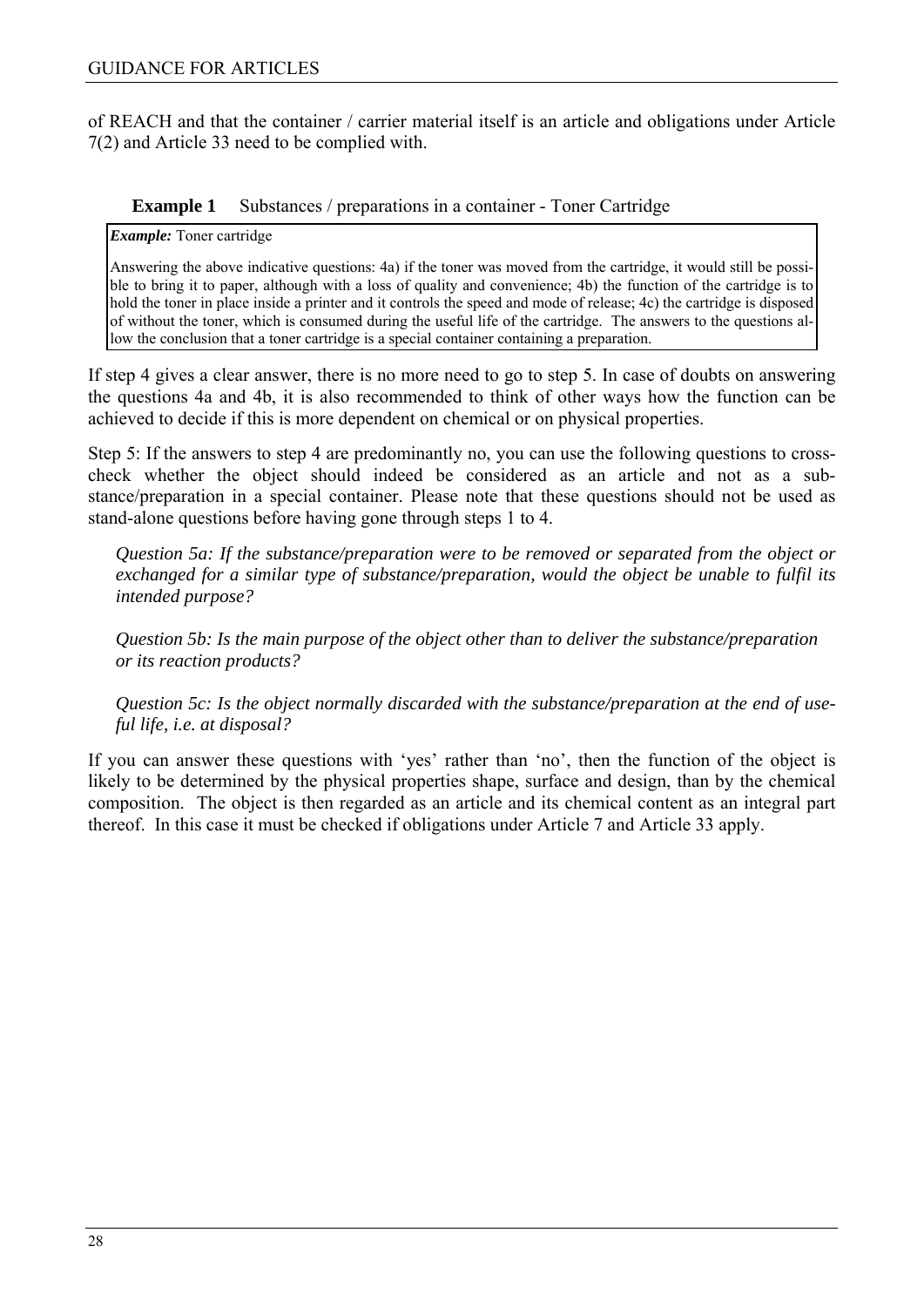#### <span id="page-28-0"></span>**Example 2** Substances/preparations on a carrier material - wet wipes

<span id="page-28-2"></span>*Example:* Wet wipe with a cleaning liquid in it

The function of wet cleaning wipes is to remove dirt from surfaces. The cleaning effect could generally be achieved by using the same preparation with another type of wipe (e.g. a normal household wipe). This is in principle a clear result. However, if in doubt, one could also ask the question the other way round and compare whether the wipe alone would achieve the same result. In this case it is considered that it would be easier to achieve the desired result with the same preparation and another type of wipe rather than with the dried wipe or with another substance (e.g. water only). Therefore, cleaning wipes should in general be considered as a special carrier material containing a preparation.

#### **Example 3** Substances/preparations as integral part of an article

<span id="page-28-3"></span>*Examples:* Thermometer

Answering the above questions: 5a: The empty thermometer would fail to show the temperature; thus the object would no longer be useful. 5b: The main function of the thermometer is to show the temperature, this is not a delivery of a substance or preparation. 5c: The thermometer is normally disposed of together with its chemical content. In conclusion, answering these questions leads to the conclusion that a thermometer (including the liquid it contains) is an article.

#### <span id="page-28-1"></span>**3.3.3 Requirements for objects which are substances/preparations in containers**

The described concept of substances/preparations in a container vs. article and the existence and application of clear rules for that definition may reveal that the status of some objects under REACH may differ from a company's current understanding of an object as an article.

In particular, substances as such or in preparations which are contained in a special container or in a special carrier material need to follow the requirements for substances/preparations, which may include e.g.

- Registration in accordance with Article 6 (and not 7)
- Labelling in accordance with Directive 67/548/EEC
- Obligation to notify the Agency on the classification of the substance, in accordance with Article 113
- Safety data sheet in accordance with Article 31
- If the substances are of very high concern and included in Annex XVI of REACH, authorisation of the use in accordance with Title VII
- General restriction on the use in accordance with Article 68(2) and Annex XVII

Please refer to the Navigator on the web-site of the European Chemicals Agency to identify all relevant requirements (http://ec.europa.eu/echa/).

The definition of the status of objects under REACH does not affect legislation which is not based on the REACH definition of articles.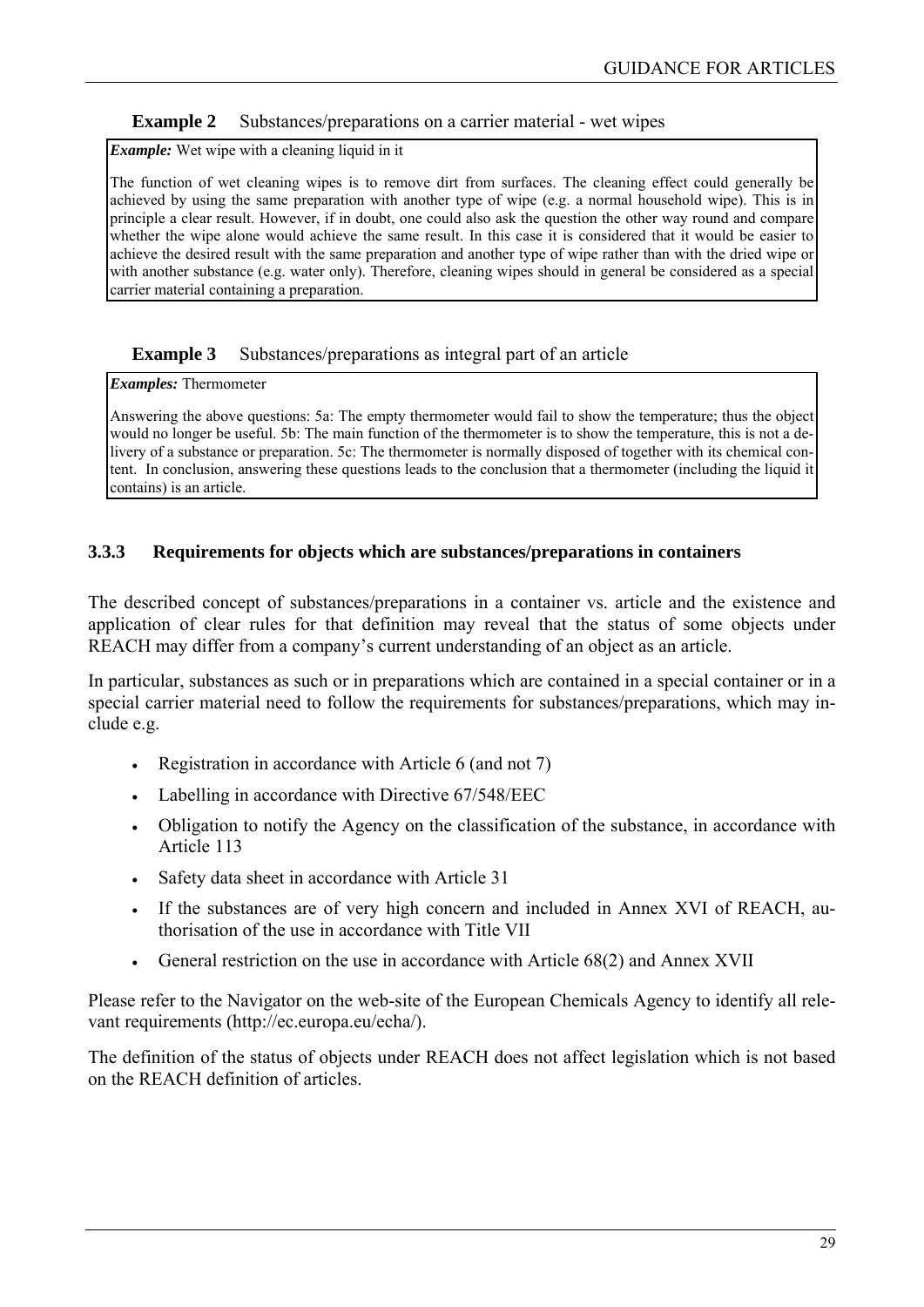#### <span id="page-29-1"></span><span id="page-29-0"></span>**4 INFORMATION VIA THE SUPPLY CHAIN**

For article suppliers, communicating with the suppliers is the most important and efficient way to gather information on substances contained in their articles. Communication along the supply chain is one of the core instruments to ensure controlled use of substances. As stated also in the introductory clauses to REACH (the recitals), communication on substance hazards and risks as well as advice to control risks, is an important purpose of REACH. Identifying substances in articles and quantifying their amounts in order to assess whether or not these may pose a risk is in many cases only possible if the respective information is made available by the actors in the supply chain.

Supply chain communication is therefore the most important way of gathering the information needed. This is due to the fact that chemical analysis, although a possible way to identify and quantify constituents of substances, preparations or articles, is time consuming, costly and difficult to organise. However, supply chains may be complex and non-EU companies may not be prepared to provide the information. Article importers may have to inform their suppliers outside the EU of the requirements of REACH and make special arrangements to receive information. Establishing communication policies and standards for substances in articles is an important task for private sectors in order to facilitate the implementation of REACH.

Information needed to check whether or not the requirements of REACH Article 7 apply can relate to the identity of substances as well as to the amounts/concentrations in the article itself or in preparations used in its production.

The communication of the information related to substances contained in articles according to Article 33 shall enable safe use of the article and should consider the entire life cycle of the article. What information is actually needed depends on a case-by-case assessment and is explained in the respective sections in this guidance.

Only representatives responsible for the importer requirements on behalf of non-EU article producers/suppliers have to comply with the obligations of Article 7 as well as Article 33 when these apply. Thus, they will be responsible for the upstream communication with the non-EU supplier on behalf of the importers.

#### <span id="page-29-2"></span>**4.1 Obtaining standardised information from suppliers**

EU suppliers of substances (on their own or in preparations) have to communicate information according to Article 32 or via safety data sheets. Article suppliers (producers/importers/distributors) normally have no legal obligation to communicate information on substances contained in their articles apart from the obligation in Article 33 under REACH[16.](#page-29-0)

Some information needed to comply with Articles 7 and 33 can be derived from safety data sheets or Article 32-information<sup>17</sup> of substances or preparations<sup>[18](#page-29-0)</sup> which have been used to manufacture an

<sup>&</sup>lt;sup>16</sup> However care must be taken as decisions made in relation to the definition of an object being a substance/preparation in a container which then may require classification and labelling as well as safety data sheets.

<span id="page-29-3"></span> $17$  Information according to Article 32 is required for substances as such or contained in preparations which are subject to authorisation or restrictions when no safety data sheet is required. Furthermore, it may be required if for such substances (other) specific risk management measures need to be communicated. Further information is provided in the Guidance for Downstream Users.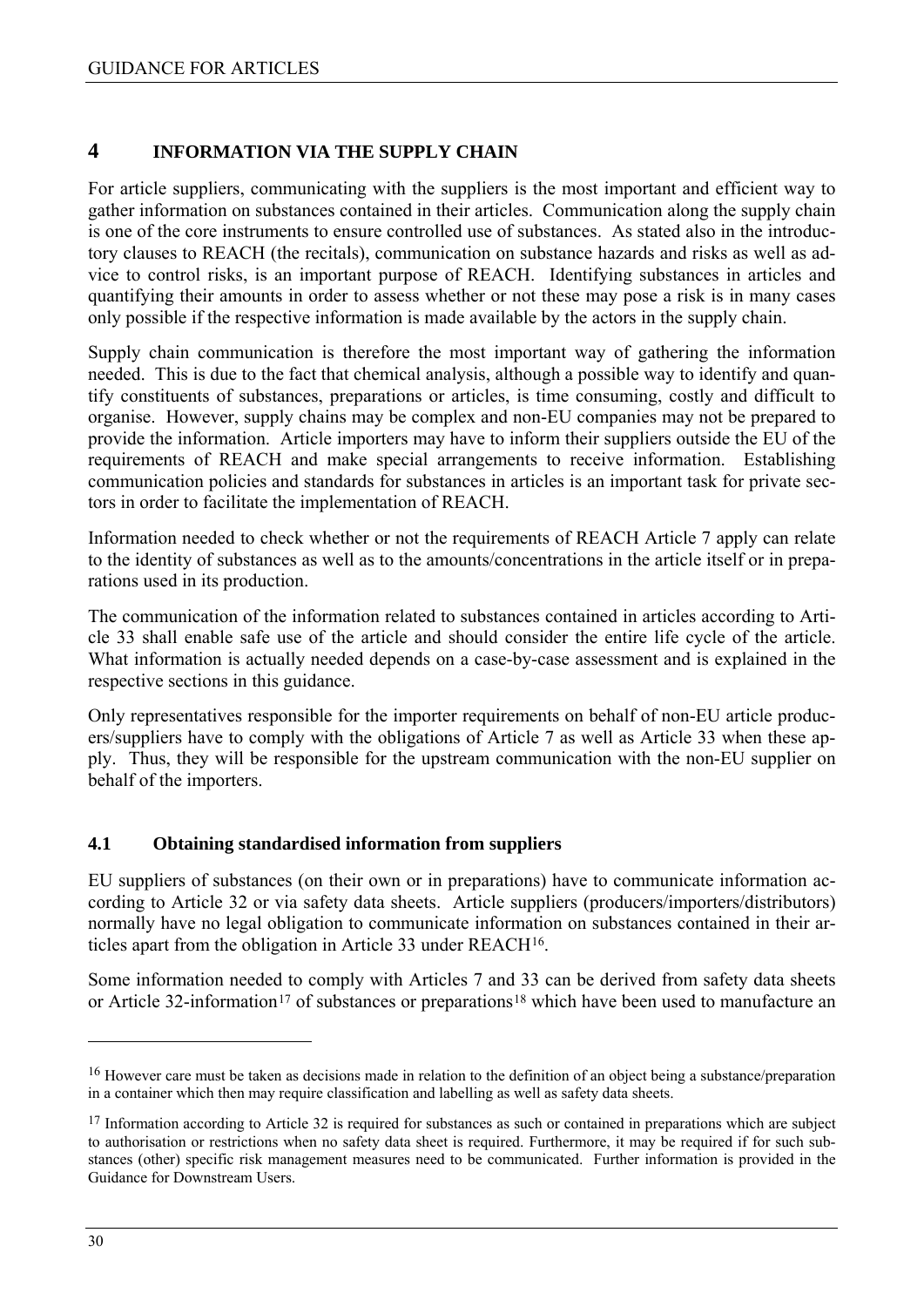<span id="page-30-0"></span>article. This information is either required to be provided, e.g. if an article producer uses the substance or preparation in his production, or could be requested from the actors up the supply chain and normally contains information on:

- The registration numbers of the substance(s), as such or in a preparation, if registered (when substance volume  $\geq 1$  tonne per year and per manufacturer/importer) in section 1 or in section 3 of the safety data sheet or as Article 32-information.
- The identity of the manufacturer/importer/distributor responsible for placing the substance/preparation on the EU market in section 1 of the safety data sheet or as Article 32 information
- The chemical names and identification numbers of the substances in section 1 and/or 3 of the safety data sheet or as Article 32-information
- Concentration ranges of dangerous substances in the preparation in section 3 of the safety data sheet
- The classification of the dangerous substance(s) and information on authorisation and restriction where applicable in section 2 or 3 of the safety data sheet or as Article 32-information
- Important and common use(s) of the substances in section 1 of the safety data sheet
- Exposure Scenarios if the substance volumes exceed 10 tonnes per year and per manufacturer / importer including the identified use(s) for which the substances have been registered. Exposure scenarios describe how a substance is used during its life-cycle and recommend how to control exposure of humans and the environment. These exposure scenarios cover the incorporation of the substance in the article and the resulting life-cycle stages of the substance, including the service life of the article and the waste life-cycle stage, as relevant. Therefore the information they contain can be useful to prepare the information to be provided to customers to allow safe use of the article (See also [Guidance on information requirements and chemical safety assessment\)](http://reach.jrc.it/public-2/getdoc.php?file=csr_en).

As previously noted, an article producer importing substances (on their own or preparations) has registration obligations for these substances. This way he will generate relevant information for those substances in case they are incorporated into an article.

Article suppliers acquiring articles within the EU will normally receive the relevant information for substances in those articles.

Article importers will not receive any comparable standardised information together with the imported articles. In order to be able to check compliance with REACH, they therefore have to generate information and communication should be initiated with the non-EU suppliers as soon as possible.

#### <span id="page-30-1"></span>**4.2 Requesting non-standardised information up the supply chain**

 $\overline{a}$ 

In many cases either no or insufficient information will be supplied to article producers, importers and other suppliers to check if the requirements of Article 7 and 33 apply to them and to implement

<sup>&</sup>lt;sup>18</sup> A safety data sheet is required for substances and preparations which are classified as dangerous as well as under certain other circumstances apply (see REACH article 31). However, frequently safety data sheets are also supplied for non-classified substances and preparations.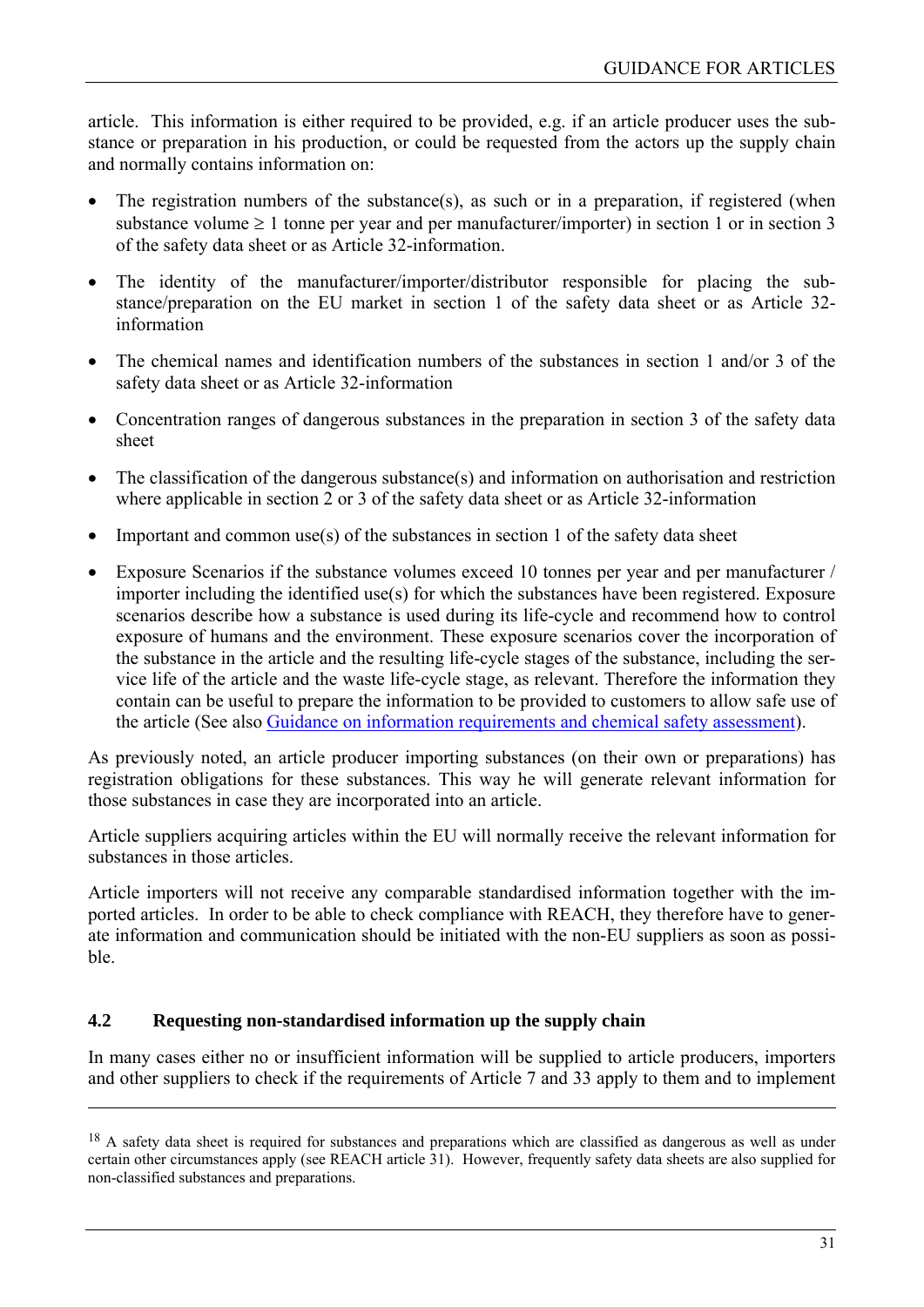<span id="page-31-0"></span>the necessary steps for achieving compliance. In these cases, active requests for information on the identity of substances and on the concentrations/amounts contained in preparations or articles will need to be made. It is acknowledged that supply chains are complex and that confidentiality or supply contracts may to a large extent hinder communication. Furthermore, enquiring substance identities and/or contents will need time and resources.

EU producers, importers and other EU-suppliers of articles can take similar steps to obtain information. [Table 2](#page-31-1) shows which actors in the supply chain have what type of information on substances and their amounts in the article. Normally only the direct supplier is known to the article producer or importer, thus requests may have to be forwarded up the supply chain.

It is important to keep in mind, which actors in the supply chain have what information on substances as such, in preparations and in articles and what information they are required to forward to their customers and what could be provided voluntarily. The following table gives an overview.

<span id="page-31-1"></span>

| Information<br><b>REACH Actor</b>                                 | Relevant information that must<br>be provided 'automatically' for<br>non-classified substances / prep-<br>arations                                                                                                    | Relevant information that must be<br>provided 'automatically' if sub-<br>stance / preparation is classified                                                                                                                                                | Relevant information that<br>may be provided on a vo-<br>luntary basis                                                                                                     |
|-------------------------------------------------------------------|-----------------------------------------------------------------------------------------------------------------------------------------------------------------------------------------------------------------------|------------------------------------------------------------------------------------------------------------------------------------------------------------------------------------------------------------------------------------------------------------|----------------------------------------------------------------------------------------------------------------------------------------------------------------------------|
| Substance<br>manufacture /<br>importer (regi-<br>strant)          | Substance name (label)<br>If non-classified SVHC on can-<br>didate list $\rightarrow$ Article 32-<br>information: registration num-<br>ber, specific risk management<br>information                                   | Substance name, registration num-<br>ber, classification, relevant regis-<br>tered uses                                                                                                                                                                    | Information on the identi-<br>fication of a substances,<br>e.g. composition, impuri-<br>ties etc.<br>All registered uses                                                   |
| EU supplier of<br>preparations                                    | Name of preparation and contact<br>information (label).<br>If $SVHC(s)$ on candidate list are<br>contained above cut-off limits in<br>Article 14: registration numbers<br>and specific risk management<br>information | If above cut-off limits of Article 14:<br>name and registration number of<br>classified substances and SVHC on<br>the candidate list, their concentra-<br>tion ranges in the preparation, risk<br>management measures, relevant<br>uses of the preparation | Identity of suppliers of<br>substances and prepara-<br>tions used to produce the<br>preparation.<br>Exact amount of sub-<br>stances and preparations in<br>the preparation |
| EU article<br>producer (uses<br>substances /<br>preparations)     | If SVHC(s) on candidate list in<br>concentrations above 0.1%, suf-<br>ficient available information to<br>enable safe use                                                                                             | If $SVHC(s)$ on candidate list in<br>concentrations above 0.1%, suffi-<br>cient available information to ena-<br>ble safe use                                                                                                                              | Identification and amounts<br>of substances / prepara-<br>tions included in the article<br>and the identity of their<br>suppliers                                          |
| Article dis-<br>tributor $/$ re-<br>tailer                        | If $SVHC(s)$ on candidate list in<br>concentrations above 0.1%, suf-<br>ficient available information to<br>enable safe use                                                                                           | If $SVHC(s)$ on candidate list in<br>concentrations above 0.1%, suffi-<br>cient available information to ena-<br>ble safe use                                                                                                                              | Identity of article producer                                                                                                                                               |
| Only repre-<br>sentative or<br>article supplier<br>outside the EU | If $SVHC(s)$ on candidate list in<br>concentrations above 0.1%, suf-<br>ficient available information to<br>enable safe use                                                                                           | If $SVHC(s)$ on candidate list in<br>concentrations above 0.1%, suffi-<br>cient available information to ena-<br>ble safe use                                                                                                                              | Identity of article producer                                                                                                                                               |

**Table 2** Availability of information in the supply chain

Producers, importers and only representatives of articles with intended release of substances may have to register these substances; including non-classified substances. They need to know the identity and amount/concentration of all substances intended to be released from that article as well as the total amount contained in that article and all other articles intentionally releasing that substance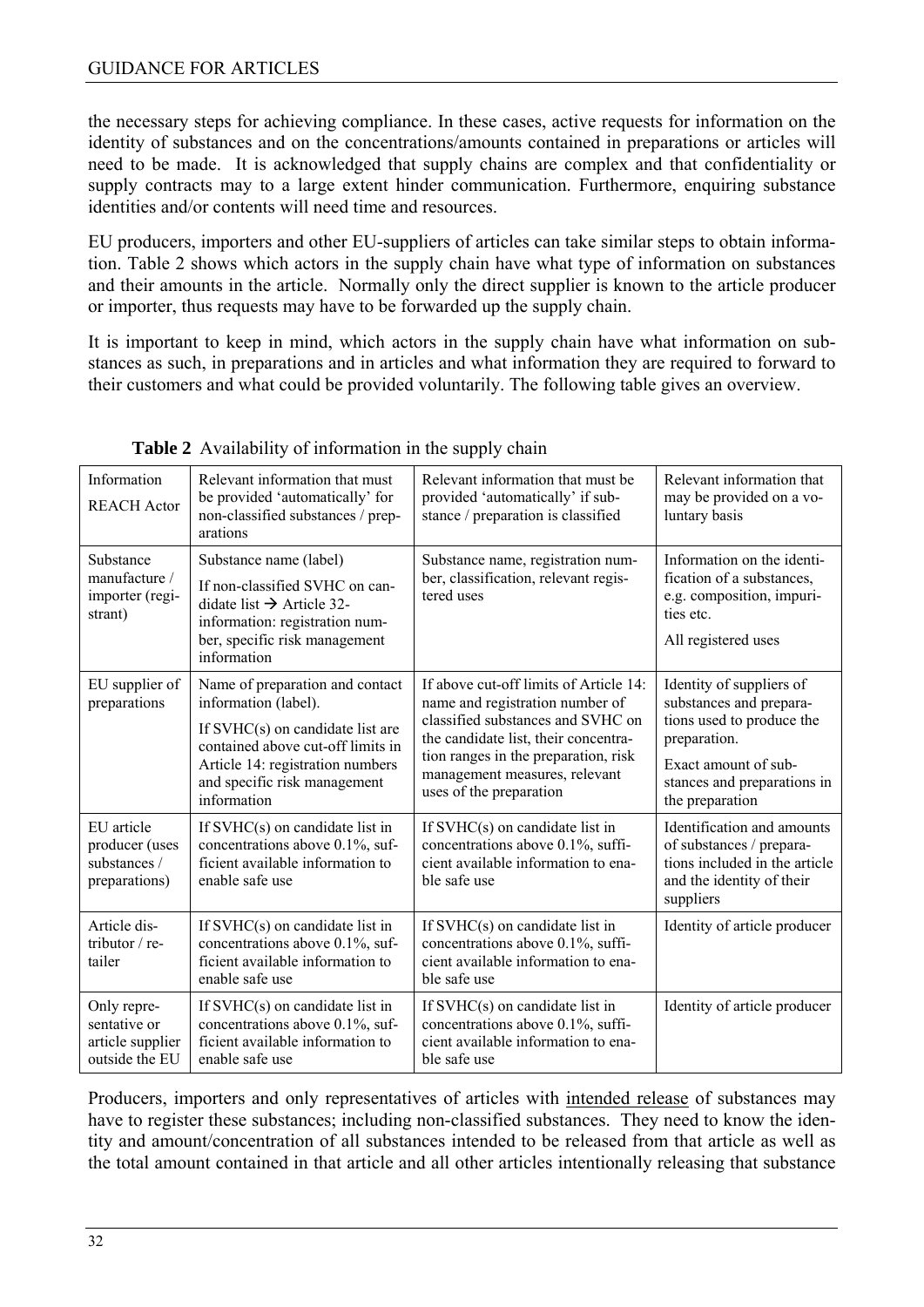(See also Section 2.1). In order to benefit from the deadlines for phase-in substances, preregistration is required (see further details in section [2.5\)](#page-16-2).

Producers and importers of all articles, including those with intended release, need to know if and in what concentrations substances on the candidate list for authorisation are contained in the article.

- Article producers using substances and preparations as well as articles for their production, will receive respective information in safety data sheets, as Article-32-information or accordance with Article 33(1) from their EU suppliers. Information on the exact concentration / amount may have to be requested.
- Importers of articles and only representatives will not automatically receive this information but have to actively ask for it.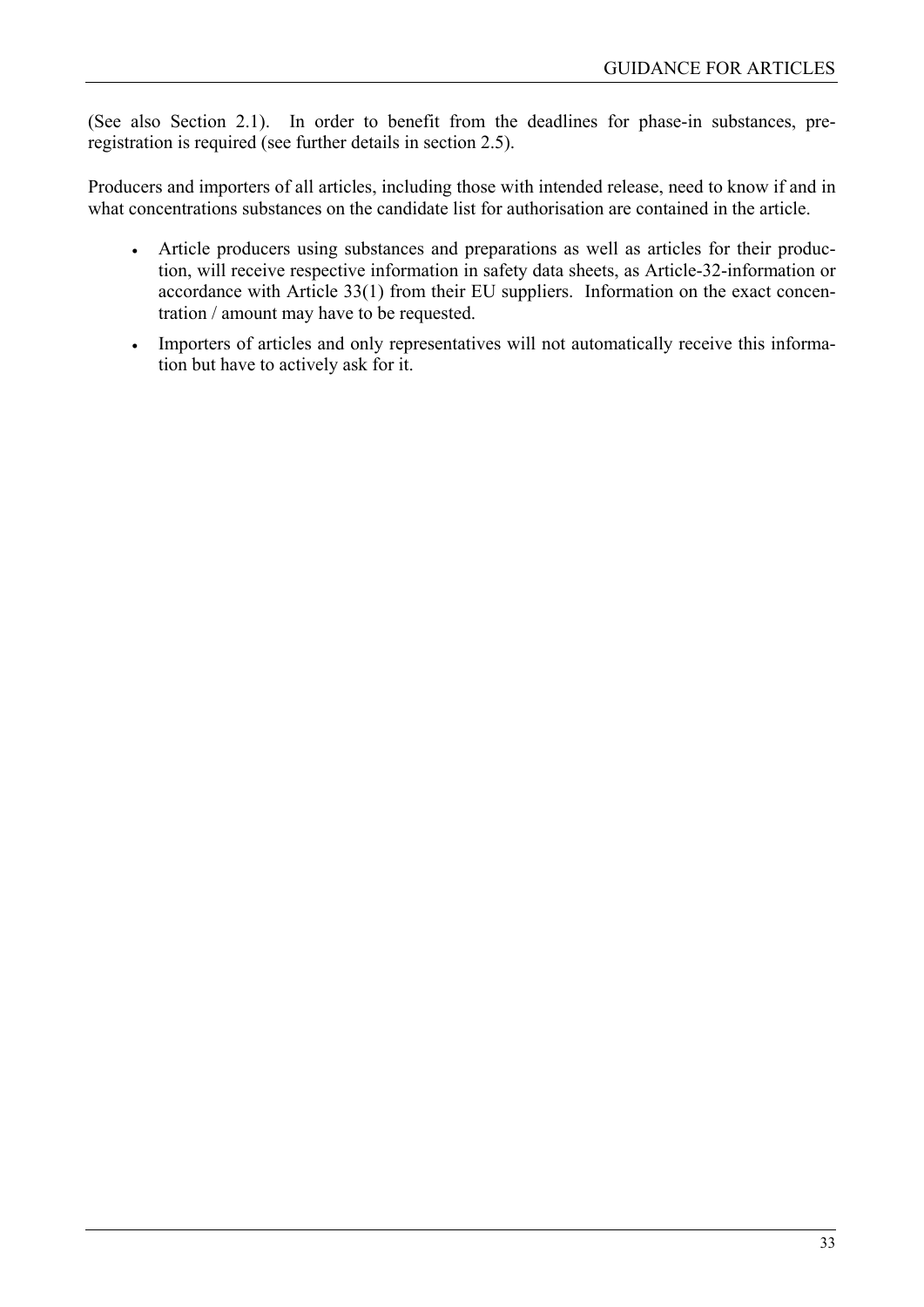For obtaining information through supply chain communication, various approaches can be taken:

1) Information can be requested for specific articles produced and on a case-by-case basis. Normally this would be done when there is a clear idea that requirements would apply and what type of information would be needed. This communication would most likely be direct (phone, meeting) and supported by letters or questionnaires.

2) Information can be requested in a standardised form (e.g. questionnaire) from all actors up the supply chain. The request should be targeted using cut-offs for amounts and specifying what information is needed and what isn't. This request could be used e.g. to identify the registered uses of substances/preparations used in the article or to find out, whether or not certain substances are used at all.

3) To avoid complex communication via several actors, the suppliers could be identified individually to obtain information.

4) Excluding the use of substances is another way of 'obtaining' information on the non-existence of substances in articles. This exclusion could be done 'top down', when suppliers provide certificates that substances are not used or remain under certain concentrations in articles. Another option is to include respective criteria in supply contracts 'bottom up'.

Which option is the most effective and works best will depend on the specific cases and further types of communication may be necessary.

Suppliers of preparations and articles are not required to provide information on non-dangerous substances or on precise amounts used therein. They may also be reluctant to invest their resources or may themselves have suppliers which are not willing to co-operate. Sometimes it is possible to rephrase or target an information request in a way that suppliers can answer it without having to disclose confidential business information or to be involved in extensive communication.

There may however be cases where supply chain communication will not be successful. In these cases other means of identifying the substance(s) may be used, such as a combination of publicly available information in databases, branch knowledge and conclusions from chemical analysis.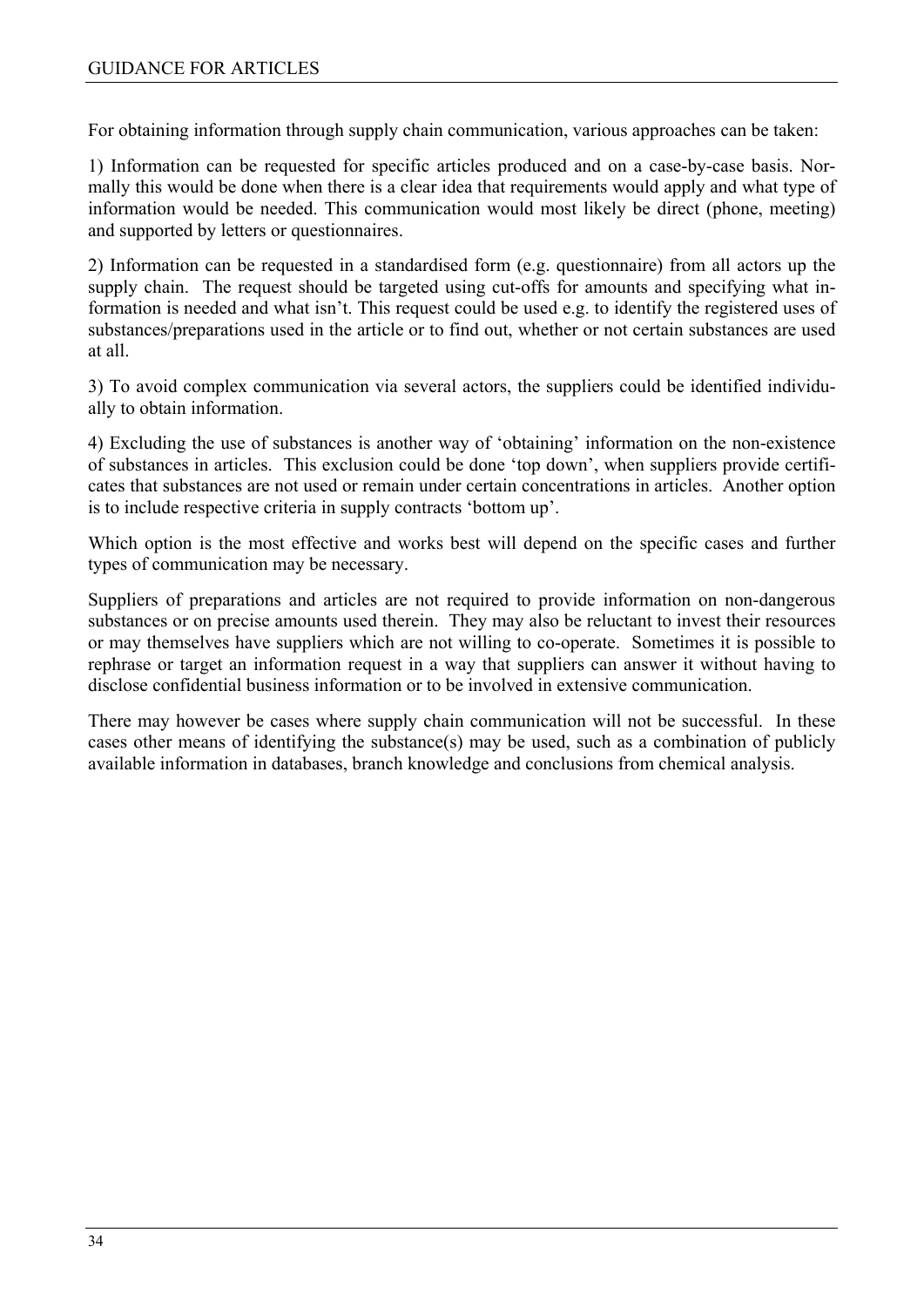#### <span id="page-34-1"></span><span id="page-34-0"></span>**5 CHEMICAL ANALYIS OF SUBSTANCES IN ARTICLES**

Theoretically, substances contained in articles can be identified and their concentrations quantified by applying analytical methods. If other approaches to obtaining information fail or become too complicated, conducting chemical analysis may thus be a 'last resort' for checking/fulfilling REACH obligations in relation to the identity and the content of substances in an article. Chemical analyses may yield ambiguous results and/or be very costly and is thus, as already indicated in Chapter 4 not recommended as the preferred instrument for obtaining information. Difficulties related to chemical analysis of substances will be faced relating to the following issues and have to be kept in mind in case chemical analyses are conducted:

- Sampling of articles: articles may be very complex and composed of different parts and materials. It is therefore difficult to create a sample that represents the article for the analysis
- Extraction of substances from the article: substances which are included in the article matrix may have to be extracted from it.
	- i. This may result in chemical reactions that could 'create' substances which do not exist in the article
	- ii. The extraction may not be exhaustive, thus the full content of substances in the matrix may not be obtainable
	- iii. In case substances intended to be released are extracted, they cannot always be distinguished from substances which are not intended to be released and are part of the article matrix
- <span id="page-34-2"></span>• Analytical methods: various methods are available to screen for the existence and identify different substances in a sample.
	- i. Measurements in most cases will identify the chemical compounds/components in the sample but not necessarily 'the substance', which has originally been used to produce the article. Note that substances may consist of several compounds/components (see [Guidance on substance identi](http://reach.jrc.it/public-2/getdoc.php?file=substance_id_en)[ficatio](http://reach.jrc.it/public-2/getdoc.php?file=substance_id_en)n).
	- ii. The analysis may show the existence of certain elements (e.g. halogens) or the molecular weight rather than substances.
	- iii. If a high variety of different substances are contained, several analyses may be needed to identify all substances, and it is particularly difficult to assign an appropriate method if it is not clear what is being looked for.
	- iv. The quantification of substances requires additional measurements

Chemical analyses have to be planned carefully taking into account what information can be obtained with which methods. If an analysis is carried out, a strategy should be developed in collaboration with experienced laboratories and based on available methods. The testing strategy and interpretation of results should take into account any other available information from e.g. industry sec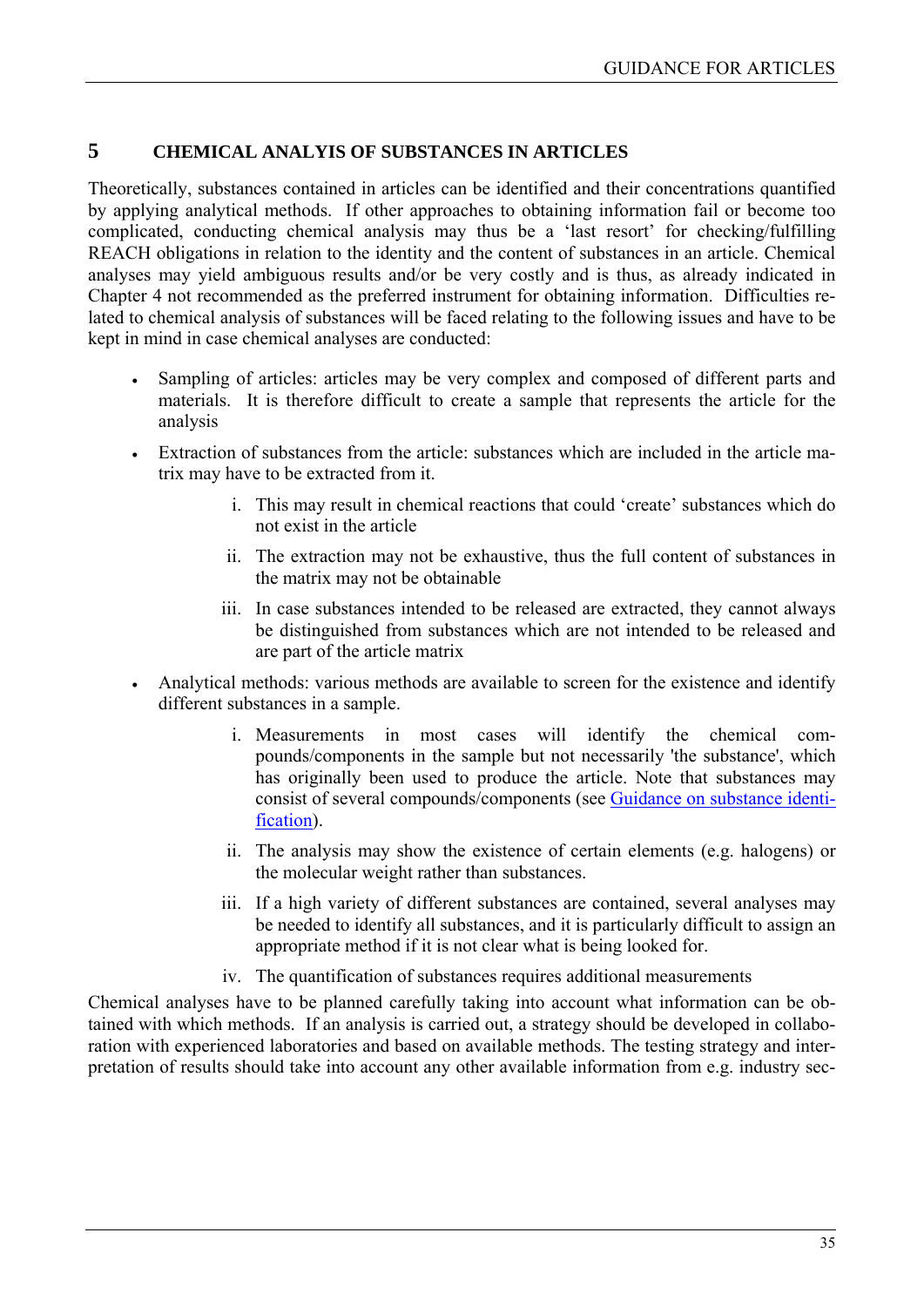<span id="page-35-0"></span>tor organisations, research institutions and/or accredited chemical analysis laboratories on the article which is being analysed<sup>[19](#page-35-0)</sup>.

#### <span id="page-35-1"></span>**5.1 Chemical analysis in the context of substance registrations**

If substances are intended to be released they can in principle be separated from the article without extraction or special methods, so taking respective samples for chemical analysis should normally be possible.

The following steps are proposed, if analysis is regarded as necessary and helpful:

- Consult experts or sector information sources to narrow down which substances to look for (both with regard to the tonnage threshold and groups of substances). Specific requirements to substances in articles are often linked with standard methods for analytical control of compliance (see Appendix 5).
- Develop a strategy for testing as a tiered process, i.e. broad screenings, narrow screenings and identification by e.g. semi-quantitative methods
- Identify from which part of the article to sample: Separated liquids, gases or powders, extracts from article matrix or other types of sample from the article
- Perform the chemical analysis for the identification of substances

The results of the analysis will frequently not enable the full identification of the substances which have originally been used and which may or may not have already been registered for that use in the article. This is particularly the case for multi-constituent substances and substances of unknown or variable composition (UVCBs), as it cannot be seen which compounds have been constituents of multi-constituent substances or have been impurities etc. Thus, the results obtained from chemical analysis may differ from the exact identity of substances that were originally used for producing the article.

It may be possible to combine the results of an analysis with other knowledge on the article to reach conclusions on the identity of substances intended to be released.

Only if the 'original' (registered) substances intended to be released from the article cannot be determined, the article producer/importer should identify all compounds as 100% pure substances and register those, for which the tonnage threshold is exceeded. This may signify that the article producer/importer has to register a substance 'for the first time' (and therefore cannot apply Article 7(6)).

<sup>&</sup>lt;sup>19</sup> It should be noted that there are no formal requirements on methods and/or laboratories to use. It is up to the producer/importer/supplier judge the appropriateness.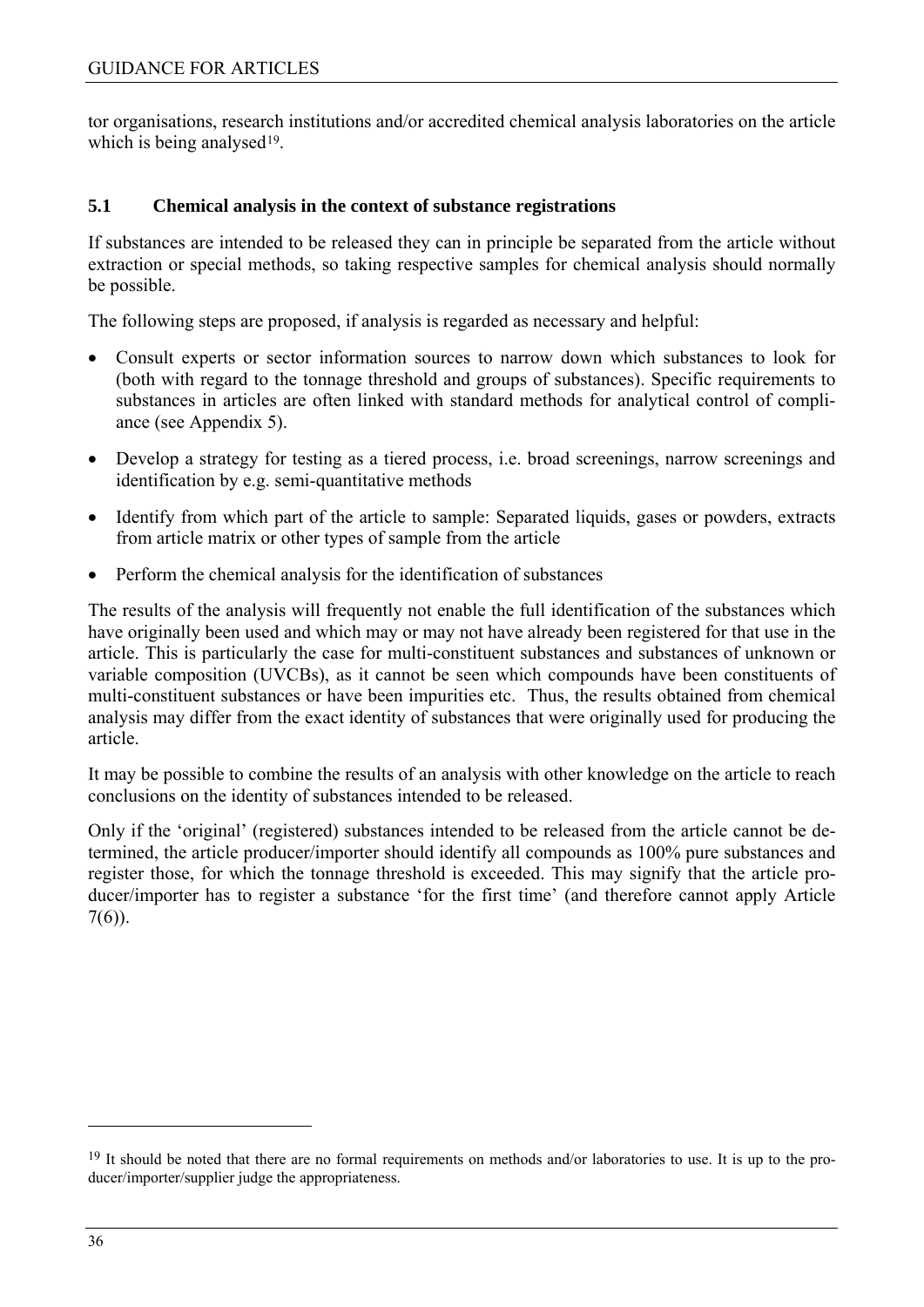### <span id="page-36-0"></span>Example 4 Identification of substances intended to be released - fragranced T-shirt

#### *Example:* Fragranced T-shirt

 $\overline{a}$ 

A screening for organic compounds could be performed using e.g. GC-MS. The screening procedure would cover a scan of a broad range of organic compounds in order to get an overview of the number and amount of different compounds. The result of the screening would be a list of substances and their concentration range contained in the gas sample. Depending on the total amount of released substances, further information on concentrations may need to be generated by further, targeted analysis for single components.

#### <span id="page-36-1"></span>**5.2 Chemical analysis of substances on the candidate list for authorisation**[20](#page-36-0)

The identity of substances on the candidate list for authorisation will be known to any actor via the web-site of the European Chemical Agency. Thus, the gathering of information from suppliers or, as a last resort, chemical analyses can in principle be targeted at those substances on the candidate list which are suspected to be present in the article.

Sampling of articles may cause the difficulties mentioned in the introduction to this chapter. Similarly, extraction of substances will usually be necessary, which may cause the ambiguities discussed. It is important to involve respective laboratories and experts to conduct and interpret the analysis. The following general approach is proposed to identify whether or not substances of very high concern on the candidate list are contained in articles:

- Narrow down the range of SVHC on the candidate list which could be present in the article and thus have to be analysed by applying common knowledge about what could possibly be present in the article (e.g. if a gas is included in the candidate list, it can be excluded as present in many articles), by collecting information from sector publications, product standards etc. The content of several SVHC can probably be excluded by this step.
- Consider whether more than 0.1 % could be present in the article. Note that  $0.1\%$  (w/w) corresponds to 1 gram/kg or 1000 ppm. Trace amount would therefore not normally exceed this concentration.
- Exhaust options for obtaining information via the supply chain for suspected SVHC.
- Only as a last resort, conduct targeted analysis to identify whether or not suspected SVHC are present

If it is identified that the concentration is above 0.1 %, it is relevant to identify the total amount (to check whether notification under Article  $7(2)$  is required). If the supply chain communication cannot assist with obtaining the information necessary, the following steps could be carried out for the identified SVHC:

- If the concentration has been established with high certainty, it is straightforward to calculate the total amount by multiplying amount of article with the concentration. Note that amounts have to be summed up if several articles are imported/produced that contain the same substance
- If it is just known that the concentration is above  $0.1\%$ , some calculations could be made based on worst-case assumptions about the maximum possible concentration.

<sup>&</sup>lt;sup>20</sup> Dissenting views, questioning the application of the 0.1 % threshold to the entire article have been notified by 6 Member States (Austria, Belgium, Denmark, France, Germany and Sweden) and publication of this part of the guidance document was not endorsed by these Member States.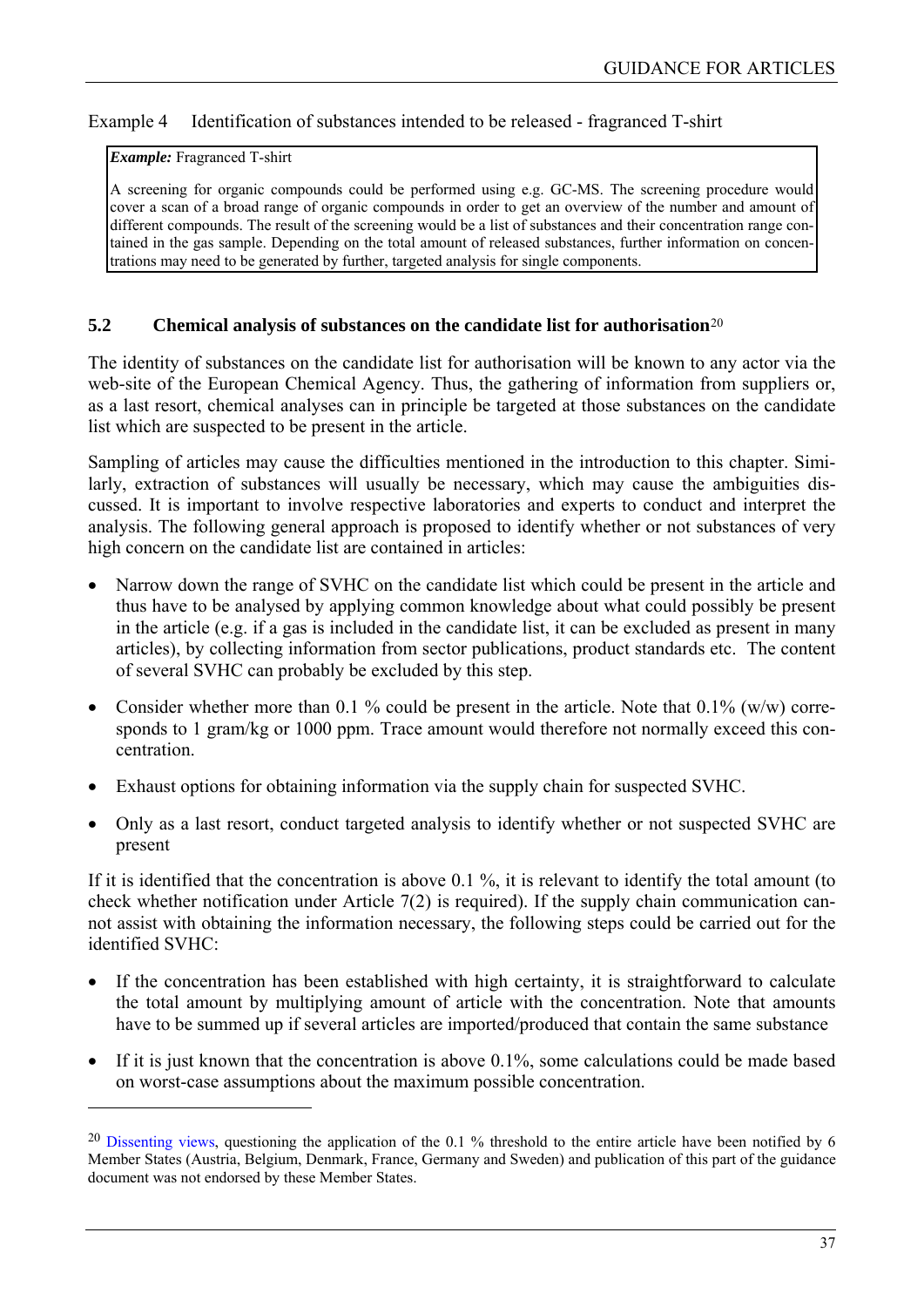• Only conduct chemical analysis if there is still doubt about whether the tonnage could be above 1 tonne/a.

The analytical limit of detection of the SVHC, i.e. the lowest concentration of a substance which can be accurately measured in the analysed material should be at least 0.05% when technically and economically feasible.

High competence in analytical chemistry is needed, and the analysis needs to be carefully planned on a case-by-case basis to obtain a sufficiently reliable result. Branch organisations, research institutions and/or accredited chemical laboratories should be consulted.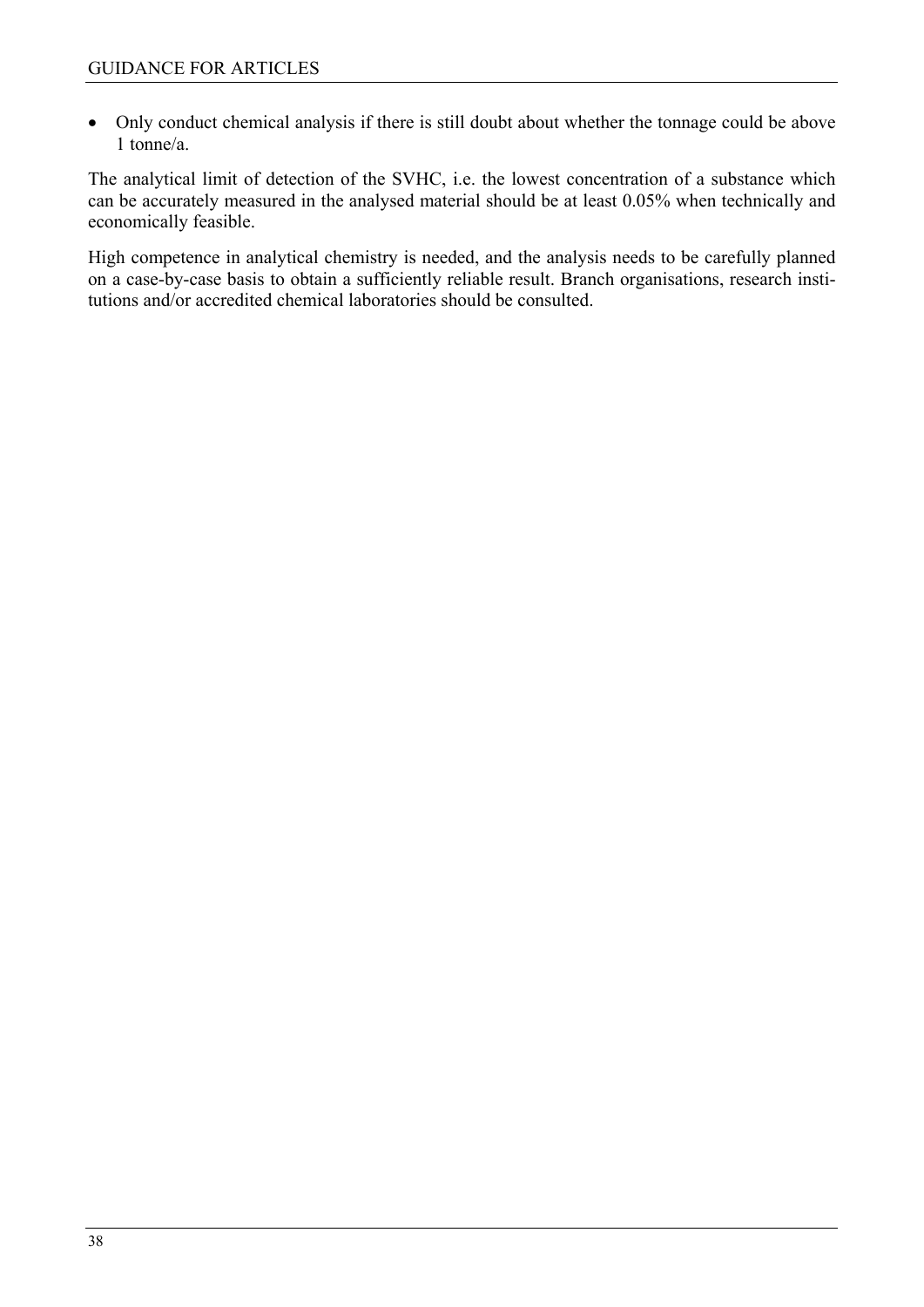# **6 REGISTRATION AND OR NOTIFICATION REQUIREMENTS**

The workflow in this section guides you through the basic questions to find out which requirements apply in relation to the article in question. It should be noted that an article could contain substances intended to be released (which may or may not be listed on the candidate list for authorisation) and substances on the candidate list for authorisation which are not intended to be released. Both the content of substances on the candidate list for authorisation and the intended release of substances is to be considered. This also applies to packaging materials produced or imported together with articles.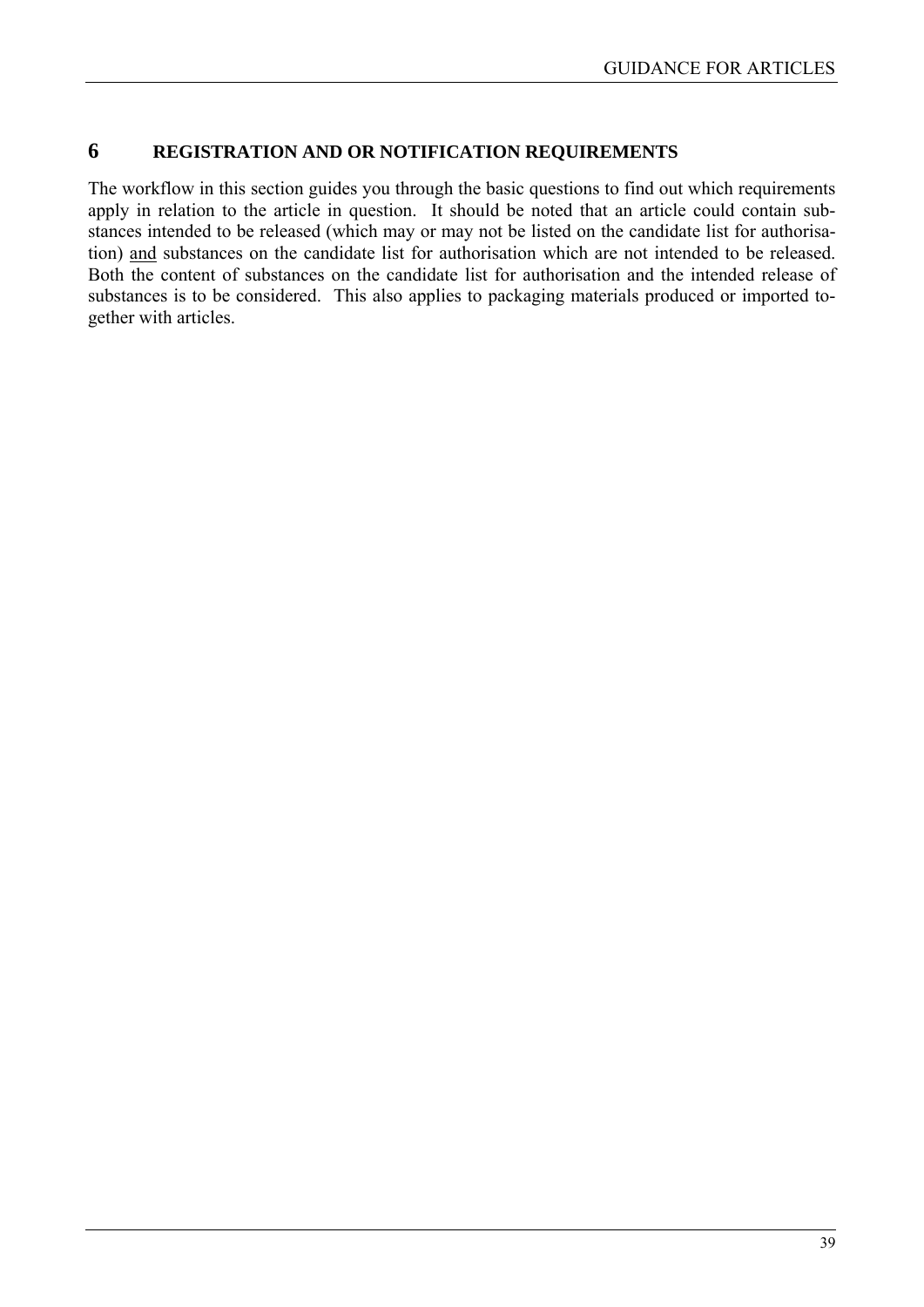

### **6.1 Workflow on identification of potential requirements related to articles**

**Figure** 4 Identification of requirements for substances in articles

SVHC = substance of very high concern;  $w/w =$  weight per weight;  $t/a =$  tonnes per year; DU = downstream user

*\* "Do you only supply articles?" You should answer yes to this question if you only supply articles. If you also import or produce articles you should answer no.*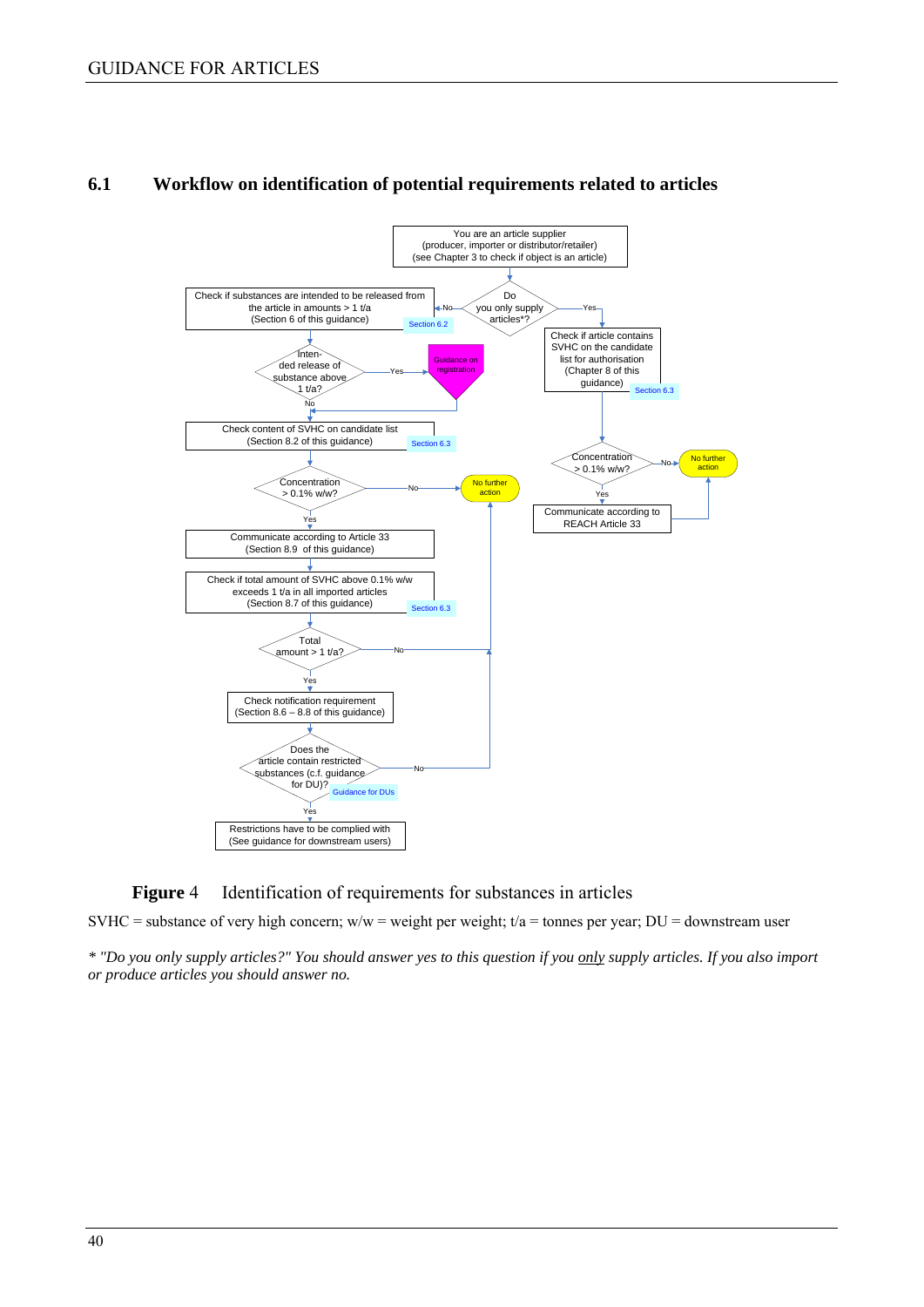# **6.2 Substances intended to be released from the article**

The intended release of substances as such or in preparations from an article normally applies to an accessory function of an article. In contrast, if the main function of an object is to release substances or preparations, as it is the case e.g. for pens, then the object is in most cases a "substance / preparation in a special container / on a special carrier material" and not an article with an intended release (c.f. Section [3.3.2](#page-24-0)).

If an article has an accessory function, which is achieved through the release of substances or preparations during normal and reasonably foreseeable conditions use (e.g. a scented eraser) then the release is to be regarded as intended. Consequently for these substances registration requirements under Article 7(1) of REACH have to be checked (see Chapter [7\)](#page-41-0).

# **Example 5** Example - releases from a scented eraser

An eraser (rubber eraser) consists of an elastic material (rubber or resin components) and additive agents such as fillers and polishing materials. Fragrance substances can also be added to provide an accessory function of a good smell.

The fragrance substances only fulfil their function if they can be inhaled and thus it is intended that they are released.

# **6.3 Substances on the candidate list for authorisation**

For any imported or produced article, it should be checked whether or not substances on the candidate list for authorisation are contained in concentrations triggering notification and communication requirements under REACH (i.e.  $>0.1\%$  (w/w)). Substances are included on the candidate list for authorisation after it has been agreed by a formal procedure that they fulfil the criteria of Article 57 of REACH (substances of very high concern – SVHC). The candidate list for authorisation will be published on the Agency's website. This list will be updated every time a decision on inclusion of a substance has been taken. Explanation for decision-making is provided in Chapter [8](#page-50-0); examples are given in Appendix 4.

# <span id="page-40-0"></span>**6.4 Time of checking compliance**

The time at which the article producer and importer checks compliance with the requirements of Article 7(1) is relevant with regard to the consequences and options he has available (see [Table 1\)](#page-18-0). Potential registrants should preferably pre-register between June 1 and December 1 2008 and explore the option that other registrants in the SIEF include his use in their registration dossier (see also Section [2.5](#page-16-0)). If an article supplier identifies a registration requirement after 1 December 2008 for substances in articles he has been producing or importing already, he cannot submit a preregistration any more and is required to submit a registration immediately / before he produces or imports the article.

If an article producer or importer intends for the first time, after 1 December 2008, to produce or import an article with intended release of substances / preparations, or for the first time in doing so exceeds the threshold of 1 t/a for the substances intended to be released, he may submit a preregistration even though the deadline has expired, if he can prove that he manufactures or imports the substance(s) he needs to register for the first time (Article 28 of REACH).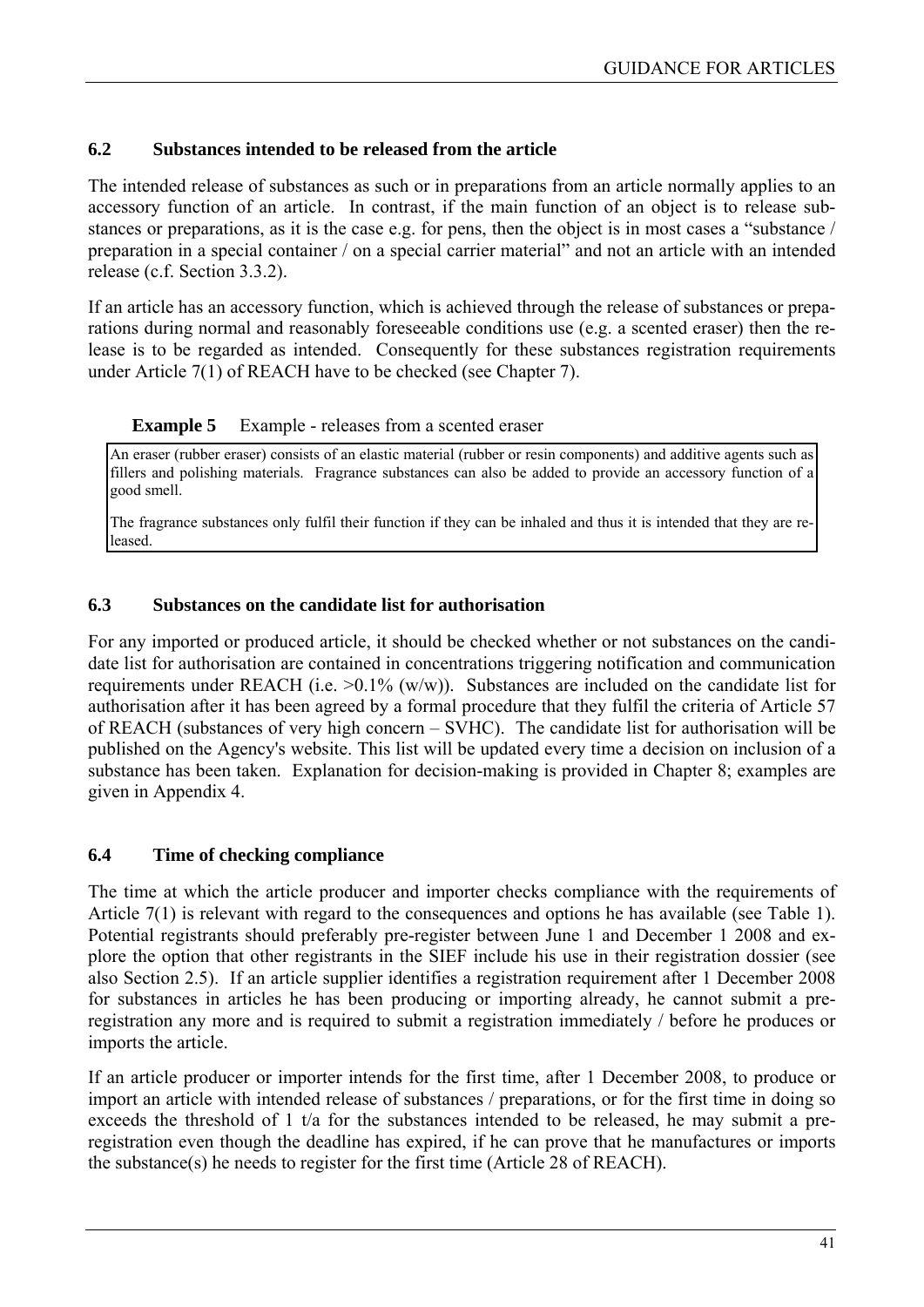# <span id="page-41-2"></span><span id="page-41-1"></span>**7 SUBSTANCES INTENDED TO BE RELEASED FROM ARTICLES**

Registration of substances in articles is required when all conditions listed under Article 7(1) are  $fulled$ 

- The substance is intended to be released under normal or reasonably foreseeable conditions of use[21](#page-41-1); thus the release of the substance carries out a function of the article
- The total amount of the substance present in all articles<sup>[22](#page-41-1)</sup> with intended release produced or imported by one actor exceeds 1 tonne per year;

If the substance has already been registered for that use (see Chapter [9\)](#page-61-0) a registration is not required (However, a pre-registration is recommended as explained in section 2.5).

As a general rule, 'intended release' relates to a function of an article<sup>23</sup>. This means if the substance were not released, the respective function (which in most cases is not the main, but an accessory function) would not be achieved. In case of scented articles for example, the fragrance substances need to be inhaled in order for the article to be smelled. Substance which are released because of ageing of articles, because of wear and tear or as a result of accidents, are not intended releases, as the release as such does not provide a function in itself. Further explanation of the term intended release can be found in Appendix 1 of this guidance.

# **7.1 Workflow on checking if registration is required**

The following is a tiered checking, aiming at quickly identifying cases in which registration is not required, with as little information as possible. However, it may be more efficient to perform the steps in a different sequence, e.g. if certain information is available. Sections [7.2](#page-42-0) and [7.3](#page-43-0) describe an initial assessment, which is based on:

- The total volume of the articles with intended release produced or imported
- The total or the maximum volume of the substances/preparation incorporated in the article with intended release

If the need to register cannot be excluded, the substances intended to be released have to be identified in order to:

- check if any of the substances are exempted from registration
- check whether the substances have already been registered for that use (Chapter [9](#page-61-0))

<sup>&</sup>lt;sup>21</sup> The terms normal and reasonably foreseeable conditions of use and intended release are further explained in Appendix 1

<sup>&</sup>lt;sup>22</sup> This means for determining the tonnage threshold, also the amounts a substance that are not intended to be released need to be considered. Furthermore, the amount of that substances should be accumulated for all produced/imported articles with intentional release of that substance. See also section 2.1.

<span id="page-41-0"></span><sup>&</sup>lt;sup>23</sup> Article 7(1)(b) states that "the substance is intended to be released under normal or reasonably foreseeable conditions of use." Both of conditions must be met. Thus, a release in an accident which is not intentional, does not trigger Article 7(1), even if it is, in some sense, reasonably foreseeable.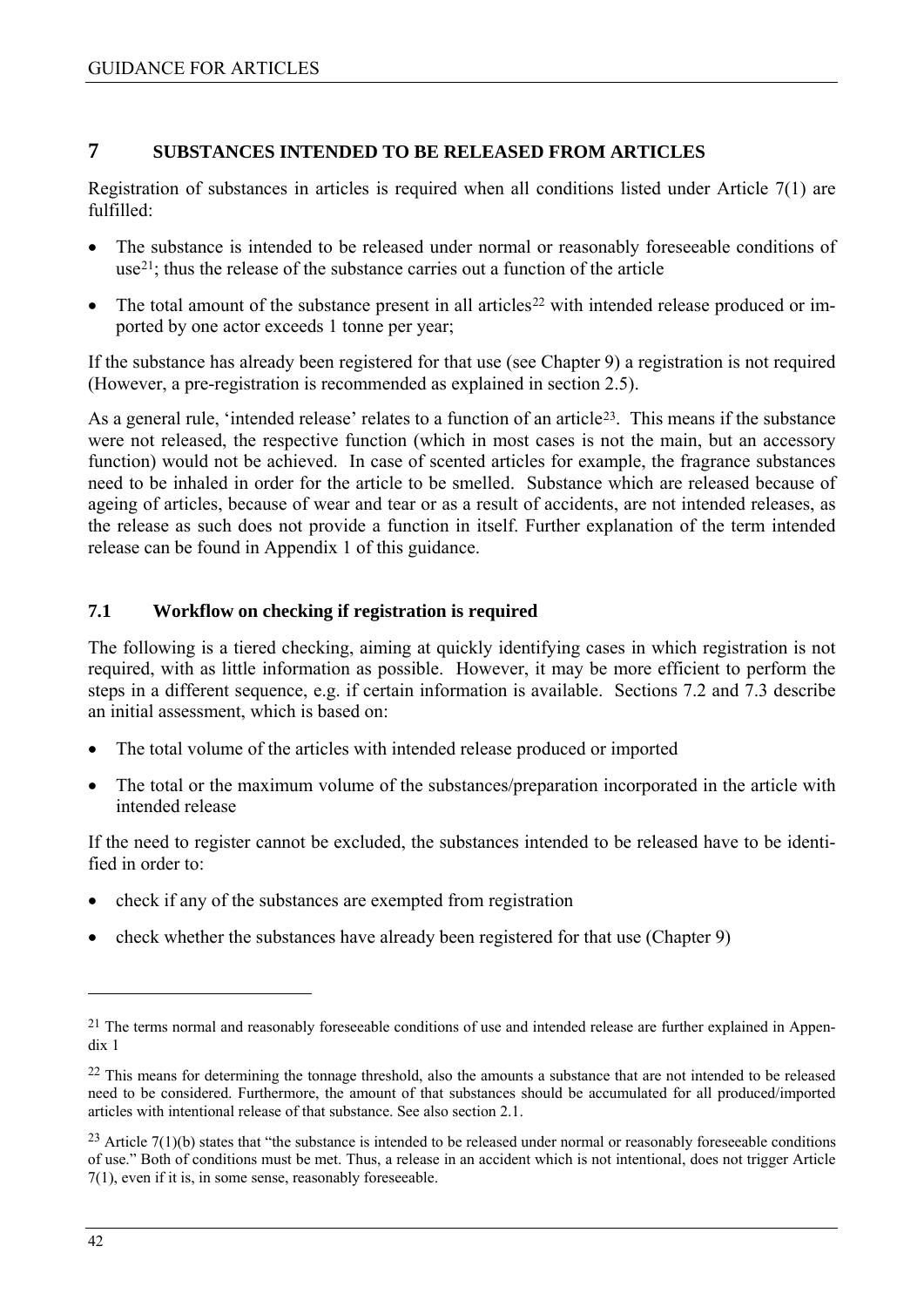- pre-register, join a Substance Information Exchange Forum (SIEF) and participate in joint registrations
- determine the total amount of each identified substance in the articles with intended release.



Figure 5 Workflow for checking if registration is required

 $P =$  preparation; SVHC = substance of very high concern;  $t/a =$  tonnes per year; GHS: Globally Harmonised System for Classification & Labelling

# <span id="page-42-0"></span>**7.2 Screening at article level - checking the total tonnage of articles**

If the total volume of all articles with intended release of substances produced or imported by one actor is equal to or remains under 1 tonne per year, the volume of substances intended to be released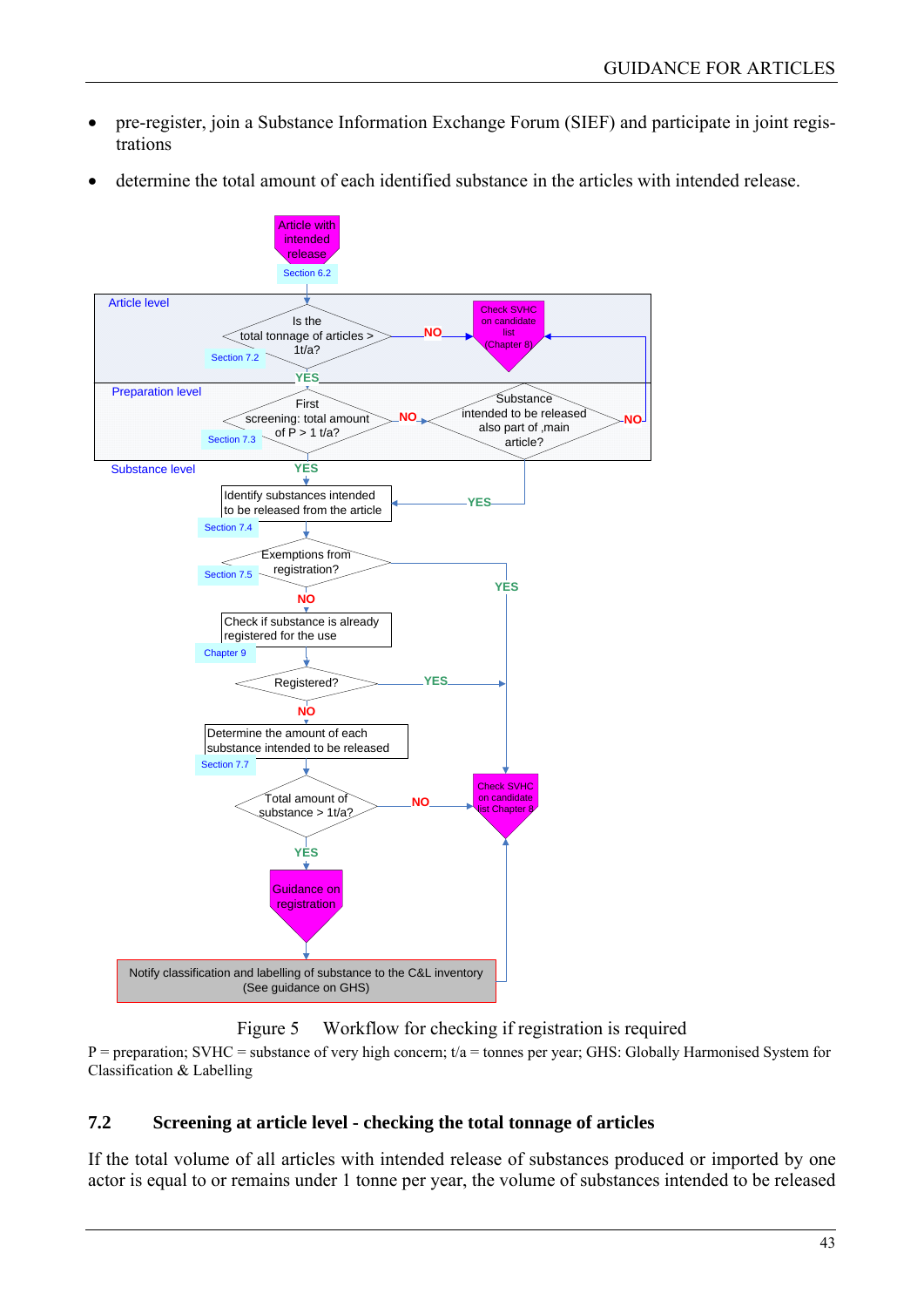will definitely also be below 1 tonne per year. Thus, registration of substances in the articles will clearly not apply.

If the total volume of all articles with intended release exceeds 1 tonne per year, the assessment should be continued.

# <span id="page-43-0"></span>**7.3 Screening at preparation level**

If the total volume of all substances/preparations contained in all produced or imported articles with intended release remains under 1 tonne per year, also no further action needs to be taken. A first screening can be performed if either the volumes of substances/preparations in the articles with intended releases or the volumes of articles placed on the market are available.

# **7.3.1 Volume of substances/preparations in articles is known**

If the volumes of the substances/preparations intended to be released and incorporated in those article are known, they can be summed up and compared to the tonnage threshold. These amounts are known to those articles producers who include them into the article.

The amount of substance/preparation released can be estimated by weighing an article before and after the release. This value can be used for a decision only if it can be excluded that further nonreleased substance/preparation is remaining in the article. In many cases it will be possible to exclude (substance function, properties and common sense) that a substance that is intended to be released from an article is also part of the matrix of that article. For example a fragrance in a scented eraser is intended to be released from it but would not be expected to be part of the rubber matrix of the eraser.

The critical market volume of the articles potentially causing a registration of substances intended to be released can be estimated as follows:

Based on the maximum content of a preparation in an article which is intended to be released, the maximum amount of articles that can be placed on the market without triggering registration obligations can be determined by a simple backwards calculation:

$$
Vol_{\text{article}} [t/a] < \frac{1[t/a]}{\max \text{Conc}_{\text{preparation}} \text{ in article}[\%]\cdot 0.01} \qquad \text{or}
$$
\n
$$
Number_{\text{article}} \text{ [number/a]} < \frac{1[t/a]}{\max \text{Conc}_{\text{preparation}} \text{ in article}[t/\text{article}]}
$$

 $Vol<sub>article</sub> = \text{tonnage of articles produced } / \text{ imported}$ Number<sub>article</sub> = number of articles  $Conc_{preparation}$  in article = maximum weight percentage of the preparation in the article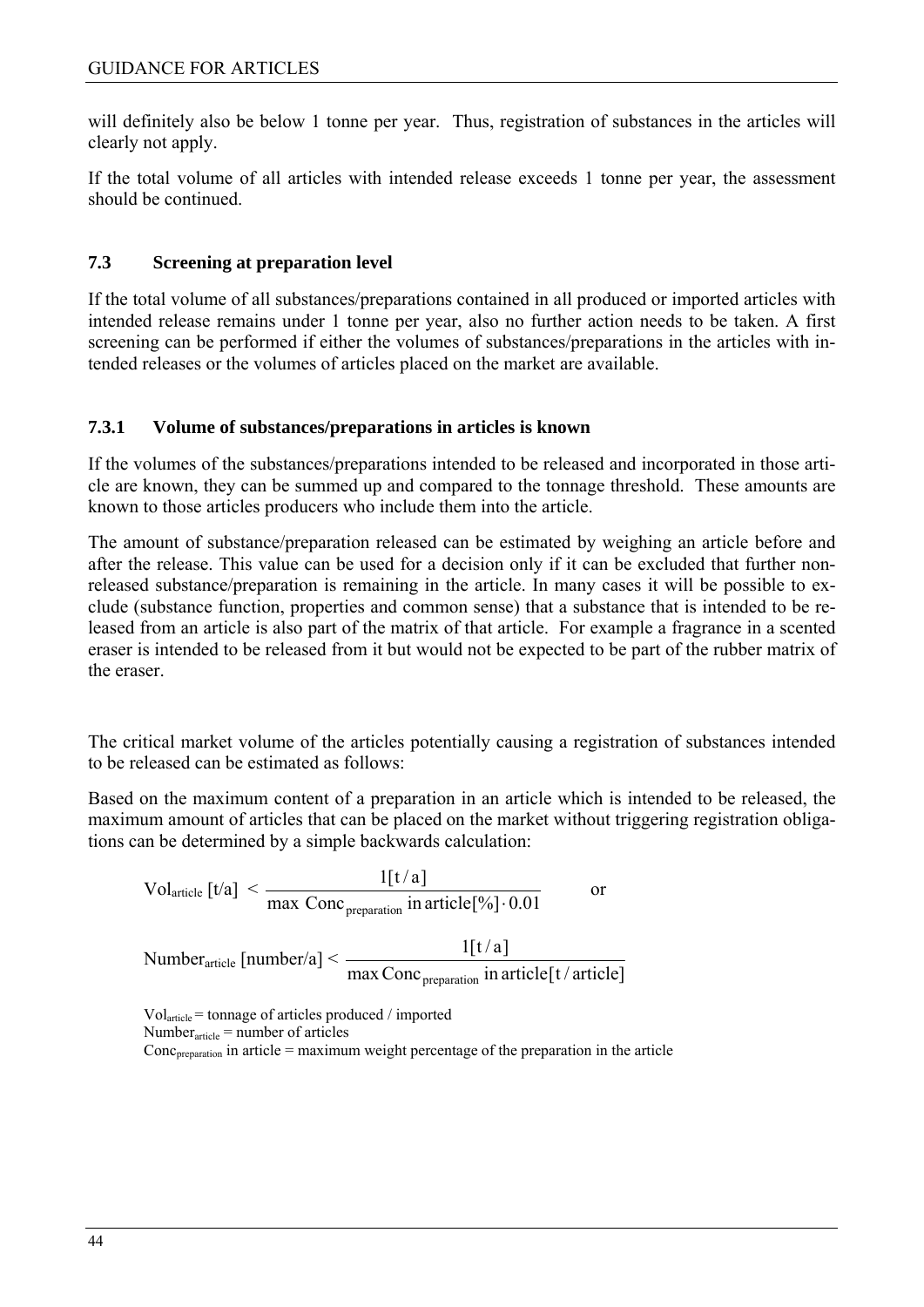#### **Example 6** Preparation intended to be released - smelling eraser

*Example:* An eraser contains a preparation with several fragrant substances which are intentionally released.

*Assumption:* The maximum content of the fragrant preparation, which consists of several substances, in the eraser is 20% by weight of the eraser (1) or given as 2 g fragrant preparation per eraser (2). The producer/importer of the eraser does not produce or import other articles. It can be excluded that the fragrant substance is part of the article matrix.

The maximum amount of the article not triggering the registration obligations is estimated:

(1) Vol<sub>article</sub> 
$$
[t/a] < \frac{1[t/a]}{20\% \cdot 0.01} = 5 \text{ t eraser/a}
$$

(2) Number<sub>article</sub> [number of erasers/a]  $\leq \frac{2 \cdot 10^{16}}{2 \cdot 10^{16}}$ *at*  $2g/$  $\frac{1[t/a]}{1}$  = 500,000 erasers/a

*Conclusion:* The estimation shows that as long as the article is produced or imported below 5 tonnes per year or the number of erasers is below 500,000 per year, the amount of the fragrant preparation contained in the eraser remains under 1 tonne per year and thus none of the substances contained in the preparation will exceed the threshold of 1 tonne per year.

This is a minimum estimate based on the content of a preparation in one article as it was assumed that other articles were not produced or imported. However, care has to be taken if more articles, from which the same substance is intended to be released, are produced or imported. In that case, the amounts from all these articles must be summed up.

#### **7.3.2 Volume of articles is known**

If the market volume of the articles is known, the critical concentrations of substances in the preparations intended to be released can be derived as follows:

Knowing the total market volume of the article and the maximum amount of the preparation included in the article (assuming that only one preparation with the specific substance is used and in one article only), the concentration limit, below which registration is not necessary, can be calculated for the substances:

Max. conc. of substance in preparation 
$$
[%]
$$
  $\leq \frac{1[t/a]}{Vol_{article}[t/a] \times Conc_{preparation}[%]/100} \times 100$ 

 $Vol<sub>article</sub> = \text{tonnage of articles produced } / \text{ imported}$ Number $_{\text{article}}$  = number of articles  $Conc_{preparation} =$  maximum weight percentage of the preparation in the article

Information requests up the supply chain can then be focused on substances exceeding the concentration calculated to be critical.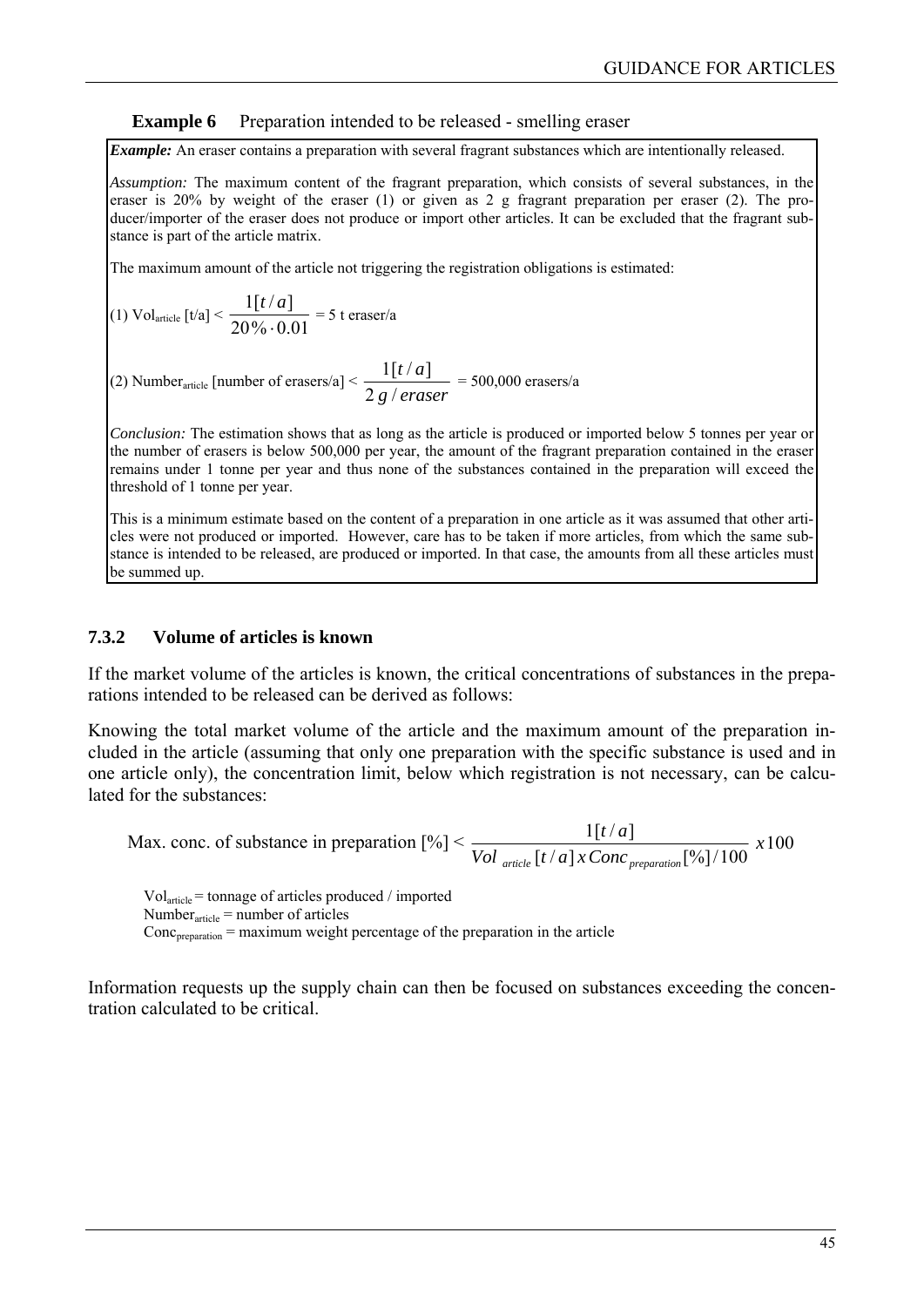### **Example 7** Substance intended to be released - smelling eraser

*Example:* A smelling eraser contains a mixture of fragrances that are released during use.

*Assumption:* The eraser consists of maximum 15% fragrances. An importer sells 30 tonnes of these erasers on the European market every year: The importer of the eraser does not import or produce other articles. He imports 4.5 t/a fragrances (30 t/a eraser x 15/100)

Maximum concentration of substance in the fragrance  $[\%]< \frac{1[t/a]}{4.5[t/a]} = 22\%$ 

*Conclusion:* This means that registration is not necessary for substances contained in the fragrance below 22% by weight. As this may not apply to all substances in the fragrance, further information has to be sought. The supplier of the eraser can be asked by the importer whether the concentration of 22% is exceeded for any of the substances used in the fragrance, or any specifically know substance.

If the first screening shows that the threshold volume for registration is exceeded, the identification process as described below should be followed.

### **7.4 Identification of substances intended to be released**

First and foremost, the substance identities and their amounts/concentrations in preparations intended to be released should be requested from the suppliers. If you include substances as such into articles, you should ask your supplier for the identity of these substances if it is not obvious from a safety data sheet. If you include preparations into articles, you should ask your supplier for the identity of those substances, which are contained in the preparation above the critical level (see section [7.3\)](#page-43-0). If you import articles with intended release, ask respective information from your non-EU supplier. An overview of information availability in the supply chain is provided in Chapter [4](#page-29-0).

For the purpose of identifying whether or not a registration is needed and for pre-registering, in the first instance it is sufficient to know the CAS or EINECS/ELINCS number of the substances.

Communication on substance identities and quantities may be hindered by confidentiality concerns. Therefore, it is essential that only the necessary information is requested. Furthermore, it may be helpful to tell the suppliers why the information is needed, which may be unknown, particularly by non-EU article suppliers.

Only if is it not possible to obtain the substance identity via supply chain communication, other approaches may be used. It may be possible to identify the substance(s) via a combination of knowledge of the article (databases, sector publications etc.) and chemical analysis (see Chapter [5\)](#page-34-0).

### **7.5 Checking whether the substances are exempted from registration**

A number of substances are exempted from registration and thus also do not have to be registered if they are intended to be released from articles. The substance identities including CAS or EINECS numbers are compared with the exemptions from registration. The Navigator on the Agency website should be used to check if any exemption applies and a registration under 7(1) therefore would not be required.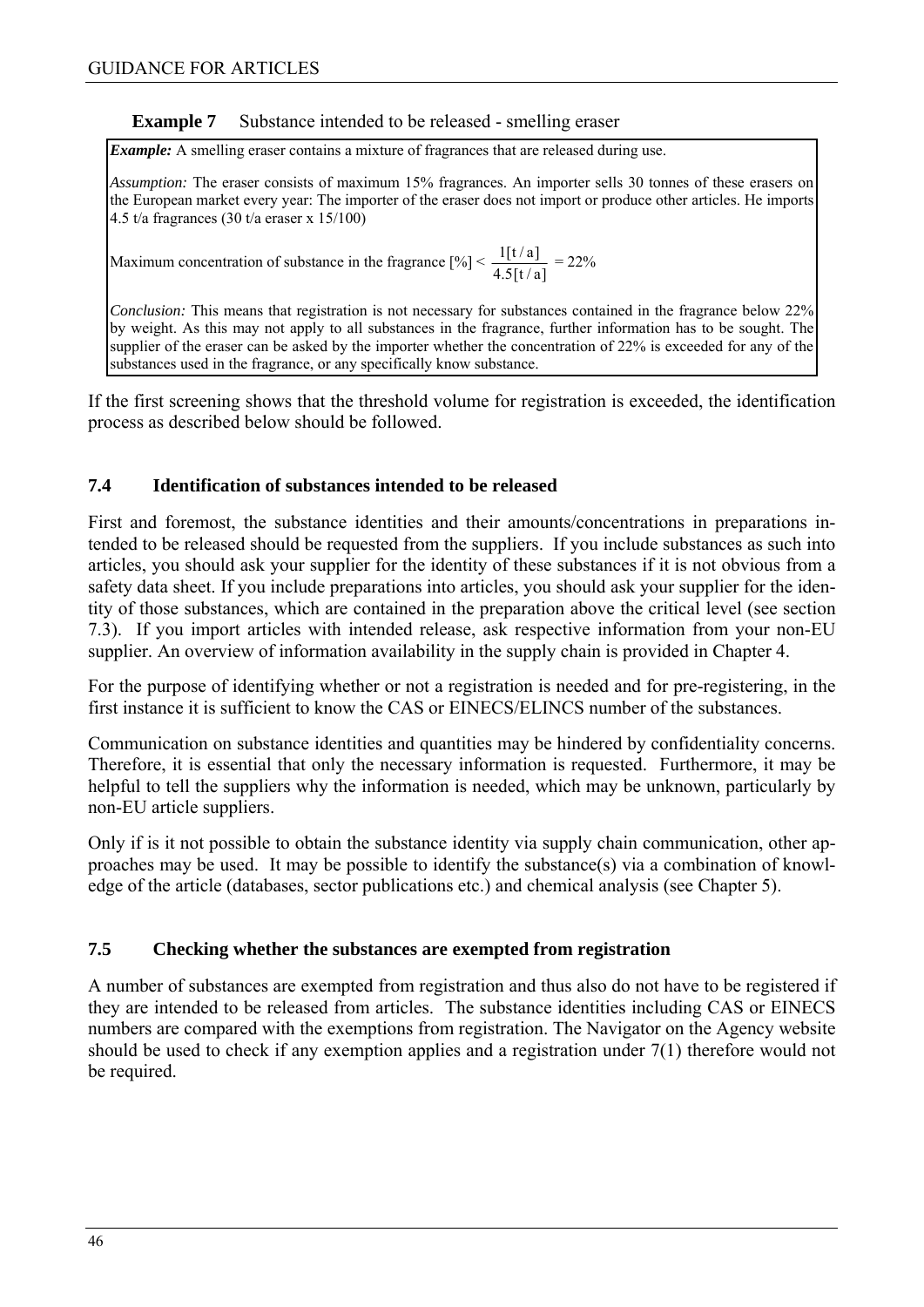# <span id="page-46-0"></span>**7.6 Checking for existing registration for that use**

Guidance on checking if a substance is already registered for a use is given in Chapter [9](#page-61-0). However, before December 2008, it is very unlikely that a phase-in substance has been registered. Thus respective checking only makes sense from 2009. This means that you should pre-register any substance intended to be released, which you already use or import in your articles, if you want to continue supplying these articles (see also section 2.5).

## **7.7 Total amount of each substance intended to be released**

If you have identified that a substance may need to be (pre-)registered, you have to collect further information on amounts to determine if / which tonnage threshold is exceeded and if so, for the preregistration you need to know the tonnage band of registration (see Table 1). Therefore, if you plan to find other SIEF members that would register your use before you are obliged to do it (see also Section [6.4\)](#page-40-0), you only need to identify the tonnage band, not the exact amount.

To identify the total amount of a substance intended to be released, you have to sum up all amounts of that substance in all articles with intended release of that substance produced/imported within one calendar year. Note that not only the amounts intended to be released but the total amount in the articles needs to be considered and that all imported/produced articles releasing that substance must be considered.

The best and most efficient method to identify the amounts and concentrations of substances as such or in preparations is to communicate with the suppliers. To target requests, different methods or starting points may be chosen depending on the type of information available:

- The total volume of the articles placed on the market is known and the concentration ranges of substances in the preparations intended to be released or part of the article have been obtained from e.g. supply chain, product specifications (on specific content in specific articles) or classification thresholds.
- The exact concentration of the substance in the article can be obtained from e.g. mass balance (article producers), information through the supply chain, branches etc. or quantitative chemical analysis.

It may be helpful to structure the information collection based on the different life-cycle stages of the substances intended to be released in order to target the requests in the supply chain.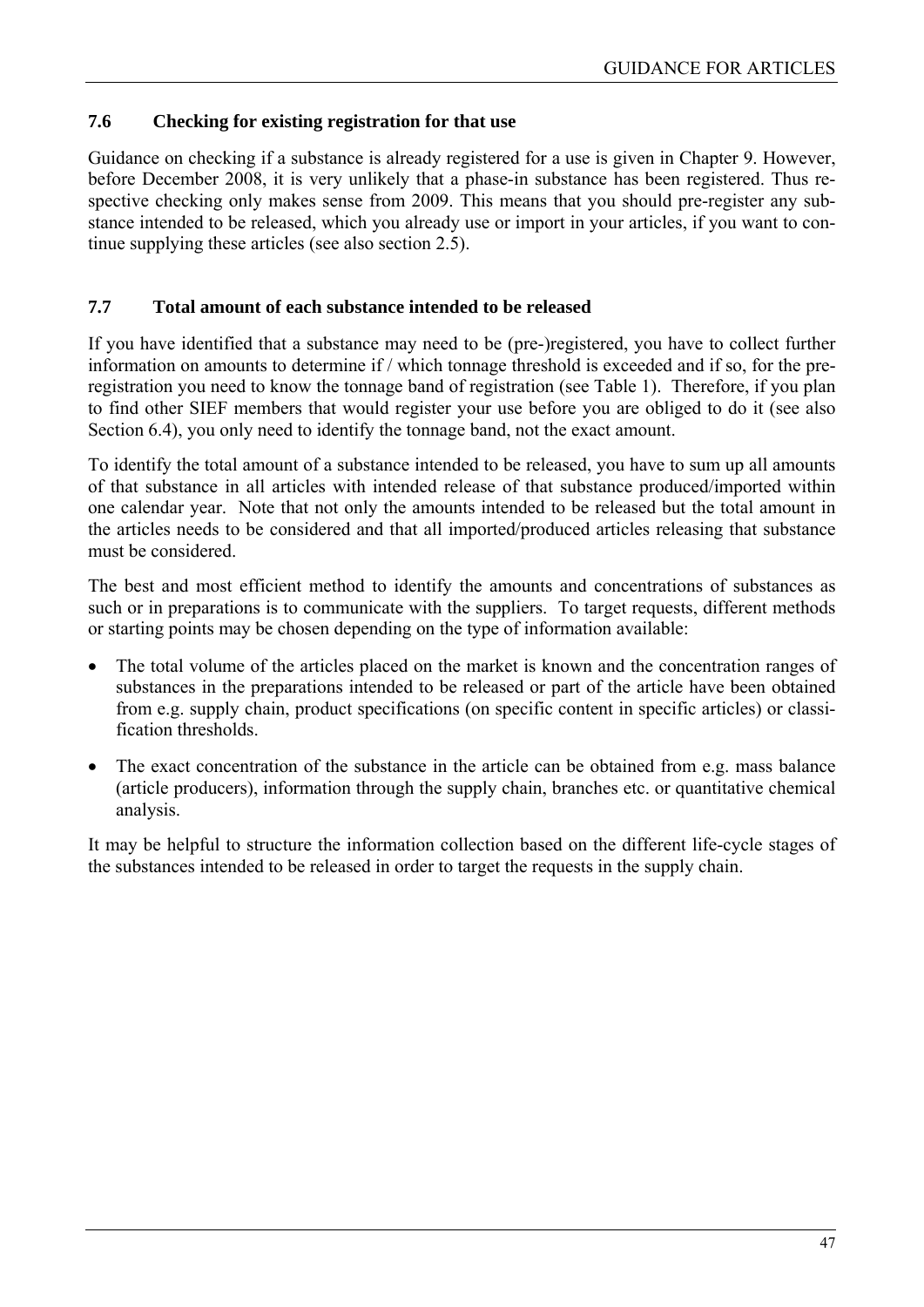| <b>Item</b>                                                                            | Available informa-<br>tion                                                                                                                                                       | Cut-off, targeting                                                                                                                                                                                                                                                             | <b>Remarks</b>                                                                                                                                                                                             |  |  |  |  |
|----------------------------------------------------------------------------------------|----------------------------------------------------------------------------------------------------------------------------------------------------------------------------------|--------------------------------------------------------------------------------------------------------------------------------------------------------------------------------------------------------------------------------------------------------------------------------|------------------------------------------------------------------------------------------------------------------------------------------------------------------------------------------------------------|--|--|--|--|
| Article with<br>intended<br>release of<br>preparation                                  | Amount of articles<br>produced / imported.<br>Amount of sub-<br>stance/preparation<br>intended to be re-<br>leased in the article                                                | Targeting requests upstream $\rightarrow$ identification of<br>concentrations of substances in the preparations<br>which would not lead to exceeding the annual<br>tonnage threshold                                                                                           | Note that amounts in all<br>articles have to be summed<br>up!                                                                                                                                              |  |  |  |  |
| Formulator<br>of prepara-<br>tion intended<br>to be re-<br>leased and<br>his suppliers | Concentration of dan-<br>gerous substances in<br>the preparation, as<br>well as concentration<br>of preparations the<br>formulator has bought<br>for use in his prepara-<br>tion | Substances below the concentrations communi-<br>cated by the supplier.<br>Requests for substances in the preparation<br>should be in the way:<br>Which non-classified substances are contained<br>in concentrations $>$ xyz $\%$ and what is the upper<br>concentration range. | If preparations are used in<br>the preparation, the identi-<br>fication of substances may<br>be quite complex. Target-<br>ing information requests is<br>particularly important due<br>to confidentiality. |  |  |  |  |
| Substance<br>manufacturer<br>/ importer<br>(M/I)                                       | Substance identity and<br>composition                                                                                                                                            | Should only receive requests on substance iden-<br>tity for which registration is required                                                                                                                                                                                     | If possible, the M/I should<br>be identified in person in<br>order to cooperate further<br>on information on sub-<br>stance identity                                                                       |  |  |  |  |

|  |  | <b>Table 3</b> Requests for information in the supply chain |
|--|--|-------------------------------------------------------------|
|  |  |                                                             |

If the substances intended to be released are also part of the article matrix, these amounts have to be identified as well (not included in the table).

If requesting information in the supply chain is impossible, chemical analysis may be conducted to quantify the amounts of the identified substances (see Chapter [5.1](#page-35-0)).

### **7.7.1 Calculation of the total amount of a substance intended to be released contained in articles**

If the maximum content (whether or not it is intended to be released) of a preparation in an article and the maximum concentration of a specific substance in the preparation (e.g. from a SDS delivered together with the preparation) are known, the maximum amount of the substance in the produced/imported article can be calculated. The maximum amount or volume of the substance in the article which is intended to be released is:

 $Vol_{substance} [t/a] =$   $\cdot$  Weight<sub>article</sub> [t]  $\cdot$  (max.conc.<sub>preparation</sub> [%]  $\cdot$  0.01)  $\cdot$  (max.conc<sub>substance</sub> [%]  $\cdot$  0.01)  $\cdot$  (number of article/a)

If, however, the loss of preparation during production (e.g. loss through evaporation, wash out or surplus substances) can be quantified, the substance volume to be registered may be reduced by the respective percentage, if this is the only process where the substance is included in the article.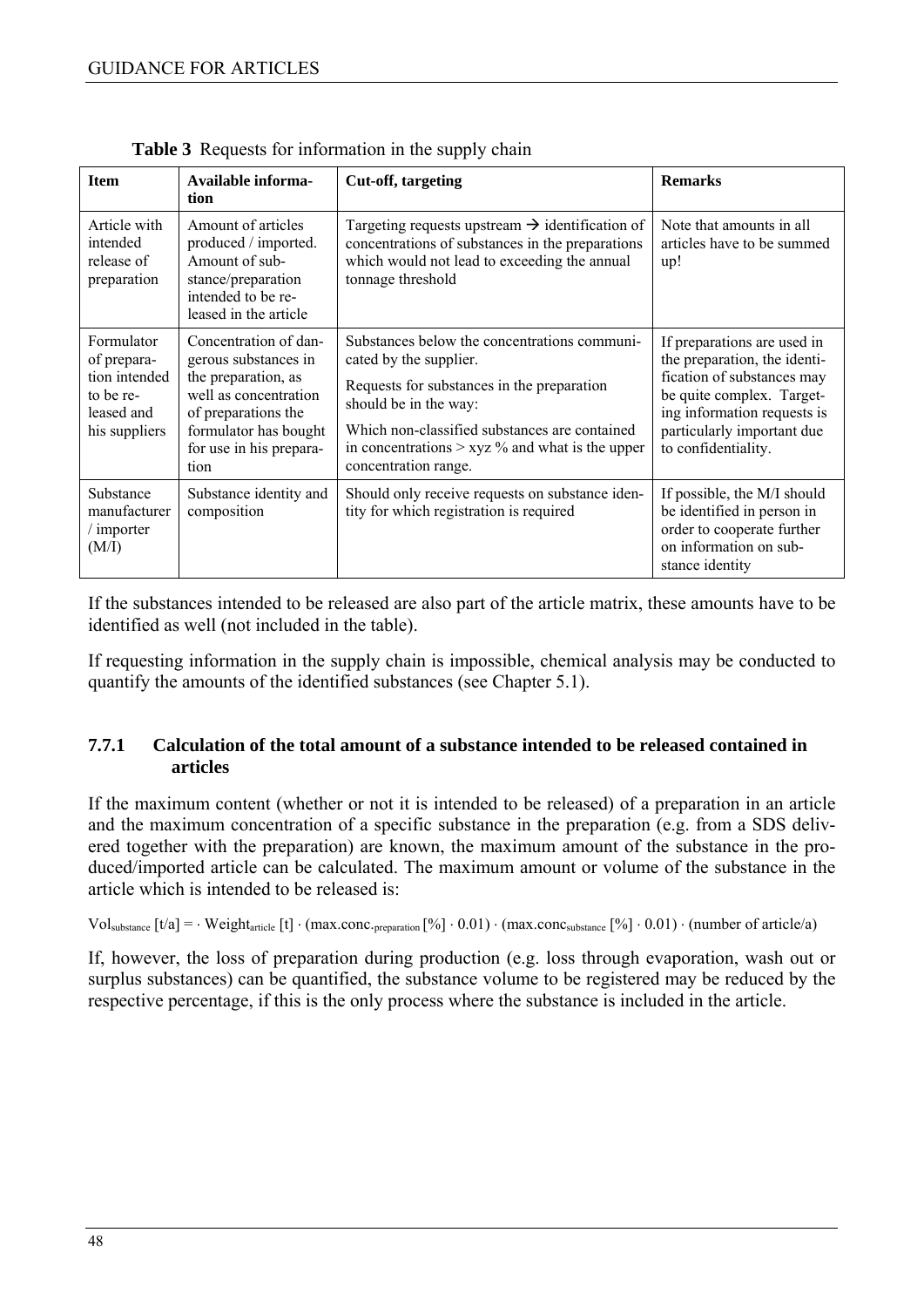**Example 8** Reduction of substance volume to be registered

*Example*: If the producer can document that 10% of the solvent contained in a fragrance for scenting a textile evaporates before the textile is finished, he may reduce the volume of the solvent to be registered by 10%.

If the same substance is intended to be released from different articles of one producer or importer, the volumes of this substance in all those articles have to be summed up:

Total Vol<sub>substance</sub>  $\lceil t/a \rceil = \sum$ Vol <sub>substance</sub>  $\lceil t/a \rceil$  per article

**Example 9** Registration of same substance in several articles

*Example:* The same solvent is used in textiles and erasers Total Vol substance t/a] =  $\sum$ Vol substance [t/a] per article  $=$  Vol substance  $\lceil t/a \rceil$  textile + Vol substance  $\lceil t/a \rceil$  eraser

The calculation of the total amount of a substance could be further improved by the use of specific concentration of a substance. The total amount of substance contained in the article can be calculated if the produced or imported amount of the article is known:

 $Vol<sub>substance</sub> [t/a] = (Conc. <sub>substance</sub> [%] \cdot 0.01) \cdot Vol<sub>article</sub> [t/a]$ 

**Example 10** Registration of substance intended to be released

*Example:* A T-shirt contains a fragrance substance intended to be released.

*Assumption:* The fragrance constitutes 5% by weight of the T-shirt produced within EU in an amount of 100 t/a and it is not contained in other articles of the same producer.

 $Vol_{\text{fraernce}} [t/a] = (Conc_{\text{fraernace}} [%] \cdot 0.01) \cdot Vol_{\text{T-shift}} [t/a] = (5 [%] \cdot 0.01) \cdot 100 [t/a] = 5t/a$ 

*Conclusion:* The threshold of 1 t/y is exceeded; the producer of the T-shirt must register the fragrant for that use.

### **7.8 Registration of substances intended to be released from articles**

For substances intended to be released from an article that has to be registered, the producer or importer of the article shall submit a registration to the Agency. The requirements for the registration dossier are in general the same as for manufacturers and importers of substances. However, if a chemical safety report is required (volume  $> 10$  t/a) and the substance is classified as dangerous or PBT/vPvB, the article producer must cover in his exposure assessment and risk characterisation only the use of the article (i.e. article service life) and the disposal of the article.

The information to be submitted needs to be in accordance with Article 10 of REACH and depends on the registered amount; i.e. the total quantity of the substance in all articles with intentional release (see Section [2.1\)](#page-14-0). All available information as well as the standard information requirements described in Annexes VII to X of REACH (taking into account the general adaptation rules of Annex XI and the criteria of Annex III) shall be collected and submitted for the registration.

Guidance on how to prepare a registration dossier is provided in the [Guidance on registration](http://reach.jrc.it/public-2/getdoc.php?file=registration_en). Assistance for participation in the SIEF and information collection can be obtained from the [Guidance](http://reach.jrc.it/public-2/getdoc.php?file=pre-registration_en)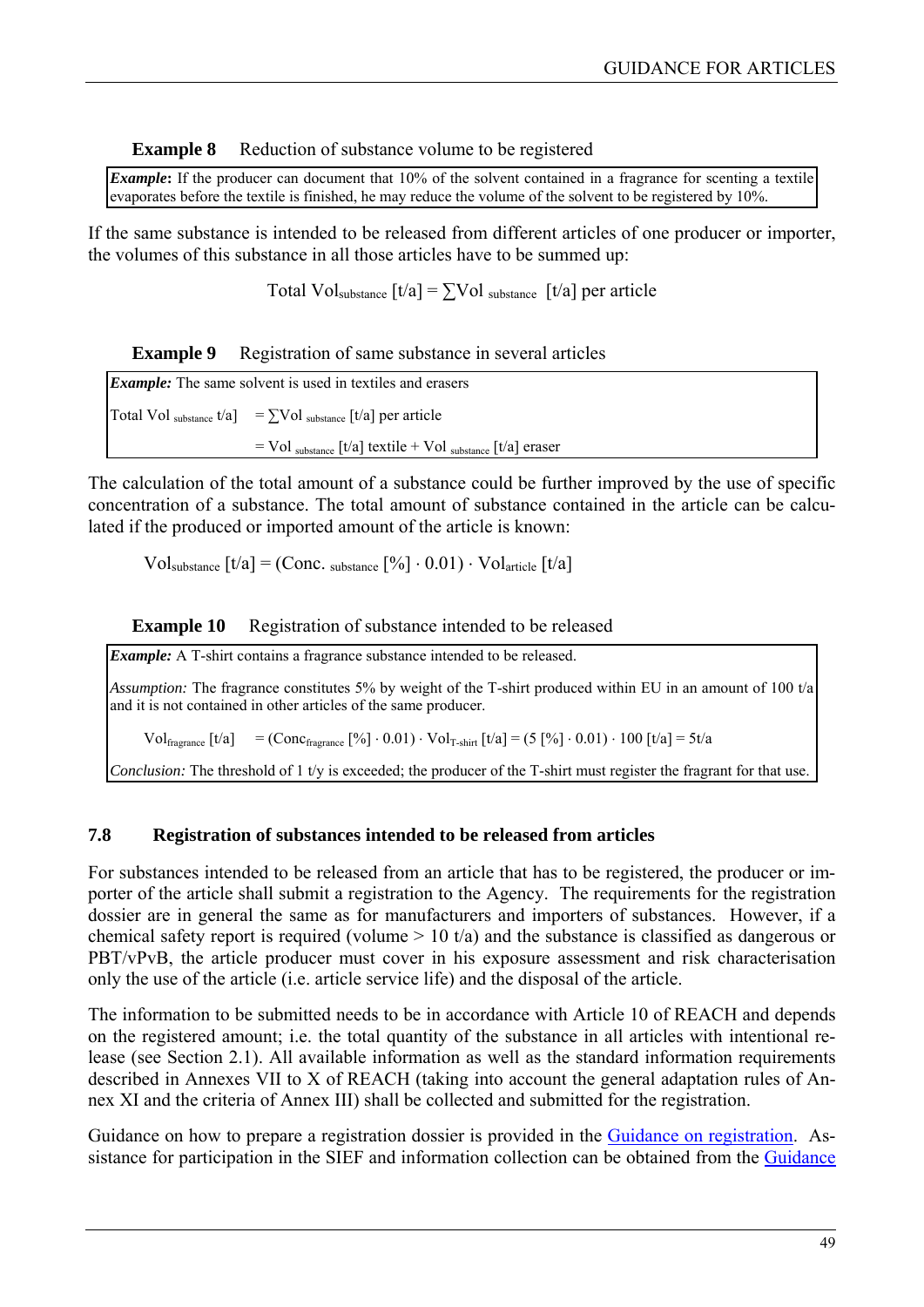on pre-registration, [Guidance on data sharing](http://reach.jrc.it/public-2/getdoc.php?file=data_sharing_en) and [Guidance on information requirements and](http://reach.jrc.it/public-2/getdoc.php?file=csr_en)  [chemical safety assessment](http://reach.jrc.it/public-2/getdoc.php?file=csr_en).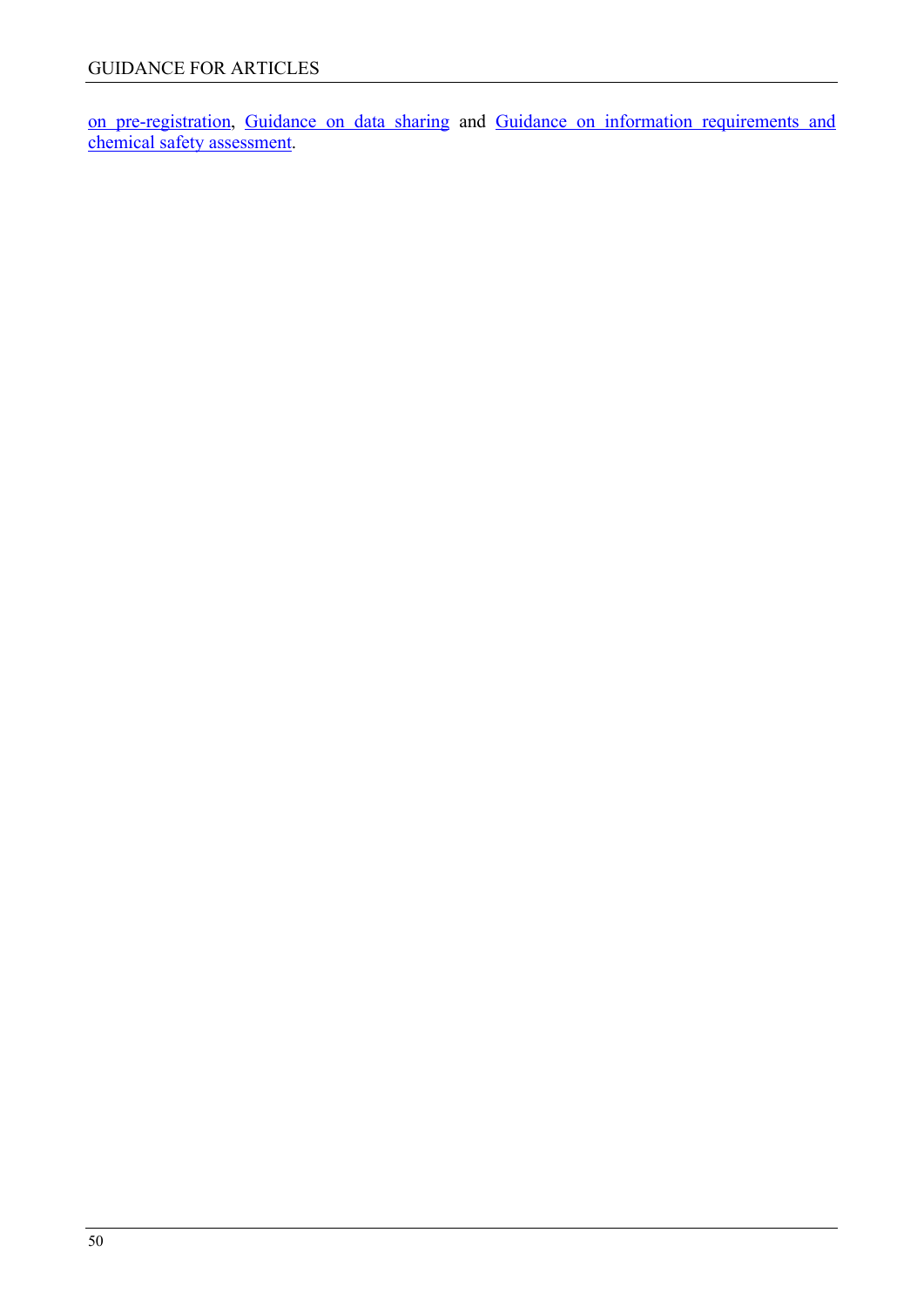# <span id="page-50-1"></span><span id="page-50-0"></span>**8 CHECKING IF ARTICLE 33 AND ARTICLE 7(2) APPLY**

The legal obligations of Article 33 and Article 7(2) are explained in Section [2.3](#page-15-0) and [2.2](#page-15-1) of this guidance.

#### **8.1 Obtaining information about substances of very high concern on the candidate list**

Communication with suppliers is the best way for any article supplier to find out whether or not substances of very high concern on the candidate list for authorisation are contained in the articles. Communication can be targeted, as the identity of substances is available from the candidate list. Furthermore, for many substances the article supplier can exclude their presence based on knowledge on the substance itself, as well as information on the article (see also Section [5.2\)](#page-36-1). In communicating, the complexity of supply chains needs to be taken into account, as well as confidentiality related to concentrations of substances in preparations and articles. Principles of supply chain communication and what information can be obtained from which actors are explained in Chapter [4.](#page-29-0) Chemical analysis should only be applied as a last resort (see also Section [5.2](#page-36-1)).

In many cases substances of very high concern can be traced in the documentation of substances and preparations used to produce the article. Producers of articles receive information on SVHC from their EU suppliers of substances/preparations as the identity, the classification and the concentration ranges of SVHC in preparations have to be communicated either in safety data sheets or with information according to Article 32 (if contained in concentrations above the cut-off limits in REACH article 14). In addition, safety data sheets of substances or preparations imported from non-EU Member States will often specify classified substances.

EU suppliers of articles containing SVHC in concentrations exceeding 0.1% (w/w) must deliver information available to them, sufficiently to enable safe use of the articles, as a minimum the name of the substance according to Article 33(1) of REACH.

To identify communication obligations under Article 33 only the identity and concentration of an SVHC on the candidate list need to be known.

To notify substances in articles according to Article 7(2), the total amount in the produced/imported articles needs to be known in addition to the information required for article 33 communication, although exemptions apply if

- The SVHC has already been registered for that use(s)
- exposure of humans or the environment during normal and reasonable conditions of use including disposal can be excluded<sup>24</sup>

### <span id="page-50-2"></span>**8.2 Determining whether the article contains substances of very high concern**

Article 7.2 and 33 do not apply if the concentration of a substance of very high concern on the candidate list is either not present or does not exceed 0.1 % (w/w) in his articles. In investigating this he could use the strategies outlined in Section [5.2,](#page-36-1) including the likelihood of the presence or absence of certain substances in the articles or parts of the articles, as well as considering other legis-

<sup>24</sup> See Section 2.8 in relation to documentation of such a conclusion.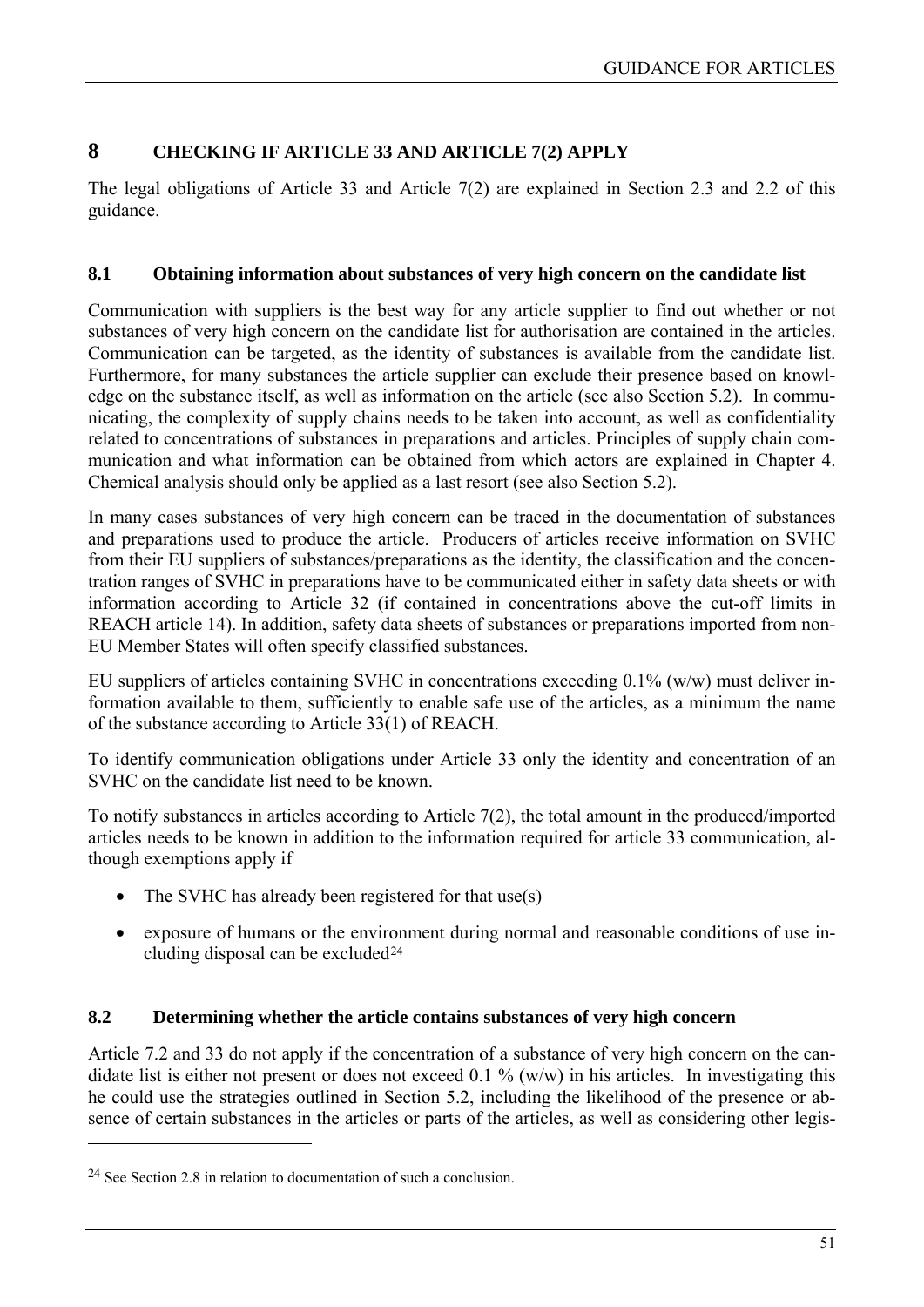<span id="page-51-0"></span>lation restricting or banning the use of certain substances in articles (see also a list of relevant legislation in Appendix 7).

Article suppliers should consider how to document their compliance checking (see Section [2.8\)](#page-19-0) and could include for example statements of their suppliers that substances of very high concern on the candidate list for authorisation are not used, calculations proving that the concentrations in articles remain equal to or under 0.1 % (w/w), safety data sheets of input materials, supply contracts and documentation of their implementation and auditing etc.

If the content of SVHC cannot be excluded, initially, it is only necessary to know whether or not the article contains a SVHC on the candidate list. The information may be obtained via: safety data sheets, Article 32 information<sup>25</sup>, supply chain requests etc. (see Chapter [4](#page-29-0) and [5\)](#page-34-0)

When no safety data sheet or other standardised information is available for the substances and/or preparations in the article or the presence of an SVHC cannot be excluded, the following actions could be performed:

#### *Article producers*

• Request the supplier of substances/preparations included in the article to provide the registration number, when available, the identity and concentration range of any SVHC on the candidate list and contained therein. For article components, ask the supplier to either confirm that no SVHCs on the candidate list are contained in concentrations  $> 0.1\%$  (w/w) in the article or to specify the identity and concentration of the SVHC in the article.

#### *Article importers and only representatives*

Request the supplier to confirm whether or not an article contains any SVHC on the candidate list in concentrations  $> 0.1\%$  (w/w). If the supplier cannot confirm this, ask for the identity and the amount (or concentration) of these substances in the article. If he is not willing or able to provide these, ask him to forward your request to the next actor up his supply chain or to provide you with the contact details of his suppliers.

### *All article suppliers*

- Collect information from studies and surveys, if available, on the specific article made by e.g. EU Member States (e.g., www.mst.dk "Survey and migration of chemical agents in toothbrushes", Survey No. 42, 2004) and branch knowledge to confirm information from supply chain communication or to find information on the likelihood of an SVHC being contained in the article.
- Check if the article conforms to any specific requirements such as standards, labels or other legislation that ensures that the content of some SVHCs is below a certain threshold level, e.g. the TOXPROOF label/certificate of cars (Appendix 6).

If no or insufficient information to comply with articles 33 and  $7(2)$  is made available by through supply chain communication and branch knowledge for a specific article as a last resort, a chemical analysis may be conducted. For this, knowledge about which parts and materials of the article may contain a SVHC is an advantage. For more information see Section [5.2.](#page-36-1)

<sup>25</sup> Note that SDS and Art. 32 information can only confirm the presence of SVHC not exclude it.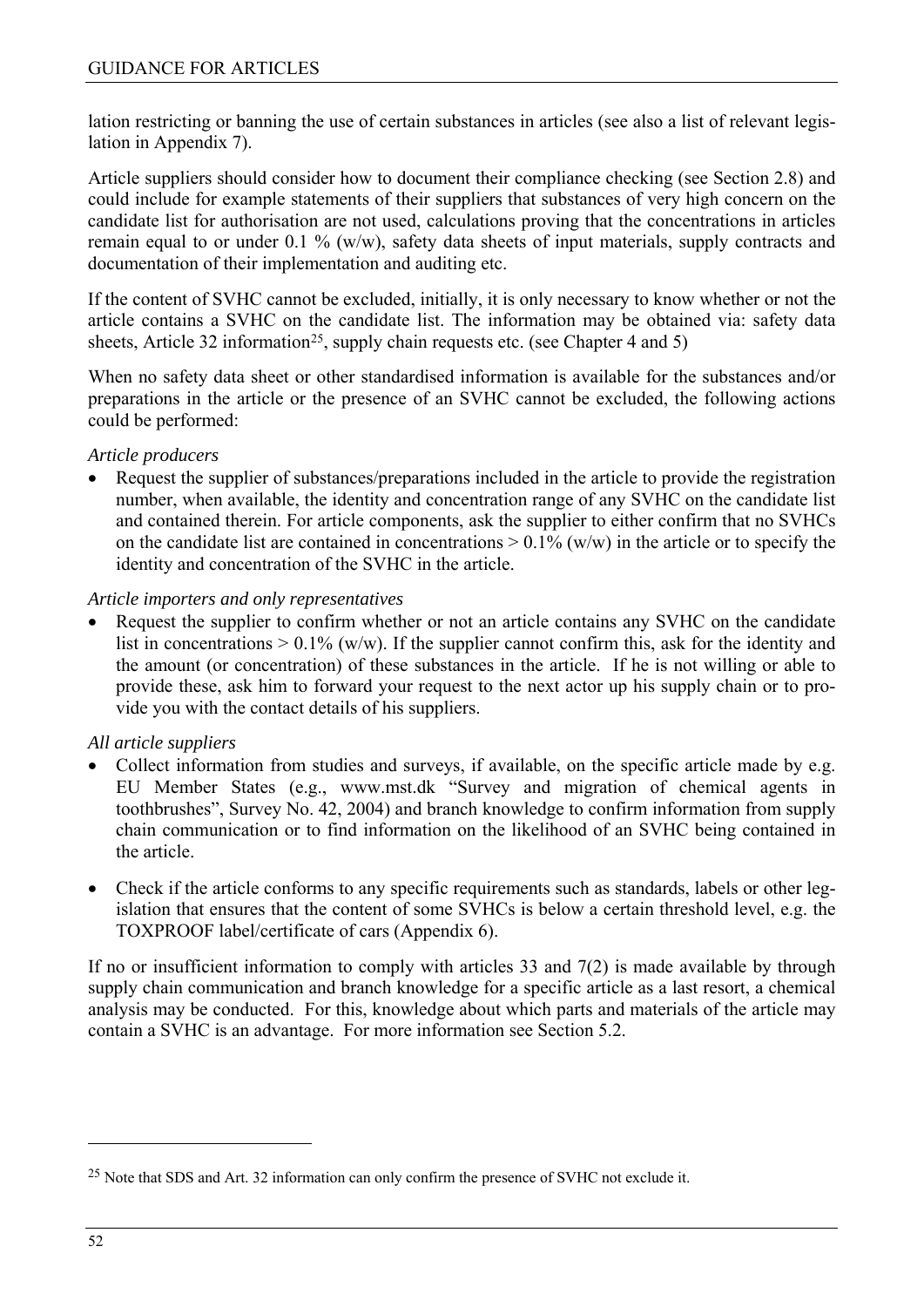### **8.3 Workflow for checking whether forwarding information and notification are required**

If SVHC(s) have been identified in the article, you may use the following workflow to check, if you have to forward information in the supply chain and/or notify the Chemicals Agency. You may start in the workflow at any point, depending on which information is available or easiest to obtain. For example, it may be easier to calculate the total amount of an SVHC in the article than to check a registration for that specific use.

The workload for notification is relatively low compared to that of registration and the amounts of the substance in the article only need to be known in tonnage ranges (for example 1, 10, 100 or 1000). Avoiding a notification by excluding exposures (Article 7(3)) may require more effort than a notification itself. It is recommended to evaluate the costs before going into a more thorough assessment instead of just fulfilling a notification.

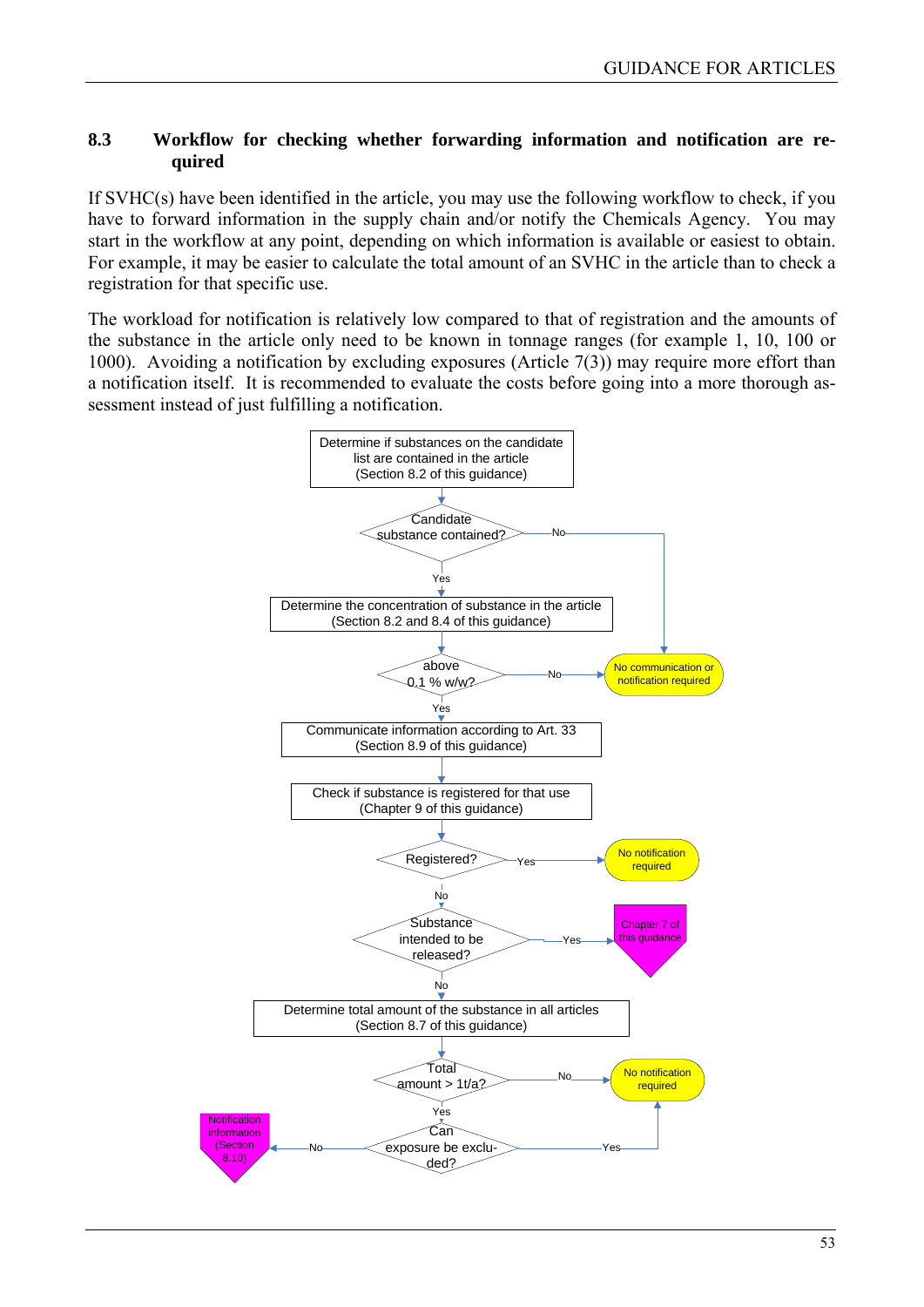**Figure** 6 Checking the requirement to notify and to forward information on SVHC

<span id="page-53-0"></span> $w/w =$  weight per weight; Art = REACH Article,  $t/a =$  tonnes per year

### **8.4 Determination of the concentration of SVHC – focus on articles with different components[26](#page-53-0)**

For each article, it must be determined whether the concentration of the identified SVHC is  $> 0.1\%$ (w/w) in order to know what information has to be communicated down the supply chain. A further assessment is needed to find out if a notification of these SVHC is required. Methods for obtaining information on the concentrations of SVHC in articles and the use of quantitative chemical analysis have been elaborated in previous chapters of this guidance (see Chapter [4,](#page-29-0) Section [5.2](#page-36-1) and Section [8.2\)](#page-50-2). However, it should be noted that an article producer should consider the possibility of using mass balance for determining the concentration of SVHC in his articles and also be aware of the possibility of accumulating a SVHC through a process. This chapter focuses on determining the concentration of a SVHC in articles with different components.

The SVHC may be contained in different concentrations in different components of the same article, e.g. one concentration in the chassis of a computer and another concentration in the transformer. The concentration threshold of  $0.1\%$  (w/w) refers to the average concentration of the entire article as produced or imported.

The principle to be applied when calculating the concentration of an SVHC in an article is illustrated by two cases:

1 Different components for a computer such as transformer, rectifier, mother board, memory, processor, hard drive, graphics card, network card, sound card and chassis are purchased by a producer of a computer. All these components are obtained from producers and importers within the EU and the content of SVHC above 0.1% (w/w) should be indicated to the producer (Article 33) and possibly notified where needed by the suppliers of the components. The producer of the computer would therefore not have to notify any of those substances again.

Furthermore, if no components contain above 0.1% of a SVHC on the candidate list, also the entire computer would not contain above 0.1% and no further considerations are needed.

If one or more of the components contain more than 0.1% of a SVHC on the candidate list, the producer of the computer would have to check whether the computer he places on the market would contain above 0.1% of that SVHC – averaged over the weight of the computer. If yes, he will have to supply information according to Article 33.

If the producer himself adds a SVHC to one or more parts of the computer, he will have to check whether the 0.1% threshold is exceeded for the computer he finally places on the market. If yes, he will have to provide information according to Article 33. He may additionally have to notify if the 1 tonne tonnage trigger for that SVHC is exceeded.

2 A chair is imported from Taiwan. It consists of a wooden part and a plastic part. The producer of the chair informs that the two parts contain xyz% and abc%, respectively of a SVHC on the

<sup>&</sup>lt;sup>26</sup> Dissenting views (http://reach.jrc.it/docs/guidance\_document/dissenting\_en.pdf), questioning the application of the 0.1 % threshold to the entire article have been notified by 6 Member States in writing (Austria, Belgium, Denmark, France, Germany and Sweden) and publication of this part of the guidance document was not endorsed by these Member States.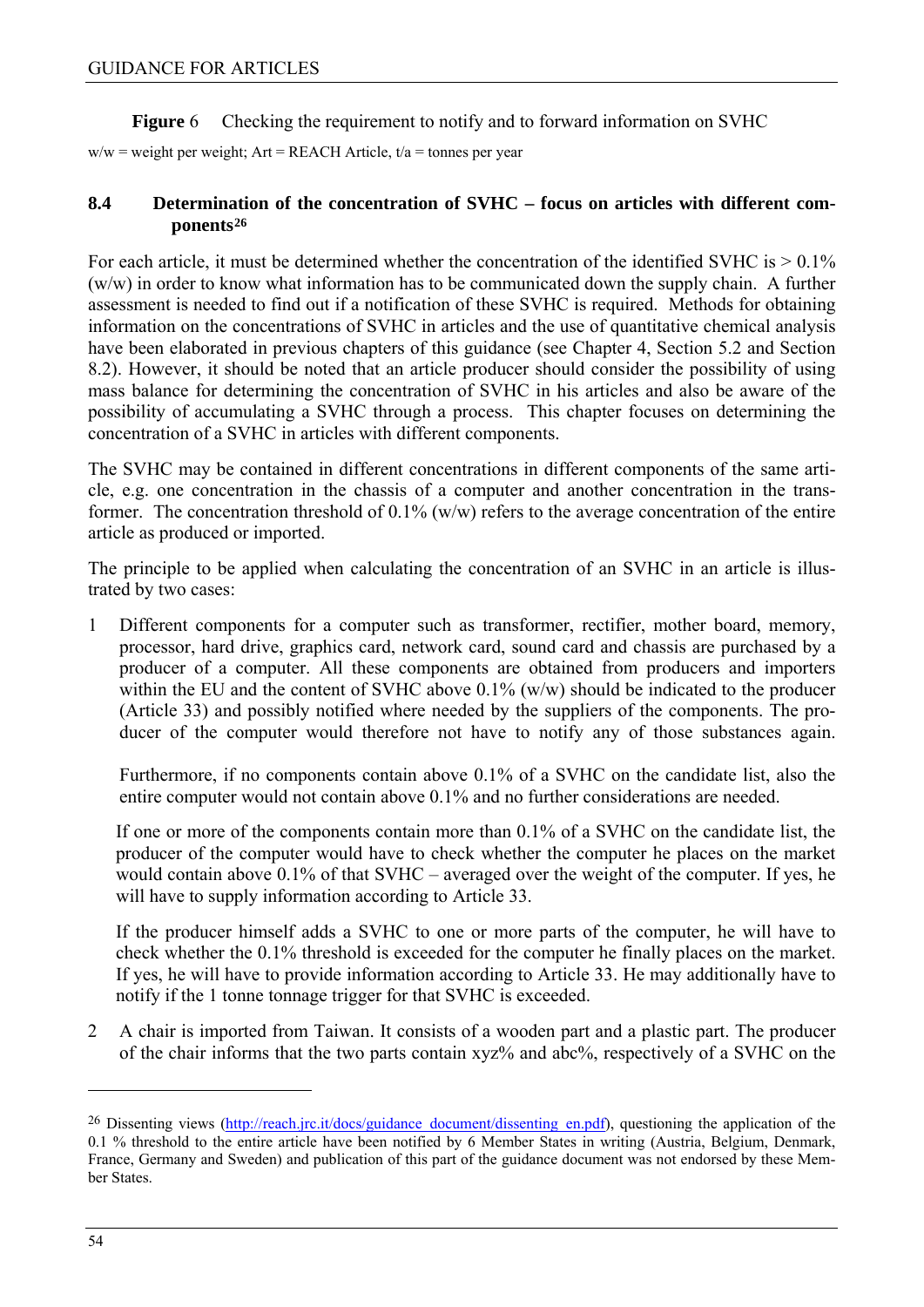<span id="page-54-0"></span>candidate list. Based on this information, it is obligatory to check if the threshold of 0.1 % is exceeded. This could be done by calculating the concentration of this SVHC in the whole chair as described below and illustrated in the below example box.

The average concentration of a SVHC in an article is calculated as follows:

 $[\%] = \frac{\text{Amount of SVHC} [g]}{\text{mean to 1}}$ Conc. of SVHC  $[\%] = \frac{\text{Amount of SVHC} [g] \cdot 100}{\text{Weight of the whole article} [g]}$ 

### **Example 11** Calculation of a concentration

**Example of calculating a concentration:** A chair consists of a wooden part and a plastic detail. The weight of the chair is 2.001 kg. The wooden part of a chair contains 10 mg of a SVHC. The weight of the wooden part is 2 kg. A plastic detail of the chair contains 1 mg of the same SVHC and the weight of the plastic detail is 1 g. The SVHC concentration in the chair:  $\frac{(10-10^{-11} + 10^{-11})g}{(2001)g}$ % = 0.0005% (w/w)  $\frac{(10 \cdot 10^{-3} + 1 \cdot 10^{-3})g \cdot 100}{(10 \cdot 10^{-3} + 1 \cdot 10^{-3})g} = 0.0005\%$  (w/w), which is < 0.1%. *Conclusion:* The producer/importer has neither to communicate information down the supply chain according to Art. 33 nor to notify according to Article 7(2).

If the exact concentration in the article or the article parts is not known, a first screening may be performed on the basis of the maximum amount or concentration in the whole article or the different parts. If this shows a concentration  $> 0.1\%$ , a more precise determination of the SVHC amount or concentration should be made.

# **8.5 Check for an intended release of the SVHC[27](#page-54-0)**

 $\overline{a}$ 

If the SVHC is intended to be released, registration may apply (See chapter [7](#page-41-2)). As previously described, notification is not needed if a registration according to Article 7(1) is required. The obligation to forward information to customers may however still be applicable if the concentration of the substance in the entire article is greater than 0.1  $\%$  (w/w).

# **8.6 Check for an existing registration for that specific use**

According to Article 7(6) of REACH, substances in articles already registered for that use do not need to be notified. See further guidance in Chapter [9.](#page-61-0)

<sup>&</sup>lt;sup>27</sup> Dissenting views (http://reach.jrc.it/docs/guidance\_document/dissenting\_en.pdf), questioning the application of the

<sup>0.1 %</sup> threshold to the entire article have been notified by 6 Member States in writing (Austria, Belgium, Denmark, France, Germany and Sweden) and publication of this part of the guidance document was not endorsed by these Member States.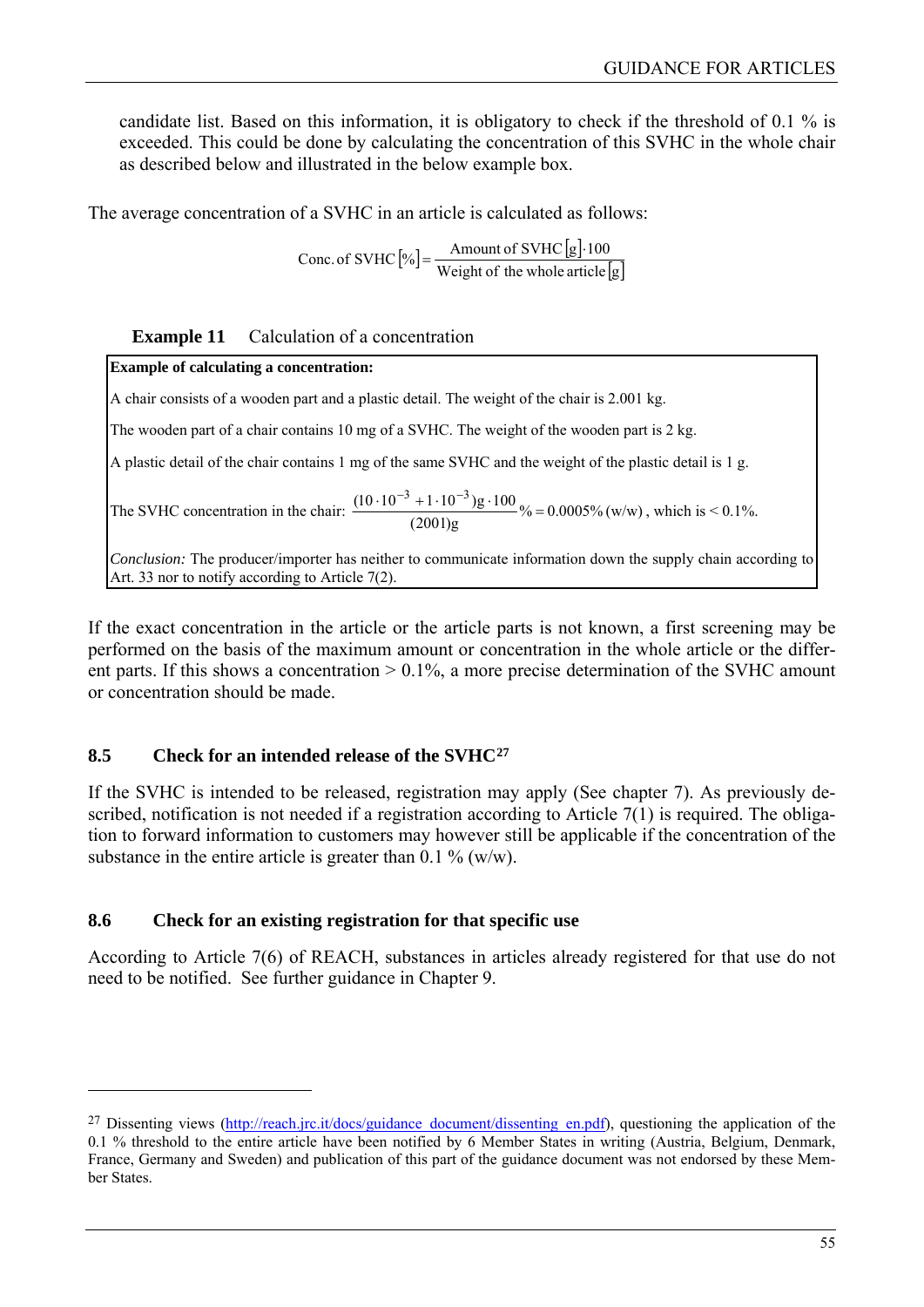### <span id="page-55-1"></span><span id="page-55-0"></span>8.7 **Determine the total amount of substances on the candidate list in all articles<sup>28</sup>**

It is possible that the concentration of a substance on the candidate list is greater than  $0.1\%$  (w/w) in several different articles, e.g. a bag and a belt. To find out if a notification is required, the total amount of the substance in all of these articles must be determined and summed up.

Calculate the total amount of the SVHC (g) in each article produced or imported per year with a concentration of the SVHC  $> 0.1\%$  (w/w):

The amount in one article is:

 $Vol_{\text{SVHC}}[g/a] = (max.\text{conc. of SYHC in article [%]·0.01) · (weight of article [g]·10<sup>-6</sup>) · (number of article/a)$ 

The total volume is:

Total Vol<sub>SVHC</sub>  $\lceil t/a \rceil = \sum$ Vol <sub>SVHC</sub>  $\lceil t/a \rceil$  of each type of article

#### **Example 12** Calculation of the total amount of a SVHC used in production or imported

#### **Example of calculation of the amount of a SVHC:**

A company imports 20000 pairs of shoes, 3000 belts, and 60000 bags per year to the EU market. A pair of shoes contains  $0.05\%$  (w/w) of a SVHC, a belt contains  $0.15\%$  (w/w), and a bag contains 2% (w/w) of the same SVHC. The weights of the articles are 0.7 kg per pair of shoes, 700 g per belt and 1 kg per bag.

Concentration in belt and bag >  $0.1\%$  (w/w)  $\Rightarrow$  calculate the total volume of the SVHC for each of the articles.

The total volume of the SVHC imported by the articles:

Belts: Vol<sub>SVHC</sub>  $[t/a] = (0.15\% \cdot 0.01) \cdot (700 \text{ [g]} \cdot 10^{-6}) \cdot 3000 = 0.0032 \text{ t/a}$ 

Bags: Vol<sub>SVHC</sub>  $[t/a] = (2\% \cdot 0.01) \cdot (1000 \text{ [g]} \cdot 10^{-6}) \cdot 60000 = 1.2 \text{ t/a}$ 

Sum up the total volume for all sorts of articles with a concentration of the SVHC  $> 0.1\%$ :

 $\Sigma \text{Vol}_{\text{SVHC}} = (0.0032 + 1.2) \text{ t/a} = 1.2032 \text{ t/a}, \text{ which is } > 1 \text{ t/a}$ 

*Conclusion:* The company has to submit a notification for the SVHC in the bag and the belt. Furthermore, the company has to provide information for both the belt and the bag according to Article 33 of REACH.

#### **8.8 Can exposure be excluded during normal or reasonably foreseeable conditions of use**

Notification is not required if the producer or importer can exclude exposure to humans or the environment during normal or reasonably foreseeable conditions of use including disposal (Article 7(3).

Exposure to human or the environment can be excluded in the following situations:

• There is no release of the substance of concern during normal and reasonably foreseeable conditions of use(s) or disposal (see explanation of these terms in Appendix 1).

<sup>&</sup>lt;sup>28</sup> Dissenting views (http://reach.jrc.it/docs/guidance\_document/dissenting\_en.pdf), questioning the application of the

<sup>0.1 %</sup> threshold to the entire article have been notified by 6 Member States in writing (Austria, Belgium, Denmark, France, Germany and Sweden) and publication of this part of the guidance document was not endorsed by these Member States.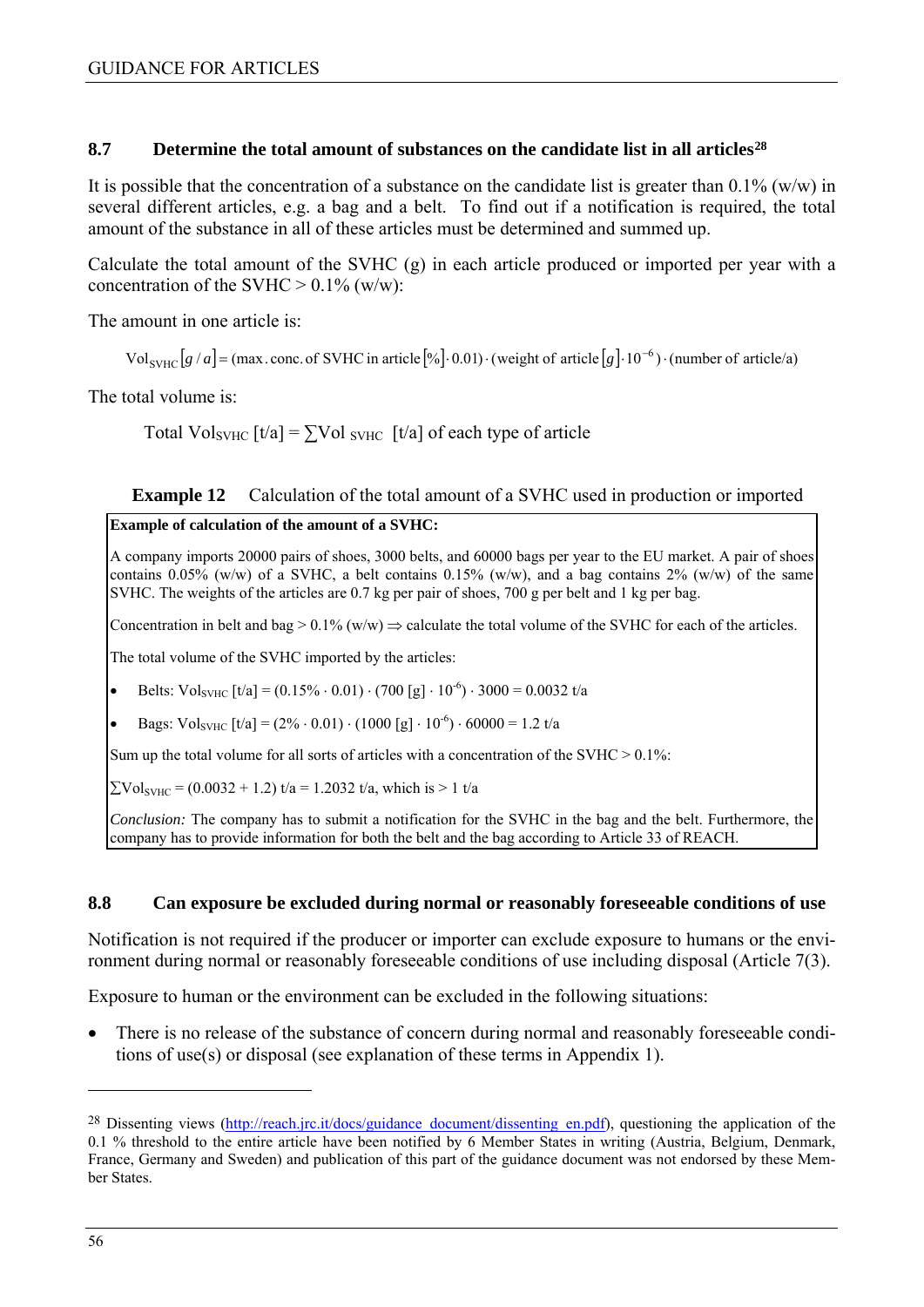<span id="page-56-0"></span>• There is a release but the article is embedded during use(s) and the substance will not escape to the environment or get into contact with humans during use or disposal. This could be the case e.g. for electronic parts inside of machinery.

This means that a producer/importer wanting to demonstrate 'exclusion of exposure' has to ensure that the substance of very high concern on the candidate list does not come in contact with the users of the article or with the environment, regardless of its dangerous properties. Note that all exposure routes at all life-cycle stages (service life of the article and disposal) have to be considered. Ways of showing that no exposure occurs include arguments based on

- knowledge of the article and its service life, e.g. the SVHC is fully contained in the article, and the article is collected and disposed of in a manner that prevents any release to the environment and exposure to humans under normal and reasonably foreseeable conditions
- knowledge of the substances properties, e.g. the substance is fully immobile in the article due to the way it is integrated and because of its inherent physicochemical properties
- quantification based on exposure models, demonstrating no exposure during service life and disposal
- measurements proving that no emissions from the article take place including during its disposal

Note, that it may be more difficult to demonstrate 'no exposure' than making a notification. Some basic principles are described below, for further guidance on how demonstrating that no exposure occurs see the [Guidance on information requirements and chemical safety assessment](http://reach.jrc.it/public-2/getdoc.php?file=csr_en) (exposure based waiving).

# <span id="page-56-1"></span>**8.8.1 Use and function of the substance and the article**

The assessment of a possible exposure cannot be separated from the function (if any) or the use of the substance in the article[29](#page-56-0) and the use conditions of the article. The article producer or importer needs to consider all normal and reasonably foreseeable conditions of use including disposal of the article and assess whether exposures can be excluded or not. It is recommended to document the considerations made on the normal and reasonably foreseeable conditions of use if the conclusion is that exposure can be excluded.

# **8.8.2 Potential for release**

The potential for release of a substance from a material in an article will depend on:

• *The substance* 

 $\overline{a}$ 

Physicochemical parameters like vapour pressure and water solubility, stability in contact with air, water etc. and how the substance is combined into or onto the material.

• *The material* the article is made of

<sup>&</sup>lt;sup>29</sup> A brief description of the use(s) of the substance in the article has to be included when notifying (Art. 7(4e)).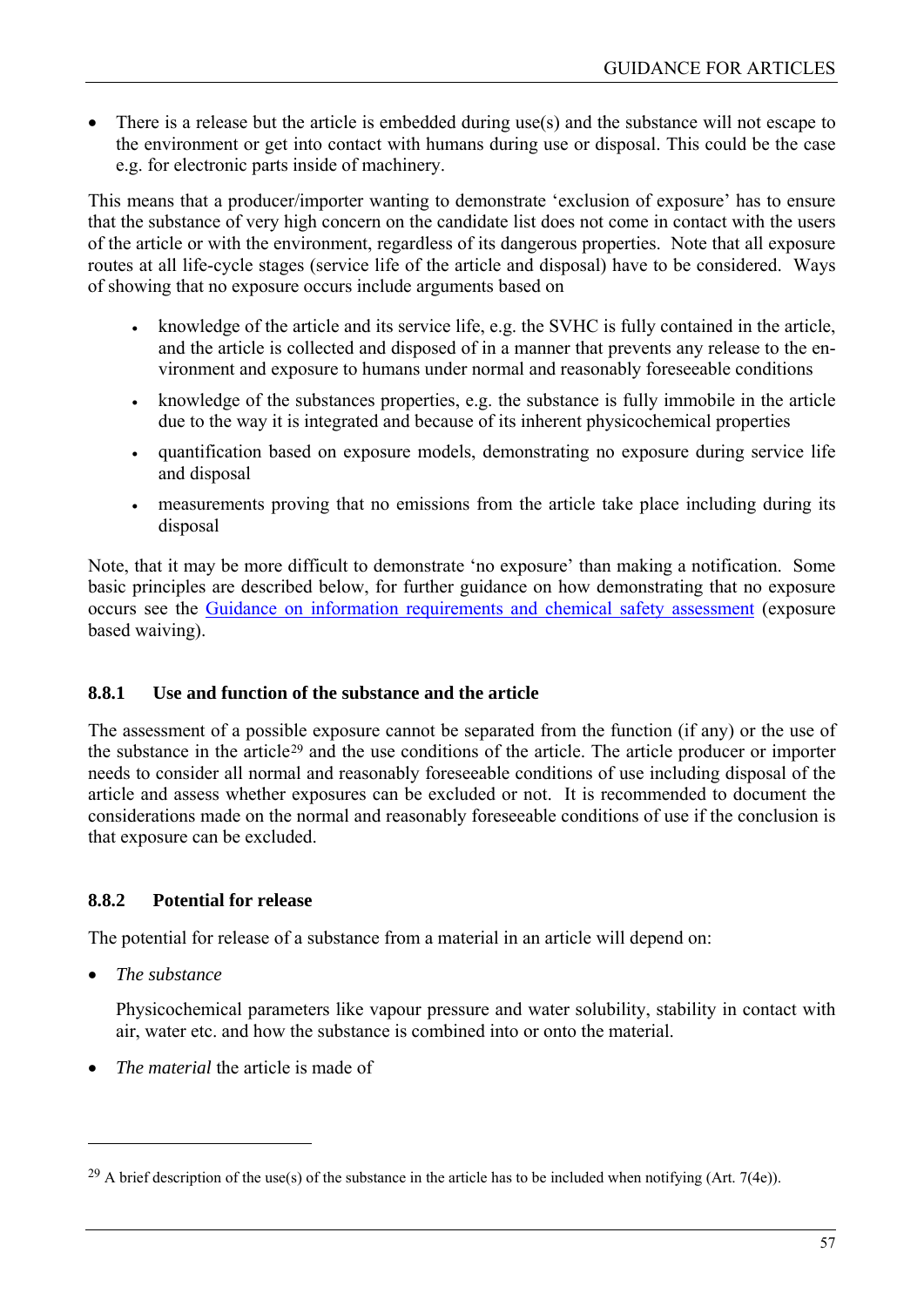Structure and chemistry of the article matrix including physicochemical parameters and the way in which the substance is incorporated in it (chemically bonded or not)

- *The uses and disposal* of the article
	- Location of use (indoor or outdoor use, private homes, workplace etc.)
	- Physical conditions at place of use (temperature, ventilation etc.)
	- Whether or not articles are part of a comprehensive waste collection scheme
	- The disposal technology

Some chemical substances are very firmly bound in the material, e.g. chromium in stainless steel, and the potential emission of chromium is therefore very low. Other substances are loosely incorporated in a matrix, e.g. softening additives in PVC. Such substances, like phthalates, are continuously emitted from the surface of the article. An alternative way, in which substances may be released, is through normal wear and tear of articles (abrasion). In this case, the substances are released together with the article matrix, e.g. additives in car tyres or outside surface coatings of the car underbody.

A potential for emission may already have been identified if a material containing the specific SVHC has been used before REACH enters into force. Check in the supply chain, branch organisations and available data sources (see examples in Appendix 6).

### **8.8.3 Exposure to humans and the environment**

The next step is to assess whether exposure to humans or the environment can be excluded. The whole life cycle of the article must be considered.

### *A: User groups*

Consider the user group (industrial users, professional users, waste operators, consumers etc.). An industrial process may be performed in a closed system. Note that waste processing operations may give rise to considerable exposure of workers. For articles used close to the body, like clothes, shoes or jewels, the exposure to humans is obvious and cannot be excluded.

### *B: Environment*

Exposure to the air, soil and water must be considered for the use phase as well as the disposal operations (cf. Guideline for exposure assessment in Guidance on preparing the Chemical Safety Report).

### *Can exposure be excluded?*

- *If yes*  $\rightarrow$  *supply appropriate instructions (cf. Section [8.9](#page-57-0))*
- *If no*  $\rightarrow$  *notification is necessary (cf. Section [8.10](#page-59-0))*

### <span id="page-57-0"></span>**8.9 Forwarding information according to Article 33**

According to Article 33(1), any supplier of an article containing SVHC on the candidate list in concentrations exceeding 0.1 % w/w shall supply the recipients with sufficient information, available to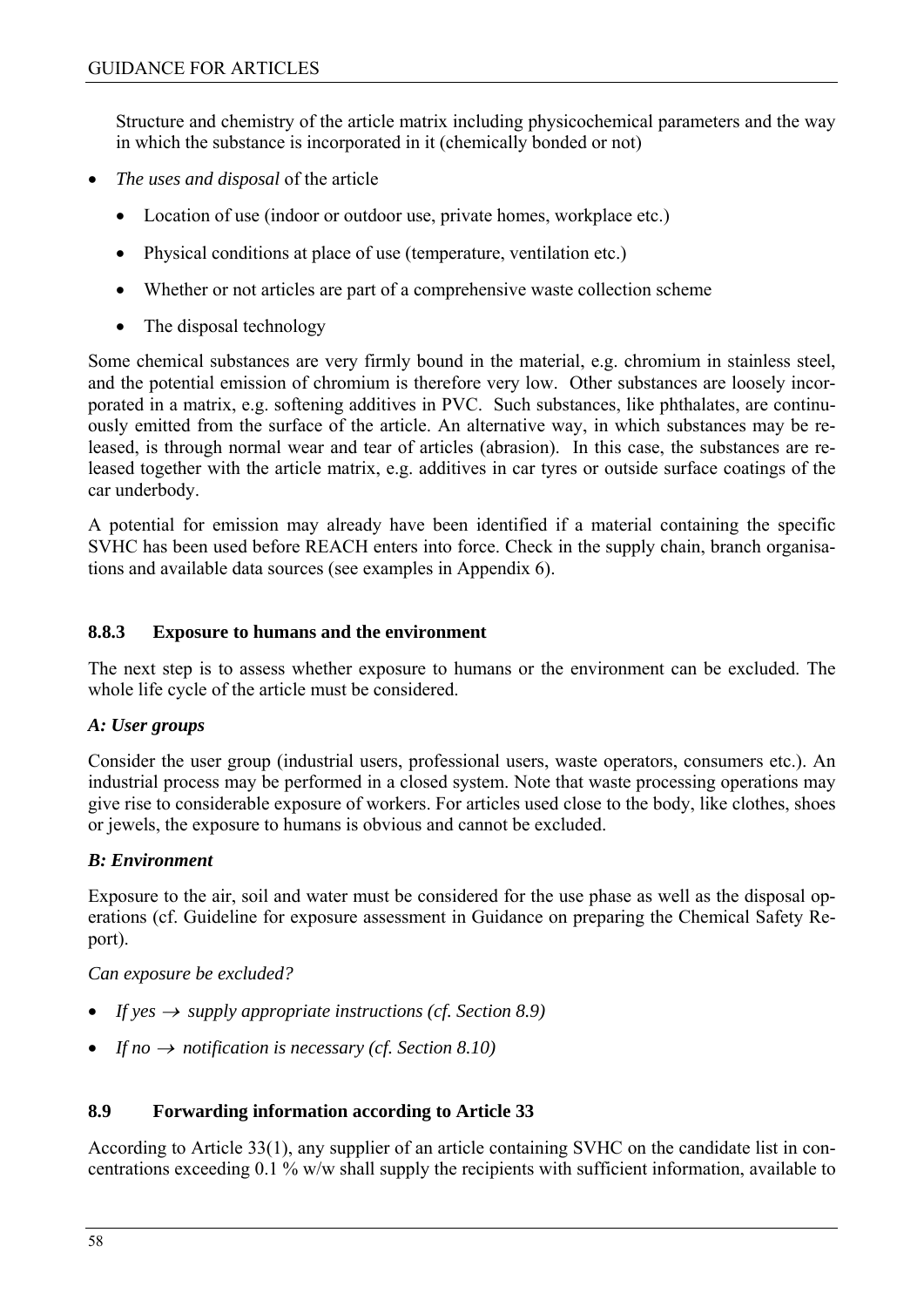<span id="page-58-0"></span>the supplier, to allow safe use of the article. As a minimum the name of the SVHC shall be provided. Article 33(2) requires the same type of information to be forwarded to consumers upon their request.

In any case, providing the name of the SVHC contained in the article is obligatory. In addition to the name, it is obligatory to provide any information necessary to ensure safe use. This means that obligatory additional information depends on what a user needs to know to ensure safe use. In order to determine what information shall be provided to the recipient or to the consumer on request, the article supplier has to consider how the article is used, which exposures and risks could arise and which information, in particular on risk management, is required for the user of the article to ensure safe handling.

Assessing and communicating on safe use under REACH in general means addressing the life-cycle of a substance from the stage of the respective actor. Article suppliers should consider the service life of the article and appropriate instructions for its disposal. Specific storage or transport conditions should also be considered, where relevant for safe use of the article.

The information necessary to ensure safe use of the article could be communicated in different ways and formats. The communicator should consider what type of information and level of detail is appropriate to the respective addressee, considering the conditions of their use and the level of knowledge. Information for the same article may thus be different regarding information type and detail (a professional user would e.g. normally not be informed that an article should be kept out of reach of children) and format (consumers may be informed with stickers, whereas professional user would rather be provided with use instructions).

Whatever technique being used, ready access to the information should be guaranteed to any user<sup>30</sup>.

Examples of information which could be provided to consumers

- An article is supplied with a risk of human exposure if sucked by small children and/or for environmental exposure if discarded as household waste: "Contains substance X that is (very) dangerous to health and/or the environment. Keep out of reach of small children. Handle waste as hazardous waste."
- An item of clothing is supplied with a risk of dermal exposure if in contact with skin: "Contains substance Y which is (very) dangerous to health. Do not wear in direct contact with skin."

Examples of what information could be provided to professional users

 $\overline{a}$ 

- Metal article e.g. a sheet that would normally be grinded during use and dust containing the SVHC may be inhaled: "Avoid inhalation of dust from grinding by using effective point ventilation systems and where necessary also appropriate personal protection."
- Plastic sheets from which the SVHC may leak to the environment if exposed to rain: "To avoid leakage to the environment do not use the sheets outdoors."
- Brake lining from which a large fraction will wear during normal use and expose the environment to the SVHC:

"Will lead to exposure to the environment during outdoor use. Indoors: Only professional

<sup>&</sup>lt;sup>30</sup> As the candidate list is subject to change, a link to a website with up-to-date information could be provided in addition to a paper label. However, a link would not be sufficient since the information is then not readily available.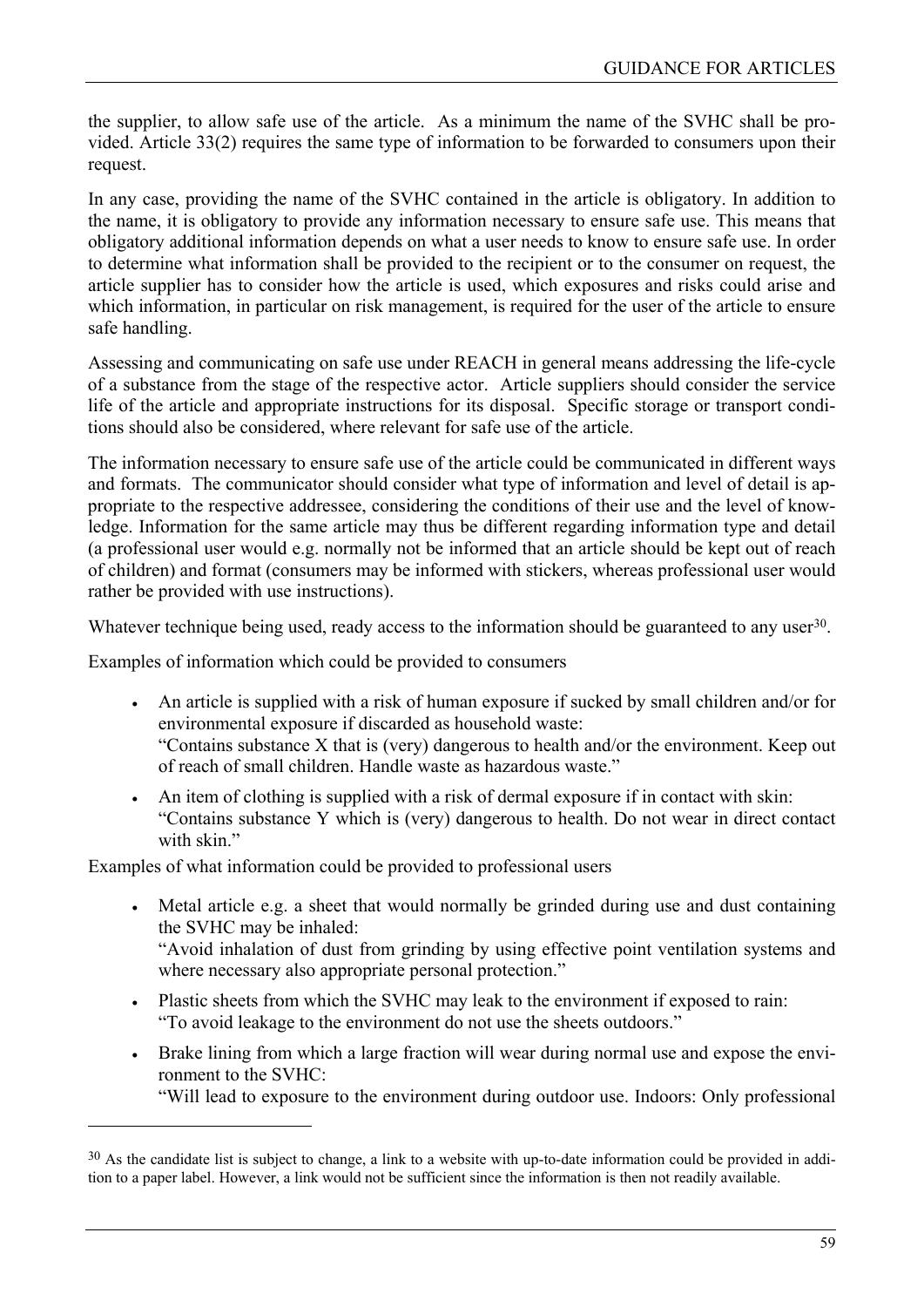use."

<span id="page-59-2"></span>The following checklist could be used to decide what information may be required to forward to professional users.

- Exposure controls/Personal protection
- Handling and storage
- Disposal consideration
- Fire-fighting measures
- Transport information

The information could be included in already existing documents, such as instructions for use and packaging. Labels might be used in some cases. In addition, other techniques could be developed.

REACH does not specify a format for providing information with articles. You must choose a format that will ensure that the recipient can readily become aware of the information. Potential information items for inclusion are shown in [Table 4.](#page-59-1)

<span id="page-59-1"></span>

| <b>Item</b>                                      | <b>Example</b>                                                                                                  |  |  |  |
|--------------------------------------------------|-----------------------------------------------------------------------------------------------------------------|--|--|--|
| Substance name                                   | Diarsenic trioxide                                                                                              |  |  |  |
| CAS Number                                       | 1327-53-3                                                                                                       |  |  |  |
| Registration number<br>(if provided by supplier) | 01-1234567-49-00                                                                                                |  |  |  |
| Classification and SVHC properties               | Carc. Cat. 1; R45; May cause cancer                                                                             |  |  |  |
|                                                  | $T^+$ ; R28; Very toxic is swallowed                                                                            |  |  |  |
|                                                  | C; R34; Causes burns                                                                                            |  |  |  |
|                                                  | N; R50/53; Very toxic to aquatic organisms, may cause long-<br>term adverse effects in the aquatic environment. |  |  |  |
| Concentration in the article $31$                | $1\%$ w/w                                                                                                       |  |  |  |
| Information on safe handling includ-             | Prevent from heating above 60 $^{\circ}$ C                                                                      |  |  |  |
| ing safe disposal if relevant                    | Keep article out of reach of children                                                                           |  |  |  |
|                                                  | This article should be disposed of as hazardous waste. Do not<br>dispose of via normal household waste          |  |  |  |

**Table 4** Information types for communicating on SVHC in article - Example

# <span id="page-59-0"></span>**8.10 Notification of a substance in articles**

The information to be notified according to Article 7(2) shall include the following items:

- The identity and contact details of the producer or importer of the article
- The registration number(s) for the substance(s), if available
- The identity of the substance(s) (cf. Annex VI of REACH). This information will be available on the candidate list

<sup>&</sup>lt;sup>31</sup> Concentration ranges could be considered in order to preserve confidential business information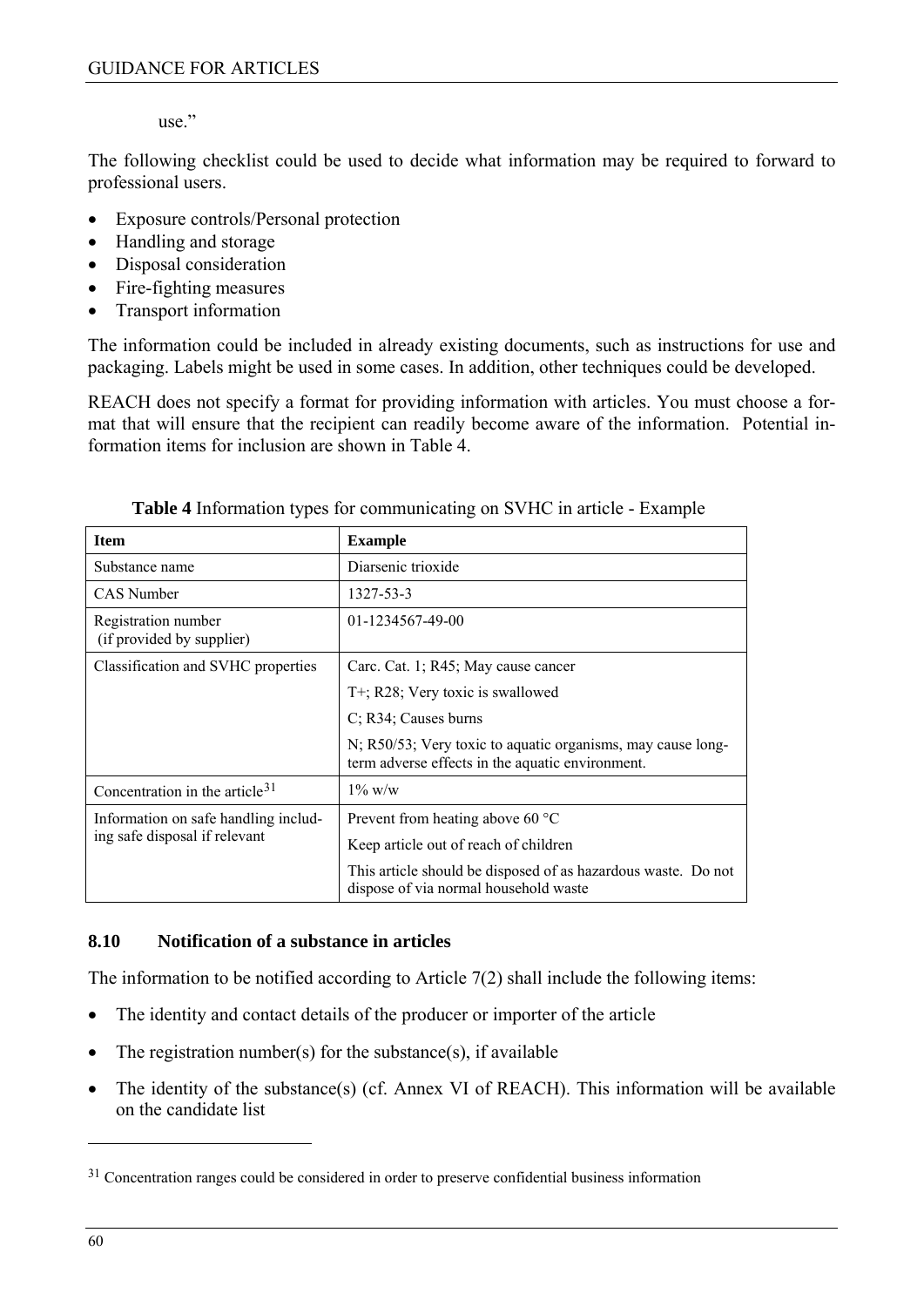- The classification of the substance(s), which will be available from the Agency
- A brief description of the use(s) of the substance(s) in the article as specified in section 3.5 of Annex VI and of the uses of the article(s) (cf. Section [8.8.1\)](#page-56-1)
- The tonnage range of the substance contained in the articles, i.e. 1-10 tonnes, 10-100 tonnes etc. This information can be estimated as explained in Section [8.7.](#page-55-1)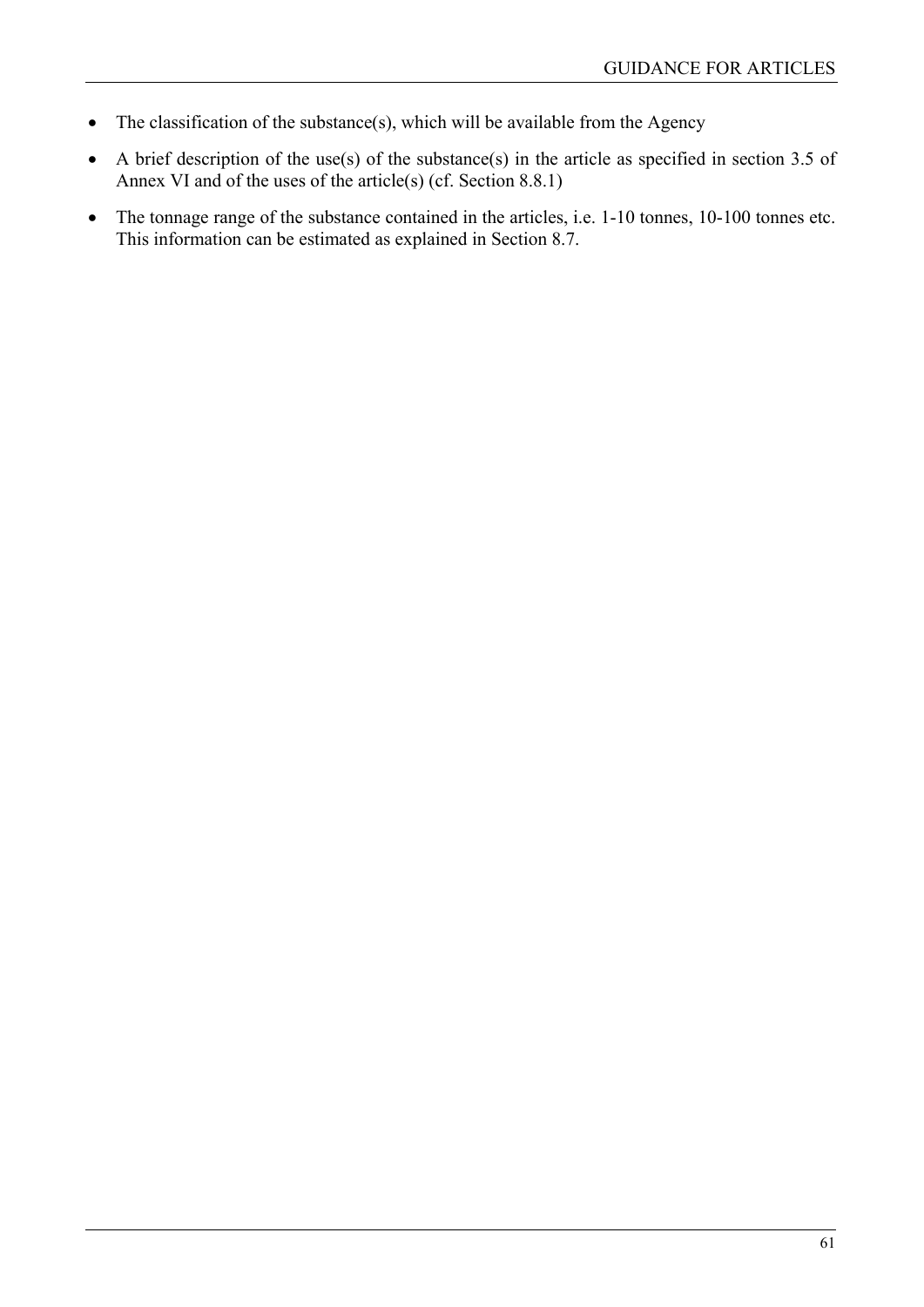### <span id="page-61-1"></span>**9 CHECKING WHETHER A SUBSTANCE IN AN ARTICLE HAS BEEN REGIS-TERED FOR THAT USE**

A registration or notification of a substance in an article is not required, if the substance has already been registered for that use (REACH Article 7(6)).

<span id="page-61-0"></span>This refers to any registration of that use of the substance up the same supply chain or any other supply chain. It needs to be ensured that it is the same substance that has been registered. Comparing names, and EINECS or CAS numbers may not always be sufficient to establish whether substances are to be considered 'the same'.[32](#page-61-1) 

Registrants have to provide a brief general description of the identified use(s) in the registration dossier according to Annex VI Section 3.5. This part of the REACH requirements have been implemented in IUCLID 5 registration software to also cover whether a substance has been registered for that use in relation to the article requirements via a standardised use descriptor system.

This standardised system has also been developed to facilitate the communication and description of uses (see Guidance on the Chemical Safety Report). The system consists of four elements, specifying the industry sector, the preparation types, the processes and the article categories a substance could be used in. It also specifies whether the substance is foreseen to be intentionally released or not from an article. If the elements of the use description in a registration fit to the article containing the substance, then this use can be regarded as a registered use. The use descriptors have been implemented in the IUCLID 5 software as standardised pick-lists (with options for the registrant to make more specific or further entries if needed). Please refer to the Guidance on preparing the Chemical Safety Report and the IUCLID 5 guidance for further information about the pick-lists and the context in which the lists are to be applied.

Consequently, a potential registrant or notifier of a substance in articles checking whether a substance has been registered 'for that use' has to check by which process the substance has been included in the article, and into which type of article the substance has been incorporated in line with the use descriptor system. Otherwise the substance is not considered registered for that use.

Information on non-dangerous substances and their registered use(s) will not normally be communicated along the supply chain, whereas for dangerous substances this should be communicated with the (extended) safety data sheet. However, the complete set of registered uses may not be identified in safety data sheets of preparations, as they are more specific, than those of the single substances.

Substances will be registered throughout the phase-in scheme until 2018. Thus, a substance may not yet have been registered at the time a producer or importer of an article checks if his use has already been registered. More information on how to handle this is provided in Section [2.5](#page-16-0) and Section [7.6](#page-46-0) of this guidance.

<sup>&</sup>lt;sup>32</sup> Rules for the identification and naming of substances as well as criteria for substances being considered 'the same' or not are provided in the Guidance on Substance Identification.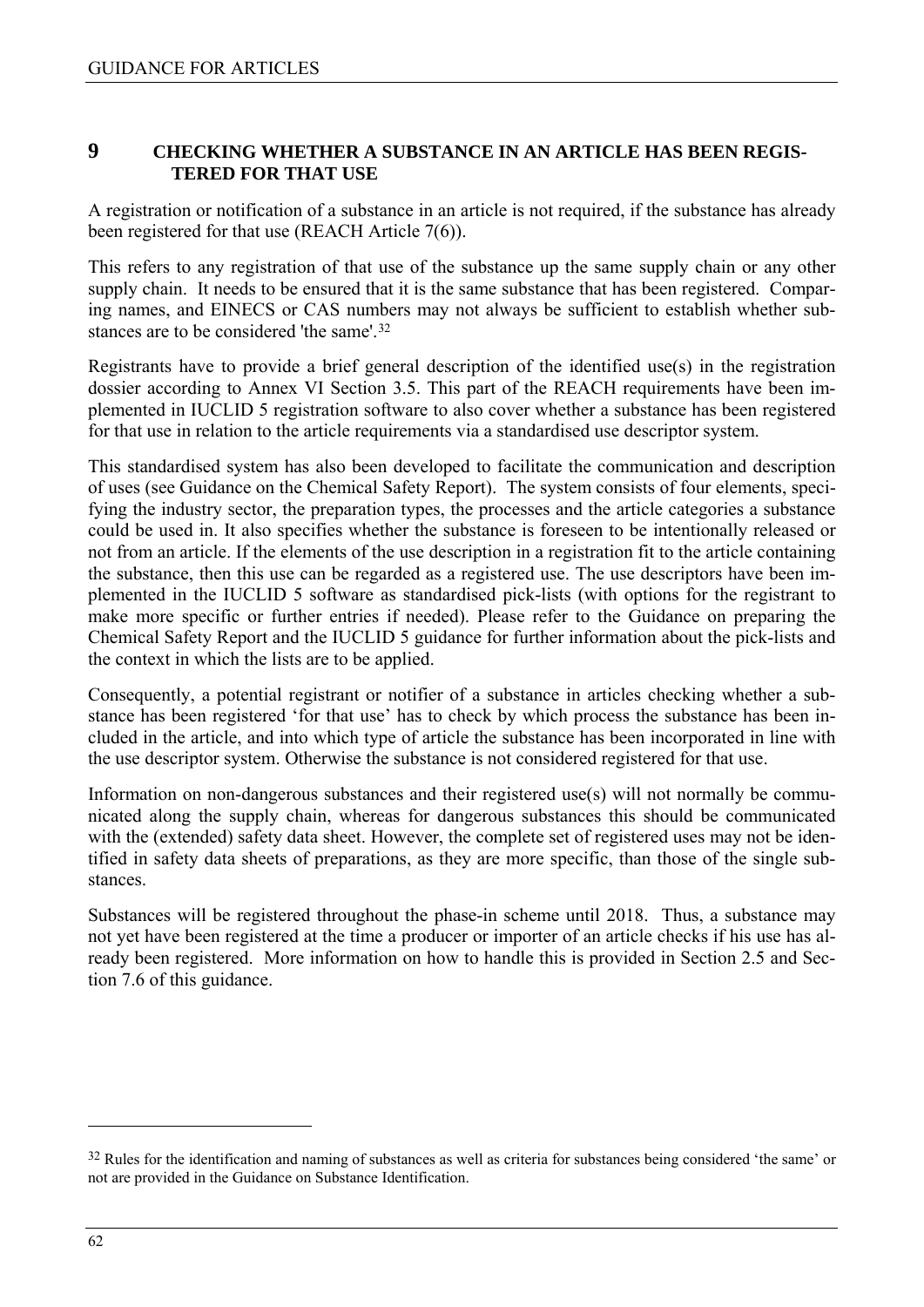# <span id="page-62-0"></span>**9.1 Information in the supply chain**

If you need to find out which uses a substance has been registered for, the most likely option would be to ask the suppliers in your supply chain, or to identify and ask a manufacturer or importer of that substance. They may either be aware of the registered uses from safety data sheets or other information or may have carried out a registration already and could tell you if they have registered your use. They may also know other registrants who have registered that use. Registrants or future registrants could also make a respective request in the Substance Information Exchange Forum (SIEF) (see also Section [2.5](#page-16-0)). Confidentiality of information may however be a problem for either side and exclude such communication.

You may start a request up the supply chain for registered uses of substances for which you have identified a possible registration or notification requirement. If you ask for a specific substance, this request may be forwarded straight up to the manufacture of the substance. Usually, however, substances are used in preparations and the request may therefore need to be differentiated for the different substances contained therein. If you ask for 'all substances in a preparation that you use', at each supply chain level, the request upstream may be forwarded to more actors as the different substances of a preparation may be supplied by various actors.

### **9.2 Information requests to the Agency[33](#page-62-0)**

 $\overline{a}$ 

You may also be exempted if a Registration of your use of the substance has been made by an actor in another supply chain.

Search for information on the Agency databases or make a request to the Agency to find out if a specific use of a substance has been registered. For this step, it is a prerequisite that the identity of the substance is known (as a minimum, an identification number, such as CAS, EINECS, ELINCS is required). On request, the Agency should be able to give a simple 'yes'/'no' answer to the question: "Do I have to register my substance in articles according to Article  $7(1)$ ?" based on the use identifier given by the potential registrant.

In case the article producer/importer is still in doubt about whether his use has been registered, he should consider further dialogue in this supply chain or within the Substance Information Exchange Forum (SIEF).

<sup>&</sup>lt;sup>33</sup> This section may have to be revised, once the Agency working procedures on this issue have been established.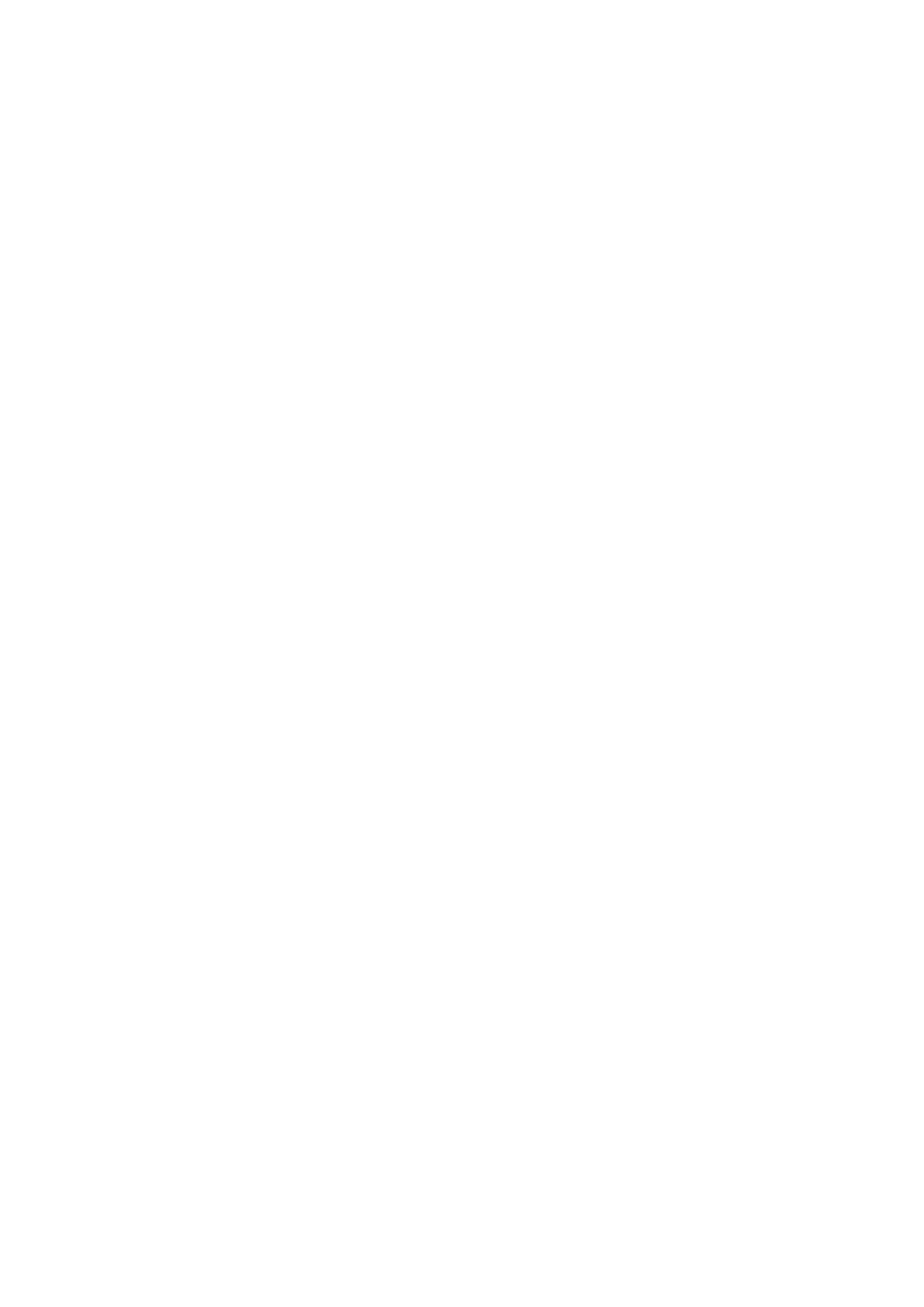### **LIST OF APPENDICES**

### **APPENDIX 1: DEFINITIONS AND EXPLANATIONS**

**APPENDIX 2: BORDERLINE CASES OF SUBSTANCES/PREPARATIONS IN SPECIAL CONTAINERS/ON SPECIAL CARRIER MATERIALS OR AS INTEGRAL PARTS OF ARTICLES** 

**APPENDIX 3: EXAMPLES ON DECIDING THE BORDERLINE IN THE SEQUENCE OF PROCESSING NATURAL OR SYNTHETIC MATERIALS INTO FINAL ARTICLES, IN PARTICULAR DECIDING ON 'SEMI-FINISHED PRODUCTS'** 

**APPENDIX 4: ILLUSTRATIVE CASES FOR CHECKING IF REQUIREMENTS UNDER ARTICLE 7 AND ARTICLE 33 MAY APPLY** 

**APPENDIX 5: INFORMATION SOURCES ON SUBSTANCES IN ARTICLES** 

**APPENDIX 6: INFORMATION SOURCES ON RESTRICTIONS AND METHODS FOR DETERMINATION OF SUBSTANCES RELEASED FROM ARTICLES** 

**APPENDIX 7: LEGISLATION RESTRICTING THE USE OF SUBSTANCES IN ARTI-CLES**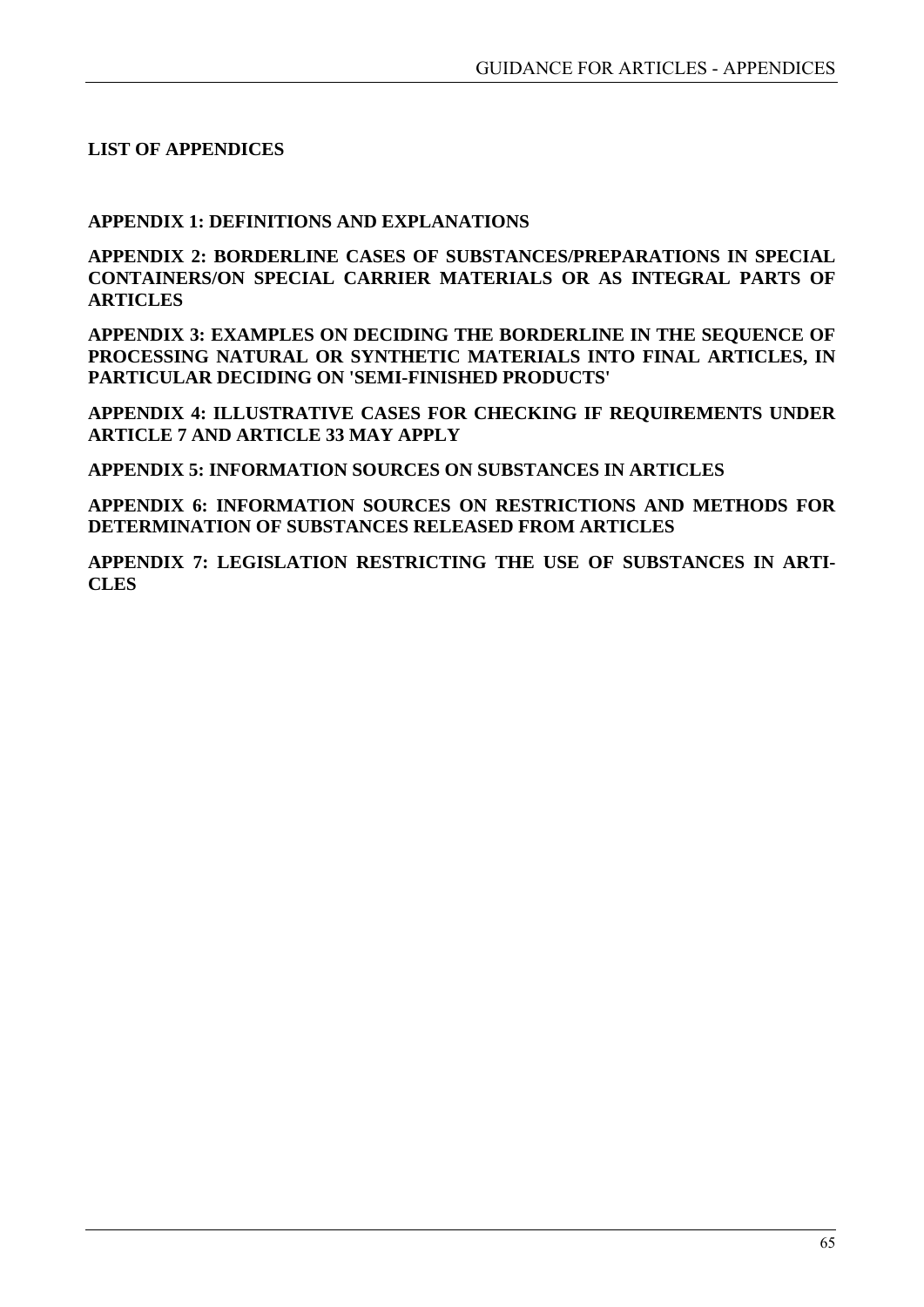## <span id="page-65-0"></span>**APPENDIX 1: DEFINITIONS AND EXPLANATIONS**

#### *Definition: Article according to Article 3(3)*

 "*Article* means an object which during production is given a special shape, surface or design which determines its function to a greater degree than does its chemical composition".

#### **Explanation**

The main guidance contains comprehensive explanation about how the article definition is to be interpreted (see Chapter 3). In the following, the main principles are summarised:

- 1. In determining whether or not an object is an article or not, it is decisive that the shape, surface or design are more important for an article's function than its chemical composition.
- 2. It is important to determine the main function of an object (what its main purpose is) and to identify the relevance of physical and chemical characteristics for achieving that function.
- 3. The function of an object should be determined consistently for a whole category of similar objects. It should be determined by the manufacturer's/supplier's intention (as evidenced e.g. on the label texts, advertisements etc.), and/or by the expectations of the person acquiring it.
- 4. If an object merely acts as a container/carrier material to deliver a substance/preparation (such as a spray can with a preparation in it, a printer cartridge, a pen, a cleaning tissue containing chemicals, ink in a printed ribbon or on carbon paper etc.) then it is a substance/preparation in a container and not an article.
- 5. The article definition applies to an article 'as produced or imported'. An article may be directly used but may also be assembled into a complex article consisting of several articles (e.g. a computer or a car $)^{34}$ .
- 6. The transition point of raw materials from substances/preparations to articles during processing is to be determined also by comparing the importance of physical and chemical characteristics for achieving the object's function. Indicative questions are part of the guidance and examples are provided in Appendix 3
- 7. Substances may be intended to be released from articles in order to provide an accessory function to the main function (e.g. fragrances in clothes).

Where the borderline should be set between substance/preparation and article may vary depending of either the function of the 'article' or the type of material. Examples of different families of 'articles' and how to treat borderline cases between 'article' and 'substance/preparation in a container' are presented in Appendix 2, while examples of the transition from 'substance/preparation' to 'article' are shown in Appendix 3.

<sup>&</sup>lt;sup>34</sup> Dissenting views (http://reach.jrc.it/docs/guidance\_document/dissenting\_en.pdf), questioning the application of the 0.1 % threshold to the entire article have been notified by 6 Member States in writing (Austria, Belgium, Denmark, France, Germany and Sweden) and publication of this part of the guidance document was not endorsed by these Member States.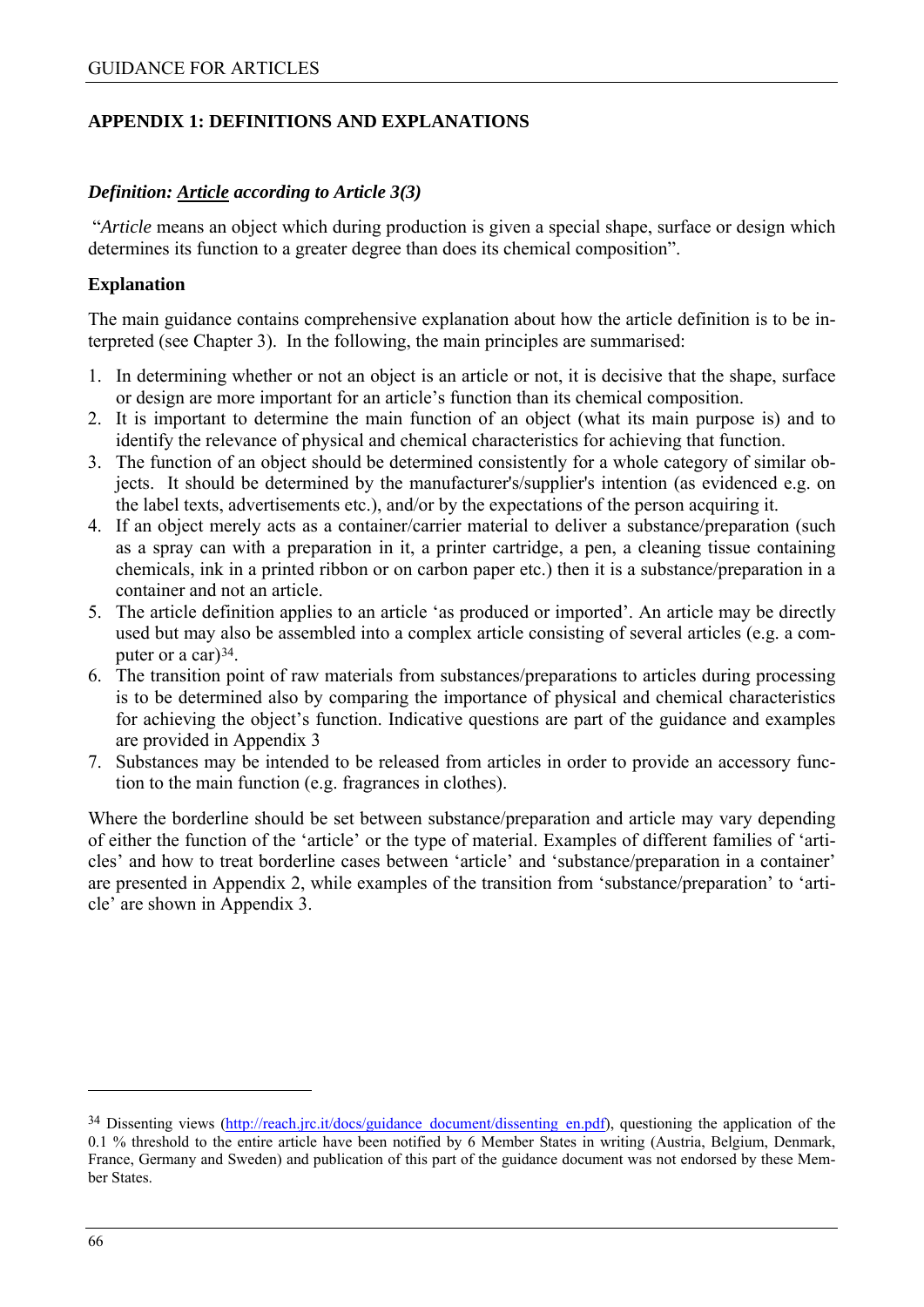### <span id="page-66-0"></span>*Definition: Use (Article 3(12))*

"*Use*: means any processing, formulation, consumption, storage, keeping, treatment, filling into containers, transfer from one container to another, mixing, production of an article or any other utilisation".

## *Definition: Identified use according to Article 3(25)*

"*Identified use* means a use of a substance on its own or in a preparation, or a use of a preparation that is intended by an actor in the supply chain, including his own use, or that is made know to him in writing by an immediate downstream user."

### **Explanation**

'Identified uses' are uses which are intended by an actor in the supply chain. This may include his own uses, and uses made known to him in writing with the aim of making the use an identified use.

### *Registered for that use*

### **Explanation**

See Chapter 9 and details of the use descriptor system in [Guidance on information requirements and](http://reach.jrc.it/public-2/getdoc.php?file=csr_en)  [chemical safety assessment](http://reach.jrc.it/public-2/getdoc.php?file=csr_en), part D.

### *Intended release*

### **Explanation**

 $\overline{a}$ 

The requirements in Article 7(1) relate to substances (as such or in preparations) that are intended to be released under normal or reasonably foreseeable conditions during the service life of the articles. Both conditions, intended release and normal or reasonably foreseeable conditions of use, must be met before registration requirements under Article 7(1) can be triggered.

As a general rule, the intention of the article producer in relation to the release of the substance is relevant. The question "Is it wanted that a substance/preparation is released from the article during its normal and reasonably foreseeable use because this is necessary for it to fulfil a certain function of the article?" should be answered with yes. Intended releases are deliberately planned and have a specific function for the article, which is frequently not the main but an accessory function of the object[35.](#page-66-0)

<span id="page-66-1"></span>A release of substances from articles is intended[36](#page-66-0) when:

<sup>&</sup>lt;sup>35</sup> In cases where an intended release of substances is the main function of an object, it is to be regarded as a container with substances / preparations inside but not an article. See also Chapter 3 of the guidance and Appendix 2 for further information on the borderline between substances / preparations in special containers / carrier materials and as integral parts of articles.

<sup>36</sup> The list is not comprehensive, further situations where releases are intended / not intended are possible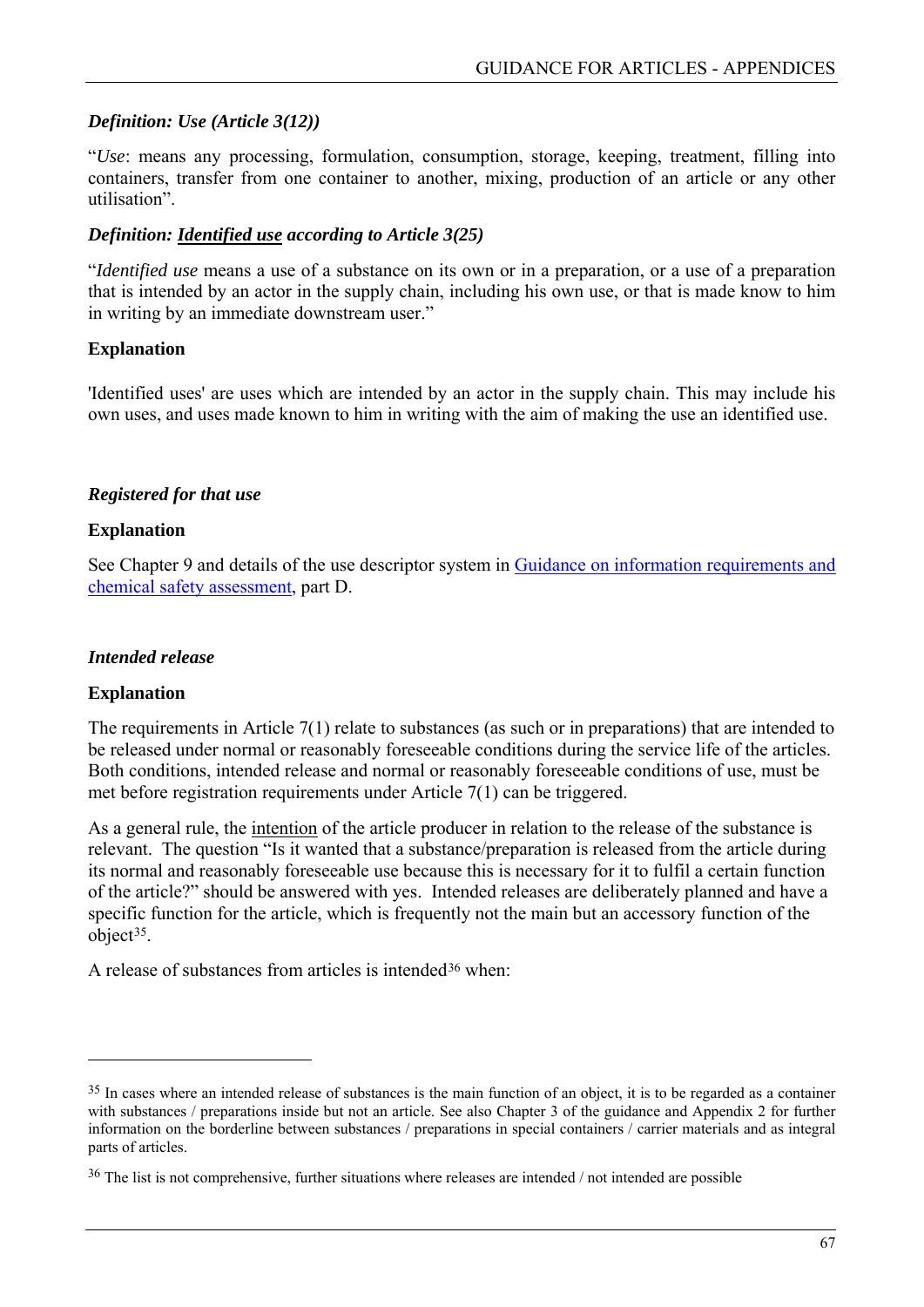<span id="page-67-0"></span>• The release contributes to a (accessory) function of the article, or, in other words the, release contributes to the 'added value' of the article, which is not directly connected to the end use function. If the release would not happen, that function could not be fulfilled.

*Example: Intended release in this sense is: Release of perfume from a perfumed eraser (function = to erase, added value / function for convenience = quality to smell good).* 

A release is not considered to be an intended<sup>36</sup> release in the following cases:

• A release occurs during removal of 'impurities' from a semi-finished or finished article during its production process (before marketing as a finished article).

*Example: A size is added to a fabric to improve its process ability. Sizes are released during further wet processing of the textile* 

• A release occurs during use or maintenance of the article and is meant to improve the product quality in a wide sense or the safety as a side effect but the released substances do not contribute to the function of the article.

*Example: Washing of clothes by the consumer where remnants of different chemicals (dye, softener, starch etc.) from processing are removed over some washing cycles* 

• A release of substances is an unavoidable side-effect of the functioning of the article. Without the release, the article would not work, but the release is not directly intended.

*Examples: wear and tear of materials under conditions with high friction, e.g. break linings, tyres* 

• A release of substances formed during chemical reactions of any kind

*Examples: Releases that are unavoidable for achieving the function, like ozone released from copy machines; release of substances from chemicals reactions caused by accidents or product malfunction, such as combustion products from articles catching fire* 

A release is incidental, could be forced by undue use or in an accident  $37$ 

*Examples: release of substances from a thermometer which drops and breaks. This also includes any form of misuse and inappropriate use which is not in accordance with the use instructions or functionality, even if it could have been anticipated: A release caused by a longterm, extremely intensive use of e.g. a tool by a consumer, who uses it in disregard of the recommendations in respect of operating time provided in the instructions of use)* 

# *Definition: Manufacturer (Article 3(7)), Producer of an article (Article 3(4)) or Importer (Article 3 (11)*

"*Manufacturer* means any natural or legal person established within the Community who manufactures a substance within the European Community."

*"Producer of an article:* means any natural or legal person who makes or assembles an article within the Community"

<sup>&</sup>lt;sup>37</sup> Although incidents could be foreseen under the conditions of use of the articles, releases caused by these are not intended. See also the explanation of intended release above.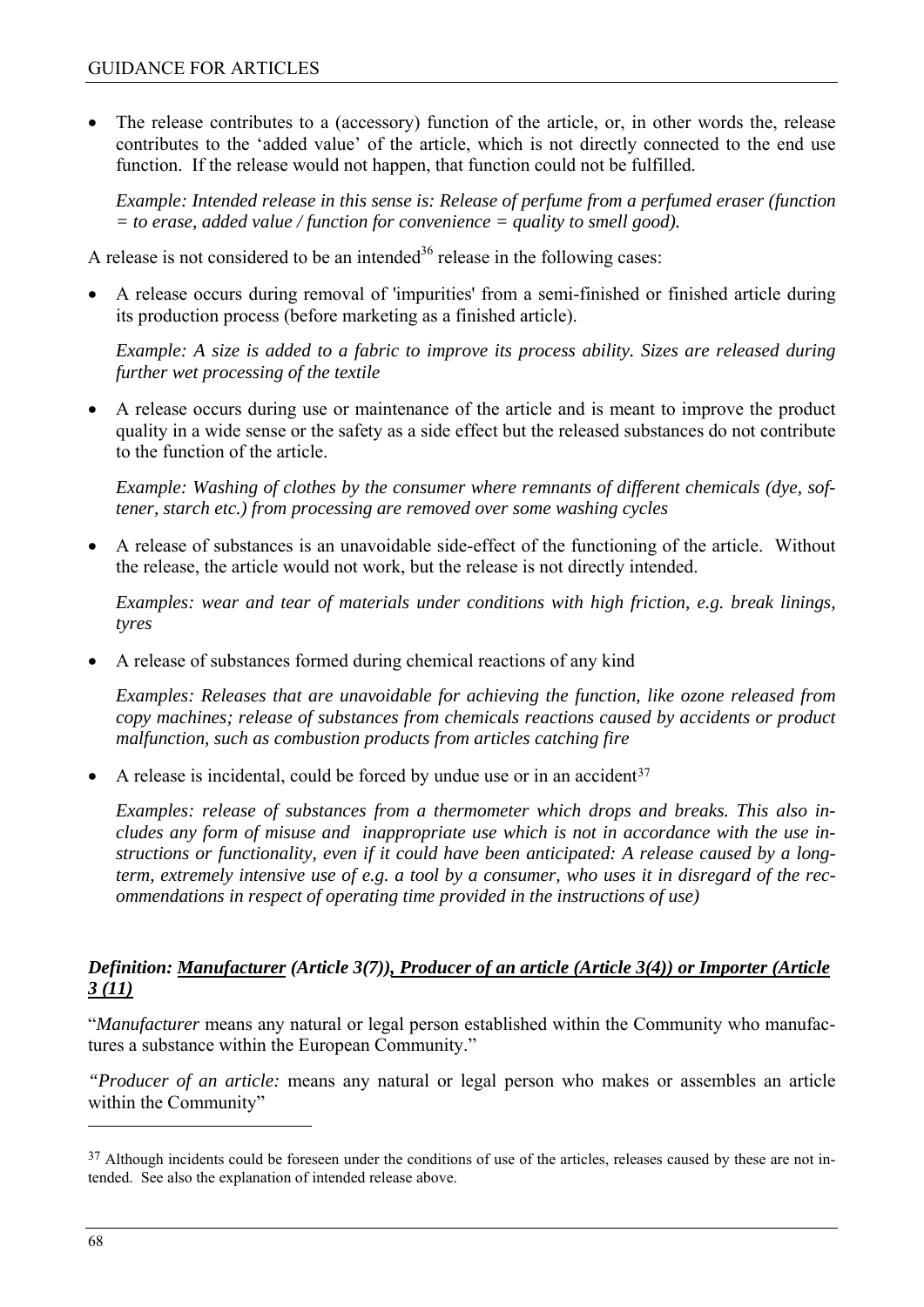"*Importer* means any natural or legal person established within the Community who is responsible for import."

## **Explanation**

Note that the term "manufacturer" is used in REACH and the guidance documents in relation to the manufacture of a substance (as such or in a preparation). The main obligation of a manufacturer relate to the registration of substances. Importer may relate to importer of a substance (on its own or in a preparation) or an importer of an article.

The article producer/importer is responsible for fulfilling the requirements of Article 7 and 33 and can be any company established within the Community who is legally responsible for placing the article on the market in the EU. Article producers are actors who manufacture articles in the EU and article importers are actors importing articles manufactured outside the EU into the European market (EU). The article producer can be an importer of articles at the same time and also have other roles under REACH.

NB! Chapter 1 of the guidance explains that non-EU actors can appoint an Only Representative to fulfil the obligations of the importers.

### *Definition: Supplier of an article (Article 3(33))*

"*Supplier of an article*: means any producer or importer of an article, distributor or other actor in the supply chain placing an article on the market"

### **Explanation**

Actors supplying articles on the market may need to forward information on the content of SVHCs on the candidate list. Any actor who places an article on the EU market, including retailers and owners of small shops are thus included in the information chain of articles. Only representatives can also be suppliers of articles.

### *Normal conditions of use*

### **Explanation**

Normal conditions of use means the conditions associated with the intended function of an article. They are frequently documented in form of user manuals or instructions for use. Normal conditions of use for articles used by industrial or professional users may differ significantly from conditions that are "normal" for consumers. This may particularly be true for the frequency and duration of normal use as well as temperature, air exchange rates or conditions related to water contact.

Article producers or importers can give recommendations to avoid or exclude specific conditions during normal use. It is explicitly not a "normal condition of use" if the user of an article applies an article in a situation or manner that the supplier of the article has clearly recommended to avoid in writing, e.g. in the instructions or on the label of the article.

*Examples of the exclusion of specific conditions of use are care labels in textiles "do not wash above 30°C" and warning statements such as "keep out of children's reach" or "do not expose to high temperatures".*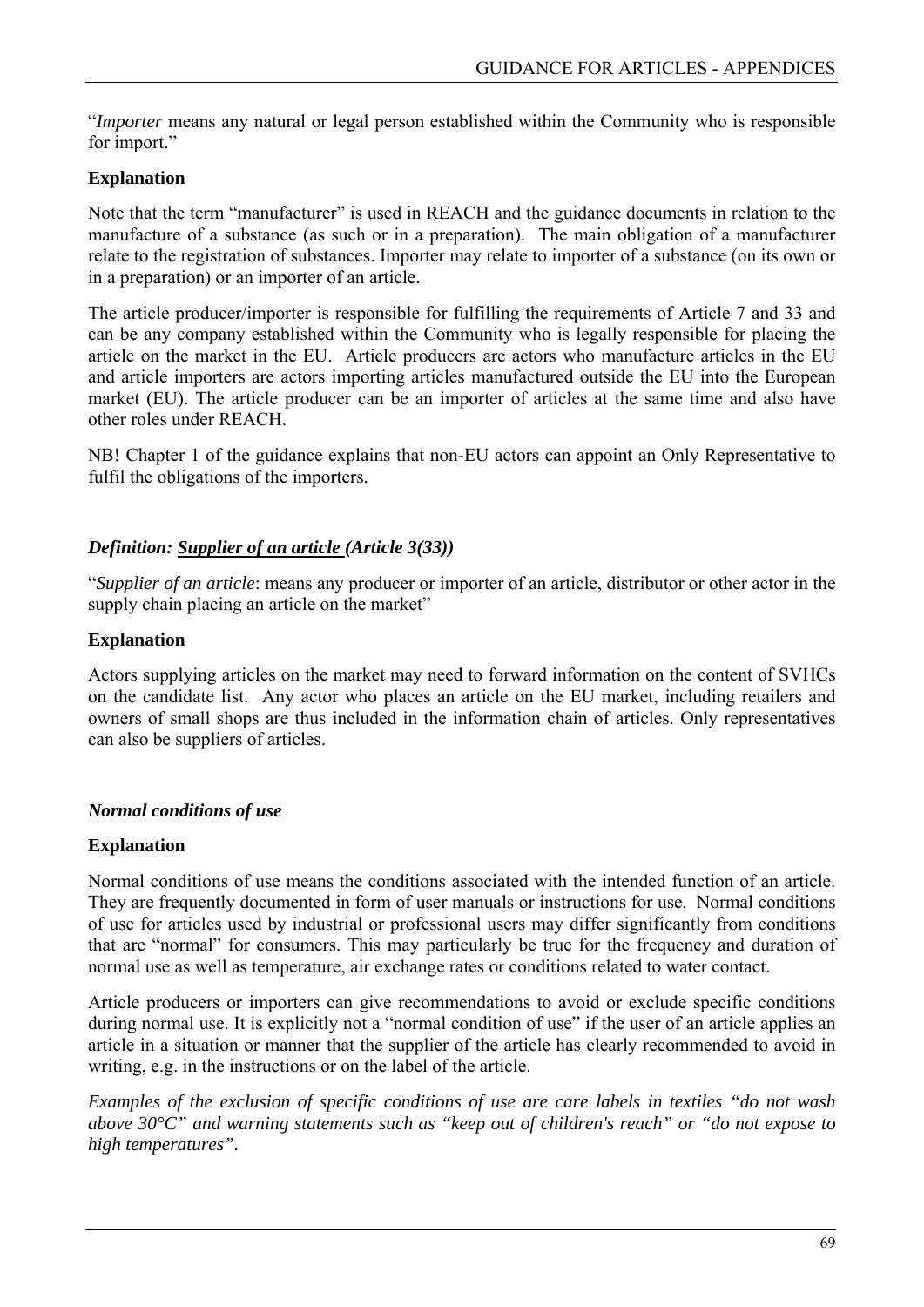### <span id="page-69-0"></span>*Reasonably foreseeable conditions of use*

### **Explanation**

Reasonably foreseeable conditions of use mean conditions of use that are not as originally intended by the article producer or importer (normal use) but which can be anticipated as likely to occur because of the form, shape or function of that article[38.](#page-69-0) The term is relevant in several contexts of REACH, e.g. registration and safety assessment under Article 6, for assessing whether a release is intended (Article 7(1)) or whether exposure of humans or the environment to an SVHC can be excluded under Article 7(3). Thus, the following list gives examples of which condition are reasonably foreseeable conditions of use but don't preclude whether a release under these circumstances are intended or not.

The following conditions are considered reasonably foreseeable:

- "Accidents" of high likelihood, e.g. breakage of fragile containers releasing the chemical content which is an integral part of the article. These are to be considered as worst-case situations.
- Uses not in accordance with the function but which can be anticipated because function and appearance of the article also suggests other uses than the intended ones
- Extremely intensive use (e.g. 'a consumer' working with a tool 12 hours a day for three months when building his own house)

Excluded from reasonably foreseeable conditions in situations of professional and industrial uses are:

- Uses, which are clearly and noticeably excluded by the article producer or importer. These uses are to be regarded as use deliberately against the intention
- Uses, which have been clearly advised to be avoided by means of product design or warning labels $39$
- Clear misuse

Children are a good example to illustrate how reasonably foreseeable conditions of use can be identified: It is commonly known that children do not always know the function of an article but use it for any purpose they associate with it. Especially small children put anything into their mouth or, if the object is too big, bite it or lick it. Therefore, when defining conditions of reasonable foreseeable uses of an article, children's access to the article should be assessed.

The assessment of reasonably foreseeable conditions of use for articles solely used by industrial or professional users can mainly focus on evaluating the likelihood of breakage/accidents (see comment in Annex VII of REACH) as uses not foreseen by the article function can normally (but not always) be excluded.

<sup>&</sup>lt;sup>38</sup> The term is occurring in the General Product Safety Directive and in the guidance to the General Product Safety Directive, it is stated: "What are "reasonably foreseeable conditions" must be judged in the individual case and will change with market developments where consumers increasingly use complex products, for example medical devices and machinery"

<sup>39</sup> An assessment of appropriateness of the design of a product to exclude such misunderstandings should be part of the considerations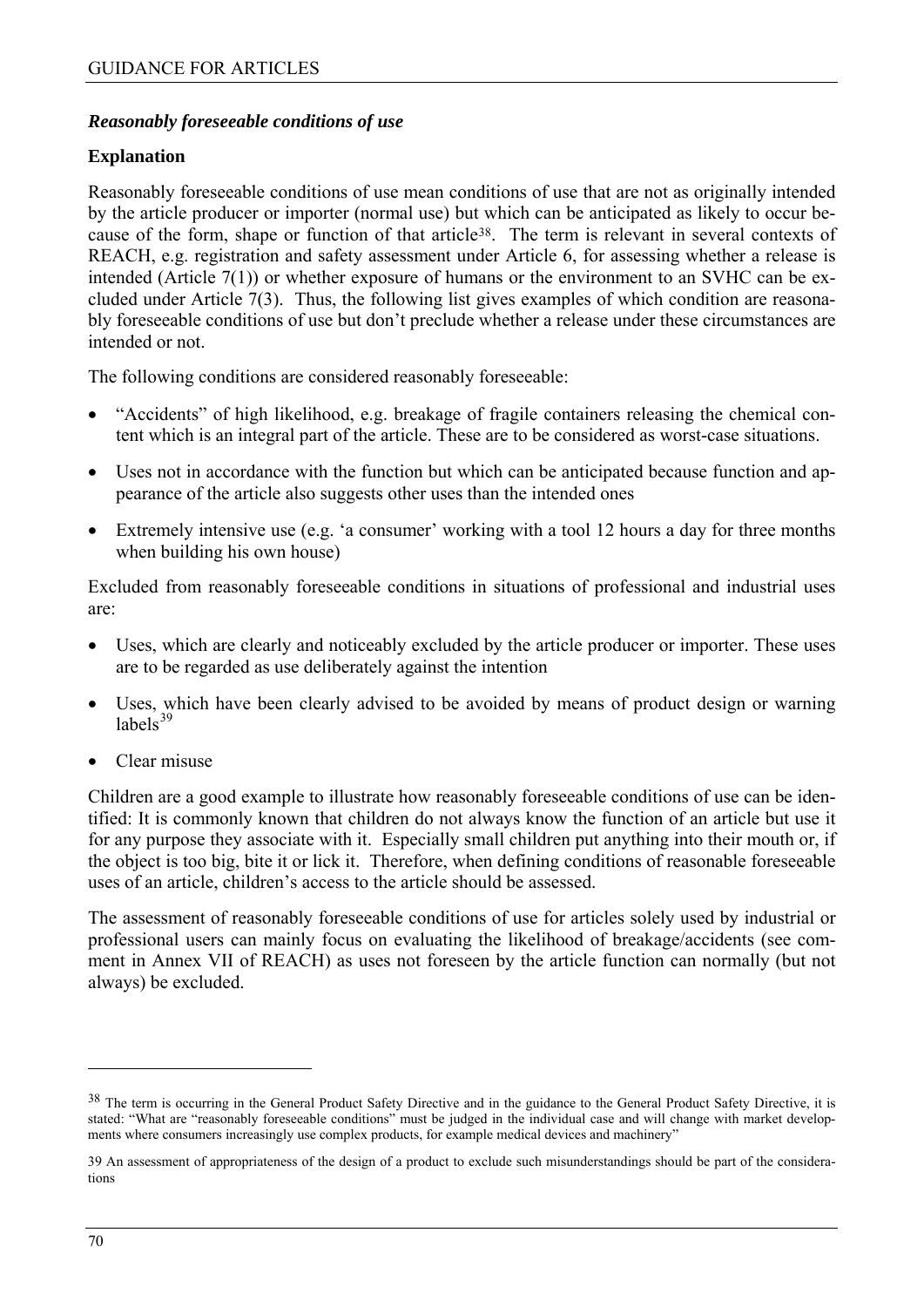The assessment of reasonably foreseeable conditions of 'use' should be targeted only to those situations where an increased exposure or an exposure via different pathways (inhalation, dermal contact or ingestion) as compared to the normal conditions of use occurs.

# *Definition: Recipient of an article (Article 3(35)*

**"**Recipient of an article: means an industrial or professional user, or a distributor, being supplied with an article but does not include consumers."

# *Definition: Substance (Article 3(1)) and Preparation (Article 32())*

"*Substance* means a chemical element and its compounds in the natural state or obtained by any manufacturing process, including any additive necessary to preserve its stability and any impurity deriving from the process used, but excluding any solvent which may be separated without affecting the stability of the substance or changing its composition".

"*Preparation* means a mixture or solution composed of two or more substances"

# **Explanation**

Substances or preparations are used in the manufacture of articles. Under REACH, substances and preparations may be accompanied by a safety data sheet according to Article 31 (if dangerous) or by information according to Article 32 (non-dangerous, if (a preparation contains a) substance which is restricted, to be authorised or requires specific risk management measures although it is not classified as dangerous). These are important information sources to identify substances present in articles as well as registered uses of the substances.

How to define the identity of a substance and name it under REACH is described in the Guidance on Substance Identification.

# *Definition substances of very high concern (SVHC)*

The following substances are considered substances of very high concern:

- Substances meeting the criteria for classification in accordance with Directive 67/548/EEC:
	- Carcinogenic category 1 or 2
	- Mutagenic category 1 or 2
	- Toxic for reproduction category 1 or 2
- Substances which are persistent, bioaccumulative and toxic (PBT) or very persistent and very bioaccumulative (vPvB) in accordance with the criteria set out in Annex XIII of REACH
- Substances having endocrine disrupting properties or substances having persistent, bioaccumulative and toxic properties or very persistent and very bioaccumulative properties or any other property giving rise to an equivalent level of concern to those substances listed above.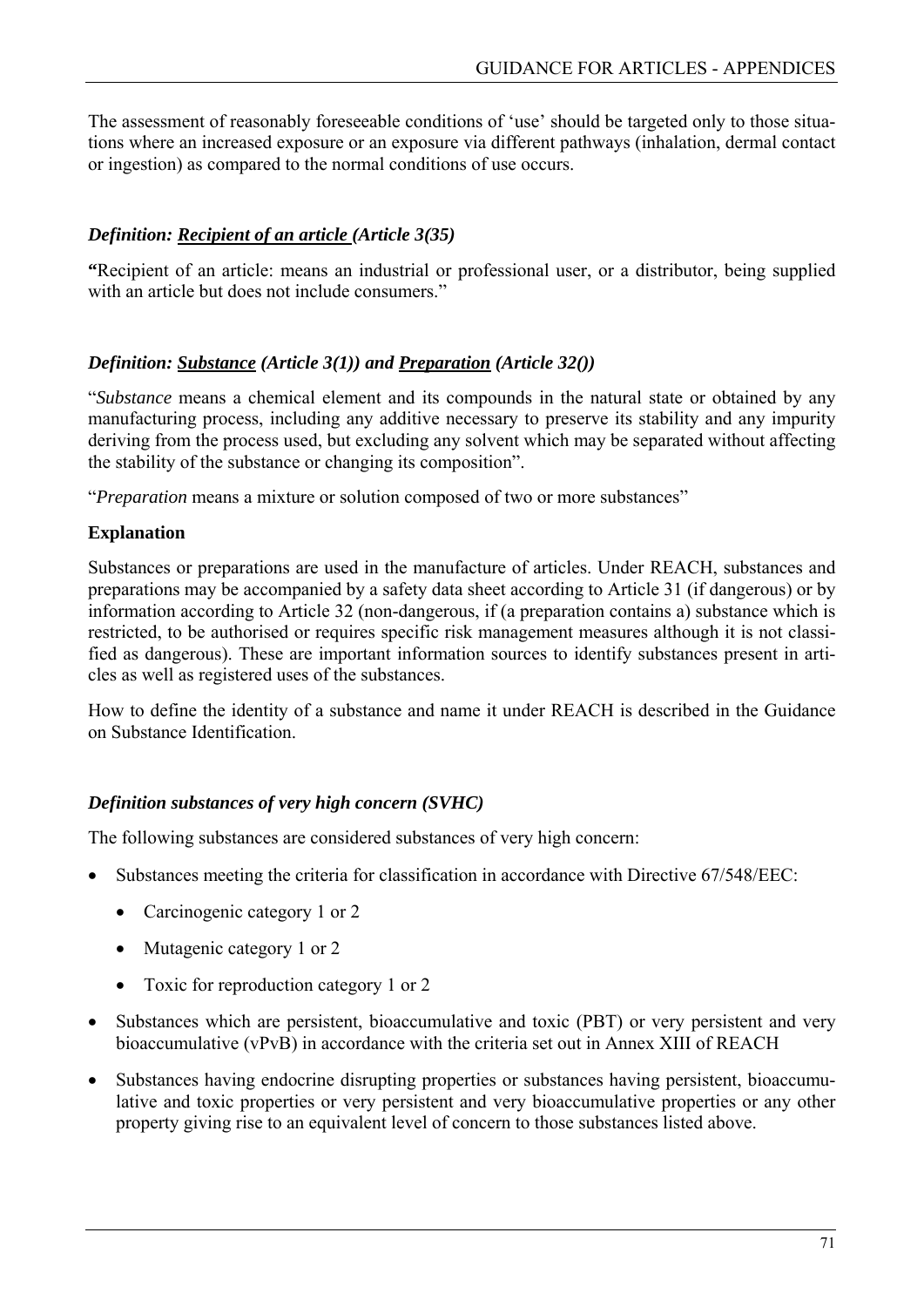# **Explanation**

Substances of very high concern (SVHC) are substances, which may cause serious damage to human health or the environment (see above). They may be selected for inclusion in Annex XIV of REACH or the candidate list for inclusion on Annex XIV.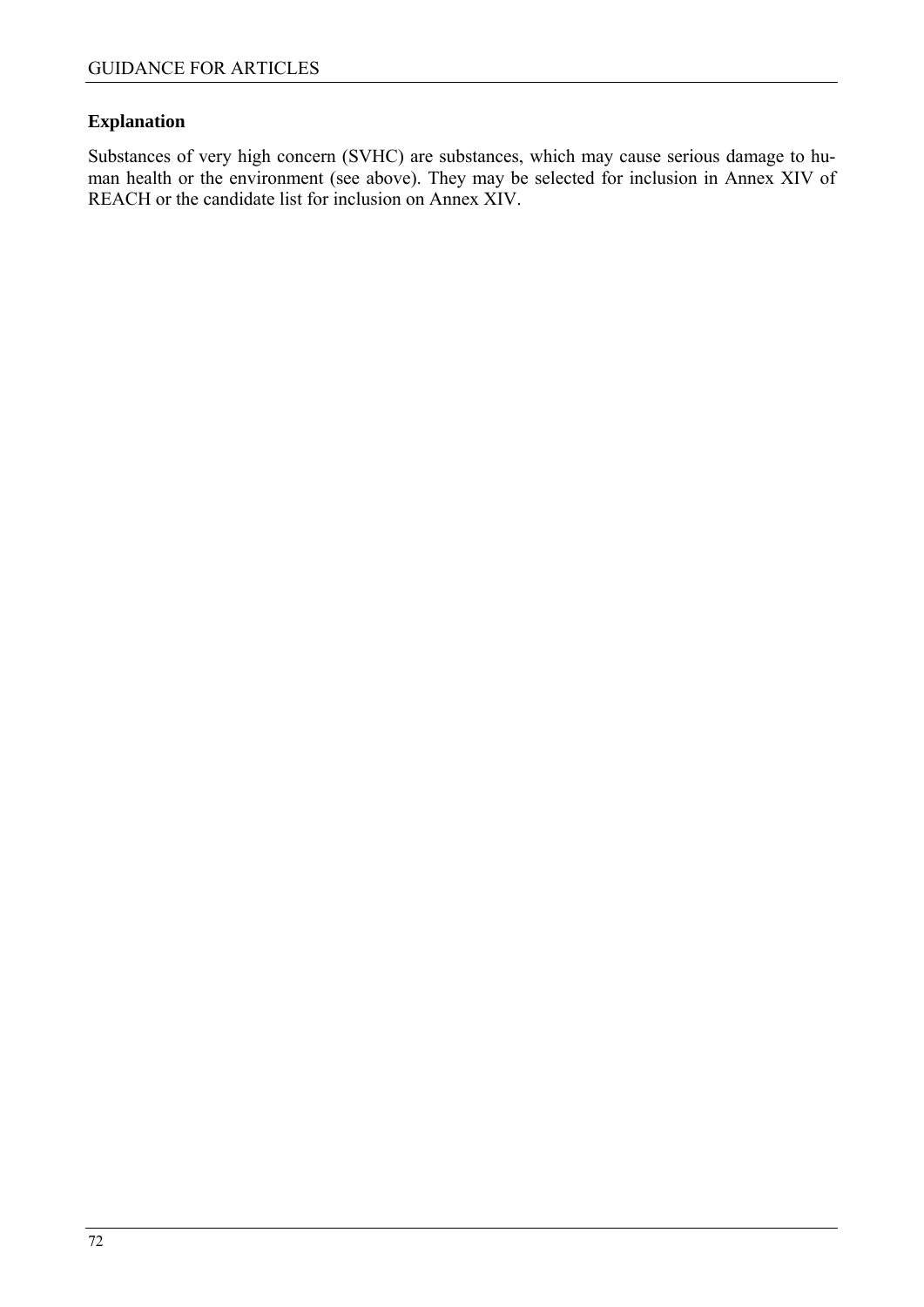# <span id="page-72-1"></span>**APPENDIX 2: BORDERLINE CASES OF SUBSTANCES/PREPARATIONS IN SPECIAL CONTAINERS/ON SPECIAL CARRIER MATERIALS OR AS INTEGRAL PARTS OF ARTICLES**

In order to find out under which REACH article substances are to be registered, the status of the object and the relation to its content need to be clarified. The main text of the guidance provides a workflow and explanation on how to distinguish between a) articles with substances/preparations forming an integral part of the article and b) special containers or carrier materials which contain substances/preparations.

It is to be decided by the article producer or importer whether or not the article definition applies. The following examples, the conclusions of which are summarised in [Table 5](#page-72-0), illustrate how to apply the workflow and indicative questions in the main guidance and how to draw respective conclusions.

| Item/object                                                                 | <b>REACH</b> requirements                      |                                                 |                                                                                                   |
|-----------------------------------------------------------------------------|------------------------------------------------|-------------------------------------------------|---------------------------------------------------------------------------------------------------|
|                                                                             | Registration according to<br>Article $6^{40}$  | Registration<br>according to<br>article $7.141$ | Notification according to article<br>$7(2)$ and communication accord-<br>ing to article $33^{42}$ |
| Printer cartridge                                                           | $\mathbf{x}$ (ink)                             |                                                 | (Cartridge)                                                                                       |
| Spray can with paint                                                        | $\mathbf x$ (paint)                            |                                                 | (Can)                                                                                             |
| Adhesive tape that delivers sub-<br>stances/preparations (e.g. "ski-tapes") | x (the substance/<br>preparation<br>delivered) |                                                 | (Backing material)                                                                                |
| Adhesive tapes for fixing carpets                                           |                                                |                                                 | $\mathbf x$                                                                                       |
| Car tyres                                                                   |                                                |                                                 | $\mathbf{x}$                                                                                      |
| Scented eraser                                                              |                                                | $\mathbf{x}$                                    |                                                                                                   |
| <b>Battery</b>                                                              |                                                |                                                 | $\mathbf x$                                                                                       |
| thermometer                                                                 |                                                |                                                 | $\mathbf{x}$                                                                                      |
| Firecracker with gunpowder                                                  | x (gunpowder)                                  |                                                 | (Container)                                                                                       |
| Wet cleaning wipes                                                          | x (cleaning liquid)                            |                                                 | (Wipe carrier material)                                                                           |
| Panty hose with lotion                                                      |                                                | $\mathbf X$                                     |                                                                                                   |

## <span id="page-72-0"></span>Table 5 **Summary of borderline cases described**

 $\overline{a}$ 

<sup>40</sup> Special container/carrier material containing substances preparations

<sup>41</sup> Article with intended release

<sup>42</sup> Article with substances/preparations as an integral part (no intended release)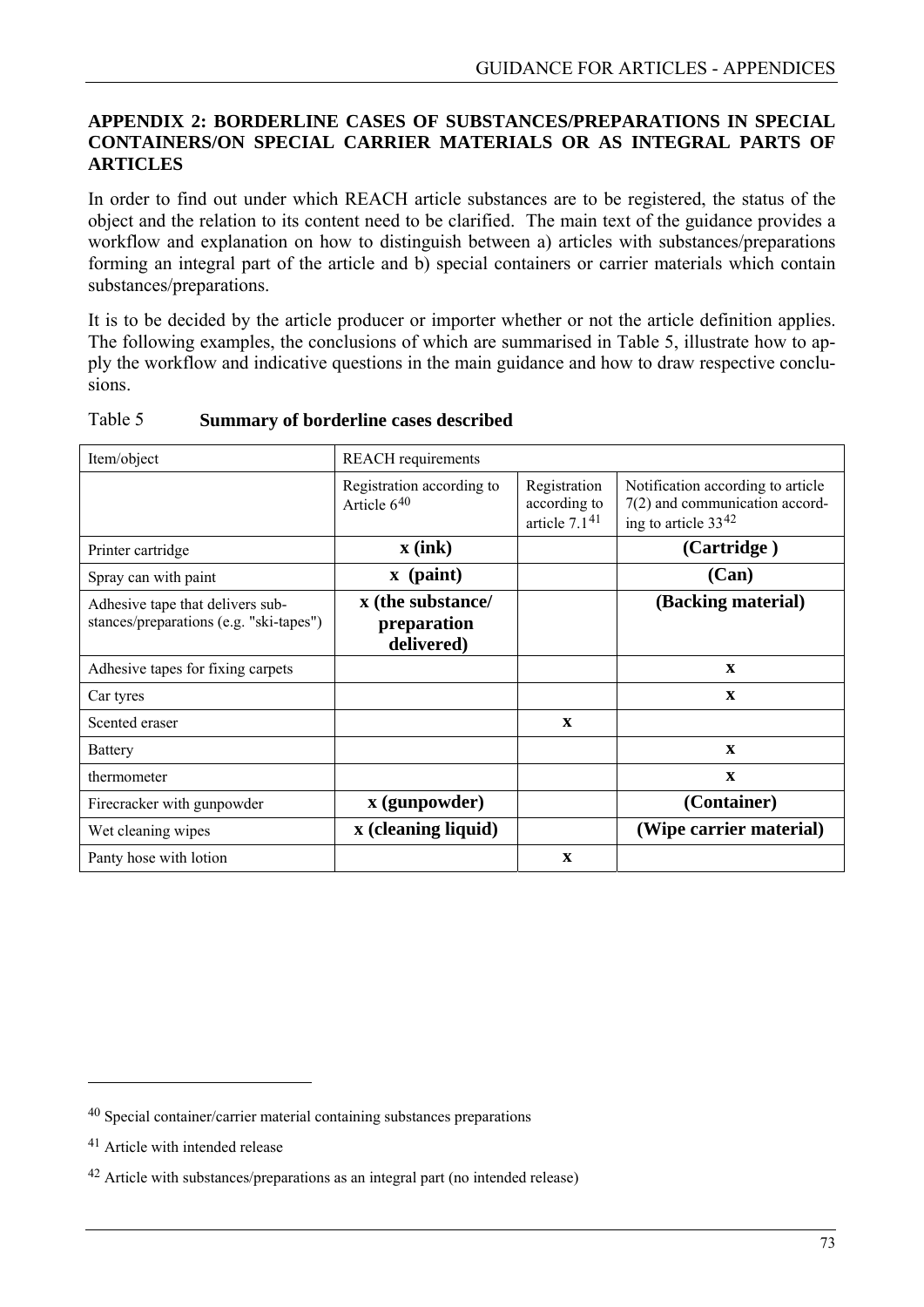|                                                                                                                                                                                                                                                                                                                                                                                                                                      | Spray can with<br>paint                                                                                                                                               | <b>Printer cartridge</b>                                                                                                                                                          | Firecracker                                                                                                                                                                                                  | Thermometer with a liq-<br>uid                                                                                                                                                                                                                                                                                                                                                               |
|--------------------------------------------------------------------------------------------------------------------------------------------------------------------------------------------------------------------------------------------------------------------------------------------------------------------------------------------------------------------------------------------------------------------------------------|-----------------------------------------------------------------------------------------------------------------------------------------------------------------------|-----------------------------------------------------------------------------------------------------------------------------------------------------------------------------------|--------------------------------------------------------------------------------------------------------------------------------------------------------------------------------------------------------------|----------------------------------------------------------------------------------------------------------------------------------------------------------------------------------------------------------------------------------------------------------------------------------------------------------------------------------------------------------------------------------------------|
| Function                                                                                                                                                                                                                                                                                                                                                                                                                             | Bring paint onto a<br>surface                                                                                                                                         | Provide ink for<br>printing                                                                                                                                                       | Explode and make<br>fireworks                                                                                                                                                                                | Measure and indicate the<br>temperature                                                                                                                                                                                                                                                                                                                                                      |
| Question 4a: If the<br>substance/preparation<br>were to be removed or<br>separated from the<br>object and used inde-<br>pendently from it or<br>changed from the ob-<br>ject to a similar type of<br>object, would the sub-<br>stance/preparation still<br>be capable in principle<br>(though perhaps with-<br>out convenience or<br>sophistication) of car-<br>rying out the intended<br>purpose of the sub-<br>stance/preparation? | One could still<br>make a painting<br>even if the paint<br>would be sepa-<br>rated from the<br>spray can.<br>$\rightarrow$ YES                                        | If the toner was<br>removed and filled<br>into any other type<br>of printing or writ-<br>ing device, it could<br>still execute its<br>function.<br>$\rightarrow$ YES              | If the chemicals<br>were removed,<br>they could still<br>explode and make<br>light effects.<br>$\rightarrow$ YES                                                                                             | If the liquid was removed it<br>could still expand and con-<br>tract with changing tem-<br>peratures. To use this<br>property for temperature<br>measurement, the shape of<br>object constraining the<br>volume, e.g. within a capil-<br>lary is necessary. The<br>chemical loses its function<br>without a container but<br>could be used in other ob-<br>jects.<br>$\rightarrow$ ambiguous |
| Question 4b: Does the<br>object act as a con-<br>tainer or carrier for<br>release or controlled<br>delivery of the sub-<br>stance / preparation or<br>its reaction products?                                                                                                                                                                                                                                                         | The spray can is<br>mainly intended<br>to deliver the<br>preparation in a<br>controlled way (it<br>controls speed<br>and type of its<br>release)<br>$\rightarrow$ YES | The cartridge is<br>mainly intended to<br>deliver the toner in<br>a controlled way (it<br>provides the fit to<br>the printer and con-<br>trols the release).<br>$\rightarrow$ YES | The function is to<br>bring the sub-<br>stances or their<br>reaction products<br>into the air, thus to<br>deliver them.<br>$\rightarrow$ YES                                                                 | It is not the function of the<br>object to deliver a sub-<br>stance or preparation<br>$\rightarrow$ NO                                                                                                                                                                                                                                                                                       |
| Question 4c: Is the<br>substance / preparation<br>predominantly con-<br>sumed during the use<br>phase of the object or<br>eliminated or in any<br>other way outside the<br>object at the end of<br>useful life, i.e. before<br>disposal?                                                                                                                                                                                             | The spray can is<br>normally dis-<br>posed of sepa-<br>rately from the<br>paint<br>$\rightarrow$ YES                                                                  | The toner is nor-<br>mally consumed<br>during use and the<br>cartridge is dis-<br>posed of sepa-<br>rately.<br>$\rightarrow$ YES                                                  | The explosive sub-<br>stances react and<br>are separated from<br>the container dur-<br>ing use. Any con-<br>tainers or container<br>parts remaining are<br>disposed of sepa-<br>rately.<br>$\rightarrow$ YES | The liquid and the con-<br>tainer are disposed of to-<br>gether.<br>$\rightarrow$ NO                                                                                                                                                                                                                                                                                                         |

# Table 6 **Indicative questions for borderline cases (articles with chemicals as integral parts or substances/preparations in containers)**

# **Predominantly answering with YES indicates that the object is a substance/preparation in a container.**

In the case of the spray can, the printer cartridge and the fire cracker, the criteria all unambiguously apply. Thus, these objects are containers with substances/preparations that need to be registered according to Article 6 of REACH. As noted in the main guidance these examples should be applied to guide decisions on similar borderline cases. As an example, writing materials would (in analogy with the printer cartridge) be considered substances/preparations in a (more or less sophisticated) container.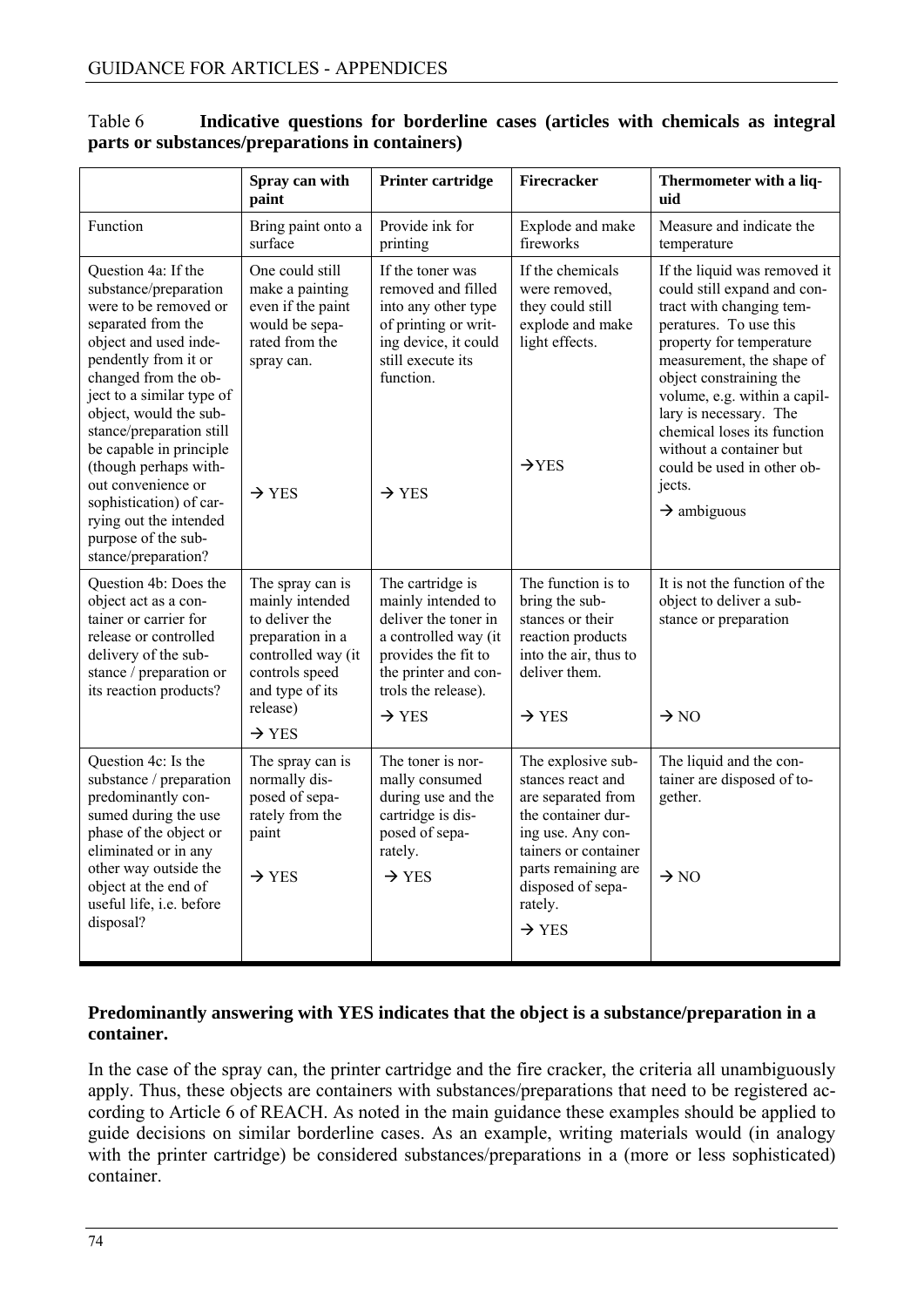For the thermometer, it could be assumed that it is an article with chemicals as integral parts, but the additional criteria should be applied to further clarify its status.

| Table 7 | Additional indicative questions for borderline cases (articles with chemicals as |
|---------|----------------------------------------------------------------------------------|
|         | integral parts or substances/preparations in containers)                         |

|                                                                                                                                                                                                                                      | <b>Thermometer with a liquid</b>                                                                                                                                                                                                                                                                       |
|--------------------------------------------------------------------------------------------------------------------------------------------------------------------------------------------------------------------------------------|--------------------------------------------------------------------------------------------------------------------------------------------------------------------------------------------------------------------------------------------------------------------------------------------------------|
| Question 5a: If the sub-<br>stance/preparation were to be re-<br>moved or separated from the object<br>or exchanged for a similar type of<br>substance/preparation, would the<br>object be unable to fulfil its intended<br>purpose? | The container loses its purpose without the liquid.<br>$\rightarrow$ YES                                                                                                                                                                                                                               |
| Question 5b: Is the main purpose of<br>the object other than to deliver the<br>substance/preparation or its reaction<br>products?                                                                                                    | Delivering a substance / preparation is not the main function of the object. The<br>thermometer contains the liquid and provides a shape to regulate its expan-<br>sion, necessary to measure and to show the right temperature. It is not the pur-<br>pose to deliver the liquid<br>$\rightarrow$ YES |
| Question 5c: Is the object normally<br>discarded with the sub-<br>stance/preparation at the end of use-<br>ful life, i.e. at disposal?                                                                                               | The liquid and the container are disposed of together.<br>$\rightarrow$ YES                                                                                                                                                                                                                            |

# **Predominantly answering with YES indicates that the object is an article with substance/preparation as integral parts.**

These questions can all be answered with yes, thus the thermometer is an article with the liquid inside being an integral part of it.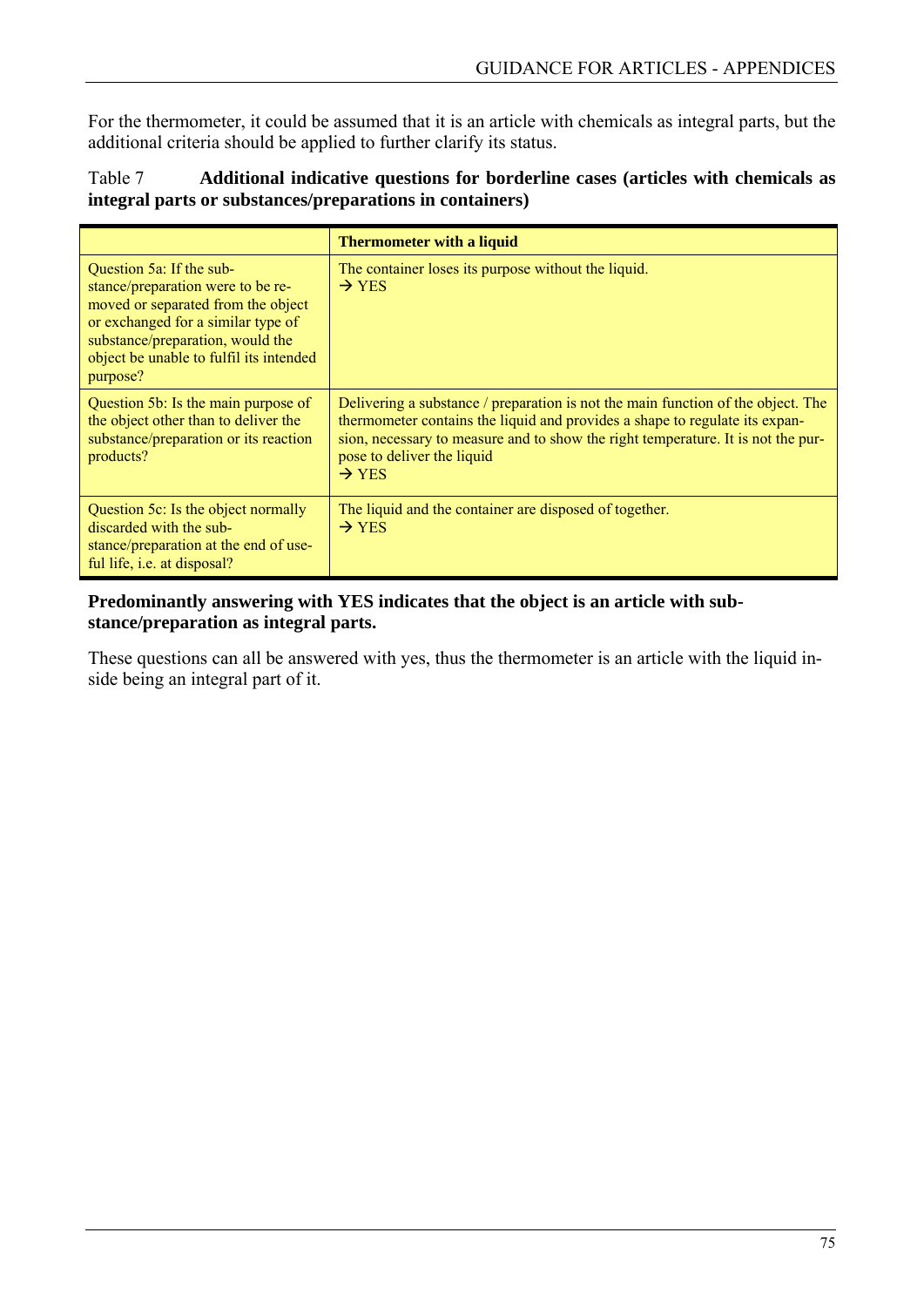| <b>Printer ribbon</b>                                                                                                                    | Wet cleaning wipes                                                                                                                         |
|------------------------------------------------------------------------------------------------------------------------------------------|--------------------------------------------------------------------------------------------------------------------------------------------|
| Transfer ink to paper                                                                                                                    | Cleaning (surfaces)                                                                                                                        |
| If the ink was removed<br>and filled into other<br>materials / containers it<br>could still fulfill its<br>function<br>$\rightarrow$ YES | If the cleaner was re-<br>moved it could still<br>carry out its function of<br>cleaning.<br>$\rightarrow$ YES                              |
| The main function is to<br>deliver the ink to the<br>paper.<br>$\rightarrow$ YES                                                         | The main function of<br>the object is to deliver<br>the cleaning agent <sup>43</sup> .<br>$\rightarrow$ ambiguous                          |
| When the ribbon is dis-<br>posed, most of the ink<br>has been consumed.<br>$\rightarrow$ YES                                             | The cleaning agents are.<br>predominantly con-<br>sumed <sup>44</sup> and the wipe<br>is disposed of sepa-<br>rately.<br>$\rightarrow$ YES |
|                                                                                                                                          |                                                                                                                                            |

<span id="page-75-0"></span>**Table 8** Indicative questions for borderline cases (articles with chemicals as integral parts or substances/preparations on special carrier material)

# **Predominantly answering with YES indicates that the object is a substance/preparation in a special carrier material.**

For the printer ribbon, the answer to all questions is yes, thus it is a special carrier material with substances/preparations. For the wet cleaning wipes, the answers may be ambiguous and then the second set of indicative questions should be applied.

 $\overline{a}$ 

<sup>43</sup> It also has a second function in wiping the 'dirt' off.

<sup>&</sup>lt;sup>44</sup> This is regarded as true, although in reality a large part of the cleaning agent may not actually be consumed, as its *function* is to be released as far as practical.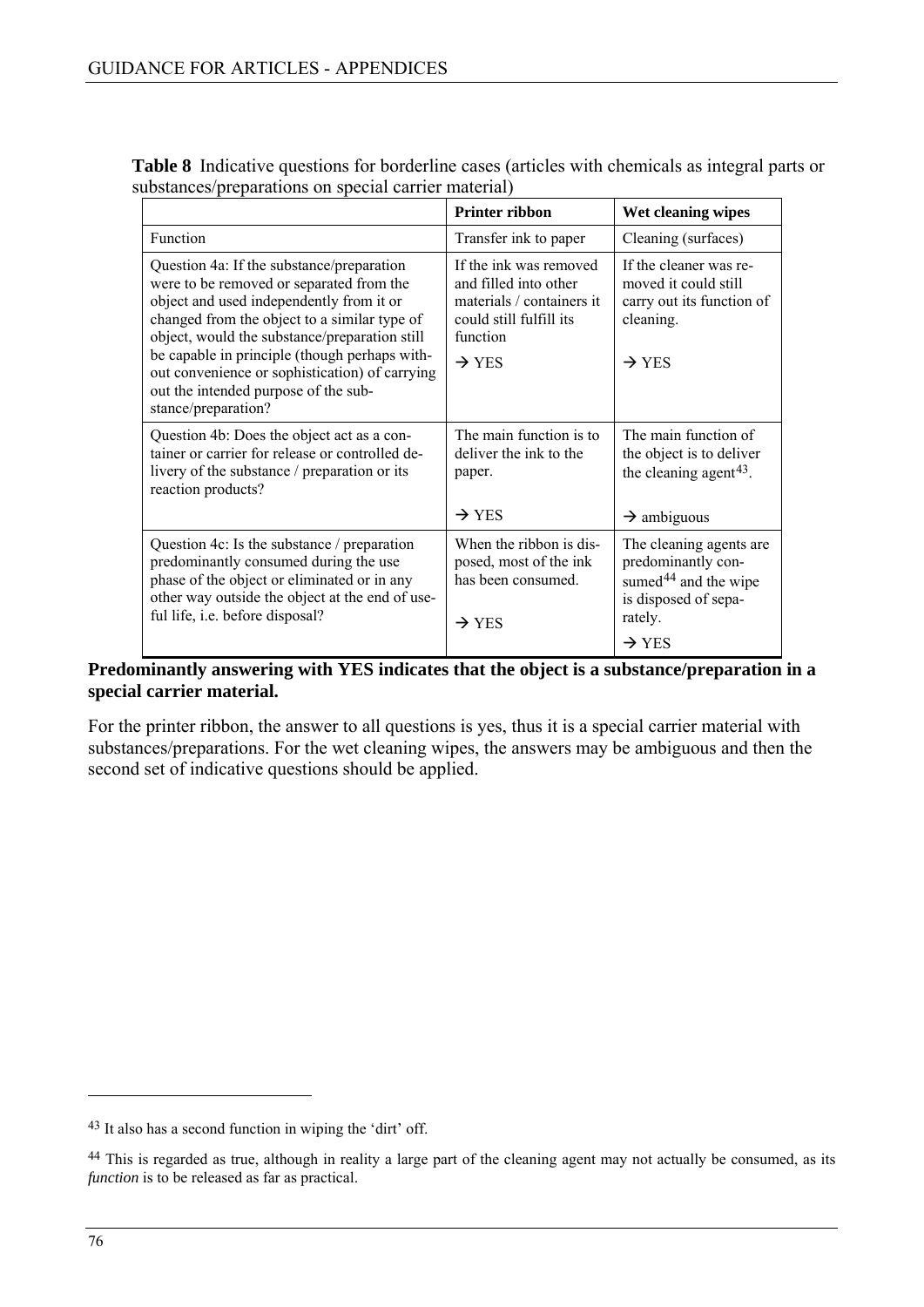Table 9 Additional indicative questions for borderline cases (articles with chemicals as integral parts or substances/preparations in special carrier materials)

|                                                                                                                                                                                                                                              | <b>Wet cleaning wipes</b>                                                                                                                                                                                                                                                                                                                                                                            |
|----------------------------------------------------------------------------------------------------------------------------------------------------------------------------------------------------------------------------------------------|------------------------------------------------------------------------------------------------------------------------------------------------------------------------------------------------------------------------------------------------------------------------------------------------------------------------------------------------------------------------------------------------------|
| Additional criteria                                                                                                                                                                                                                          | There is one ambiguous answer, $\rightarrow$ additional<br>criteria are used to cross-check                                                                                                                                                                                                                                                                                                          |
| Question 5a: If the sub-<br>stance/preparation were to<br>be removed or separated<br>from the object or ex-<br>changed for a similar type<br>of substance/preparation,<br>would the object be unable<br>to fulfil its intended pur-<br>pose? | The dry wipe could also be used to clean how-<br>ever, the cleaning result would be less good<br>and not achievable for 'specific dirt', for which<br>the wipes are normally designed.<br>It is the preparation added to the tissue that<br>really makes the difference between one wet<br>tissue (e.g. a glass/window cleaner) and an-<br>other (e.g. a tissue to clean babies)<br>$\rightarrow$ NO |
| Question 5b: Is the main<br>purpose of the object other<br>than to deliver the sub-<br>stance/preparation or its<br>reaction products?                                                                                                       | The main function of the object is to clean and<br>in this to deliver a cleaning agent to the item to<br>be cleaned.<br>$\rightarrow$ ambiguous                                                                                                                                                                                                                                                      |
| Question 5c: Is the object<br>normally discarded with<br>the substance/preparation<br>at the end of useful life,<br>i.e. at disposal?                                                                                                        | It is the intention that the cleaning lotion is<br>consumed, although the disposed wipes still<br>contain remnants of the substance.<br>$\rightarrow$ YES                                                                                                                                                                                                                                            |

# **Predominantly answering with YES indicates that the object is an article with substance/preparation as integral part.**

The cleaning wipe is regarded as a special carrier material with the cleaning agent being a preparation which is to be registered under Article 6.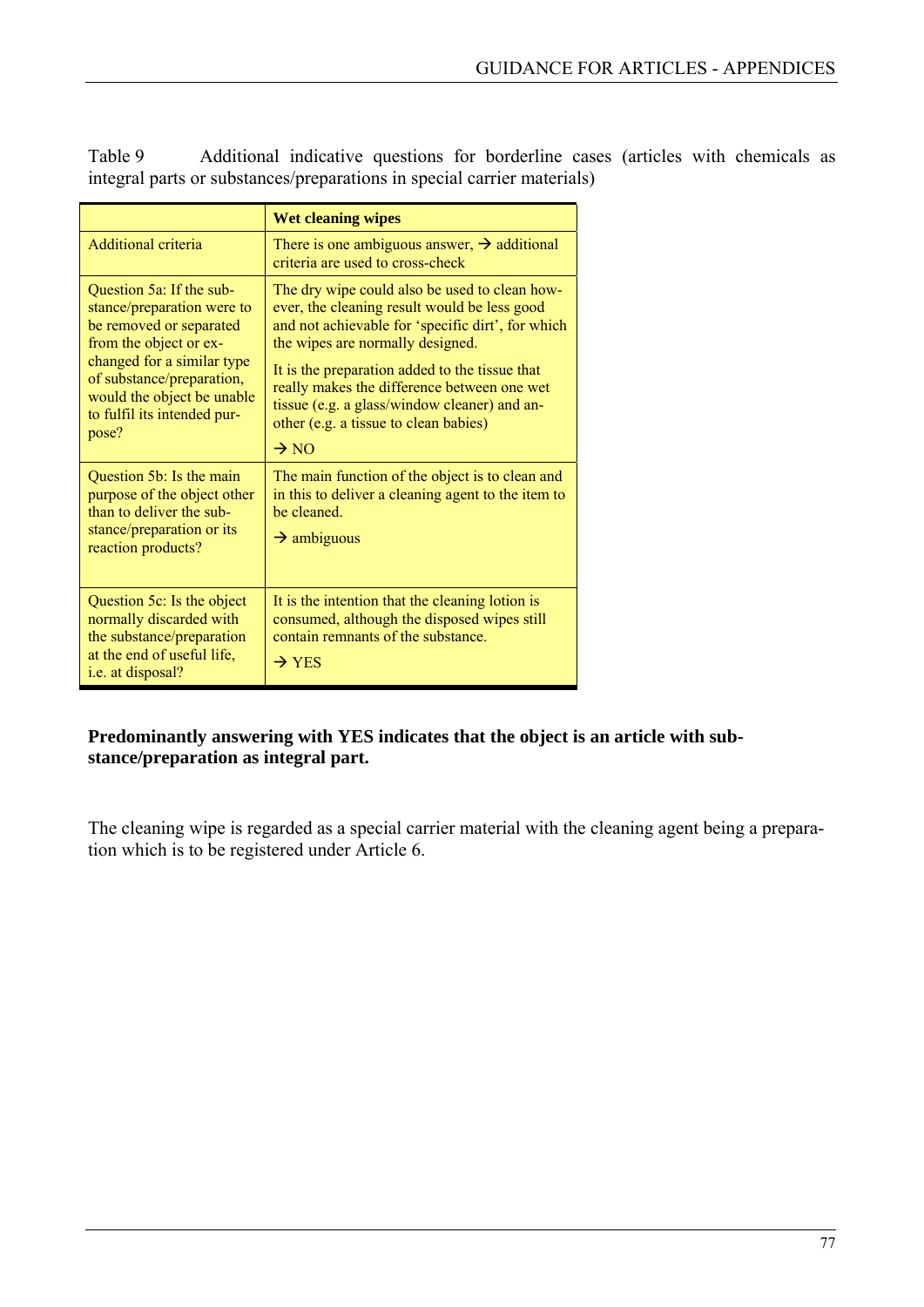# **ADHESIVE TAPES**

Adhesive tapes can have different functions. In principle the adhesive layer provides the function to adhere. The carrier material (backing or the internal reinforcement) gives the tape a specific surface and design and provides the function of 'keeping the adhering items together' and/or to retain its specific surface shape and design. Without the carrier material (backing or the internal reinforcement), there would be no 'direction' in the adhering material and the tape would not retain its shape and design. Depending on the exact function and the way tapes work, three cases can be distinguished, which are assessed in the following table.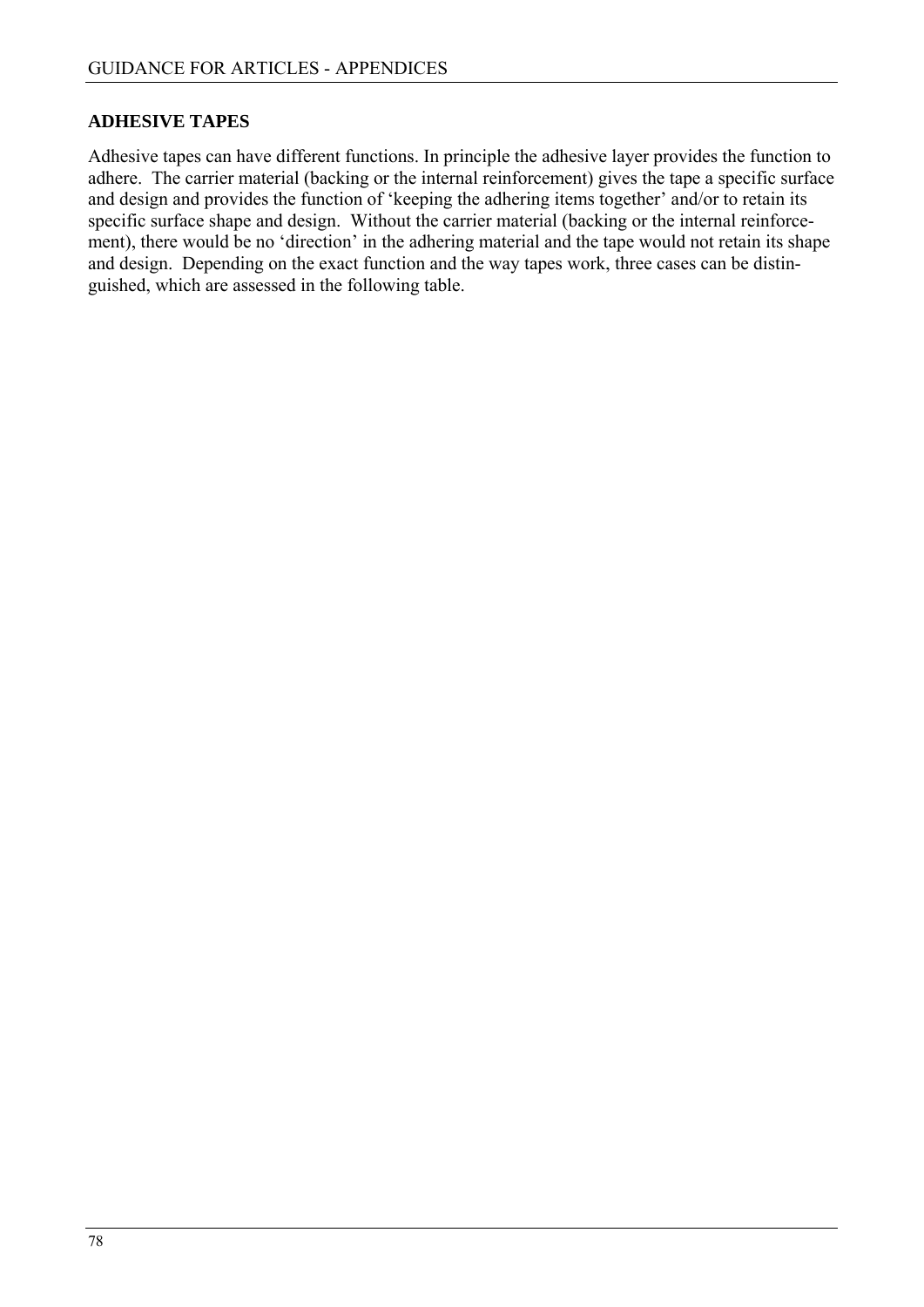| Table 10 |  |  | Applying indicative questions to pressure sensitive adhesive tapes |
|----------|--|--|--------------------------------------------------------------------|
|          |  |  |                                                                    |

|                                                                                                                                                                                                                                                                                                                                                                                                           | Adhesive tape that deliv-<br>ers substances / prepara-<br>tions onto a surface                                                                                                                                                  | Adhesive tapes that<br>do not deliver sub-<br>stances / prepara-<br>tions onto a surface                                                                                                                                                                                    | Adhesive tape that do<br>not deliver substances<br>/ preparations onto a<br>surface but release<br>substances                        |  |
|-----------------------------------------------------------------------------------------------------------------------------------------------------------------------------------------------------------------------------------------------------------------------------------------------------------------------------------------------------------------------------------------------------------|---------------------------------------------------------------------------------------------------------------------------------------------------------------------------------------------------------------------------------|-----------------------------------------------------------------------------------------------------------------------------------------------------------------------------------------------------------------------------------------------------------------------------|--------------------------------------------------------------------------------------------------------------------------------------|--|
| Example                                                                                                                                                                                                                                                                                                                                                                                                   | Thermally activated tape<br>and bonding films, adhe-<br>sive mastics in tape form<br>(mechanically activated),<br>wax tapes for skis and<br>transfer tape without an<br>internal reinforcement.                                 | Tapes with adhesive<br>layers on one or both<br>sides of a backing<br>material (e.g. for<br>fixing carpets) and<br>transfer tapes with<br>internal reinforce-<br>ment.                                                                                                      | Children's tape with<br>fruit odour, decorative<br>tape with insecticides.                                                           |  |
| Type of object                                                                                                                                                                                                                                                                                                                                                                                            | Special carrier material<br>containing substances /<br>preparations. The carrier<br>material serves only as<br>release liner and aid to<br>easy application. The<br>adhesive layer may<br>change its shape upon<br>application. | Article with adhe-<br>sive layer and with a<br>backing or internal<br>reinforcement as an<br>integral part                                                                                                                                                                  | Adhesive tape with<br>adhesive layer as inte-<br>gral part and release of<br>substances / prepara-<br>tions as secondary<br>function |  |
| Question 4a: If the substance/preparation<br>were to be removed or separated from the<br>object and used independently from it or<br>changed from the object to a similar type<br>of object, would the sub-<br>stance/preparation still be capable in<br>principle (though perhaps without con-<br>venience or sophistication) of carrying<br>out the intended purpose of the sub-<br>stance/preparation? | The adhesive layer is<br>capable of carrying out<br>its intended purpose<br>(which is not necessarily<br>mainly to adhere!),<br>though with less conven-<br>ience.                                                              | The function of the tape is determined by the<br>interaction between the backing or reinforce-<br>ment and the adhesive. The adhesive layer<br>without the backing material or the reinforce-<br>ment is not capable of carrying out the in-<br>tended purpose of the tape. |                                                                                                                                      |  |
| Question 4b: Does the object act as a con-<br>tainer or carrier for release or controlled<br>delivery of the substance / preparation or<br>its reaction products?                                                                                                                                                                                                                                         | The tape's function is<br>the controlled delivery of<br>a substance or prepara-<br>tion                                                                                                                                         | The tape's function is not to simply control the<br>release or delivery of the adhesive layer but to<br>adhere to the substrate and to provide addi-<br>tional qualities through the backing or internal<br>reinforcement.                                                  |                                                                                                                                      |  |
| Question 4c: Is the substance / prepara-<br>tion predominantly consumed during the<br>use phase of the object or eliminated or in<br>any other way outside the object at the<br>end of useful life, i.e. before disposal?                                                                                                                                                                                 | The adhering layer and<br>the carrier material are<br>disposed of separately at<br>the end of their respec-<br>tive useful lives                                                                                                | The adhesive remains on the tape at the end of<br>its useful life                                                                                                                                                                                                           |                                                                                                                                      |  |
| Consequences regarding Article 7(1)                                                                                                                                                                                                                                                                                                                                                                       | Substances in the adhe-<br>sive layer may need to be<br>registered under Article<br>6.                                                                                                                                          | No registration re-<br>quirement                                                                                                                                                                                                                                            | The fragrances may<br>need to be registered<br>under Article $7(1)$                                                                  |  |

Terms used in the table are defined according to EN 12481:

**Backing**: Flexible material like for example fabric, foil or paper which can be coated with a pressure sensitive adhesive.

**Double coated or double sided tape**: Backing which is coated on both sides with pressure sensitive adhesive.

**Reinforcement**: a material which strengthens the backing and/or the adhesive.

**Release liner**: a removable material which protects the adhesive face or faces.

**Substrate**: a surface or material to which the tape is applied.

**Transfer tape**: an adhesive tape having two pressure sensitive surfaces without the need of a carrier and with a release liner separating the adhesive surfaces. The adhesive layer can contain reinforcing materials.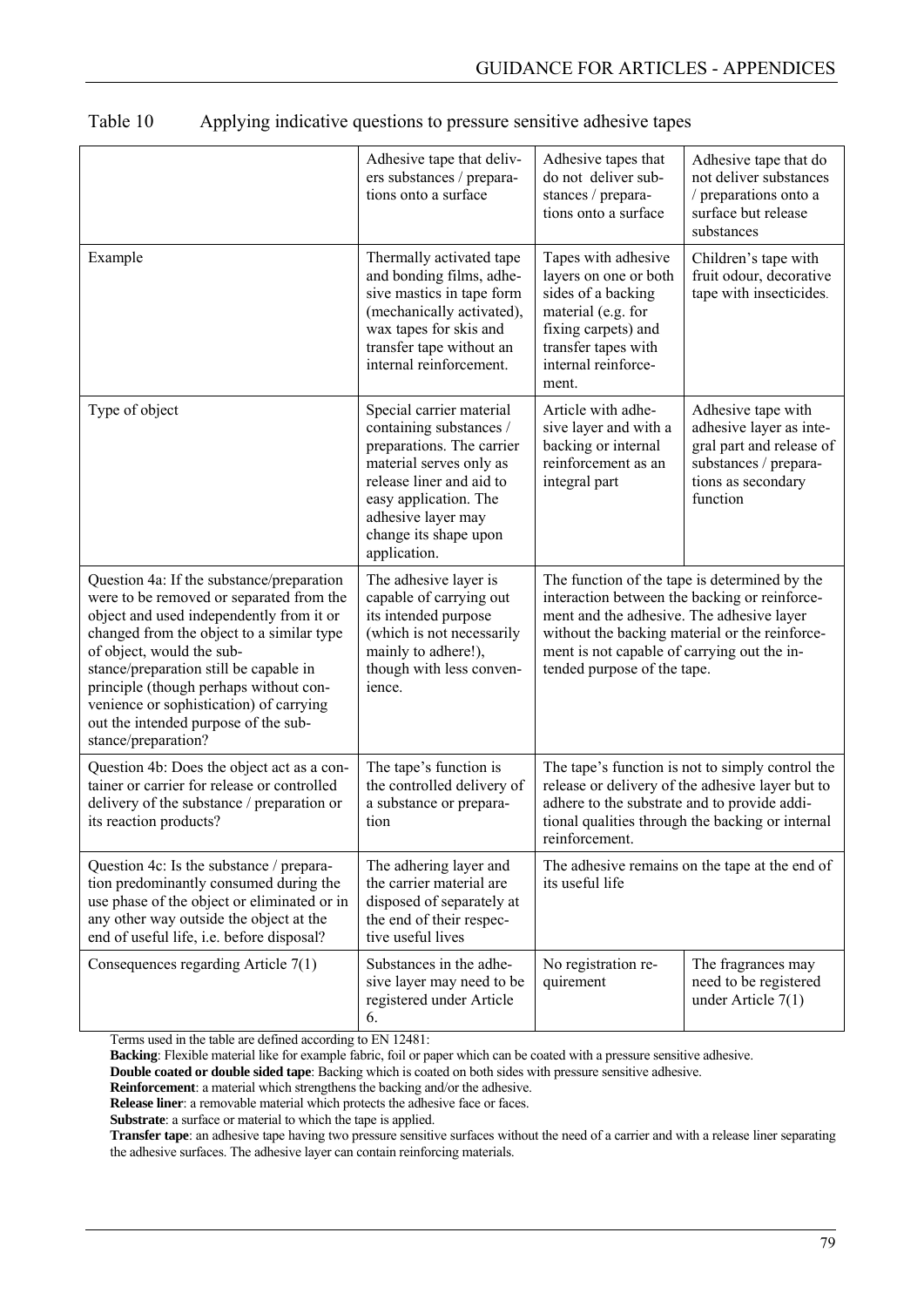# **BATTERIES**

The main function of batteries is to provide electric current.

The voltage is produced through a chemical reaction (of) between two unlike materials, occurring simultaneously at two different electrodes (such as the positive and negative plates), which are immersed in an electrolyte (liquid or solid). Without the chemical reaction, no voltage would be produced. Hence the chemical composition is very important for the function.

The external and internal shapes and designs of the battery ensure that the reaction takes place in a controlled way and that the energy is provided continuously, at the time needed and in a useable form. Thus, also the shape and design of the battery are important for the function.

1) The electrolyte and the electrode active materials as such cannot provide any electric current outside the battery. Filled into other containers without the specific design of a battery, they would also fail to provide energy. The 'container part' of the battery, emptied of the electrolyte, is also not able to fulfill its function. However, there are different types of electrolytes which could be used in one battery casing.

2) The electrolyte and the electrode active materials are not released from the battery, thus the container does not have a function of 'delivering' it and does not control its release

3) The electrolyte, the electrode materials and the battery casing are normally discarded together.

As a consequence, the battery should be regarded as an article containing a preparation as an integral part. There are different types of batteries and some of them may not fulfill all criteria in the same way. For example in car batteries the electrolyte may in certain cases be exchanged and both elements are discarded separately. Also the shape and design can vary to a very large extent. However, the principle of functioning is the same and thus, all batteries should be treated in the same way.

## **PANTY HOSE WITH A LOTION**

In the case of the panty hose, the main function is to provide clothing. Therefore, the pantyhose as such is clearly an article whose main function is unrelated to the lotion. The function of the lotion (skincare) is only accessory.

However, the lotion has an intended release, as the skincare function would not be achieved if the substance were not released.

As a consequence, the panty hose with a lotion should be regarded as an article with an intended release.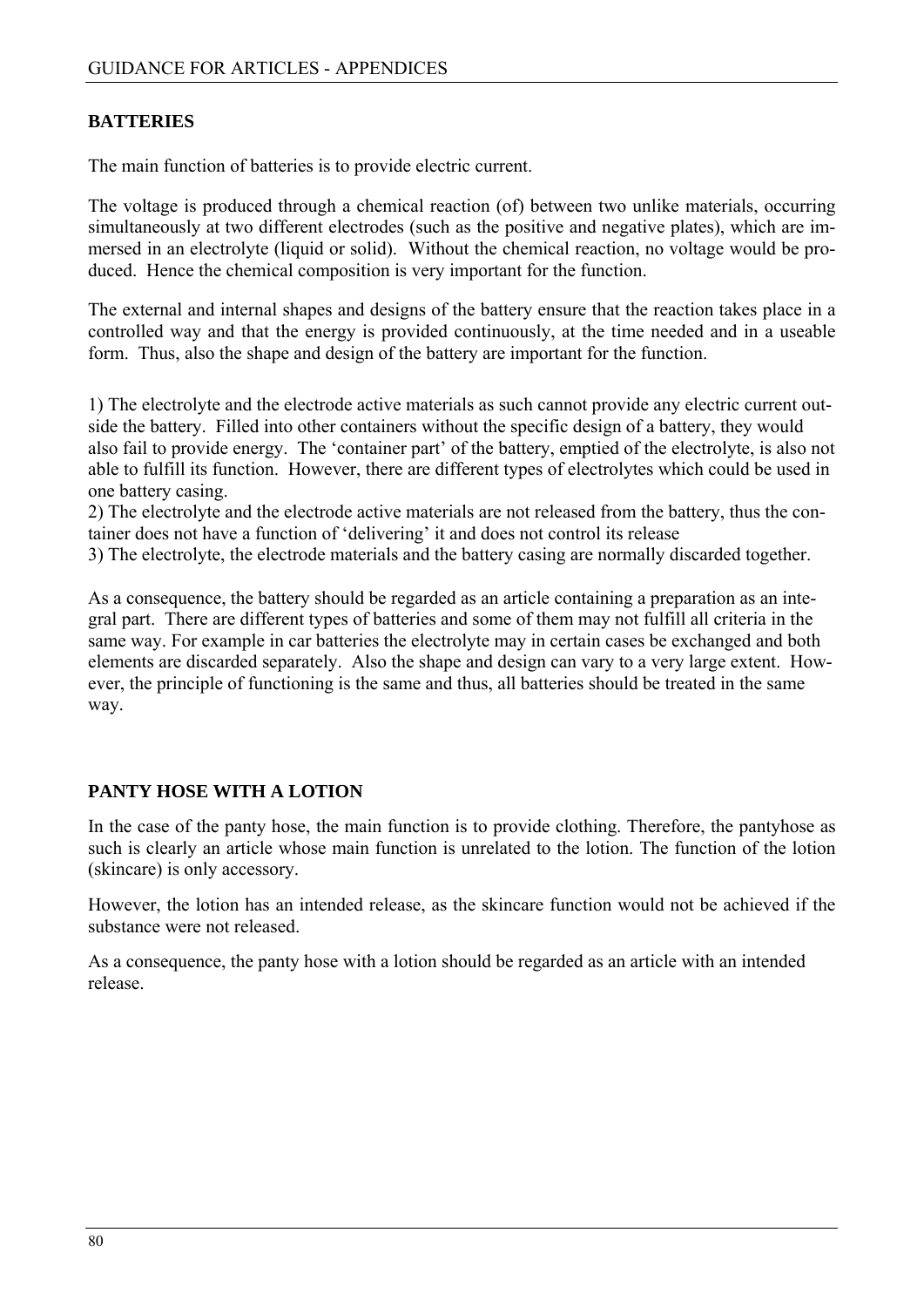# **APPENDIX 3: EXAMPLES ON DECIDING THE BORDERLINE IN THE SEQUENCE OF PROCESSING NATURAL OR SYNTHETIC MATERIALS INTO FINAL ARTICLES, IN PARTICULAR DECIDING ON 'SEMI-FINISHED PRODUCTS'**

The main guidance text (Chapter 3 and in particular Section 3.3.1) contains explanations and indicative questions to determine the transition point from a substance/preparation to an article for a raw material during its processing. This appendix should be used in conjunction with that text. The appendix illustrates the application of the article definition to different types of raw materials. It exemplifies how the indicative questions could be answered and how they could assist in deciding whether the material is to be considered an article.

It should be noted that the borderline between substance/preparation and article may be different for very similar types of materials (e.g. there might not be the one solution for all types of fibres). Thus, it should be avoided to draw conclusions on the status of the same type of a raw material in different sectors, as it may fulfil different functions.

Thus, whether or not a raw material is an article must be decided case-by-case. However, industry sectors may develop further guidance based on Section 3.3.1 in the guidance and this Appendix.

In the following, guidance on where and how to set the borderline during the refinement of raw materials and production of various final articles is given for four sectors: metals, textile (in cooperation with non-woven industry), paper and plastic. The examples are intended to illustrate the decision making process and it should be stressed that if in doubt a careful examination in line with the outlined criteria should always be conducted. In line with this, the following examples should be applied with care as also indicated in the accompanying text.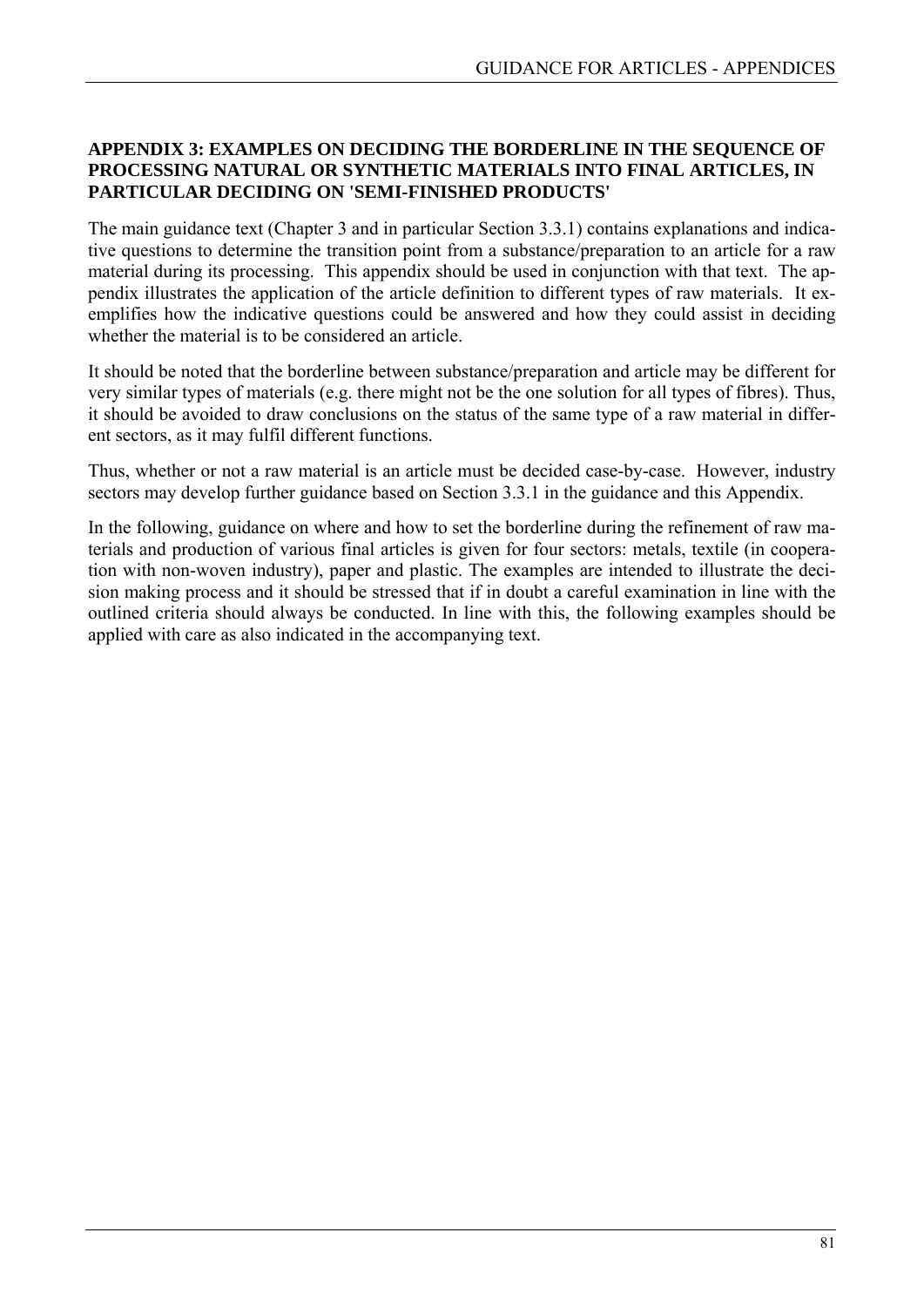# <span id="page-81-0"></span>**1 METAL PROCESSING - SHOWN FOR ALUMINIUM PRODUCTS AS EXAMPLE**

The example of aluminium processing is included to show the transition point in the processing of bauxite to final aluminium products. It should be noted that the processing of other metals (for example iron/steel) may show different transition points. The following figure shows the different processing stages and the respective status of the raw material.



**Figure** 7 Example of the general transition point from mineral to final aluminium article<sup>[45](#page-81-0)</sup>

The transition point from preparation to article is set between rolling ingots and sheets, extrusion ingots and extrusion profiles and aluminium alloy and alloy cast pieces. The decision process as supported by the indicative questions in the main guidance (See Section 3.3.1) could be as follows.

 $\overline{a}$ 

<sup>45</sup> **Note the exceptions as indicated in the text!**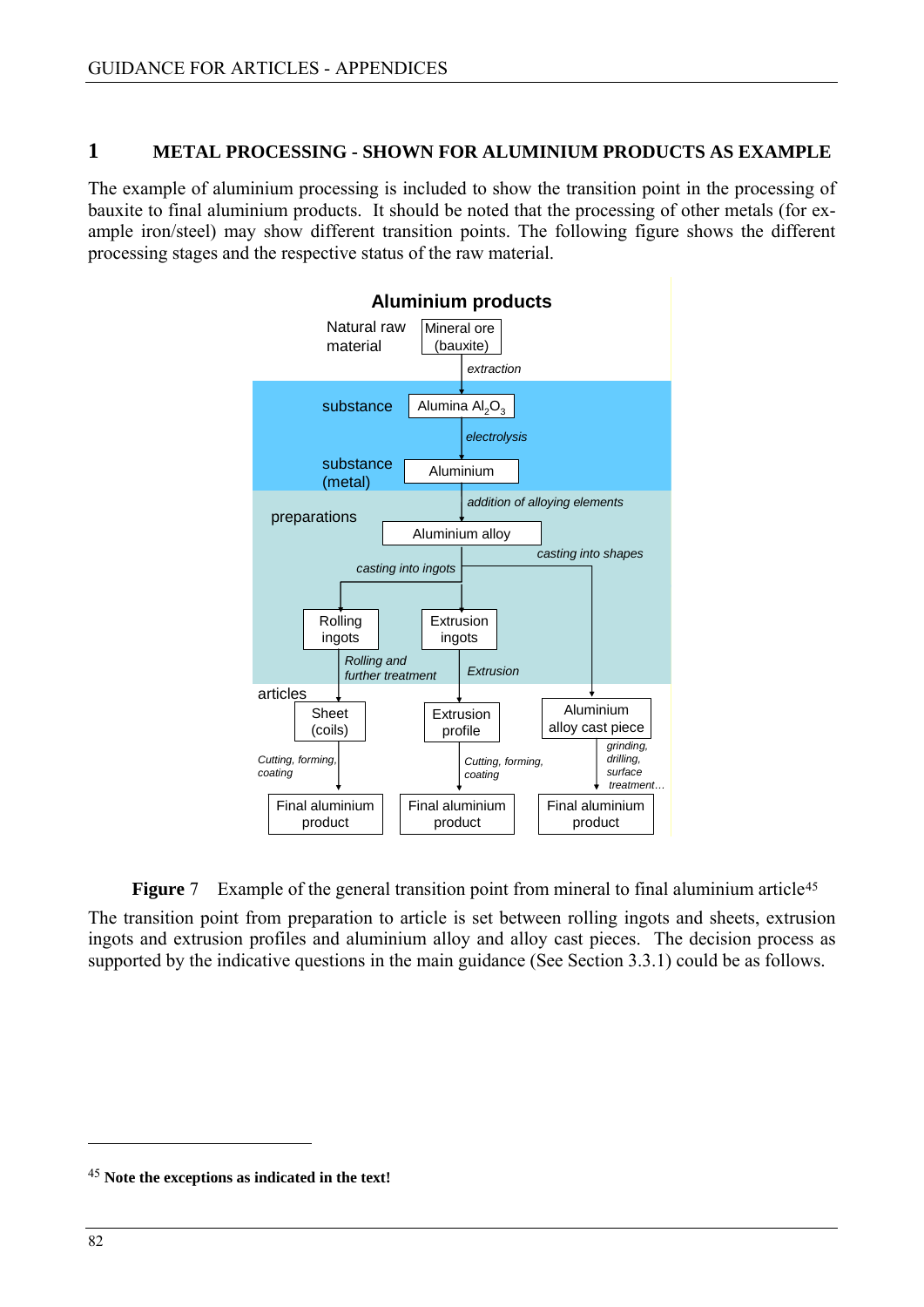| <b>Material</b><br><b>Question</b>                                                                                                                                                                         | <b>Rolling and Extru-</b><br>sion Ingots                                                                                                                                                                                                                              | <b>Coil/extrusion profile</b>                                                                                                                                                                                                                                                                                                                                                                                                                             |                                                                                                                                                                                                                                                        | Final product, e.g.<br>coated sheet/final<br>product                                                                                                      |
|------------------------------------------------------------------------------------------------------------------------------------------------------------------------------------------------------------|-----------------------------------------------------------------------------------------------------------------------------------------------------------------------------------------------------------------------------------------------------------------------|-----------------------------------------------------------------------------------------------------------------------------------------------------------------------------------------------------------------------------------------------------------------------------------------------------------------------------------------------------------------------------------------------------------------------------------------------------------|--------------------------------------------------------------------------------------------------------------------------------------------------------------------------------------------------------------------------------------------------------|-----------------------------------------------------------------------------------------------------------------------------------------------------------|
| Does the material in ques-                                                                                                                                                                                 | N <sub>0</sub>                                                                                                                                                                                                                                                        |                                                                                                                                                                                                                                                                                                                                                                                                                                                           | Aluminium extrusion profiles can often be                                                                                                                                                                                                              | Yes                                                                                                                                                       |
| tion have a function other<br>than being further proc-<br>essed?                                                                                                                                           |                                                                                                                                                                                                                                                                       |                                                                                                                                                                                                                                                                                                                                                                                                                                                           | directly used in construction works indicat-<br>ing that they should be considered articles.<br>Extrusion profiles not having an end-use<br>function should be considered preparations.                                                                | The coated sheet<br>could be used for<br>construction of<br>vehicles.                                                                                     |
|                                                                                                                                                                                                            |                                                                                                                                                                                                                                                                       | preparations rather than articles.                                                                                                                                                                                                                                                                                                                                                                                                                        | NB! Other metal alloy coils may need con-<br>siderable further processing, which may<br>indicate that they should be considered                                                                                                                        | Modified extrusion<br>profiles could be<br>used in several ap-<br>plications such as<br>tubes or, when<br>anodised, as door<br>and window<br>frames.      |
| Does the seller put the ma-<br>terial on the market and/or<br>is the customer mainly in-<br>terested in acquiring a ma-<br>terial because of its chemi-<br>cal composition or its<br>shape/surface/design? | Seller/buyer of rolling<br>ingot offers/acquires a<br>certain chemical com-<br>position. The shape of<br>the ingot determines<br>the nature of next<br>processing step (roll-<br>ing), but is not consid-<br>ered more important<br>than the chemical<br>composition. | If the buyer of a sheet is most interested in<br>buying a material with a specific shape and<br>surface (flat sheet) for the purpose of its<br>end use, then the material may be consid-<br>ered as an article. However, if the shape<br>and surface (flat sheet) is mainly purchased<br>for the convenience of transforming the<br>shape, surface or design, then it is an indi-<br>cation that the material should be consid-<br>ered as a preparation. |                                                                                                                                                                                                                                                        | The shape, surface<br>and design of the<br>material is nor-<br>mally of more im-<br>portance for the<br>buyer than the<br>chemical composi-<br>tion       |
| After which processing step<br>is the function determined<br>to a larger degree by the<br>shape/surface/design?                                                                                            | Before rolling / extruding, the ingots have<br>no specific form. After the rolling / extru-<br>sion they are significantly enlarged and<br>have a totally different shape, which is<br>created deliberately during the process.                                       |                                                                                                                                                                                                                                                                                                                                                                                                                                                           | The processing of coils to sheets and of ex-<br>truded profiles to doors and window frames<br>consists of e.g. cutting, forming, coating. The<br>materials have more or less the same shape<br>before and after the process ('light process-<br>ing'). |                                                                                                                                                           |
| Does the chemical compo-<br>sition of the material as<br>such remain similar in the<br>next processing steps as a<br>change may indicate the<br>material being a prepara-<br>tion?                         | The chemical compo-<br>sition of the rolling<br>ingot is not changed<br>during the further<br>processing                                                                                                                                                              | (e.g. application of surface coating)                                                                                                                                                                                                                                                                                                                                                                                                                     | The chemical composition of the sheet<br>could be changed during further processing                                                                                                                                                                    | The overall chemi-<br>cal composition of<br>the object may<br>change in that sub-<br>stances may be<br>added to the sheet/<br>extrusion profile,<br>wire. |

|  |  |  |  |  |  |  |  | Table 11 Inideative criteria in aluminium raw material processing (coils, profiles) |
|--|--|--|--|--|--|--|--|-------------------------------------------------------------------------------------|
|--|--|--|--|--|--|--|--|-------------------------------------------------------------------------------------|

Similar raw material type in the form of metal and alloy semi-finished products as coil and profile are: bars, blanks (e.g. cut, machined, pressed, etc), coil (coated and uncoated), extrusion profiles, films and filaments, foil and ribbons, forgings, plate, pipe and tube (cast, seamless and welded), pipe and tube fittings, sintered semi-finished and final products, sheet and strip (coated and uncoated), stampings, wire rod and wire (coated and uncoated).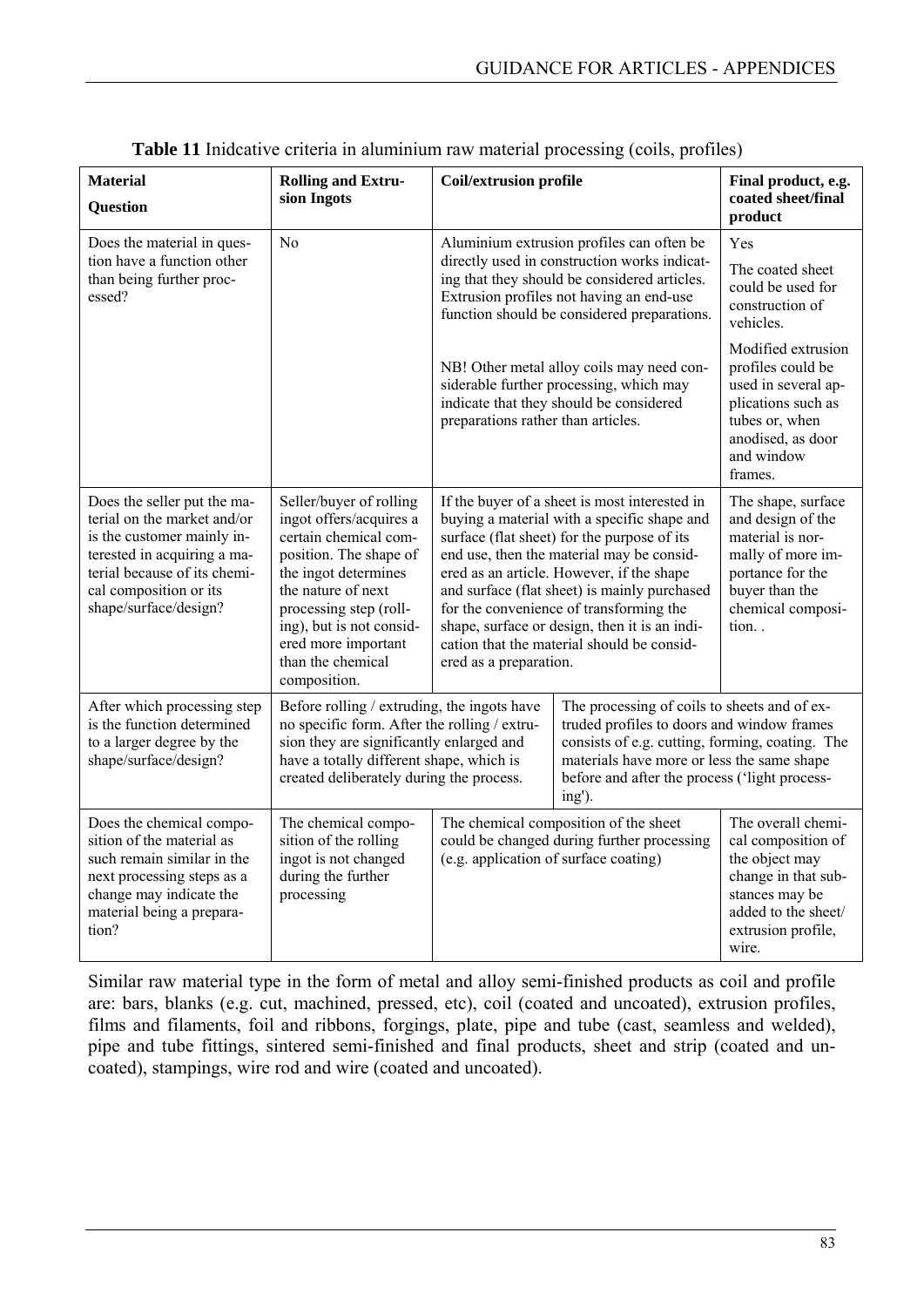# Conclusions on aluminium alloy rolling ingots/coils

Rolling ingots do not normally have an end-use function indicating that these would normally be preparations. It is ambiguous and case-dependent whether a coil has an end-function in itself. In any case a cutting or stamping process is required for achieving a definite function. As this would generally be considered as light processing, this question indicates towards the coil being an article.

The interest of the buyer/seller in chemical composition versus shape/surface and design generally changes between the ingot and the coil/profile. Although the composition plays a role with regard to the quality of the material, the buyer would primarily look for the form of the objects. In the case of the rolling ingots, the shape is considered important (determines the next processing step), but normally not more important than the chemical composition. This is an indication that the ingot is a preparation, whereas the coil is normally an article.

Whereas the rolling ingots only determine into which type of processing the raw material is introduced next, the form of the coil already determines that only sheets can be produced from it. The rolling process significantly changes the form of the ingots in many ways. The cutting / stamping and further processing of the coil only results in modifications of that basic shape and can be regarded as light processing. 'Limited processing' in the sector covers for example cutting, drilling, bending, piercing, surface treatment, coating, etc, but excludes processes such as melting, extrusion, sintering, etc, where the formed shape is destroyed or significantly changed. This is an indication that the process, after which the status of the raw material is changed, is the rolling into sheets/coils.

The basic chemical composition of the material (aluminium alloy) is not changed during the entire processing, although through coating or surface treatment (e.g. anodising) or lubrication (e.g. greasing, oiling, etc) substances / preparations may be added. This question is not a helpful indicator in this example, as it does not give clear indications on the raw material's status.

## Conclusions on aluminium alloy extrusion ingots/profiles

Already the first question gives an unambiguous indication for the extrusion ingots having no enduse function and therefore indication for being preparations, whereas the extrusion profiles, which can be used directly to fulfil a distinct function, have a clear indication for being articles.

The interest of the buyer/seller in chemical composition versus shape/surface and design generally changes between the ingot and the profile. The shape of the extrusion ingots is irrelevant with regard to the extrusion profile, thus the buyer of the ingots would only be interested in the chemical composition of the material. This is a clear indication that the ingots are preparations.

The extrusion process significantly changes the form of the ingots in many ways, whereas the processing steps carried out with the extrusion profiles only result in modifications of that basic shape. This shows that the transition point of the material should be after the extrusion process.

The basic chemical composition of the material (aluminium alloy) is not changed during the entire processing, although through coating or surface treatment (e.g. anodising) or lubrication (e.g. greasing, oiling, etc) substances / preparations may be added. Also in this case, the question is not helpful in determining the transition point.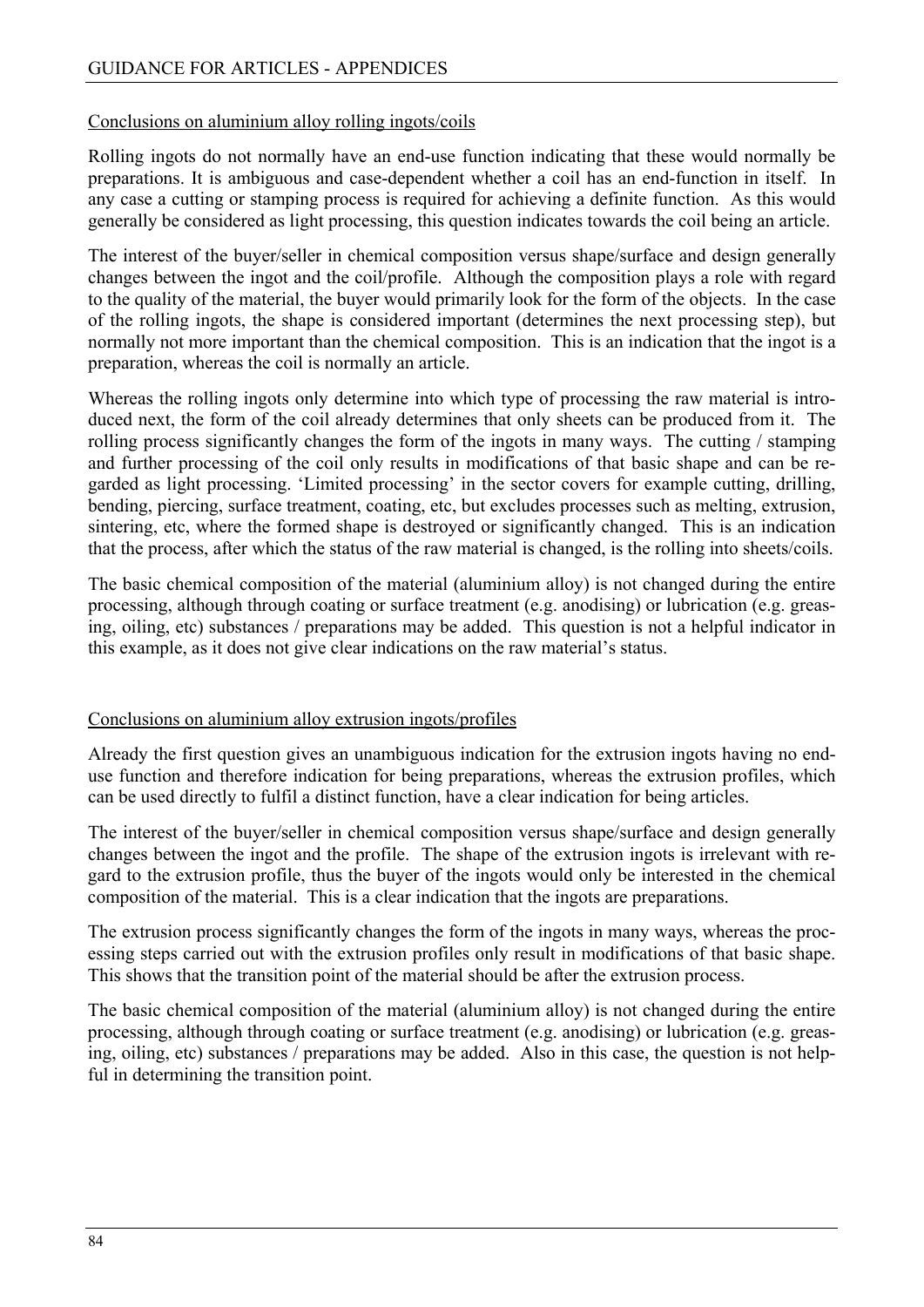| <b>Material</b><br><b>Question</b>                                                                                                                                                                         | Alloy ingots for<br>remelting                                                                                                                                                                                                                          | Alloy cast piece                                                                                                                                                                                                                    |  | <b>Final aluminium product</b>                                                                                                                                                                                                            |  |                                                                                                                                                                              |
|------------------------------------------------------------------------------------------------------------------------------------------------------------------------------------------------------------|--------------------------------------------------------------------------------------------------------------------------------------------------------------------------------------------------------------------------------------------------------|-------------------------------------------------------------------------------------------------------------------------------------------------------------------------------------------------------------------------------------|--|-------------------------------------------------------------------------------------------------------------------------------------------------------------------------------------------------------------------------------------------|--|------------------------------------------------------------------------------------------------------------------------------------------------------------------------------|
| Does the material in ques-<br>tion have a function other<br>than being further proc-<br>essed?                                                                                                             | $\rm No$                                                                                                                                                                                                                                               | Yes<br>Castings (alloy cast pieces)<br>are produced close to the re-<br>quired finished design and<br>shape and only require further                                                                                                |  | light processing.                                                                                                                                                                                                                         |  | Yes<br>Aluminium final products are<br>used in the construction of vehi-<br>cles, domestic appliances and,<br>when anodized, for architectural<br>and building applications. |
| Does the seller put the ma-<br>terial on the market and/or<br>is the customer mainly in-<br>terested in acquiring a ma-<br>terial because of its chemi-<br>cal composition or its<br>shape/surface/design? | Seller/buyer of alloy<br>remelting ingots offers<br>/ acquires a certain<br>chemical composition<br>rather than a certain<br>shape. The shape of<br>the ingot does not de-<br>termine the nature of<br>next processing steps<br>(melting and casting). | The buyer of an alloy cast<br>piece (casting) is interested in<br>it having already the basic<br>shape and design.<br>The chemical composition is<br>(normally) of less importance<br>as compared with the<br>shape/surface/design. |  | The shape, surface and design of<br>the material is normally of more<br>importance for the buyer than the<br>chemical composition.                                                                                                        |  |                                                                                                                                                                              |
| After which processing step<br>is the function determined<br>to a larger degree by the<br>shape/surface/design?                                                                                            | As the shape of alloy remelting ingots is<br>entirely lost during the melting process,<br>they have no specific form. After casting, a<br>totally different shape is developed, which<br>is created deliberately during the process.                   |                                                                                                                                                                                                                                     |  | The processing of alloy cast pieces (castings)<br>to finished products consists of e.g. grinding,<br>drilling, surface treatment. The materials<br>have more or less the same shape before and<br>after the process ('light processing'). |  |                                                                                                                                                                              |
| Does the chemical compo-<br>sition of the material as<br>such remain similar in the<br>next processing steps as a<br>change may indicate the<br>material being a prepara-<br>tion?                         | The chemical compo-<br>sition of the alloy<br>remelting ingot is not<br>changed during the<br>further processing                                                                                                                                       | The chemical composition<br>of the alloy cast piece<br>(casting) could be changed<br>during further processing<br>(e.g. anodizing)                                                                                                  |  | The overall chemical composition<br>of the object may change in that<br>substances may be added to the al-<br>loy cast piece (casting).                                                                                                   |  |                                                                                                                                                                              |

| <b>Table 12</b> |  | Inideative criteria in aluminium raw material processing (cast piece) |
|-----------------|--|-----------------------------------------------------------------------|
|                 |  |                                                                       |

Similar raw material types as the aluminium alloy cast piece: castings (e.g. centrifugal, die, investment, sand, etc), continuous cast shapes (e.g., bars, billets, blooms, rounds, slabs),

A case-by-case consideration should normally be done to make the final decision on a material's status.

The examples of the metal industry show that it is not always a straight forward decision whether or not a raw material has a function that is determined by its shape, surface or design. This is particularly true, when an object could be used either for an end use or for further processing and where the further processing is only modifying the shape.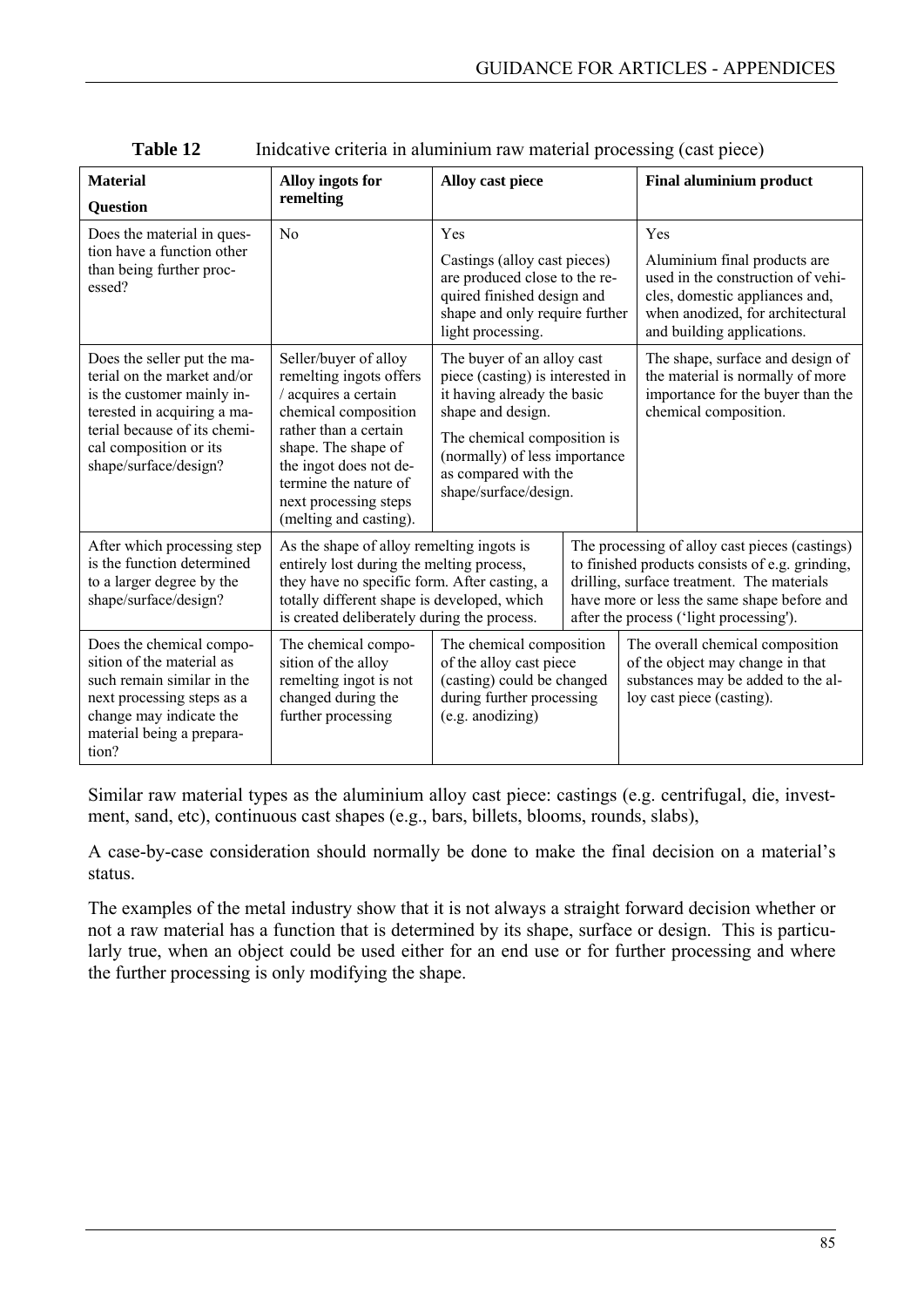# <span id="page-85-0"></span>**2 TEXTILE AND NON-WOVEN PROCESSING**

# *NB! This example cannot be directly applied for all types of (man-made) fibres.*

The figure shows the various processing steps and methods applied in the textile and non-woven industry. Independent of the type of raw material (synthetic or natural material), the processing stage 'man-made textile and non-woven fibres' is regarded as an article. Thus, any further processing is seen as processing of articles.



**Figure** 8 Illustrative example of the general transition point from raw materials final textile / non-woven articles<sup>[46](#page-85-0)</sup>

 $\overline{a}$ 

<sup>46</sup> **Note the exceptions as indicated in the text!**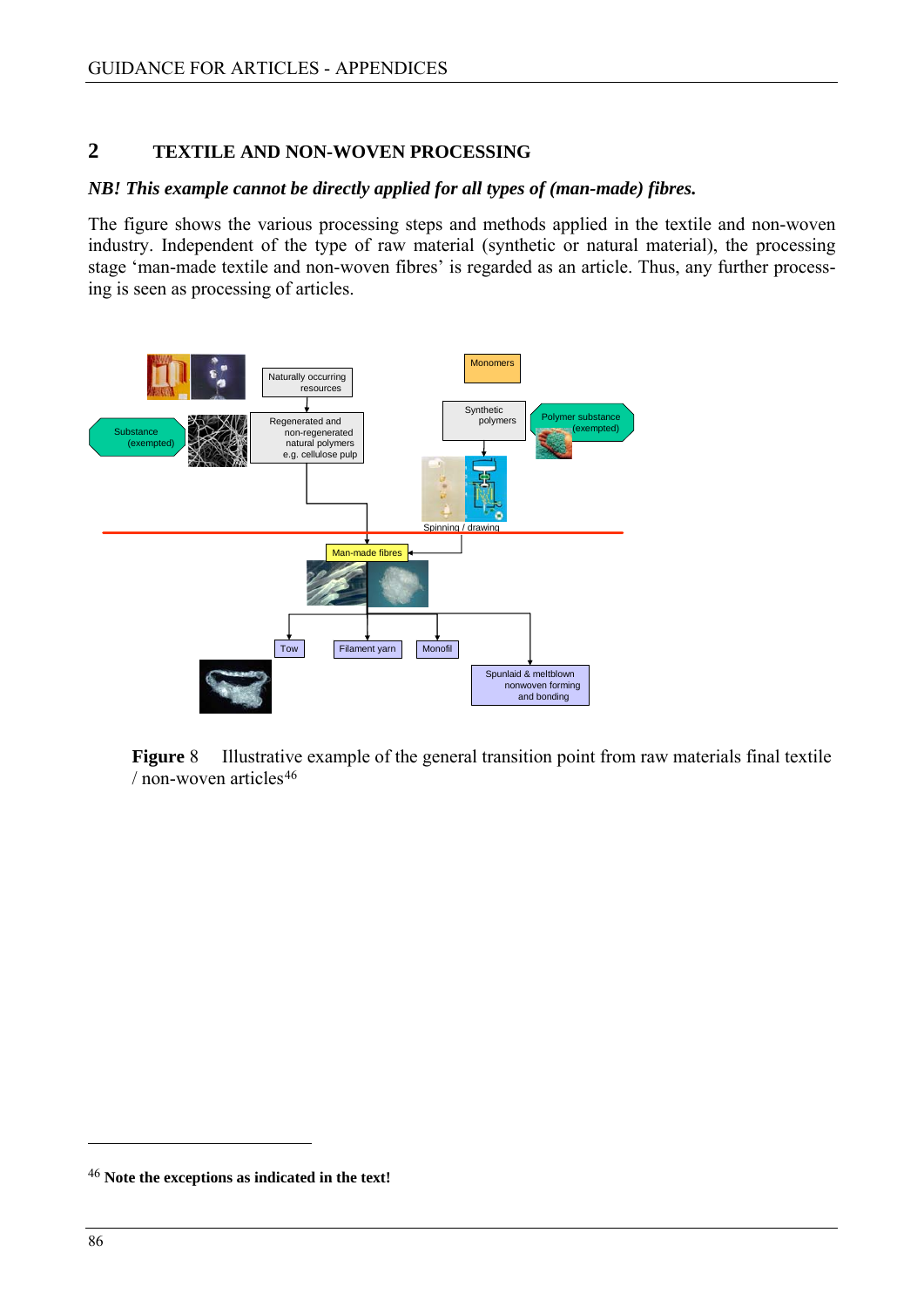| Table 13 | Inideative criteria in textile/non-woven raw material processing (man-made |
|----------|----------------------------------------------------------------------------|
| fibres)  |                                                                            |

| <b>Material</b>                                                                                                                                                                                   | <b>Synthetic polymer</b>                                                                                                                                                                                                                                                                         | <b>Man-made fibre</b>                                                                                                                                                                                                                                          |                                                                                                     | Tow rope                                                                                                                                            |
|---------------------------------------------------------------------------------------------------------------------------------------------------------------------------------------------------|--------------------------------------------------------------------------------------------------------------------------------------------------------------------------------------------------------------------------------------------------------------------------------------------------|----------------------------------------------------------------------------------------------------------------------------------------------------------------------------------------------------------------------------------------------------------------|-----------------------------------------------------------------------------------------------------|-----------------------------------------------------------------------------------------------------------------------------------------------------|
| <b>Question</b>                                                                                                                                                                                   |                                                                                                                                                                                                                                                                                                  |                                                                                                                                                                                                                                                                |                                                                                                     |                                                                                                                                                     |
| Does the material in question<br>have a function other than<br>being further processed?                                                                                                           | No<br>tal floss                                                                                                                                                                                                                                                                                  |                                                                                                                                                                                                                                                                | Man-made fibres could for example be<br>used as filling material for pillows or den-                |                                                                                                                                                     |
| Does the seller put the mate-<br>rial on the market and/or is the<br>customer mainly interested in<br>acquiring a material because<br>of its chemical composition or<br>its shape/surface/design? | The interest in<br>polymers is clearly<br>in its chemical na-<br>ture and not in its<br>shape                                                                                                                                                                                                    | The shape, surface and design of the ma-<br>terial is normally more important for the<br>person acquiring a man-made fibre.<br>Shape and design determine the end-use<br>function. In many applications synthetic<br>fibres can be substitutes for each other. |                                                                                                     | The shape of the<br>tow rope is<br>more important<br>for the buyer<br>than the chemi-<br>cal composition.                                           |
| After which processing step is<br>the function determined to a<br>larger degree by the<br>shape/surface/design?                                                                                   | The polymer does not yet have a specific form.<br>By spinning / drawing fibres are produced<br>which have a shape and design ('diameter')<br>which are deliberately formed during process-<br>ing.                                                                                               |                                                                                                                                                                                                                                                                | already have a specific form<br>next processing steps, such as<br>cutting, twisting, finishing. The | Before the processing the fibres<br>which is further developed in the<br>fibre itself exists in the same state<br>as before but has been 'bundled'. |
| Does the chemical composi-<br>tion of the material as such<br>remain similar in the next<br>processing steps as a change<br>may indicate the material be-<br>ing a preparation?                   | The composition is<br>The chemical composition of the man-<br>changed before ex-<br>made fibre may be changed in order to<br>enhance its processability, or through<br>trusion (additives,<br>dyeing. The basic composition of the fi-<br>cross-<br>bre is however the same<br>sectionalization) |                                                                                                                                                                                                                                                                |                                                                                                     | The tow rope is<br>not further proc-<br>essed.                                                                                                      |

For the man-made fibre, for some applications the first question can be answered unambiguously, as the man-made fibres already have a function other than being further processed whilst for other applications the main function is the further processing. Thus the fibre in principle can be an article already. The same applies to the tow rope.

The buyer of a man-made fibre is normally most interested in acquiring a material with a specific shape, rather than a certain composition. The fact that fibres with different composition can substitute each other is another indication for the higher relevance of physical properties.

The buyer of a tow rope is undoubtedly most interested in the shape of the tow rope than in its chemical composition.

The type of extrusion / drawing determines the diameter of the fibre and therefore it is the processing step that deliberately forms the shape of the fibre. Further properties like strength, elongation and shrink are given to the fibres in this step as well. The man-made fibres are 'assembled' in different processes to form the final products, like the tow rope. These processes are mainly mechanical and do not change the base structure of the fibre, but simply 'aggregate' it to larger units.

The basic chemical composition of the polymer may be changed after the extrusion / drawing through various types of processing (depending on the type of further processing).

The example shows that the stage at which the function is determined by shape, surface and design may be very early in the raw materials processing. Furthermore, the design is the relevant physical property of the fibre, as its overall shape does not change significantly in the further processing.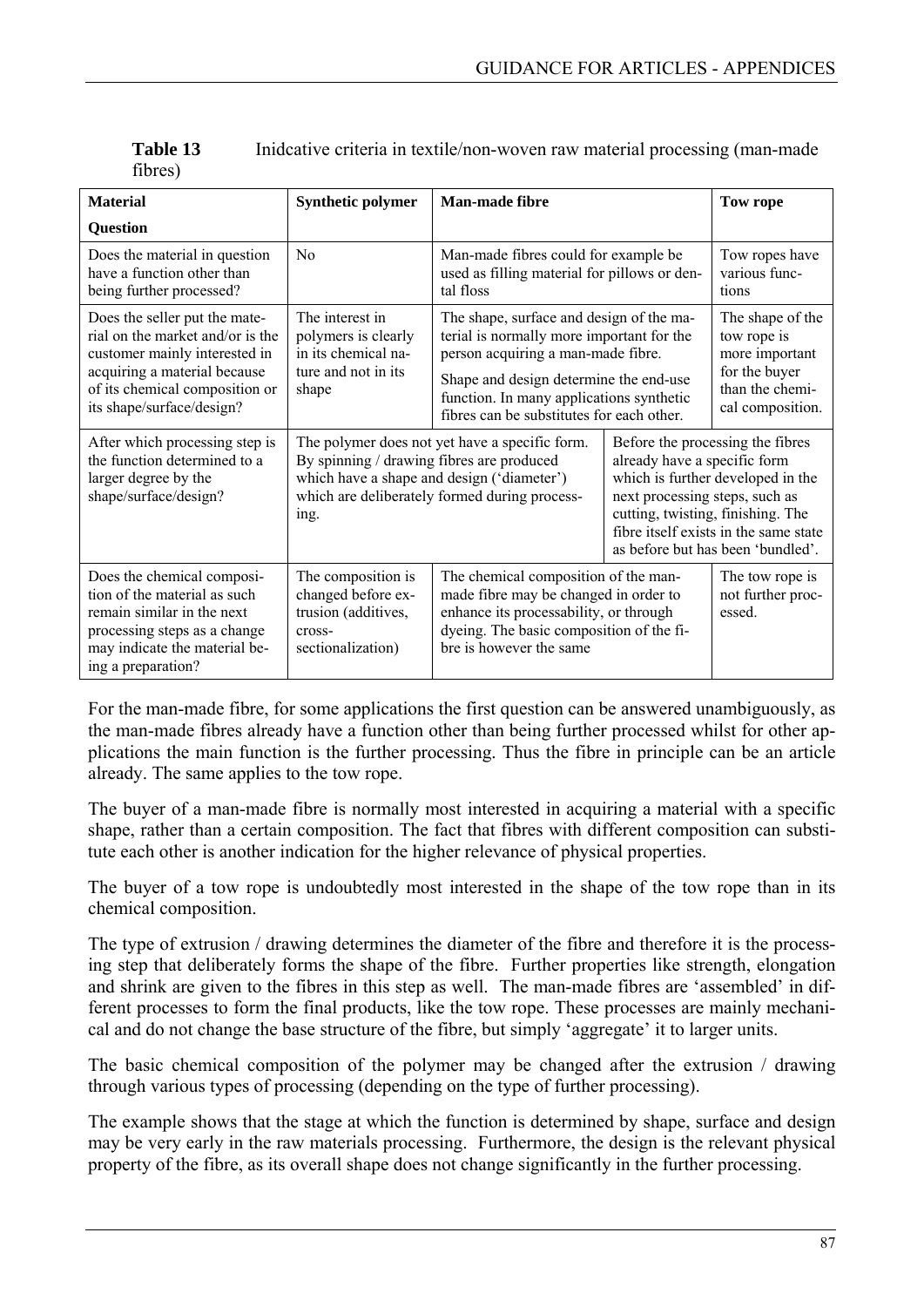# **3 POLYMER PROCESSING**

In the polymer processing industry, the transition point from preparation to article is defined after the conversion of polymer pellets. The conversion process is what transforms the preparation into an article. The figure shows one example product / process which can be regarded as typical for the polymer processing industry and therefore represents also other processes like calendaring, injection moulding, etc.



**Figure** 9 Illustrative example of the general transition point from raw materials to plastic articles (PE foils)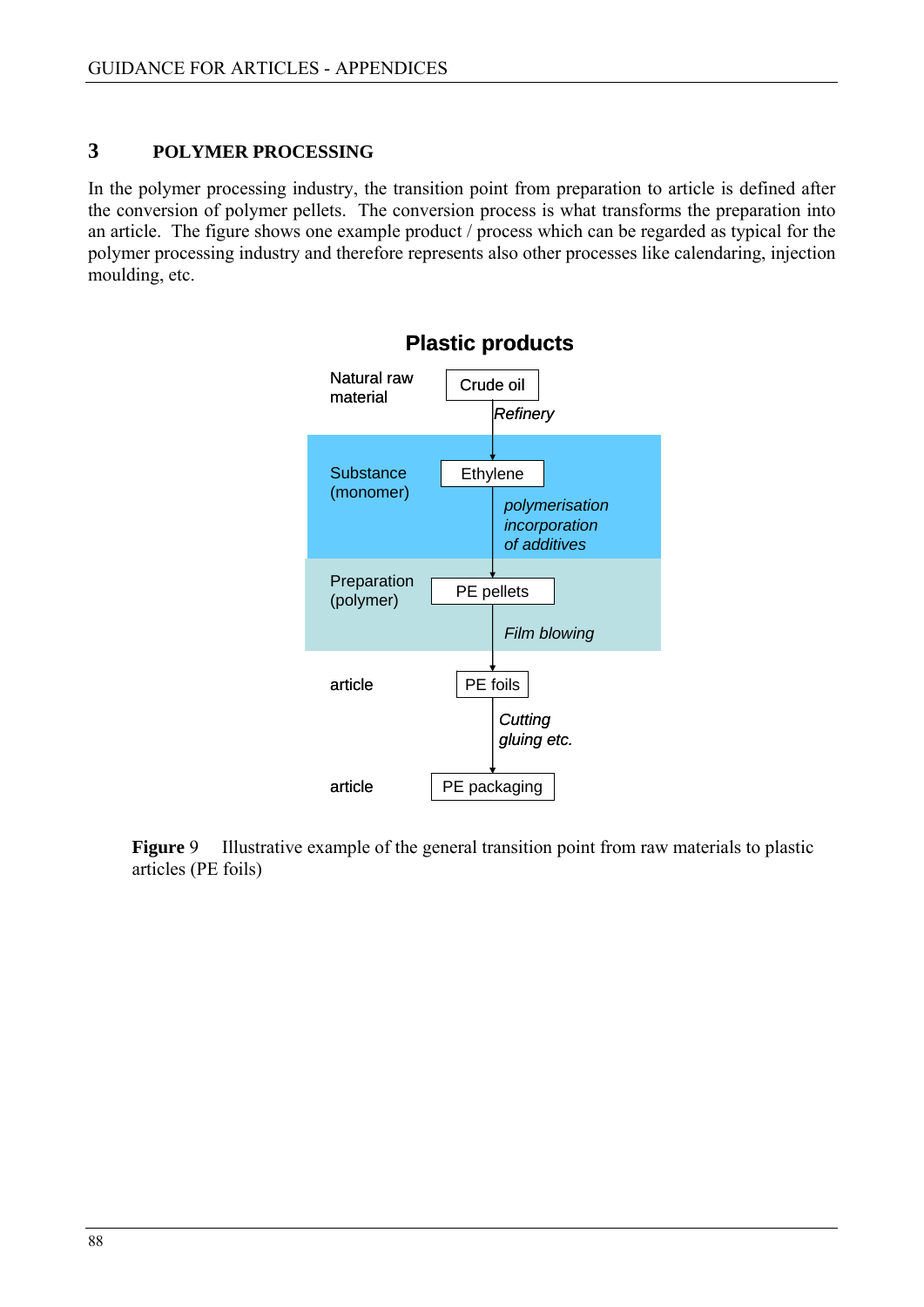| <b>Material</b>                                                                                                                                                                                | <b>Polymer pellet</b>                                                                                                             | <b>PE-foils</b>                                                                                                                   |                                                                            | PE packaging                     |
|------------------------------------------------------------------------------------------------------------------------------------------------------------------------------------------------|-----------------------------------------------------------------------------------------------------------------------------------|-----------------------------------------------------------------------------------------------------------------------------------|----------------------------------------------------------------------------|----------------------------------|
| <b>Question</b>                                                                                                                                                                                |                                                                                                                                   |                                                                                                                                   |                                                                            |                                  |
| Does the material in question have a func-<br>tion other than being further processed?                                                                                                         | N <sub>0</sub>                                                                                                                    | Direct application as pack-<br>aging possible, also with-<br>out further processing.                                              |                                                                            | Packaging                        |
| Does the seller put the material on the<br>market and/or is the customer mainly in-<br>terested in acquiring a material because of<br>its chemical composition or its<br>shape/surface/design? | The converter selects<br>polymer pellets accord-<br>ing to their chemical<br>composition. The shape<br>is not relevant.           | The buyer of foils is most interested in its<br>shape. For many functions foils of different<br>chemical composition can be used. |                                                                            |                                  |
| After which processing step is the func-<br>tion determined to a larger degree by the<br>shape/surface/design?                                                                                 | The conversion unit causes the delib-<br>erate formation of a shape of the<br>polymer material, which determines<br>its function. |                                                                                                                                   | Further processing doesn't<br>material is reused) but only<br>modifies it. | change the design (except if the |
| Does the chemical composition of the<br>material as such remain similar in the next<br>processing steps as a change may indicate<br>the material being a preparation?                          | Before extrusion, addi-<br>tives are mixed into the<br>raw material to obtain<br>certain functionalities.                         | The chemical composition of the foil itself<br>does not change in the further processing<br>steps, but it could be printed onto.  |                                                                            |                                  |

Whereas the polymer pellets do not have an end use function yet, the converted materials are likely to have one. In the example, the PE foil can directly be used for packaging and can also be used and modified in further processing.

In the conversion unit, the structure and design of the polymer compounds is changed. In the resulting material the design and structure is kept in any further process (except if the material is reused).

Thus, for the polymer processing example, the criterion of an existence of an end use function coincides with the existence of a fixed design (micro and macro structure) of the material.

For the polymer sector, this means that processes including for example, but not limited to, pipe extrusion, film blowing, blow moulding, sheet forming, rotomoulding, foaming, compression moulding, fibre spinning or tape slitting calendaring, coating or injection moulding mark the 'red line' between preparation and article.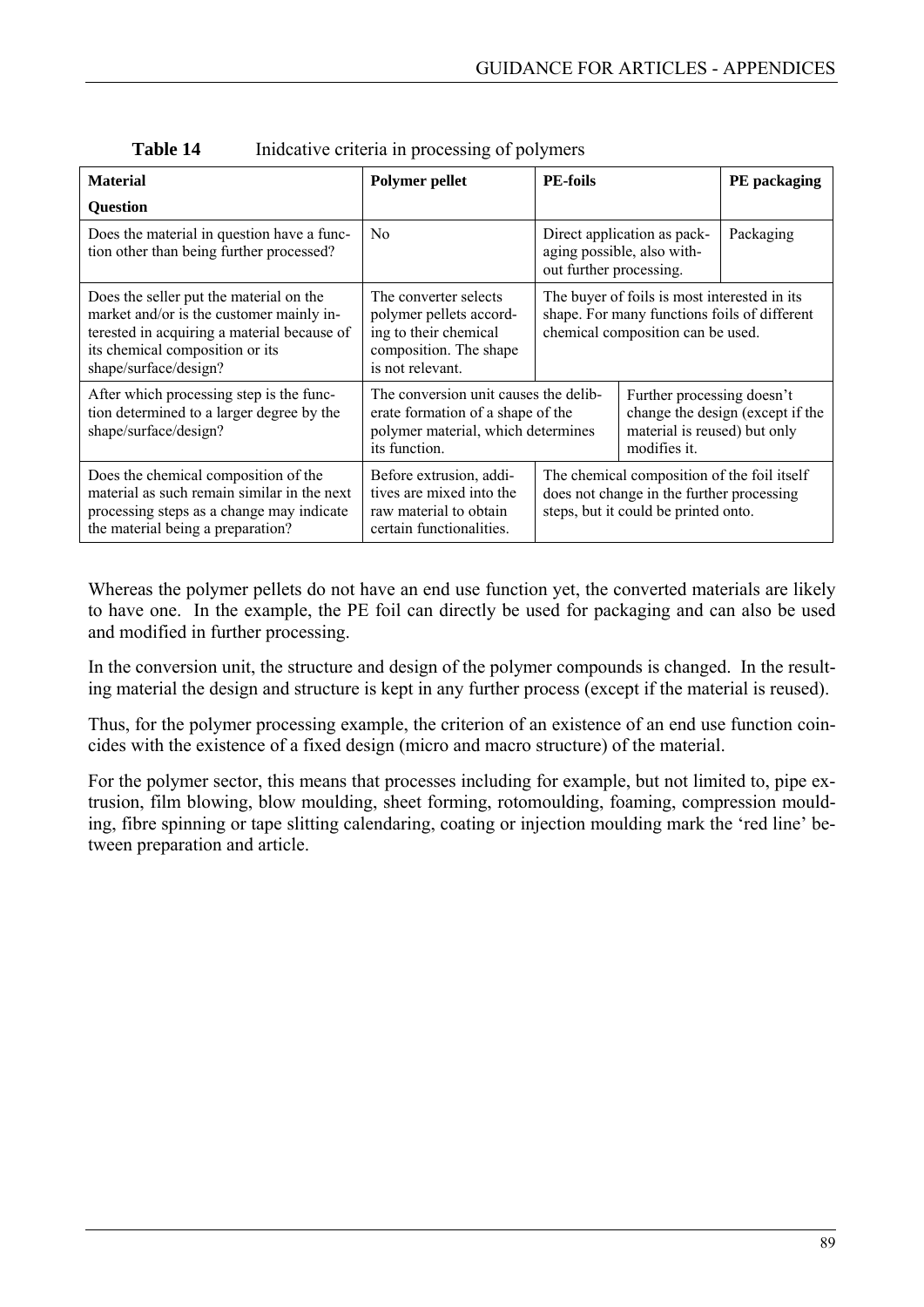# **4 PAPER PROCESSING**



The transition point from preparation to article is between the stock and the dried paper.

**Figure 10** Illustrative example of the general transition point from wood to paper articles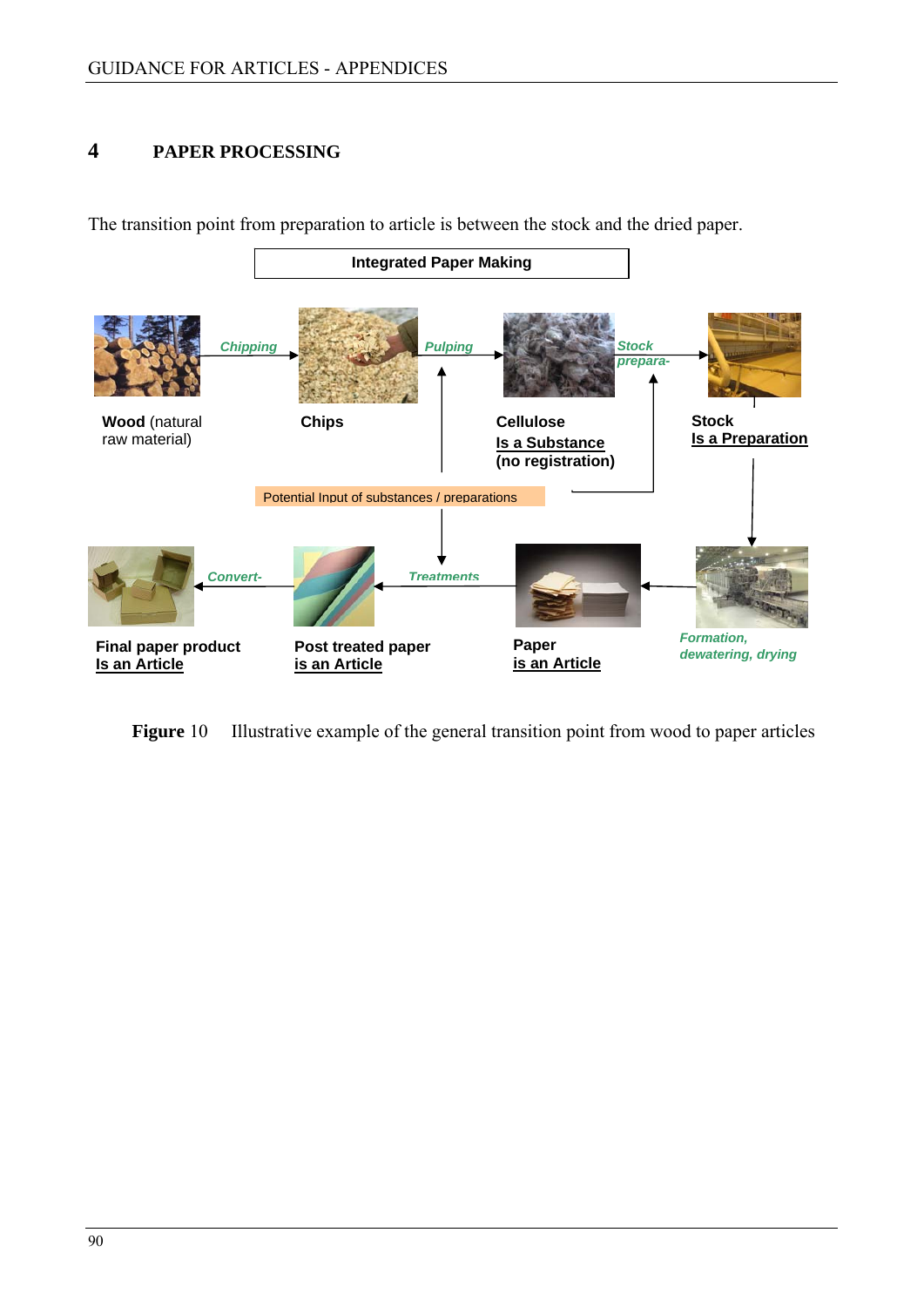| <b>Material</b>                                                                                                                                                                               | <b>Stock</b><br>Paper                                                                                                          |                                                           |                                                                                                                                                                                              | Postcard                         |  |
|-----------------------------------------------------------------------------------------------------------------------------------------------------------------------------------------------|--------------------------------------------------------------------------------------------------------------------------------|-----------------------------------------------------------|----------------------------------------------------------------------------------------------------------------------------------------------------------------------------------------------|----------------------------------|--|
| Question                                                                                                                                                                                      |                                                                                                                                |                                                           |                                                                                                                                                                                              |                                  |  |
| Does the material in question have a function<br>other than being further processed?                                                                                                          | No.                                                                                                                            | Yes, could be used as<br>such e.g. for packaging          |                                                                                                                                                                                              | Yes, no<br>further<br>processing |  |
| Does the seller put the material on the market<br>and/or is the customer mainly interested in ac-<br>quiring a material because of its chemical com-<br>position or its shape/surface/design? | Stock is mostly liquid<br>and thus does not have<br>a shape, surface or de-<br>sign, yet                                       | For the buyer the shape of the paper is<br>most relevant. |                                                                                                                                                                                              |                                  |  |
| After which processing step is the function de-<br>termined to a larger degree by the<br>shape/surface/design?                                                                                | After dewatering / drying the<br>stock is given a specific shape,<br>surface and design for the first<br>time.<br>the function |                                                           | The further processing (here:<br>cutting, printing) does not<br>change the basic design. Al-<br>though shape $&$ surface are<br>modified, the properties of<br>the 'paper' already determine |                                  |  |
| Does the chemical composition of the material<br>as such remain similar in the next processing<br>steps as a change may indicate the material<br>being a preparation?                         | Chemicals may be<br>added                                                                                                      |                                                           | Yes, surface treatment,<br>gluing etc. may add sub-<br>stances / preparations.                                                                                                               | No further<br>processing         |  |

| Table 15 |  |  | Indicative criteria in raw materials processing in paper manufacture |  |
|----------|--|--|----------------------------------------------------------------------|--|
|----------|--|--|----------------------------------------------------------------------|--|

The paper as obtained from the paper machine could already have an end-use function, e.g. packaging of filling material. Although it is further processed to better fulfil a specific purpose, the paper already has a function apart from being raw material for further processing.

The dewatered paper is the first stage of the raw material, which does have a specific shape, surface and design. Any previous production stages of the raw material can therefore not represent an article status.

The further treatment of paper may change the overall shape of paper significantly however; the design is not changed.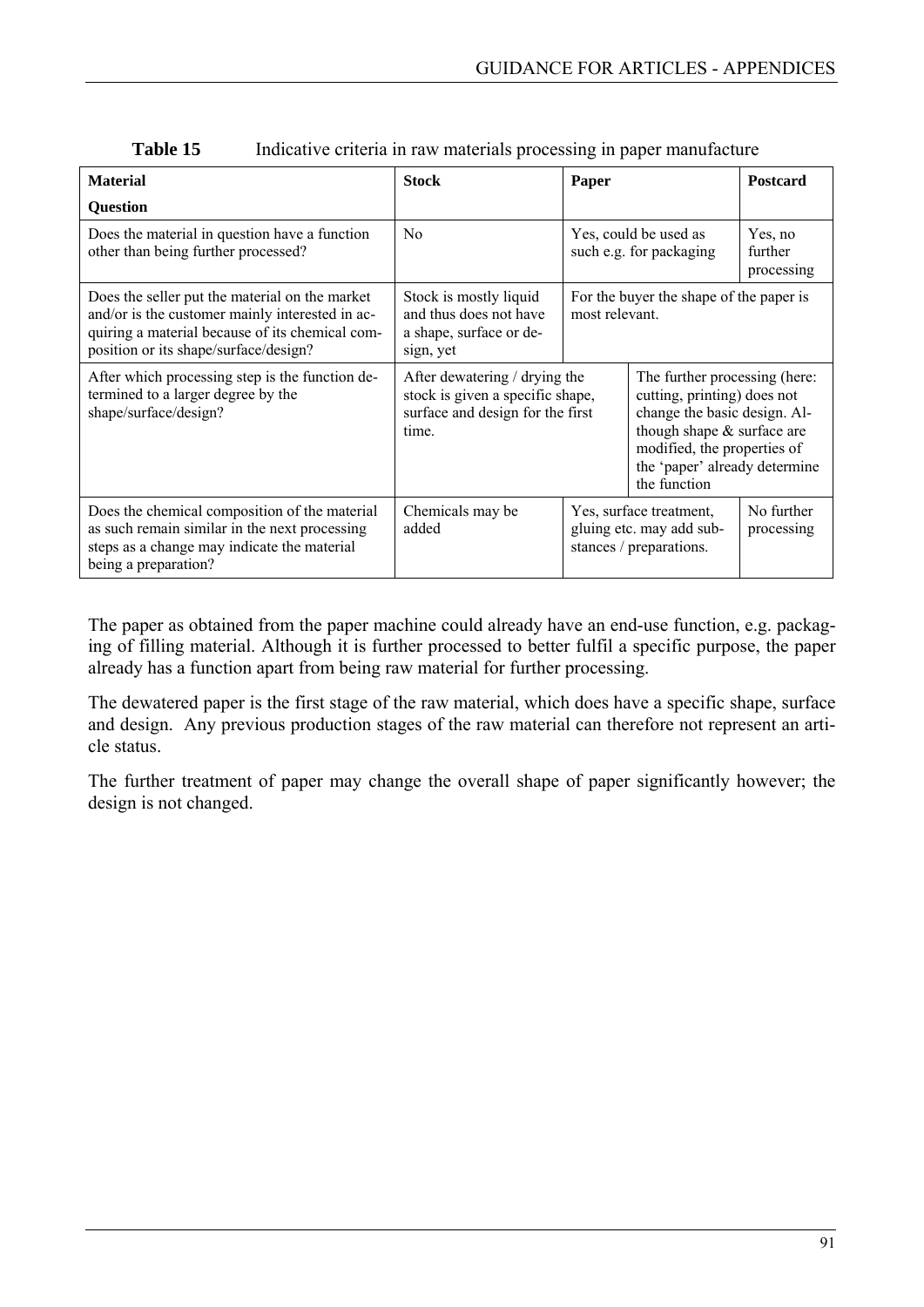# <span id="page-91-0"></span>**APPENDIX 4: ILLUSTRATIVE CASES FOR CHECKING IF REQUIREMENTS UNDER ARTICLE 7 AND ARTICLE 33 MAY APPLY**[47](#page-91-0)

## **Case study on intended release from articles - work processes under REACH Article 7(1)**

## **Scented children's toys**

## **Description of case**

Scented children's toys are chosen as an example of articles with intended release.

As no specific toy study was identified, a study on scented felt tip pen/markers was used to establish some basic information (Danish EPA-unpublished<sup>[48](#page-91-0)</sup>). It is *assumed* that the results from that study are representative for this toys case and the same process of data collection is assumed to have been taken for children's toys.

NB! It should be noted that in case a felt tip pen would have been considered, the release of ink (in analogy with other writing/printing materials – see Appendix 2) would be considered a preparation in a container, whereas the scent in such a pen would provide an accessory function and therefore be a case for registration under Article 7(1).

The case is chosen to illustrate the difficulties that an importer of articles may face if he cannot get any information on the substances contained in the imported article from his suppliers.

The following is assumed:

- Import per year: 1 million scented toys
- Weight of toy part containing the fragrance: 2 g
- No information on content of substances to be released
- No information on registration
- Results on the analysis from the survey report are assumed to be performed on the toys by the importer

## *Substance identity*

In order to identify the substances intended to be released, the importer of the scented toys could take the approach as done in the Danish study on felt tip pens, the process of which is quoted here:

*In the Danish study, in order to obtain information on the substances to be released from the pens the following analyses were done:* 

 $\overline{a}$ 

<sup>&</sup>lt;sup>47</sup> Dissenting views (http://reach.jrc.it/docs/guidance\_document/dissenting\_en.pdf), questioning the application of the 0.1 % threshold to the entire article have been notified by 6 Member States in writing (Austria, Belgium, Denmark, France, Germany and Sweden) and publication of this part of the guidance document was not endorsed by these Member States.

<sup>&</sup>lt;sup>48</sup> The survey report concerns the release of fragrance substances from children's play toys including scented markers. In the report fragrance substances and volatile substances were analysed. The study included a screening of substances contained in the inner part of the pen as well as the emissions of substances from the pen.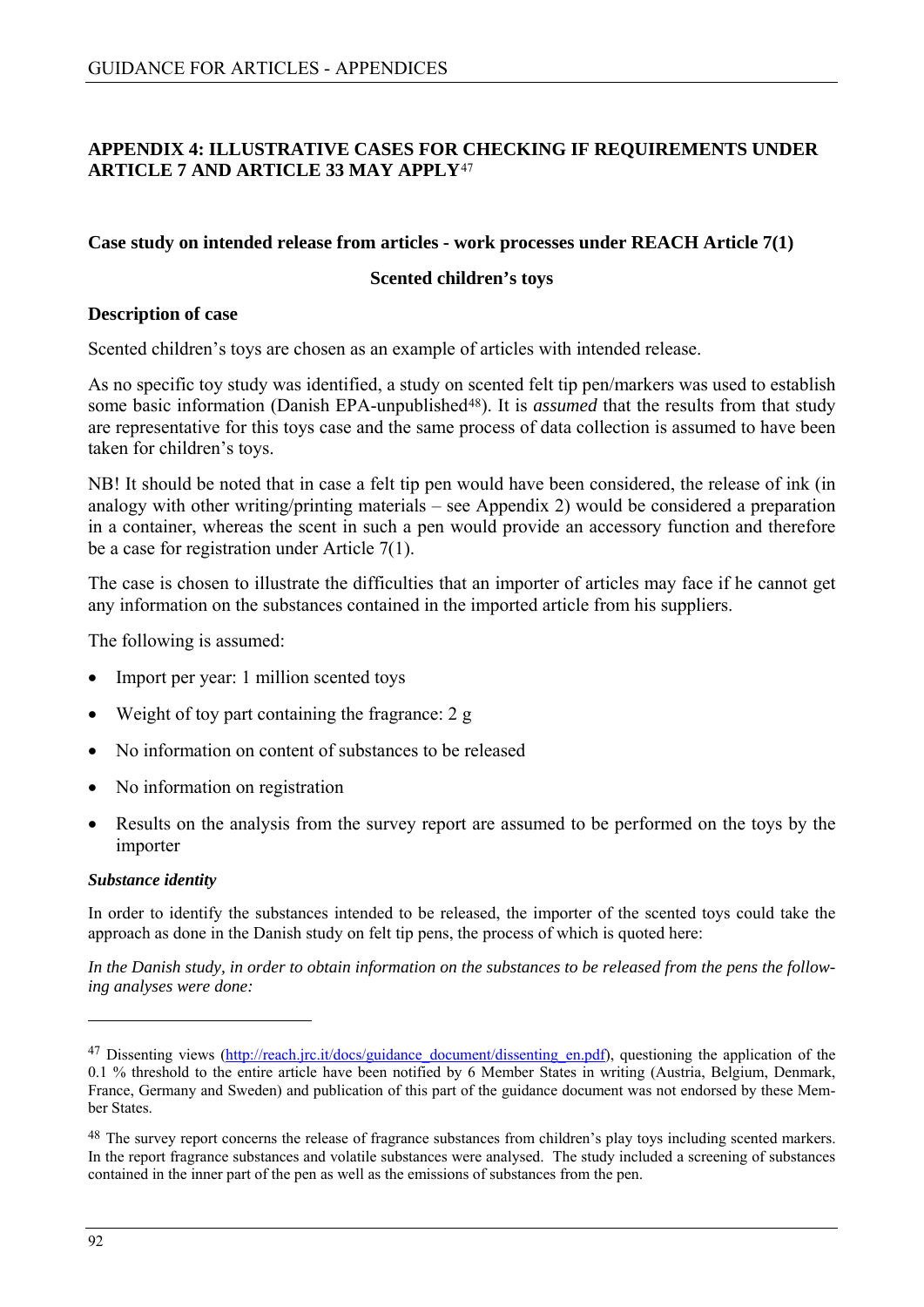- *1 Analysis on fragrances (24 in total) classified as sensitising by EU's Scientific Committee on Cosmetics (SCCNFP 1999). Pens with different smells, Lemon and Strawberry, were examined. The analysis was done on the inner part containing the fragrance.*
- *2 The pen with lemon scent was examined in an emission test to analyse the release.*
- *3 Screening for extractable organic compounds by GC/MS.*

*A total of 11 sensitising fragrance substances were found in the analysis on fragrances and substance names and CAS numbers could be identified. During the emission test various compounds were detected and identified by substance name. Only one substance was identified by name in the screening for extractable compounds. The CAS numbers were searched in an online database for toxicological data (Thomson Microdex). Classification was searched for in lists from the Danish EPA. It was not possible to find the CAS number for all the identified substances using the available substance name.* 

Transferring these results to the importer making a chemical analysis for the children's toys, although able to identify a few substances by chemical name, from which he could also derive a CAS number, he may not be able to derive further information on their identity, in terms of their composition. To illustrate the further work process it is assumed that the substance D-limonene, which is a fragrance exceeds the tonnage threshold in the children's toys of the importer and is thus chosen for registration.

## **Check for existing registration**

Having the substance name and CAS number available the importer has the possibility to request the Agency if the substances has been registered. Assuming that it has not been registered, yet the importer would proceed.

## **Information on concentration of the substance**

*In the Danish survey, the concentration of D-limonene was determined for the inner part of the pen. The classification was obtained from data bases.* 

| <i>Substance</i> | CAS no    | <b>Classification</b>      | <b>Concentration</b> |
|------------------|-----------|----------------------------|----------------------|
|                  |           |                            | (mg/kg (inner part)) |
| D-limonene       | 5989-27-5 | R10 Xi:R38 R43<br>N:R50/53 | 800                  |

*Table 16 Further information gathering on D-limonene in the pens (Danish Survey)*

## **Information on amount of substance used**

Based on the assumptions for the case of the importer, the quantity of D-limonene in the scented toys can be calculated as the amount in each toy multiplied by the amount of toys imported annually. The annual amount of D-limonene in the toys is 1.6 kg/a, which is below 1 t/a.

 $(800 \text{ mg/kg} \times 0.002 \text{ kg/tov} \times 1,000,000 \text{ toys/a})$ 

It can also be calculated how many toys the importer can import before reaching the threshold of 1 t/a on D-limonene:

Number<sub>article</sub> [number of toys/a]  $\leq$ mg / toy *at*  $1.6$  mg  $/$  $\frac{1[t/a]}{2}$  = 625 mill. toys/a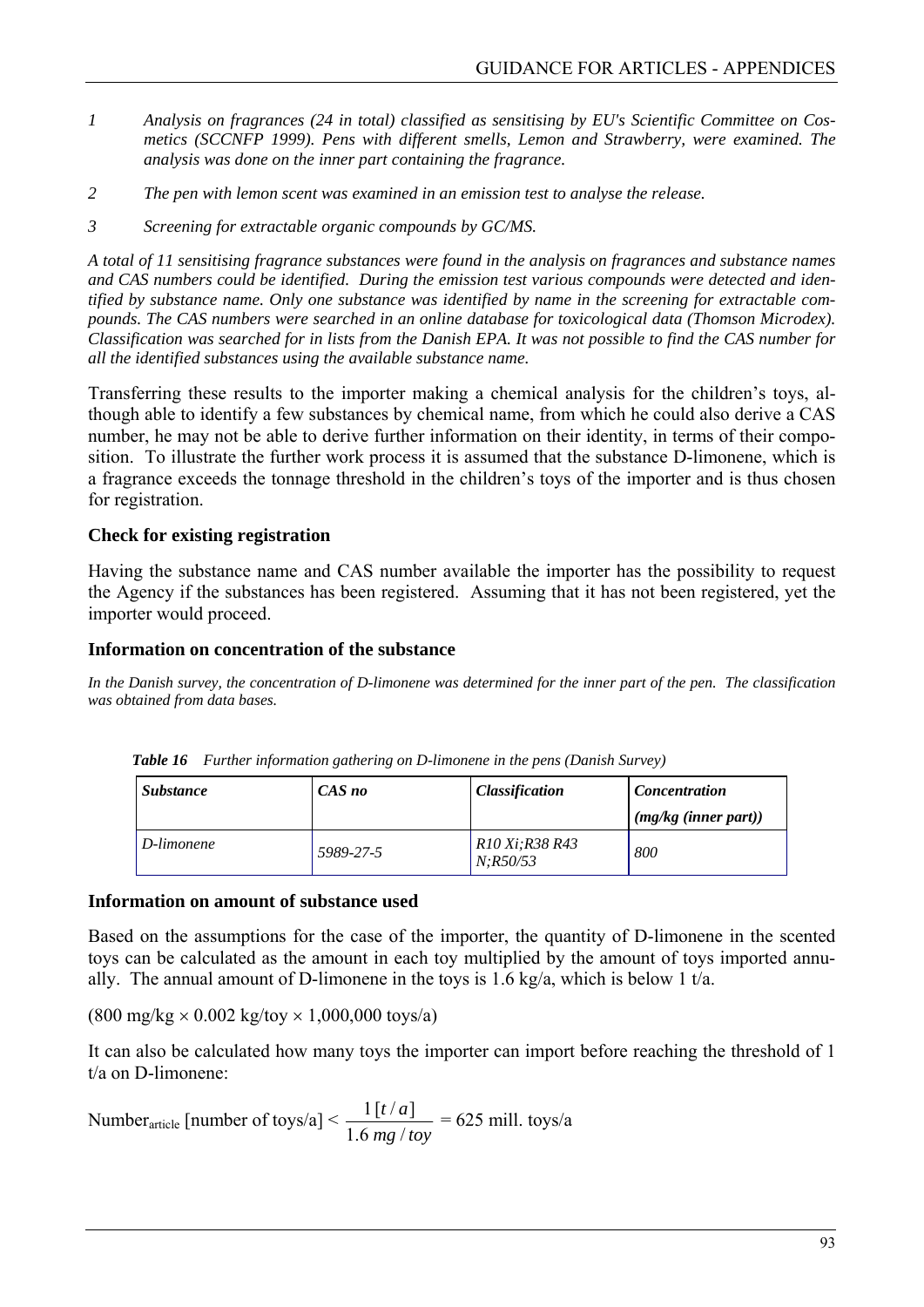## **Illustration of the decision process on registration**

#### **Example: Toy with lemon scent (D-limonene)**

*Consult Chapter 1:* 

#### **Are you the first EU producer or importer of the object?**

YES

### **Is your object an article?**

YES, the company imports toys which are articles, because the shape determines its purpose.

*Consult Chapter 4 "Checking if requirements under Article 7 or 33 apply":* 

All types of requirements could apply, as substances are released during the use of the article. The release is an additional quality of the toy and the release is therefore intended, otherwise the article would not smell. Furthermore, SVHC could be contained in the toy as well.

*Go to Chapter 5 and 6 on registration of substances intended to be released and on SVHC in articles* 

As the importer has no information except the results from the chemical analysis he could do the following:

1) Collect information on sector knowledge and typically content of substances in this type of article, standards like the toys directive etc. He would compare that information with the candidate list for authorization and may have doubts whether he can exclude SVHC. He does not find information on the fragrances intended to be released.

2) Check the supply chain requesting if any of the substances on the candidate list is included in the article / in the substances / preparations used to produce the article or receive confirmation that they are not present in the article. Check the supply chain and ask, if the supplier of the fragrance substances can be identified. If yes, he may try to obtain a safety data sheet.

3) Plan and perform screening for substances on the candidate list by analytical methods if no information is obtained from the suppliers and content of SVHC is likely  $(\rightarrow)$  results above)

4) Check if identified substances are listed on the candidate list. (The emission test revealed the presence of compounds classified with R50/53 and R51/53. After establishment of the candidate list the list should be consulted for these compounds, as they may potentially fulfil the criteria as PBT/vPvB).

5) Calculate amount of substances identified in the screening analysis and assess whether the tonnage threshold could be exceeded for registration

Work process for calculating the amount (Step 5)

#### **1. Is the total volume of articles > 1 t/a (all articles should be considered and summed up)?**

YES. 1 million toys containing 2 g of parts containing fragrance makes the total volume of articles at least 2 t/a.

#### **2. Total amount of the preparation > 1 t/a (all such articles in a company should be considered)?**

YES. The fragrance is included in light felt with very small weight, thus the total volume of fragrance is approx. 2 t/a.

#### **3. Identify each substance intended to be released from the article.**

A total of 11 fragrance compounds were identified to be contained in the toy. During the emission test various compounds were detected and some of the detected compounds were identified with CAS number and classification. The output from the analysis was the substance name only. The C&L inventory to be established should be consulted in order to obtain CAS number and classification.

Further steps in this case are focused on D-limonene, which was identified in the chemical analysis.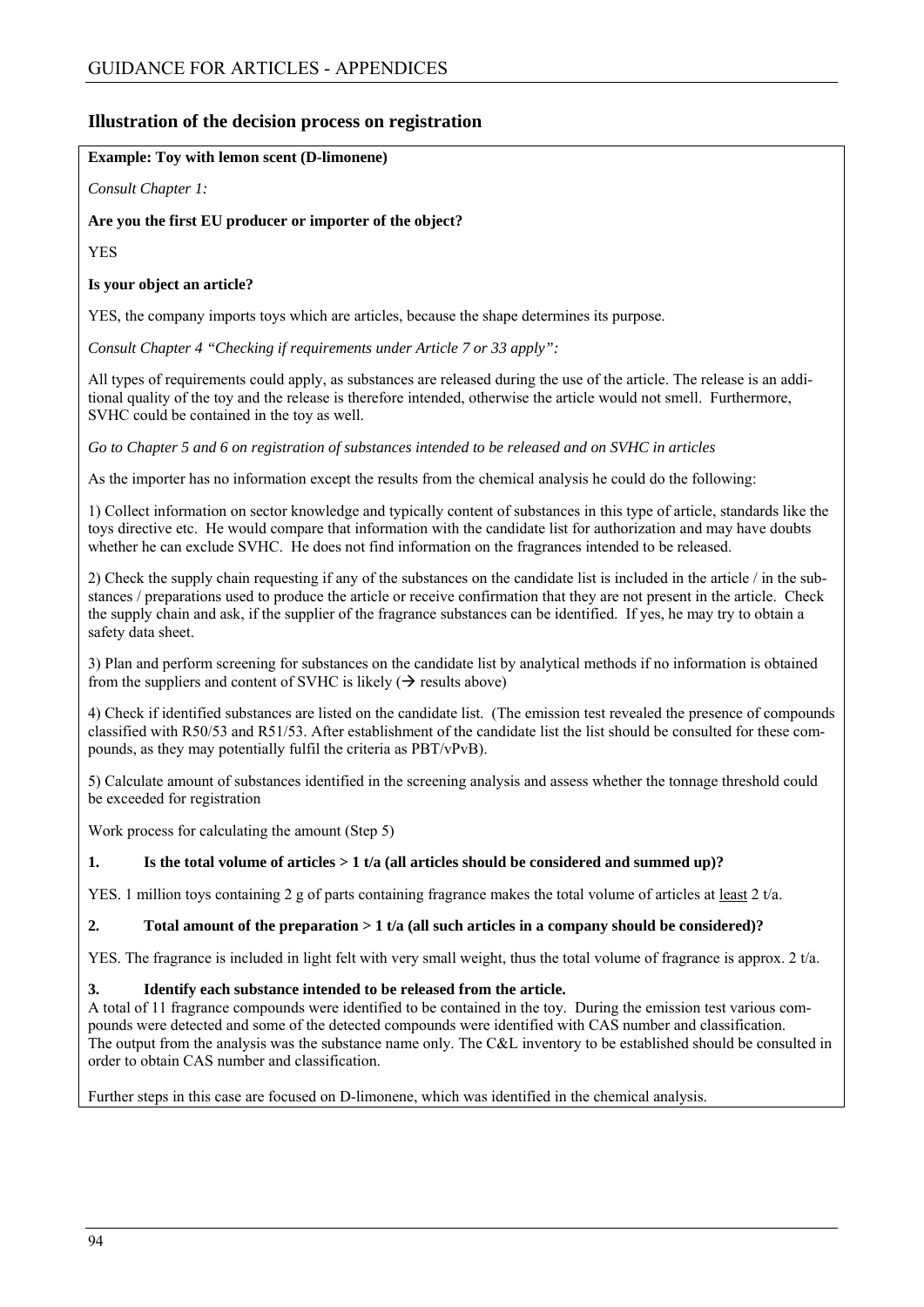#### **4. Substances exempted from registration?**

The guidance should be consulted after establishment to find out if the substance is exempted from registration.

#### **5. Check for existing registration for that use.**

Having the substance name and CAS number available the importer have the possibility to request the Agency if the substance has been registered.

#### **6. Determine the amount of each substance intended to be released (all such articles in a company should be considered and summed up).**

Based on the chemical analysis the content of D-limonene intended to be released is determined to be 800 mg/kg in the inner part of the toy. The content of D-limonene in the toy is 1.6 mg as the weight of the inner part was 2g.

### **7. Total amount > 1 t/a?**

Is the total amount of this substance in all such articles in the company above the threshold volume of  $1 \frac{1}{a}$ . It is assumed that this toy is the only article containing D-limonene and imported by the company. The annual amount of Dlimonene is calculated to be 1.6 kg.

#### **Registration of D-limonene is not required for the use in the felt tipped pen**

## **Comments on the case**

In the Danish survey, only pens with two different fragrances were analysed, strawberry and lemon. In the example, the importer may import toys with several other fragrances, which also have to be examined. Each individual substance to be released has to be identified.

Only 24 selected fragrances were analysed for content in the article. There are more substances present in the felt tip pen therefore also an emission test was done. In the emission test a range of volatile substances released into the air was identified. Here, only the release was analysed and not the content. The emission test did not include the fragrances.

The analysis for fragrances and the emission test, where specific known compounds were searched for in the entire article (extraction of content of the pen) and in the substances released (emissions were captured and analysed) was supplemented by a GC-MS screening for extractable organic compounds, where any compound is detected and characterised by a spectrum. However, the compounds found in the emission test were not found in the GC-MS analysis, hence the content of the volatile substances could not be determined using this method.

This case illustrates how difficult it is to provide full documentation on substances to be released from the article based on chemical analysis. If possible the documentation of the identity and quantity of substances to be released from the article should be based on composition of the formulation used for the article. In case of imported articles the documentation might include supporting documents as letters from the suppliers or by certificates stating the content of e.g. fragrances in the article.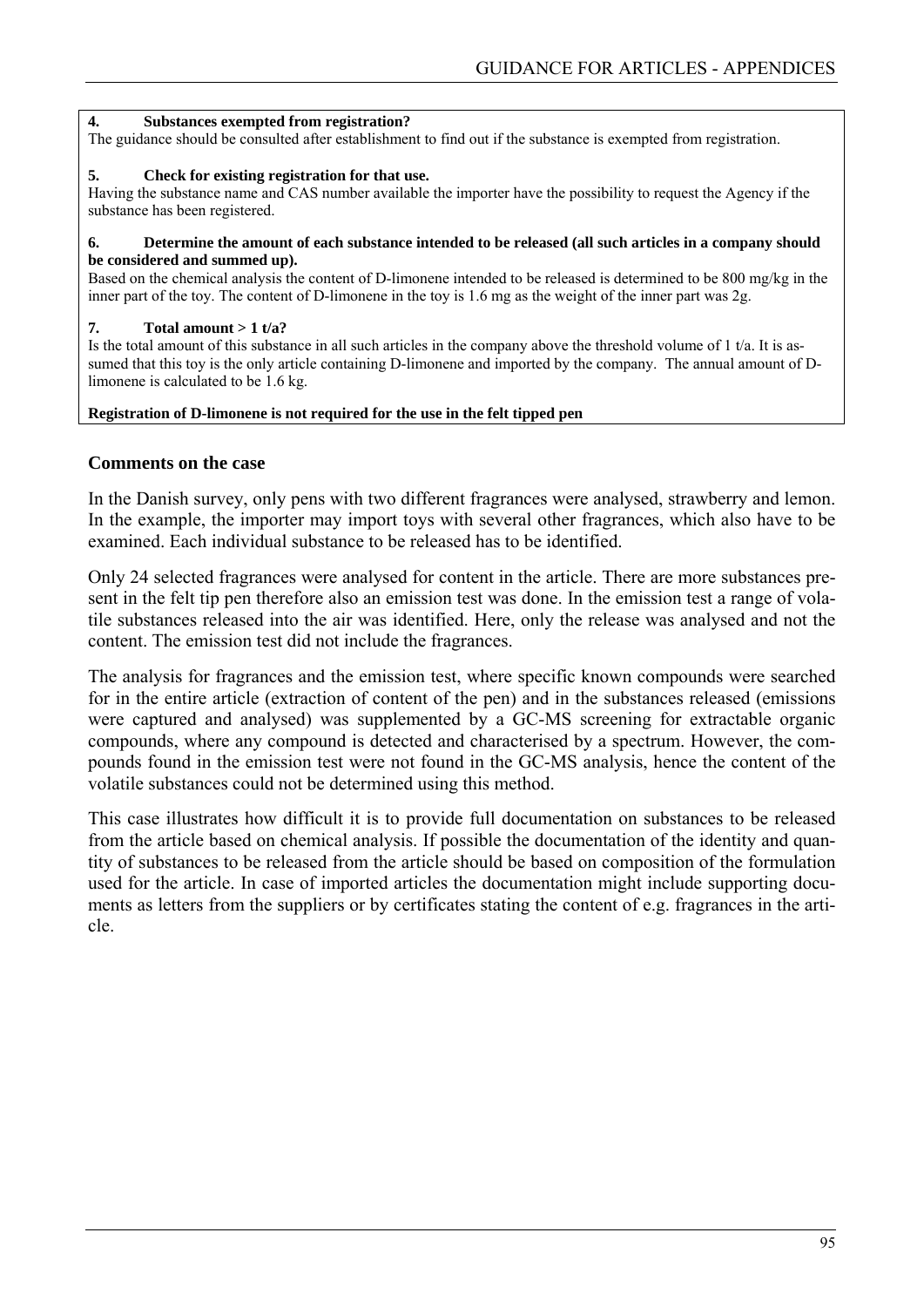# <span id="page-95-0"></span>**Case studies on notification of substances in articles according to Article 7(2) under REACH**

# **CASE 1: Clothes**

## **Description**

Clothing was selected to exemplify a situation where exposure could be expected. Furthermore, the example represents a case from a sector subject to high attention and comprehensive knowledge about chemical substances in their articles. The company NN, which participated in this case, has already established a program, which sets demand to the content of dangerous substances in products from their suppliers. This has resulted in a phase-out of SVHC in their textiles.

Criteria for selecting clothes

- Users and application: A large group of users and a wide application; The users include vulnerable groups such as children
- Type of material: Represents a material used in many other articles than clothing, which could make the case applicable for other producers/importers of articles.
- Exposure scenarios: An example of possible direct exposure to skin and migration of substances.
- Supply chain pattern: Represents a supply chain with high degree of imported articles and minor production within the EU.
- Documentation: A Swedish company, NN provided information on their import of belt buckles.

## **Producer/Importer of articles**

The selected company imports belt buckles and jewels from a non-EU Member State. Therefore, the role of the company in the supply chain is as EU-importer of articles in relation to the belt buckles.

## **Substance identity**

The company must consult the candidate list for authorisation. This should be done as soon as the list is made available by the Agency. Metallic lead, which was focused on in this case study, is not classified in the Annex I of Directive 67/548/EEC. However, an ongoing voluntary risk assessment is being conducted by the lead industry. It is assumed in the example that metallic lead is a possible candidate to Annex XIV[49.](#page-95-0)

The company explained that it is often difficult to obtain complete lists of chemicals from the suppliers. However, this is not necessary when a company has to check whether he has obligations according to the Articles 7(2) and 33. The suppliers could be asked directly about the content of the specific substances on the candidate list.

<sup>&</sup>lt;sup>49</sup> Note that substances fulfilling the criteria of article 57 can be included on the candidate list only according to the procedure described in article 59. For more information see the Guidance on Preparing an Annex XV dossier for identifying SVHC and Guidance on Inclusion of Substances to Annex XIV of REACH.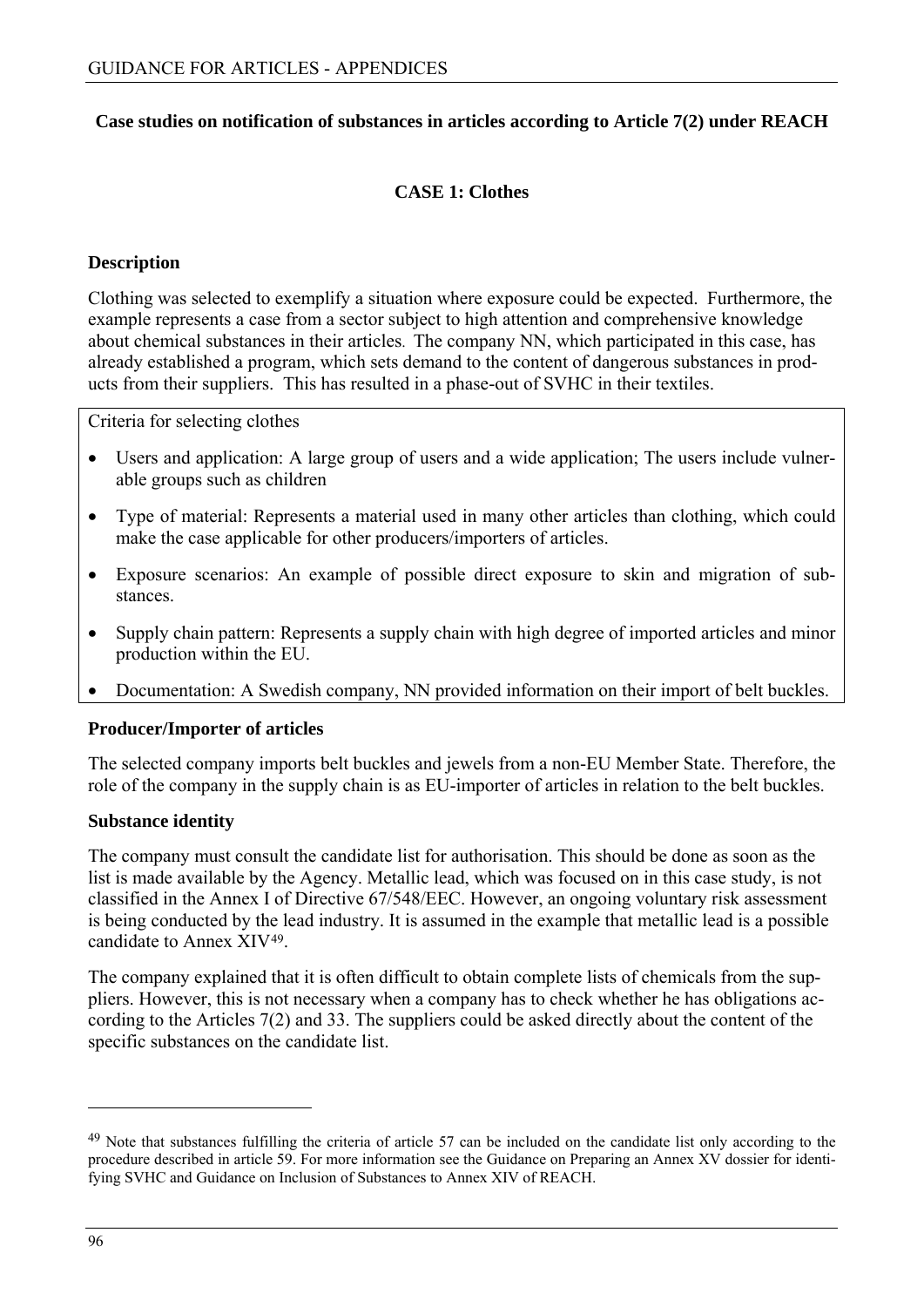# **Check for existing registration**

To be done when REACH enters into force.

## **Information on concentration of the substance**

There is no obligation to deliver SDS for articles or other information from non-EU Member States. The different ways to obtain information suggested in Chapter 4, 5 and 8 of this guidance could be applied, based on considerations about the simplest way to obtain the information required.

In this case the company has an upper limit for the content of lead in the belt buckles at  $0.3\%$  (w/w) and in their jewellery at  $0.01\%$  (w/w). The use of these maximum concentrations in the assessment will give a worst case scenario.

The alloy used in the buckle was not made known in this case. However, it should be noticed that the chemical compositions of most alloys are published as national, European or international standards. If an alloy is not standardized, its chemical composition can usual be obtained by routine chemical analysis.

## **Information on amount of substance used**

The total yearly amount of lead in the articles of the company was estimated on the basis of the amount of belt buckles imported the year before. The calculations were based on the total amount of belt buckles imported and the maximum concentration of lead in a buckle at 0.3%.

## **Illustration of the decision process on registration**

**Example: Company A - Metallic lead in belt buckles** 

*Consult Chapter 1:* 

**Are you the first EU producer or importer of the object?** 

YES

**Is your object an article?** 

YES, belt buckles and jewels are articles

*Use Chapter 4 "Checking if requirements under Article 7 or 33 apply":* 

**1. Is there an intended release from the article** 

NO

**Conclusion for registration: No need for registration**.

## **2. Does the article contain SVHC - included in the candidate list?**

The list has to be checked when it is available. Metallic lead (7439-92-1) is not classified in the Annex I of Directive 67/548EEC but it is a substance with properties of very high concern, which might be included in the candidate list. In this example it is assumed that it will be on this list.

YES

*Go to Chapter 6 "Checking if Article 33 applies and if notification is required":* 

## **1. Determine the concentration of the SVHC, which in this example is lead**

The company limit for lead in jewels is  $0.01\%$  (w/w), which is below the threshold limit at  $0.1\%$  (w/w). For lead in a functional item as a buckle the company limit is  $0.3\%$  (w/w). Thus the maximum concentration of lead in the buckles exceeds the threshold limit. It is not possible for the company to analyze large parties of buckles and they assume that the concentration in all buckles is  $0.3\%$  (w/w). The company imports approx. 13 000 000 buckles per year (in total approx. 650 different orders/styles).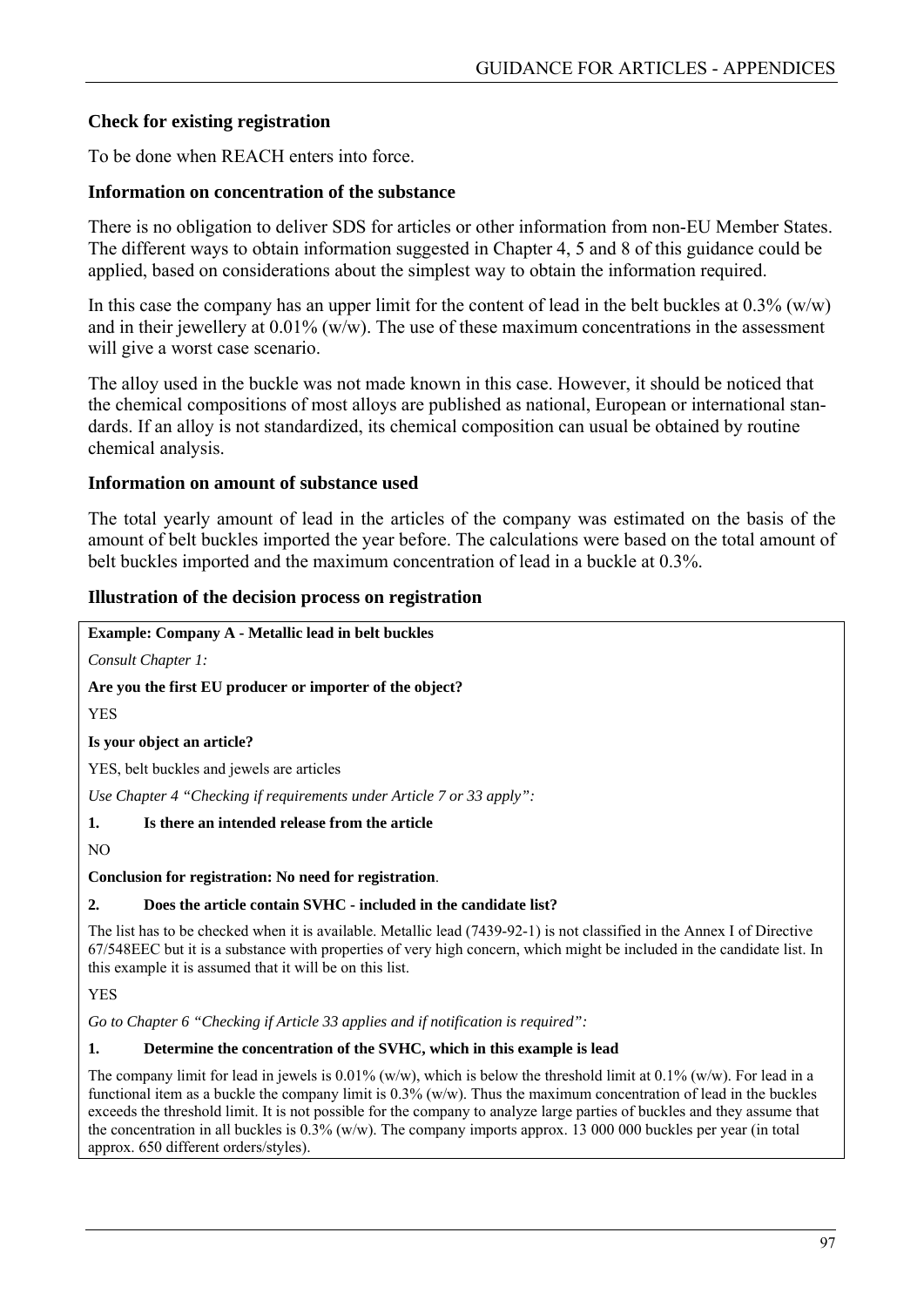Based on experience from tests it is known that most of the buckles contain much less than 0.1% of lead, however, it is not documented by chemical analysis or certificates from the supplier.

### **Concentration above 0.1% (w/w)?**

YES. **Conclusion after this step: communicate information according to Art. 33 and continue to the next step in the assessment.** 

### **2. Is the SVHC (lead) intended released**?

NO. Continue

## **3. Has the substance already been registered for that use**?

To be checked after REACH has entered into force. It is assumed that lead isn't registered for that use:  $\rightarrow$  NO.

### **4. Determine the amount of the SVHC (lead) present in all articles?**

The buckles are the only articles brought into the EU by the company with a lead concentration above the threshold limit at 0.1%. The total amount of lead brought into the EU per year in all the buckles is:

The import of buckles in 2005: 13,000,000 items

The weight of one buckle: 100 g

The maximum lead concentration in a buckle:  $0.3\%$  (w/w)

*Calculation of the total lead amount in the buckles in 2005*:

• The total amount of lead:  $(0.3 \cdot 0.01) \cdot (100 \cdot 10^{-6}) \cdot 13,000,000 = 3.9$  t per year

### **5. Is the total amount of the lead > 1 t/a?**

YES. The total amount of lead brought into the EU-market is  $3.9 \,$ t/a. This amount exceeds the threshold limit at 1 t/a.

### **6. Can exposure be excluded during normal or reasonable foreseeable conditions of use?**

*The function of the substance in the articles:* 

A small amount of lead lowers the melting point of the alloy. Lead would almost certainly be present as discrete particles in the matrix of the alloy and as such it would retain its own intrinsic properties.

#### *The use(s) of the article:*

Normal use(s): The importer sells the belt buckles to companies, which are producing belts of e.g. leather for both children and adults.

Reasonable foreseeable use(s): If the producer of the belts treats the buckle in such a way that particles are emitted from the buckle e.g. at grinding or sand papering, appropriate protection has to be used. If soldering or welding is used, lead will be emitted in the form of gas and appropriate protection has to be used. Furthermore, children may suck on the buckle in the end-use situation.

*Potential for emission during use(s) and disposal – Look at the routes of exposure:*

The routes of exposure in the case of metallic lead are by inhalation and by ingestion. Inhalation can be discounted in this case. However, it is within the realms of possibility that lead may be transferred from the buckle to the hands of the consumer and subsequently ingested.

Furthermore, it can not be excluded that there will be a release of lead from the metal buckle after disposal.

Lead has been used in articles for many years. Therefore, it would be obviously to look for further information for 'that use' of lead in sector organisations, the open literature and databases. Look for emission of lead from buckles and similar materials and exposure of humans and the environment.

*Can exposure to humans or environment be excluded?* 

NO

#### **Conclusion: Notification is required**

Go to Section 6.11

Communicate information to the recipients according to Art. 33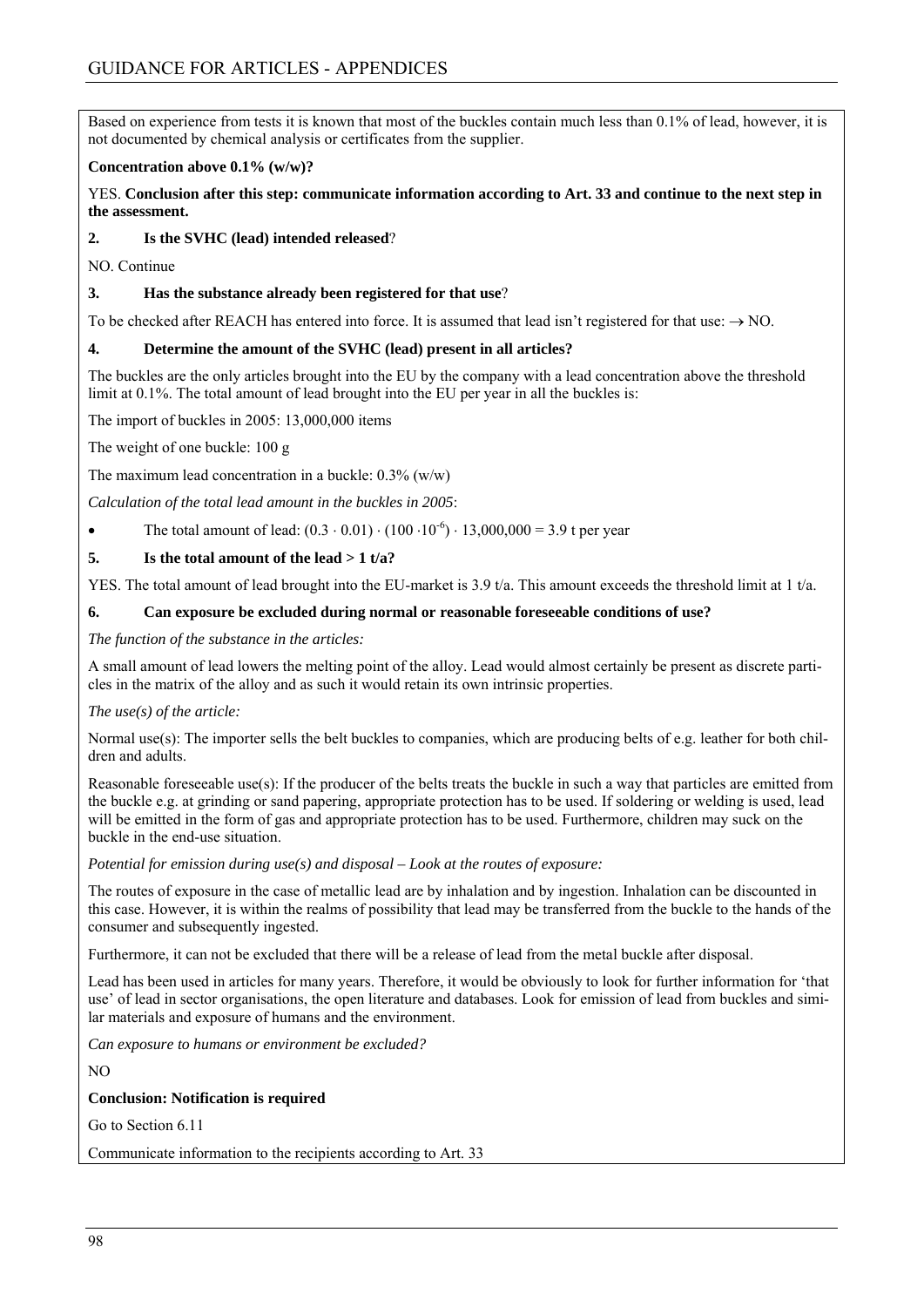## **Comment on the case**

The case illustrates the possibility of using the maximum concentration or company upper limit of a specific SVHC in articles as a worst case scenario for assessing whether an importer has an obligation under Articles 7(2) and 33. The use of the maximum concentration leads to the conclusion that both notification and communication of information is required. A next step could include a more precise determination of the lead concentration in the buckle by chemical analysis if applicable. The information to be delivered within the supply chain, according to Article 33 could e.g. include recommendations of protective equipment to be used during production of the finished belt and instructions on waste handling.

The results obtained completing the workflows 1 and 2 in this guidance could be documented in a table e.g. as in the example above either on paper or electronically. Certificates from suppliers of the articles stating the limits of the SVHC, results of possible chemical analyses and data of the imported articles volumes could be annexed. Documentation procedures to be followed during the assessment of obligation under Article 7 and 33 could be implemented e.g. as a part of a possible existing quality management system.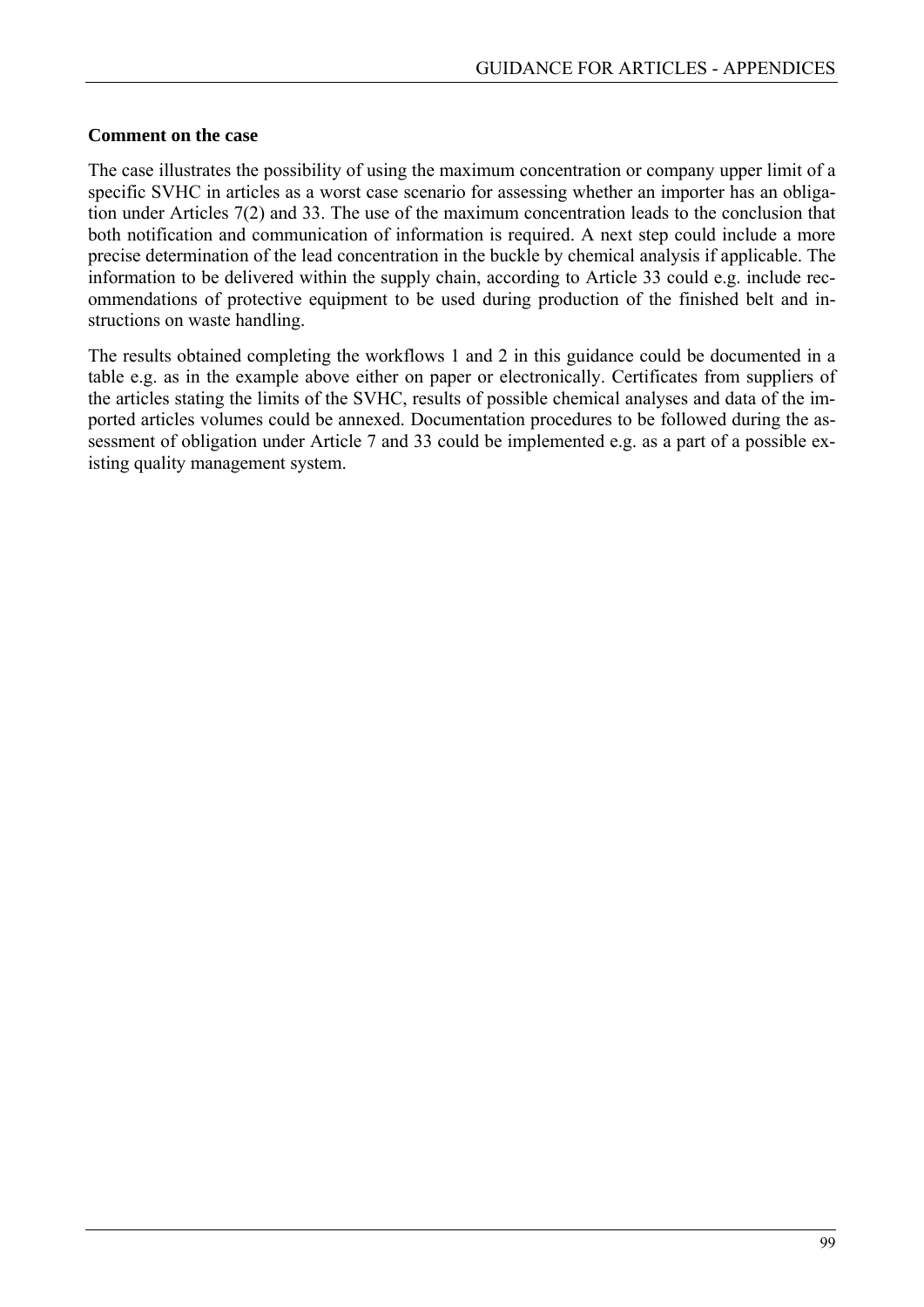## **CASE 2: Automotive tyres**

## <span id="page-99-0"></span>**Description of the case**

Tyres were selected as a case due to the existing knowledge about the polycyclic aromatic hydrocarbons (PAHs) contained in high aromatic (HA) extender oils, which are used in the production of tyres. The present case study should, however, not be considered as a complete study covering all aspect of the use and risks of PAHs in tyres*.* Furthermore, the case is not based on the knowledge of a single producer or importer but the sector knowledge within EU.

Automotive tyres are a complex and high-tech safety product that consists of a mixture of synthetic and natural rubbers, textile and metal reinforcing materials and a wide range of additives (e.g. high aromatic extender oils, zinc oxide, etc) to ensure the finished tyres' performance, durability and safety. As tyres are the vehicles' only contact point with the road surface, they are of great importance to road safety. The tyre is here considered to cover both winter and summer tyres for cars, trucks, buses and trailers.

Users are in contact with new tyres via two routes. One is through the "original equipment market" where tyres are mounted on the wheels of a new car. The other, is the "replacement market" where old tyres are replaced with new ones. The retreating market belongs to the replacement market, but it is a special case as it is only the tread, which is new.

The so-called "End of life tyres" (ELT) are covered by producer responsibility in the majority of EU member states. These ELT are used for various applications, such as: alternative fuels, retreating, and material recycling. In Sweden the predominant use of collected tyres is the use as alternative fuel. A smaller part is recycled and retreated. Granulates and shredded tyres could also be used in civil engineering projects as materials beneath the road surface and beneath buildings.

Criteria for selecting tyres

- User groups and application: Wide spread use.
- Supply chain pattern: Represent a supply chain with a considerable part (70%) of the production located within the EU.
- Exposure scenarios: Exemplifies exposure to environment and a case where substances are contained in wear off from the article.
- Documentation: Existing knowledge from a former project performed by KemI, Sweden  $(1994)$ <sup>[50](#page-99-0)</sup> and information delivered by BLIC (The European Association of the Rubber Industry).

## **Producer/Importer of articles**

The case has not been developed for a specific company but illustrates a general scenario where the tyre is produced within the EU. The scenario is also applicable for imported tyres.

## **Substance identity**

The company must consult the list of the SVHC on the candidate list for authorisation. It should be done as soon as the list is made available by the Agency (Chapter 6).

 $\overline{a}$ 

<sup>50</sup> KemI (1994). Nya hjulspår – en produktstudie av gummidäck (New Wheel Tracks - a product study of rubber tyres). Report 6/94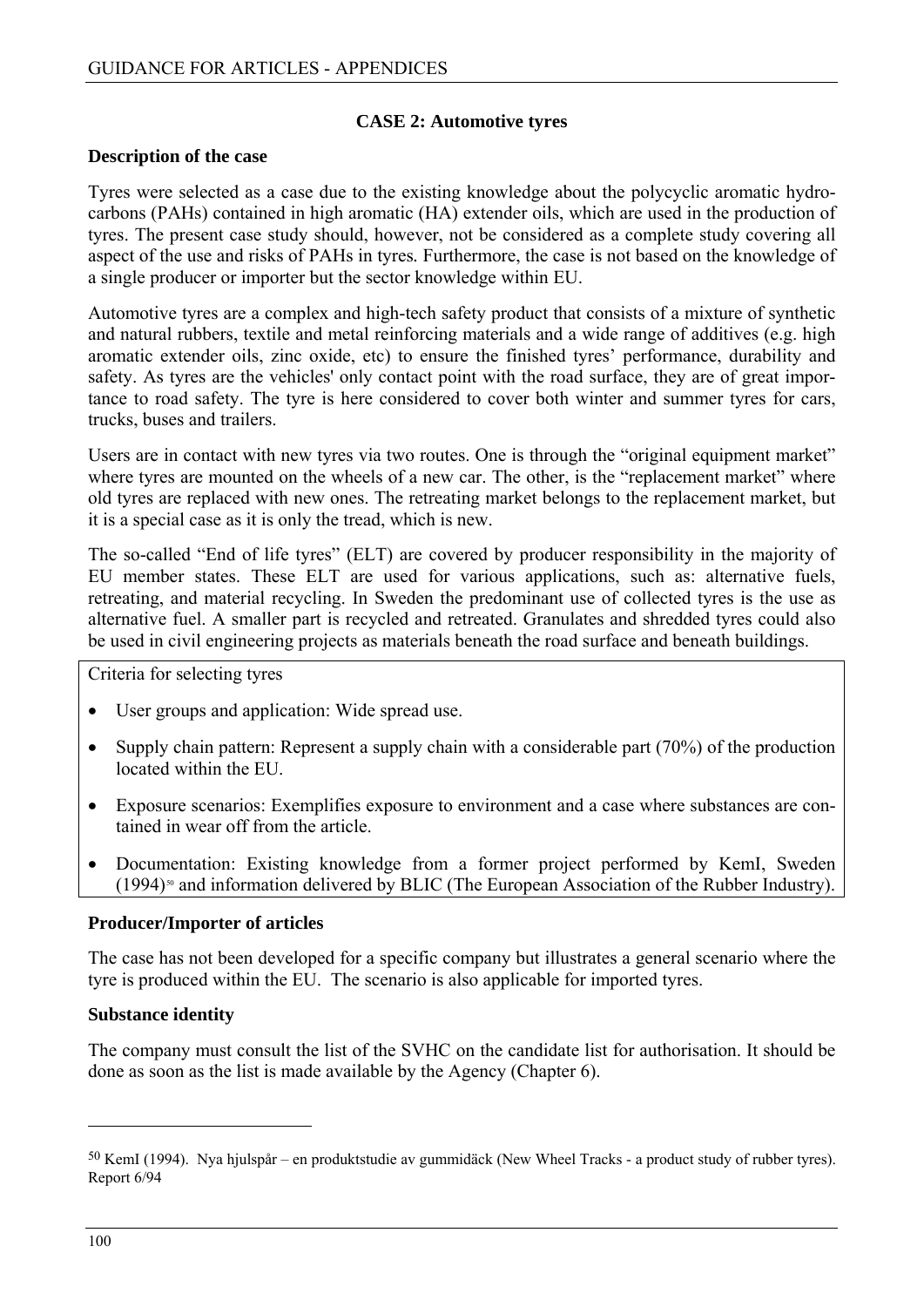<span id="page-100-0"></span>It was decided to focus on the high aromatic (HA) extender oils, which are classified as category 2 carcinogens on the basis of their content of PAHs that are present as impurities in the oil. It is assumed that some of the PAHs will be on the candidate list of SVHC mentioned above.

PAHs are complex 'group' of substances and many of them are harmful to health and the environment. They are in fact the largest group in number of carcinogenic substances known today. Many of their effects are linked to the flat structure of the molecules and their ability to affect the DNA in the cell nucleus. Most living organisms can convert PAHs, but the products formed during the degradation are often more harmful than the original substance.

Several of the individual PAHs contained in HA oils are classified as category 2 carcinogens in the Community wide classification list (KIFS 2001:3). The PAHs' classified according to this system are listed in Table 13. Several of them are also included in the Water Framework Directive and international conventions due to their inherent hazardous properties.

It has to be noticed that marketing and use of these HA-oils in tyres will be banned as of the 1st of January 2010. The tyre industry is currently working on the substitution of the HA-oils, by alternative non-carcinogenic oils.

| <b>Substance</b>                                       | <b>Persistent</b> | <b>Bioaccumulative</b> | Carcinogenic <sup>51</sup> (Cat. 2) |
|--------------------------------------------------------|-------------------|------------------------|-------------------------------------|
| Antanthrene                                            |                   |                        | $^{(+)}$                            |
| Benzo(a)anthracene                                     | $^{+}$            | $^{+}$                 | $^{+}$                              |
| Benzo(a)pyrene                                         | $^{+}$            | $+$                    | $^{+}$                              |
| Benzo(b)fluoranthene                                   | $^{+}$            | $+$                    | $+$                                 |
| Benzo(e)pyrene                                         |                   | $+$                    | $^{+}$                              |
| $Benzo(g,h,I)$ per ylene                               | $^{+}$            | $^{+}$                 |                                     |
| Chrysene                                               | $^{+}$            | $+$                    | $^{+}$                              |
| Dibenzo(a,h)antracene                                  | $^{+}$            | $+$                    | $^{+}$                              |
| Fluoranthene                                           | $^{+}$            | $^{+}$                 |                                     |
| Indeno $(1,2,3-c,d)$ pyrene                            | $+$               | $+$                    |                                     |
| Pyrene<br>Benzo(j)fluoranthene<br>Benzo(k)fluoranthene | $+$               | $+$                    | $^+$<br>$^+$                        |

**Table 17 Some important properties of some of the PAHs in HA oil** 

The criteria for persistence and bioaccumulation originate from the TGD<sup>[52](#page-100-0)</sup>

The criteria for persistence and bio-accumulability originate from the TGD<sup>[53](#page-100-0)</sup>.

 $+$  = persistent, bioaccumulative or classified as category 2 carcinogenic in the Community-wide classification list (KIFS 2001:3).

 $(+)$  = has caused cancer in experimental animals but is not classified as carcinogenic.

? = too few studies are available to assess whether the substance is carcinogenic.

 $=$  negative result.

Blank box  $=$  studies lacking.

 $\overline{a}$ 

<sup>51</sup> Source IPCS, 1998.

<sup>52</sup> Technical guidance document in the program for existing chemicals

<sup>53</sup> Technical Guidance Document/Technical guidance document in the programme for existing substances in the EU.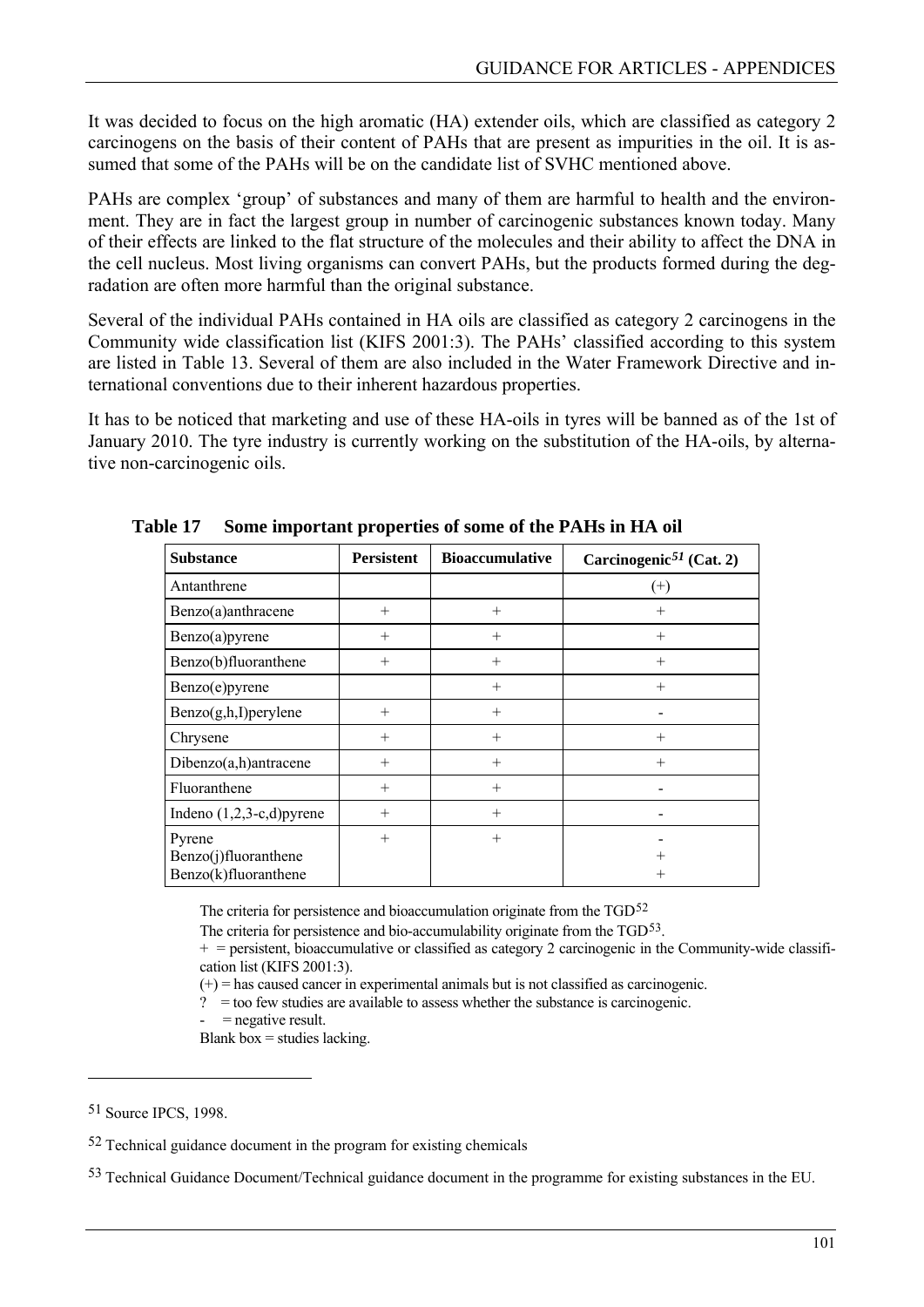# **Check for existing registration**

To be done when REACH enters into force.

## **Information on concentration of the substance**

The content of HA-oils in a tyre depends on which kind of tyres you are looking at. An average passenger car tyre for the EU market contains approximately 600 g of HA-oil. The oil is dissolving in the rubber mixture but is not reacting chemically. The PAHs content in these HA-oils is less than 400 ppm and the typical average values vary between 100 - 200 ppm.

The concentration of PAHs in tyres was calculated for the worst case scenario and the average situation on the bases of the total weight of a tyre and the PAH content of the extender oils (Table 9). The calculation was based on Life Cycle Assessment (LCA) of an average European passenger car tyre made by BLIC.

| Weight of an aver-                    | oil content |              | PAHs content (ppm = $\mu$ g/g) in the oil |              |       |             |               |
|---------------------------------------|-------------|--------------|-------------------------------------------|--------------|-------|-------------|---------------|
| age<br>European passenger<br>car tyre | 1n          | 400          |                                           | 200          |       | 100         |               |
|                                       | the tyre    | mg in tyre   | $%$ in tyre                               | mg in tyre   | $\%$  | mg in tyre  | $\frac{0}{0}$ |
| 8700 g                                |             | 240          | 0,003                                     | 120          | 0,001 | 60          | 0,0007        |
|                                       | 600 g       | $= 27.6$ ppm |                                           | $= 13,8$ ppm |       | $= 6.9$ ppm |               |

**Table 18** Calculation of amounts of PAHs in average passenger car tires on the EU market

The figures in Table 9 show that the total concentration of PAHs in tyre is much below the threshold limit for notification (Art. 7(2)) and communication of information down streams (Art. 33) at 0.1 % (w/w). Therefore, it is obvious that the concentration of individual PAHs is  $\leq 0.1\%$ .

## **Information on amount of the substance produced per company and year**

This is not relevant in this case as the concentration limits are not exceeded. This case does not provide any company specific data on production volumes.

## **Illustration on the decision process for one company checking his obligation according to Articles 7 and 33)**

**Example: Tyres containing high aromatic extender oils**  *Consult Chapter 1:* **1. Are you the first EU producer or importer of the object?** YES **2. Is the object an article?** YES, tyres are articles *Use Chapter 4 "Checking if requirements under Article 7 or 33 apply"*  **3. Is there an intended release from the article?**  NO **Conclusion on registration: No need for registration**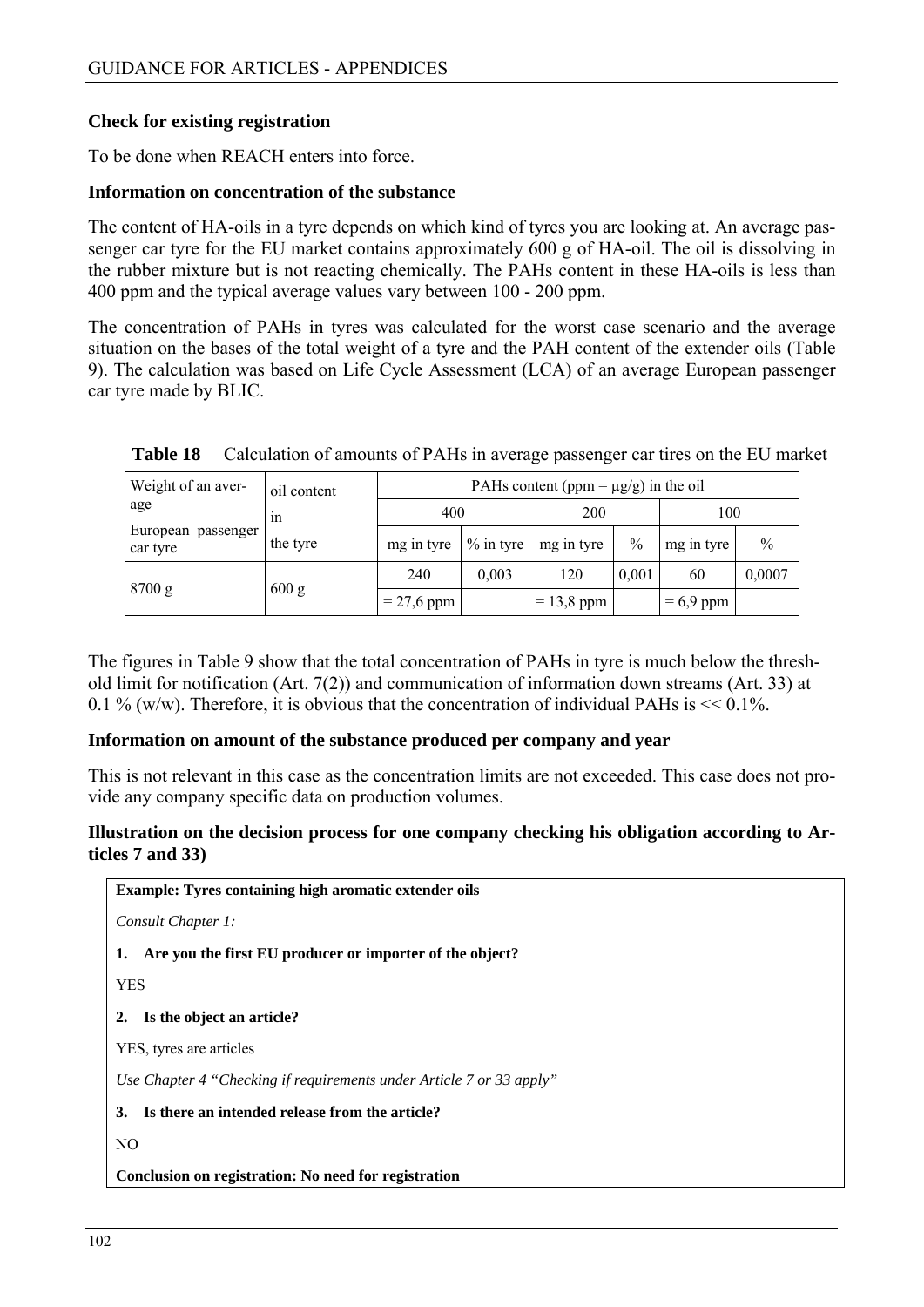## **4. Does the article contain SVHC – included in the candidate list?**

YES. HA oils classified as Category 2 Carcinogen due to their content of PAHs, which are an impurity generated in the production process of the HA oil. For the purposes of this example, it is assumed that DEHP has been included on the candidate list.

It shall be noticed, that following the  $27<sup>th</sup>$  Adaptation to Technical Progress (ATP) of Directive 76/769/EC, the marketing and use of high aromatic oils for the product of tyres will be banned as of 1 January 2010 and a substitution process is ongoing.

*Go to chapter 6: "Check if Article 33 applies and if notification is required"*

## **5. Determine the concentration of the SVHC?**

The concentration of the PAHs (group of substances) in the oil is 400 ppm in a worst case scenario and between 100 and 200 ppm (mg/kg) in average. It shall be noticed that this is the value for the PAHs as a group of substances. The concentration of PAHs per tyre from the oil varies between 27 (worst case) and 7 ppm, as illustrated in Table 12. This demonstrates that the PAHs content in the tyre is below threshold at 0.1%.

### **6. Concentration above 0.1% (w/w)?**

 $NO \rightarrow STOP$ : It is not necessary to continue the assessment process.

**Conclusion: Notification is not needed. Communication of information to recipients is not required** 

## **Comment on the case**

The case illustrates how sector knowledge may be used in the assessment whether a producer/importer has obligation under Articles 7 or 33.

Based on the knowledge of the PAHs content in the aromatic oil applied in the production of tyres, it can be concluded that the concentration of the possible SVHC in the tyre are well below the threshold limit of 0.1%. Therefore, neither notification according to the Article 7(2) nor communication of information to the recipients according to Article 33 is required.

The results obtained completing the workflows in this guidance could be documented in a table e.g. as in the example above and the results of chemical analyses and the data for the yearly produced/imported articles volumes could be annexed. The documentation procedures to be applied during the assessment could be implemented e.g. as a part of a possible existing quality management system.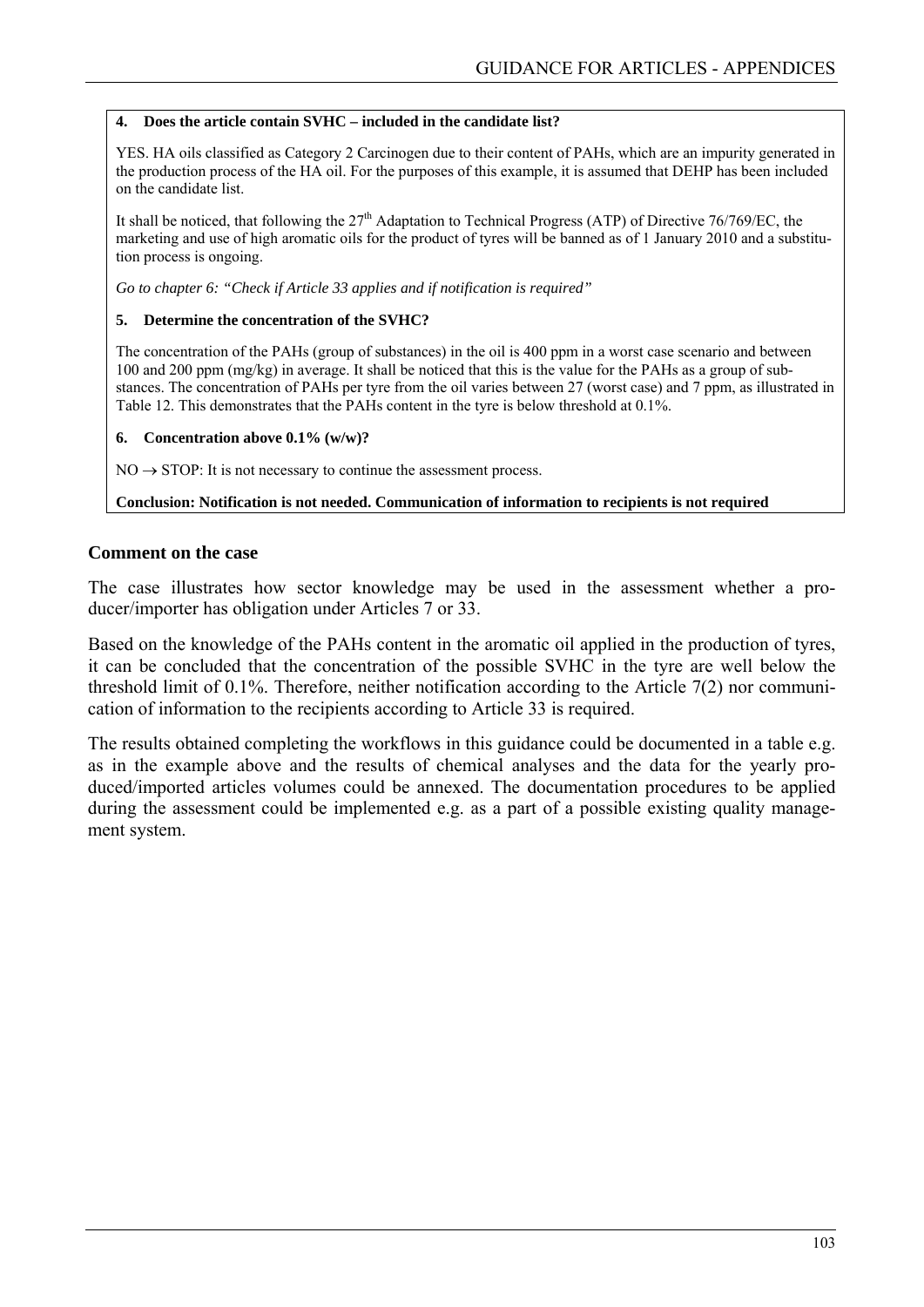# **CASE 3: Bath mattress**

# **Description**

The case on bath mattresses presented below illustrated the different steps in the notification process and could be used as a guidance to understand the different steps in the flow chart. Di- (ethylhexyl)-phthalate (DEHP) in bath mattresses has been used as an example due to the following reasons.

Criteria for selecting Bath mattresses

- Users and application: Large user groups. The users include vulnerable groups such as children.
- Type of material: Represent a material used in many other articles, which could make the case applicable for a range of different article producers/importers.
- Exposure scenarios: An example of possible direct exposure to skin and migration of substances.
- Supply chain pattern: Represent a supply chain with high degree of imported articles.
- Documentation: The case is built on a real example but has been adjusted to illustrate the different steps in the notification process.
- Likeliness for the substance to be included in the candidate list and/or Annex XIV. DEHP is a CMR substance and may be on the candidate list for eventual inclusion in Annex XIV.

## **Producer/Importer of articles**

The bath mattresses are imported from a non-EU Member State and then distributed to retailers within the EU.

## **Substance identity**

The physical and chemical properties of the phthalates have made them suitable as plasticizers in polymers such as plastic and rubber

Plasticizers are not permanently bound to the PVC polymer, and phthalates are therefore released from plastic products throughout their lifetimes. DEHP are classified as toxic and toxic to reproduction, i.e. they cause reduced ability to reproduce and damage to the unborn child.

The company must consult the candidate list for authorisation. It should be done as soon as the list is made available by the Agency (Chapter 6). In this example it is assumed that DEHP is a possible candidate for inclusion in Annex XIV.

## **Check for existing registration**

To be done when REACH enters into force.

## **Information on concentration of the substance**

In accordance with the legislation the company has substituted DEHP in toys but it is still used as softener in other articles. The importer of the mattress has been informed that the concentration of DEHP is  $30\%$  (w/w).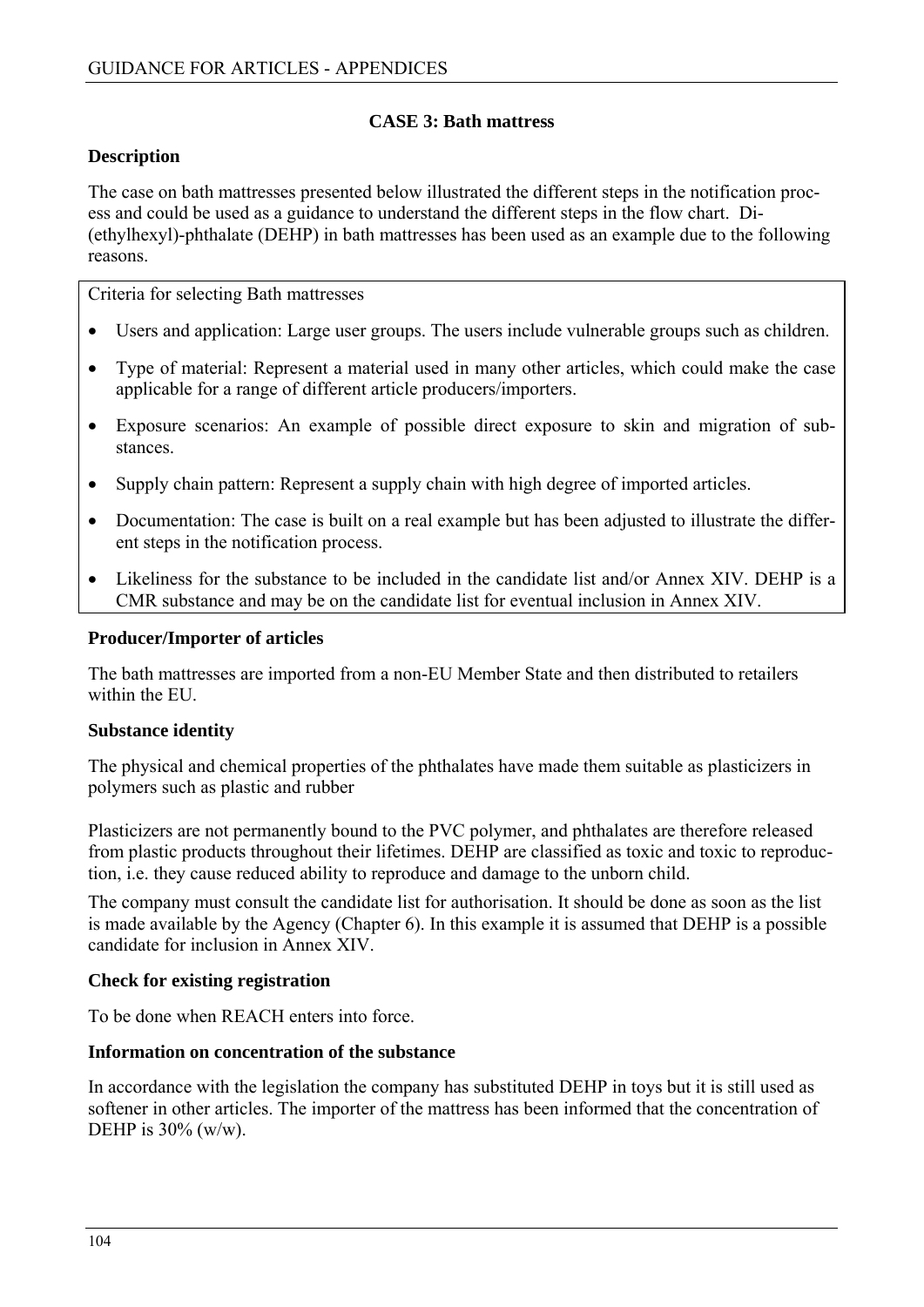# **Information on amount of substance used**

The total yearly amount of DEHP in the articles of the company was estimated on the basis of the amount of mattresses imported the year before. The calculations were based on the total amount of bath mattresses imported and the concentration of DEHP in a mattress at 30.0%. (See calculations below)

## **Illustration of the decision process on registration**

#### **Example: Company B – DEHP in bath mattresses**

*Consult Chapter 1* 

**1. Are you the first EU producer or importer of the object in the supply chain?** 

YES, we import bath mattresses

### **2. Is your object an article?**

YES, the bath mattress is an article

*Use Chapter 4 "Checking if requirements under Article 7 or 33 apply":* 

## **3. Is there an intended release from the article**

NO

#### **Conclusion for registration: No need for registration**

### **4. Does the article contain SVHC - included in the candidate list?**

The list has to be checked when available. DEHP is classified as toxic and toxic to reproduction and which are criteria for inclusion on the candidate list. For the purposes of this example, it is assumed that DEHP has been included on the candidate list.  $\rightarrow$  YES

*Go to Chapter 6: "Check if Article 33 applies and if notification is required"*

#### **5. Determine the concentration of the SVHC, which in this example is DEHP**

To determine the concentration limit the company asked their supplier for information. The supplier informed that the concentration of DEHP was 30% (w/w) in the mattresses. No test protocols were available from the supplier to confirm concentration levels and the company did not find any reason to question the information given by the supplier.

#### **6. Concentration above 0.1% (w/w)?**

YES. The concentration of DEHP in the bath mattresses exceed the threshold limit at 0.1%

**Conclusion for this step: "Communicate information according to Art. 33" and continue to the next step in the assessment.** 

#### **7. Communicate information according to article 33**

As the bath mattress contains more than 0.1% DEHP and is distributed to retailers within the EU. The company has to give information to allow safe use of the article. Information to be considered as important is the following:

- *Substance name: di(ethylhexyl)phthalate*
- *CAS. No: 117-81-7*
- *Registration No: not available for the time being*
- *Classification: R 60-R61 is classified as toxic and toxic to reproduction, i.e. the substance causes reduced ability to reproduce and damage to the unborn child.*
- *Exposure control: Avoid long term dermal contact by children or pregnant women*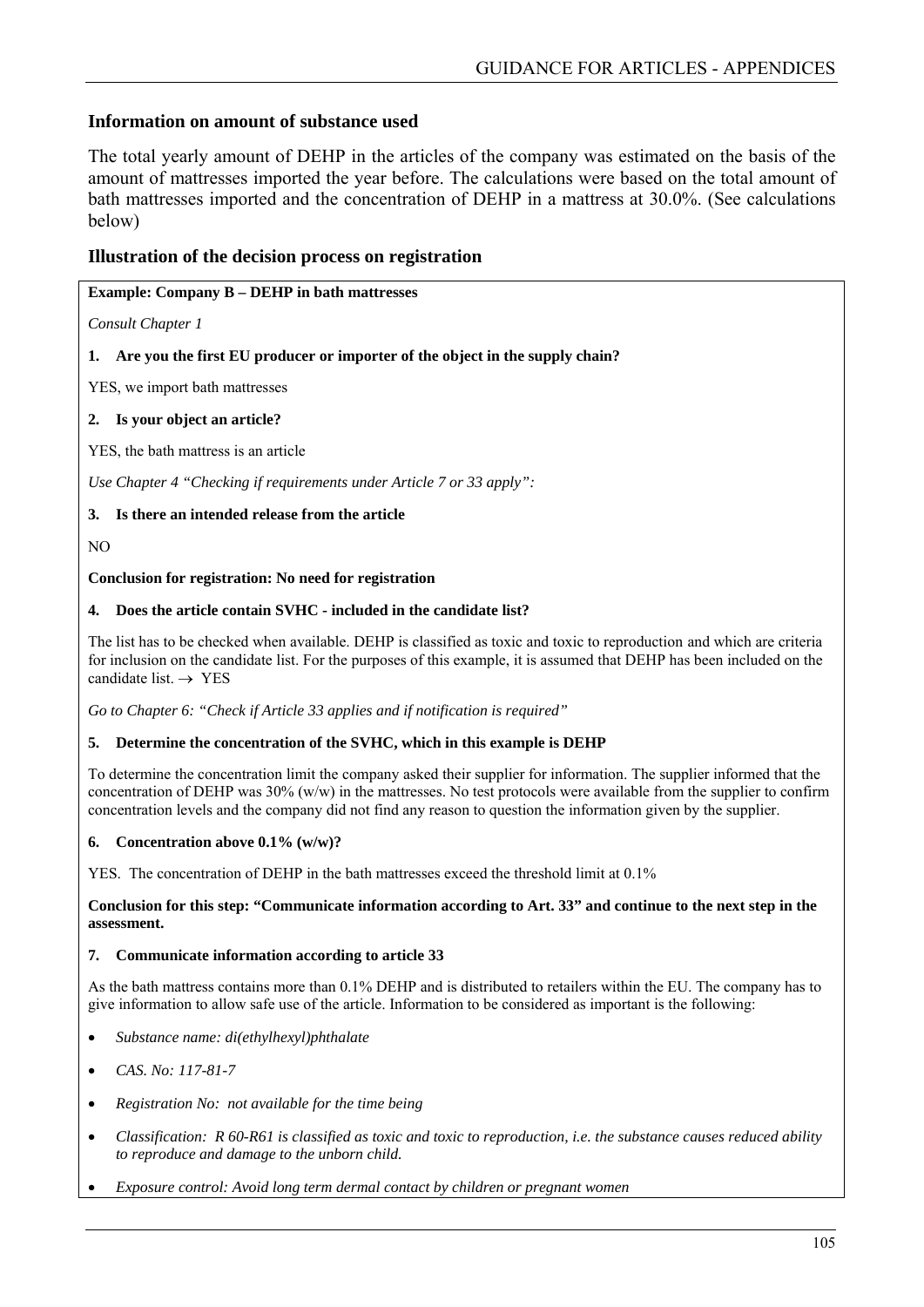### **8. Is the SVHC intended to be released?**

NO. Continue

#### **9. WF3: Has the substance already been registered for that use?**

To be checked after REACH has entered into force. It is assumed that DEHP isn't registered for that use:  $\rightarrow$  NO.

#### **10. Determine the amount of the SVHC (DEHP) present in all articles?**

The DEHP concentration in the mattresses is  $> 0.1\%$  and therefore, the total amount of DEHP brought into the EUmarket in the mattresses has to be considered. The total amount of DEHP per year in all imported mattresses is:

- The import of mattresses in 2005: 150,000 items
- The weight of one mattress: 900 g
- The maximum DEHP concentration in a mattress:  $30\%$  (w/w)

*Calculation of the total DEHP amount in 2005*:

The total amount of DEHP:  $(30 \cdot 0.1) \cdot (900 \cdot 10^{-6}) \cdot 150,000 = 40.5$  t per year

#### **11. Is the total amount of the DEHP > 1 t/a?**

YES. The total imported amount of DEHP is 40.5 t/a. This amount exceeds the threshold limit of 1 t/a.

#### **12. Can exposure be excluded during normal or reasonable foreseeable conditions of use?**

*The function of the substance in the articles:* Plasticizers are not permanently bound to the PVC polymer, and phthalates are therefore released from plastic products throughout their lifetimes.

*The use(s) of the article:* 

 $\rightarrow$  Normal use(s): In bath mattresses for adults

 $\rightarrow$  Reasonable foreseeable use(s): It is very likely that the mattresses also will be used by children or fertile women.

*Potential for emission during use(s) and disposal – Look at the routes of exposure:*

Dermal exposure could be considered to be the most likely way of exposure. It could be assumed that naked skin often would be in direct contact with the article during use. Exposure through inhalation may occur if the article is used indoors. Exposure through ingestion is also possible as it could be considered to be reasonable foreseeable that children might suck on the mattress, although due to the size and shape of the product exposure through ingestion is regarded as limited.

Further more as the product is mainly used in direct sunshine in temperatures above 20 degrees the temperature can be up to 50 degrees on the material which could contribute to a considerable emission of DEHP.

*Can exposure to humans or environment be excluded?* 

NO

**Conclusion: Notification is required**

Go to Section 6.11

Communicate information according to Art. 33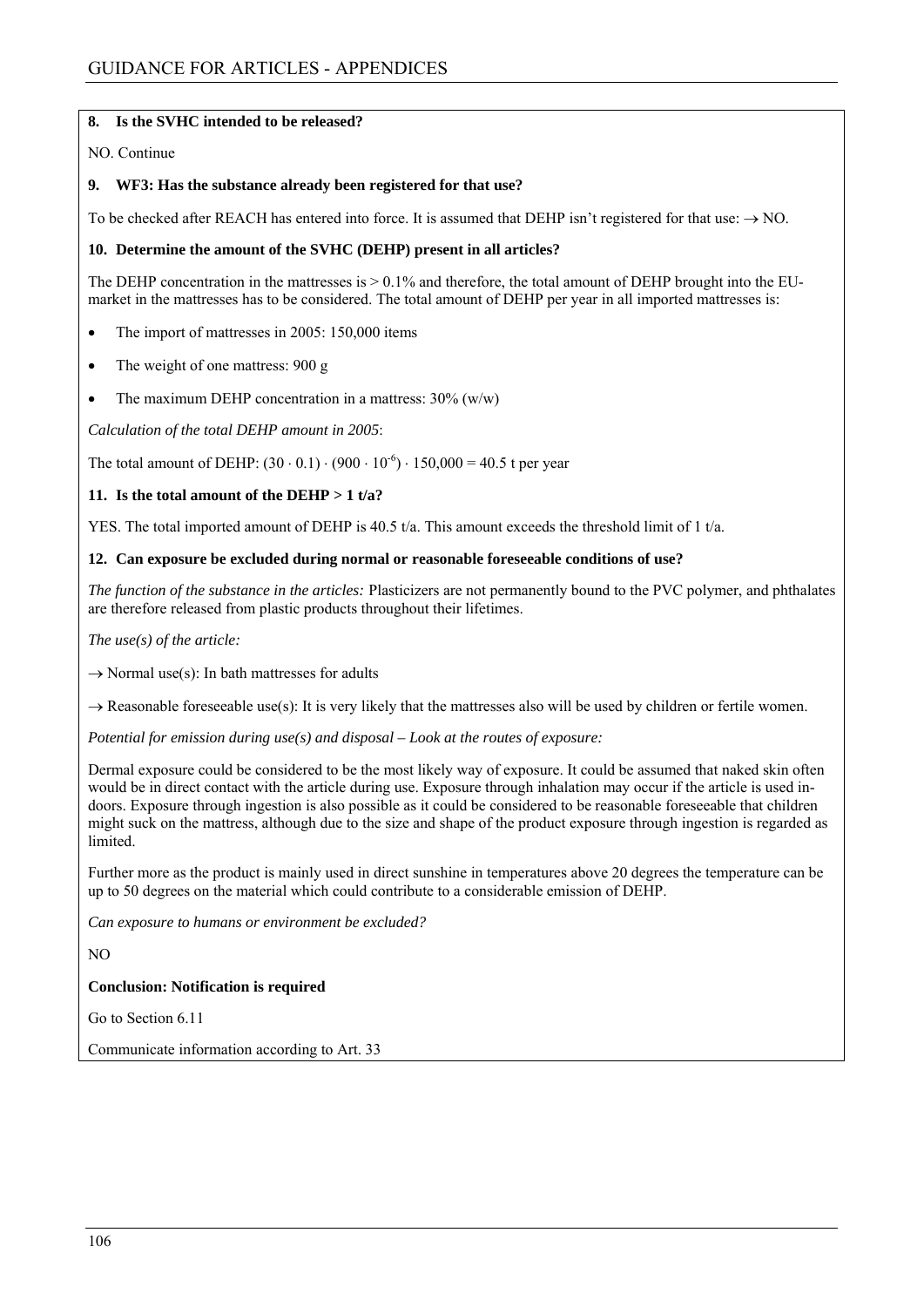# **Comment on the case**

The case shows how information from the suppliers may be used in the assessment. Notification of the use of the substances in the article as well as communication of information is required. The case gives examples on the information to be communicated to the recipients of the article.

The results obtained completing the workflows in this guidance could be documented in a table e.g. as in the example above. Certificates from suppliers of the bath mattress stating the identity and concentration limits of the SVHC, potential results of chemical analyses, and the data of the yearly imported volumes of bath mattress could be annexed. The documentation procedures to be applied during the assessment of the obligation under REACH could be implemented e.g. as a part of a possible existing quality management system.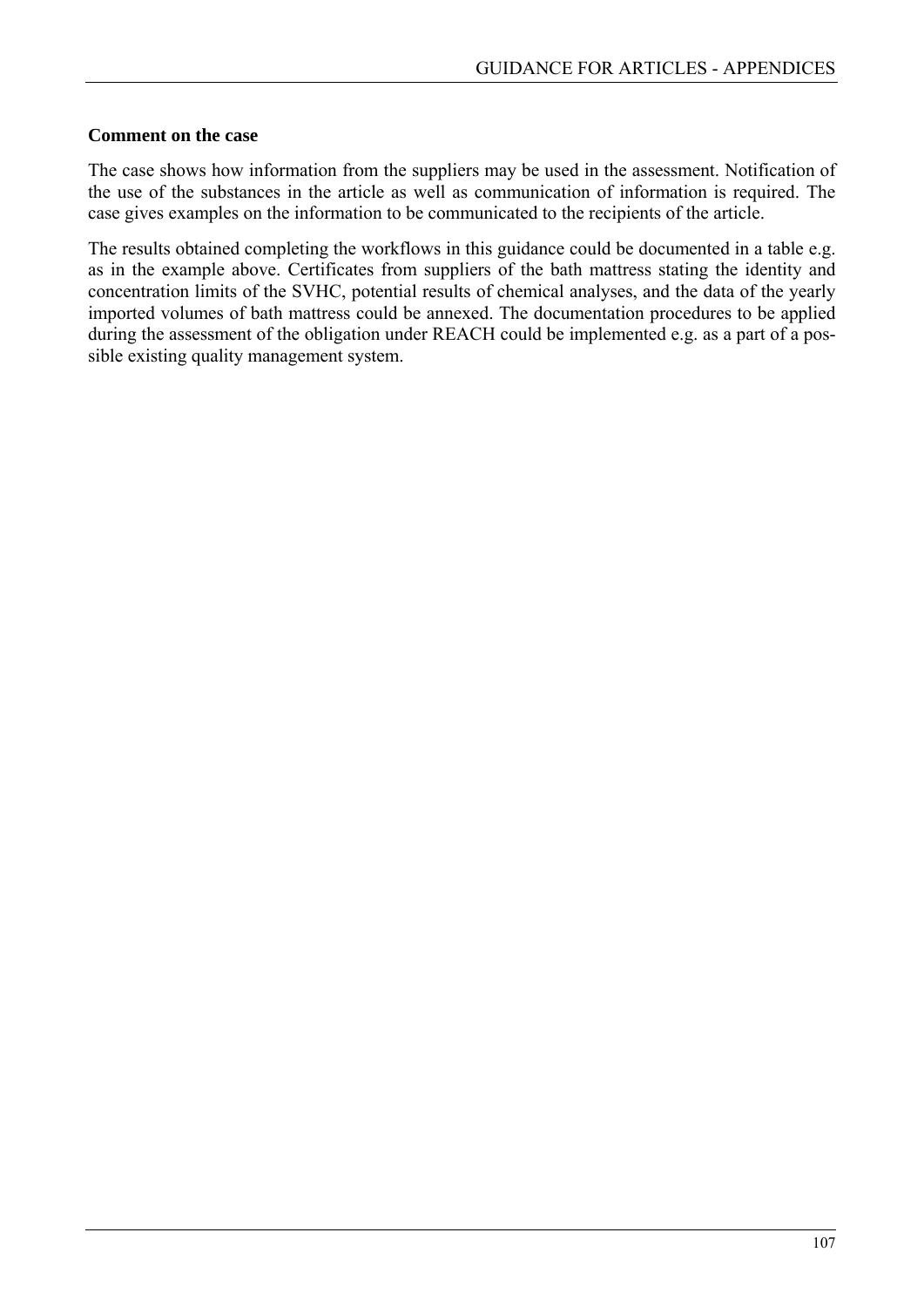# **APPENDIX 5: INFORMATION SOURCES ON SUBSTANCES IN ARTICLES**

The list contains examples of available information sources on substances in articles. They provide various information, e.g. which substances to expect in certain types of articles, which substances can be ruled out from presence in certain articles, which type of substances can be expected to be released from articles etc. It is not a complete list of information sources.

| <b>Name</b>                                                                   | <b>Address</b>                                                                             | <b>Content</b>                                                                                                                                                                                        |  |  |  |
|-------------------------------------------------------------------------------|--------------------------------------------------------------------------------------------|-------------------------------------------------------------------------------------------------------------------------------------------------------------------------------------------------------|--|--|--|
|                                                                               | Information sources on substances in miscellaneous articles                                |                                                                                                                                                                                                       |  |  |  |
| Marketing and use restric-<br>tions                                           | COUNCIL DIRECTIVE of 27 July 1976<br>76/769/EEC                                            | Restrictions on use and marketing of substances in<br>various preparations and articles, e.g. textiles and<br>treated wood                                                                            |  |  |  |
| Substances in consumer<br>products                                            | http://www.mst.dk/chemi/01080000.htm                                                       | Survey reports made by national authorities e.g. the<br>Danish EPA                                                                                                                                    |  |  |  |
| Eco-Label:                                                                    | http://www.eco-label.com/default.htm                                                       | Eco label requirements                                                                                                                                                                                |  |  |  |
|                                                                               | http://europa.eu.int/comm/environment/ecolabel/index                                       |                                                                                                                                                                                                       |  |  |  |
| EU flower                                                                     | en.htm                                                                                     |                                                                                                                                                                                                       |  |  |  |
| German Blue Angel                                                             | http://www.svanen.nu/                                                                      |                                                                                                                                                                                                       |  |  |  |
| Nordic Svan                                                                   | http://www.blauer-engel.de/                                                                |                                                                                                                                                                                                       |  |  |  |
| Umweltzeichen                                                                 | http://www.umweltzeichen.at/                                                               |                                                                                                                                                                                                       |  |  |  |
| Thai greenlabel                                                               | http://www.tei.or.th/greenlabel/                                                           |                                                                                                                                                                                                       |  |  |  |
| Toxproof certificate                                                          | http://www.tuvdotcom.com/pi/web/index.xml                                                  | Labelling of cars, textiles, furniture, construction<br>materials, paints; and the mattress & floor covering<br>to a complete ready-built house<br>List of substances that can damage health or cause |  |  |  |
|                                                                               |                                                                                            | allergenic reactions                                                                                                                                                                                  |  |  |  |
|                                                                               |                                                                                            | Banned azo-dyes                                                                                                                                                                                       |  |  |  |
| EIS-ChemRisk-Project                                                          | http://web.jrc.ec.europa.eu/eis-chemrisks/                                                 | Substance in products for consumer use. Focus:<br>human health                                                                                                                                        |  |  |  |
| Emission Scenario Docu-                                                       | http://appli1.oecd.org/ehs/urchem.nsf                                                      | OECD's Database on Use and Release of Industrial                                                                                                                                                      |  |  |  |
| ments                                                                         | http://www.oecd.org/document/46/0,2340,en 2649 343<br>73 2412462 1 1 1 1,00.html           | Chemicals                                                                                                                                                                                             |  |  |  |
|                                                                               | http://ecb.jrc.it/biocides/                                                                | ESD on biocides                                                                                                                                                                                       |  |  |  |
|                                                                               | Information sources on substances in child care products                                   |                                                                                                                                                                                                       |  |  |  |
| Standards for child-care                                                      | Standard EN 14350-2                                                                        | Limits of the release of certain elements from drink-                                                                                                                                                 |  |  |  |
| products                                                                      | Mandate to CEN and CENELC in the field of consumer                                         | ing equipments (EN 14350-2).                                                                                                                                                                          |  |  |  |
|                                                                               | safety related to the safety of child-care articles (16.<br>December 1997).                | The guideline provides migration limits for certain<br>chemicals regulated in other products.                                                                                                         |  |  |  |
|                                                                               | ISO/IES Guide 50 Safety aspects - Guidelines for child<br>safety (2001)                    | Chemical substances in toothbrushes (DIN 53160-1)                                                                                                                                                     |  |  |  |
|                                                                               | Information sources on substances in construction material                                 |                                                                                                                                                                                                       |  |  |  |
| Construction products,<br>AgBB-Approach                                       | http://www.aivc.org/frameset/frameset.html?/publicati<br>ons/publications.html~mainFrame   | Substances in construction products and indoor air<br>quality                                                                                                                                         |  |  |  |
|                                                                               | http://www.umweltbundesamt.de/bauprodukte/dokumen<br>te/AgBB-Bewertungsschema2005.pdf      | CMR substances may not be introduced in to the<br>material                                                                                                                                            |  |  |  |
|                                                                               | http://www.umweltbundesamt.de/building-<br>products/archive/AgBB-Evaluation-Scheme2005.pdf | AgBB-Scheme in German and English                                                                                                                                                                     |  |  |  |
| Information sources on substances in electrical and electronic equipment      |                                                                                            |                                                                                                                                                                                                       |  |  |  |
| Electrical and electronic                                                     | Directive 2002/95/EC on the restrictions of the use of                                     | Six substances are banned in EEE: Pb, Hg, Cd, Cr                                                                                                                                                      |  |  |  |
| equipment (EEE), RoHS                                                         | certain hazardous substances in electrical and electronic                                  | VI, PBB and PBDE                                                                                                                                                                                      |  |  |  |
| Directive                                                                     | equipment                                                                                  |                                                                                                                                                                                                       |  |  |  |
| GreenPack                                                                     | www.greenpack.org                                                                          | Software-tool for electronic articles                                                                                                                                                                 |  |  |  |
| Material Declaration Wiz-<br>ard                                              | www.goodbyechain.com                                                                       | Software-tool for electronic articles                                                                                                                                                                 |  |  |  |
| Information sources on substances in plastic articles - food contact material |                                                                                            |                                                                                                                                                                                                       |  |  |  |
| Food contact material –                                                       | http://cpf.jrc.it/webpack/                                                                 | Rules for substance in food contact material accord-                                                                                                                                                  |  |  |  |
| practical guide                                                               | http://europa.eu.int/comm/food/food/chemicalsafety/foo                                     | ing to European Directives                                                                                                                                                                            |  |  |  |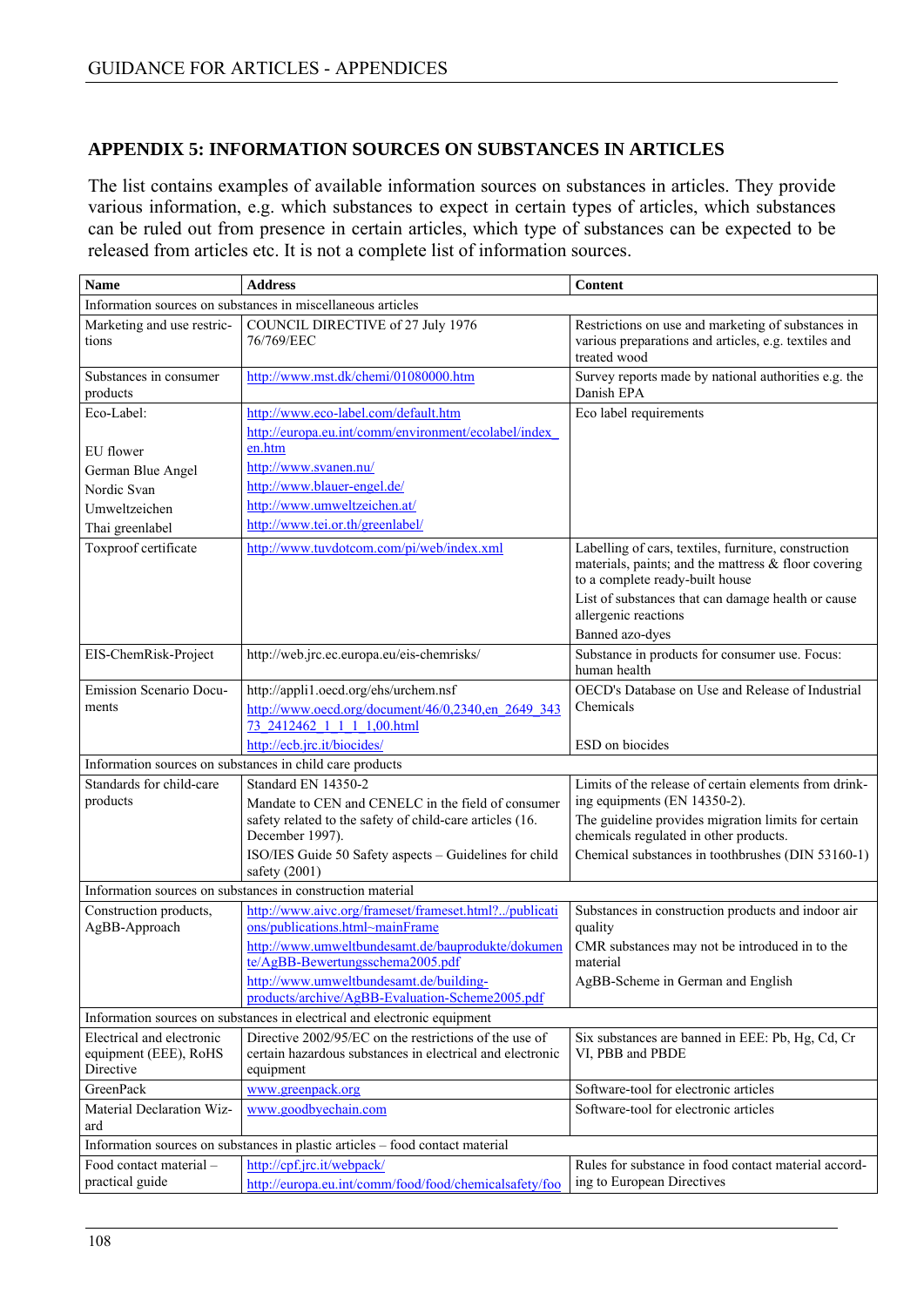| <b>Name</b>                                   | <b>Address</b>                                                                                                                          | <b>Content</b>                                                                                              |  |
|-----------------------------------------------|-----------------------------------------------------------------------------------------------------------------------------------------|-------------------------------------------------------------------------------------------------------------|--|
|                                               | dcontact/practical guide en.pdf                                                                                                         |                                                                                                             |  |
| Food contact material                         | http://bfr.zadi.de/kse/                                                                                                                 | Germany: Recommendations for substances in<br>polymers                                                      |  |
| Directives on food contact<br>material        | Directive 2002/72/EC                                                                                                                    | Lists specify the use of substances and possible re-<br>strictions for usage                                |  |
|                                               |                                                                                                                                         | 78/142/EEC: limits for the content of vinyl chloride<br>in a finished material or released by this material |  |
| Information sources on substances in textiles |                                                                                                                                         |                                                                                                             |  |
| OekoTex 100                                   | www.oeko-tex.com                                                                                                                        | Requirements for substances in textiles                                                                     |  |
| Information sources on substances in vehicles |                                                                                                                                         |                                                                                                             |  |
| ELV and IDIS                                  | Directive 2000/53/EC of 18 September 2000 on end-of<br>life vehicles (ELV) and International Dismantling In-<br>formation System (IDIS) | Database/software on car components containing<br>restricted substances                                     |  |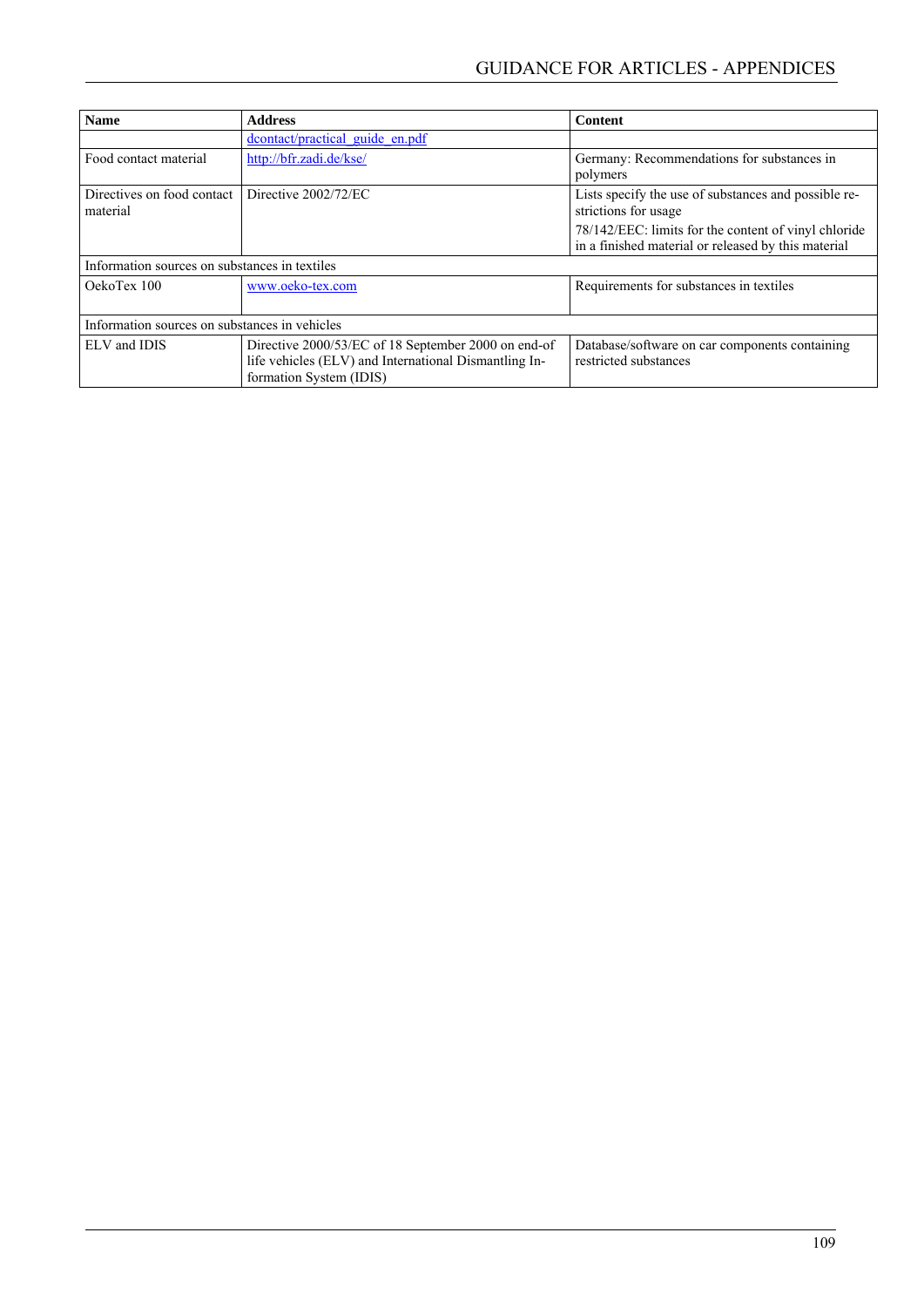#### **APPENDIX 6: INFORMATION SOURCES ON RESTRICTIONS AND METHODS FOR DETERMINATION OF SUBSTANCES RELEASED FROM ARTICLES**

The list contains examples of available sources on information on restricted substances in articles, declaration duties, chemical analysis of substances banned in articles, standardise release testing methods and experiences from testing and analyses related to articles. It is not a complete list of information sources.

| <b>Product</b>                                                                   | <b>Identification of substances</b>                                                                                                                                                                                                                                                                                                                                                                                                                                                                                                                                                                                                                                                                                                                                                                                 | <b>Determination of</b><br>substance content | <b>Determination of</b><br>substance release                                                                                                                                                                                                                                                                                                                                                                                                                                                                                                                           |  |
|----------------------------------------------------------------------------------|---------------------------------------------------------------------------------------------------------------------------------------------------------------------------------------------------------------------------------------------------------------------------------------------------------------------------------------------------------------------------------------------------------------------------------------------------------------------------------------------------------------------------------------------------------------------------------------------------------------------------------------------------------------------------------------------------------------------------------------------------------------------------------------------------------------------|----------------------------------------------|------------------------------------------------------------------------------------------------------------------------------------------------------------------------------------------------------------------------------------------------------------------------------------------------------------------------------------------------------------------------------------------------------------------------------------------------------------------------------------------------------------------------------------------------------------------------|--|
| Miscellaneous articles:                                                          |                                                                                                                                                                                                                                                                                                                                                                                                                                                                                                                                                                                                                                                                                                                                                                                                                     |                                              |                                                                                                                                                                                                                                                                                                                                                                                                                                                                                                                                                                        |  |
| Marketing<br>and use<br>restriction<br>for<br>textile arti-<br>cles              | A list of substances banned for the use in articles in general is provided: $Tris(2,3)$<br>dibromopropyl) phosphate, Tris-aziridinyl)-phosphinoxide, penta- and octabromo<br>diphenylethers, Polybromo biphenyls(PBB), pentachlorphenol, mercury com-<br>pounds, cadmium and its compounds, nonylphenol- and ethoxylates (processing).<br>A list of azodyes, which could by reductive cleavage of one or more azo groups,<br>may release one or more of the aromatic amines, is provided.<br>Methods for the determination of certain aromatic amines derived from azo color-<br>ants<br>Part 1: Detection of the use of certain azo colorants accessible without extraction<br>(EN 14362-1:2003)<br>Part 2: Detection of the use of certain azo colorants accessible by extracting the<br>fibres (EN 14362-2:2003) |                                              |                                                                                                                                                                                                                                                                                                                                                                                                                                                                                                                                                                        |  |
| Construc-<br>tion prod-<br>ucts                                                  |                                                                                                                                                                                                                                                                                                                                                                                                                                                                                                                                                                                                                                                                                                                                                                                                                     |                                              | Requirement for documentation<br>of release during use according<br>to hygiene, health and the envi-<br>ronment. The construction work<br>must be designed and built in<br>such a way that it will not be a<br>threat to the hygiene or health of<br>the occupants or neighbours.<br>There are ongoing activities in<br>CEN to develop standard on<br>selected substances such as for-<br>maldehyde and brominated<br>flame retardants. The Commis-<br>sion's Expert Group on Danger-<br>ous Substances (EGDS) are<br>working on test methods in<br>product standards. |  |
| AgBB-<br>Approach                                                                | CMR substances may not be introduced in<br>to the material                                                                                                                                                                                                                                                                                                                                                                                                                                                                                                                                                                                                                                                                                                                                                          |                                              | Chamber test with single prod-<br>uct sample (DIN V ENV 13419-<br>$1$ to 3)<br>thresholds for Σcarcinogens,<br>TVOC, ESVOC, individual<br>substances (list of LCIs in-<br>cluded), Znonassessable sub-<br>stances<br>Test is similar to emissions tests<br>for eco-labels                                                                                                                                                                                                                                                                                              |  |
| Eco-Label<br>Type III<br><b>ISO TR</b><br>14025, R-<br>Symbol<br><b>ARGE kdR</b> | Declaration duties                                                                                                                                                                                                                                                                                                                                                                                                                                                                                                                                                                                                                                                                                                                                                                                                  | Declaration duties                           | Chemical analysis of potential<br>emission according to standard-<br>ised tests                                                                                                                                                                                                                                                                                                                                                                                                                                                                                        |  |
| Substances in vehicles:                                                          |                                                                                                                                                                                                                                                                                                                                                                                                                                                                                                                                                                                                                                                                                                                                                                                                                     |                                              |                                                                                                                                                                                                                                                                                                                                                                                                                                                                                                                                                                        |  |
| ELV and<br>$IDIS$                                                                | Database on car components containing<br>restricted substances                                                                                                                                                                                                                                                                                                                                                                                                                                                                                                                                                                                                                                                                                                                                                      |                                              |                                                                                                                                                                                                                                                                                                                                                                                                                                                                                                                                                                        |  |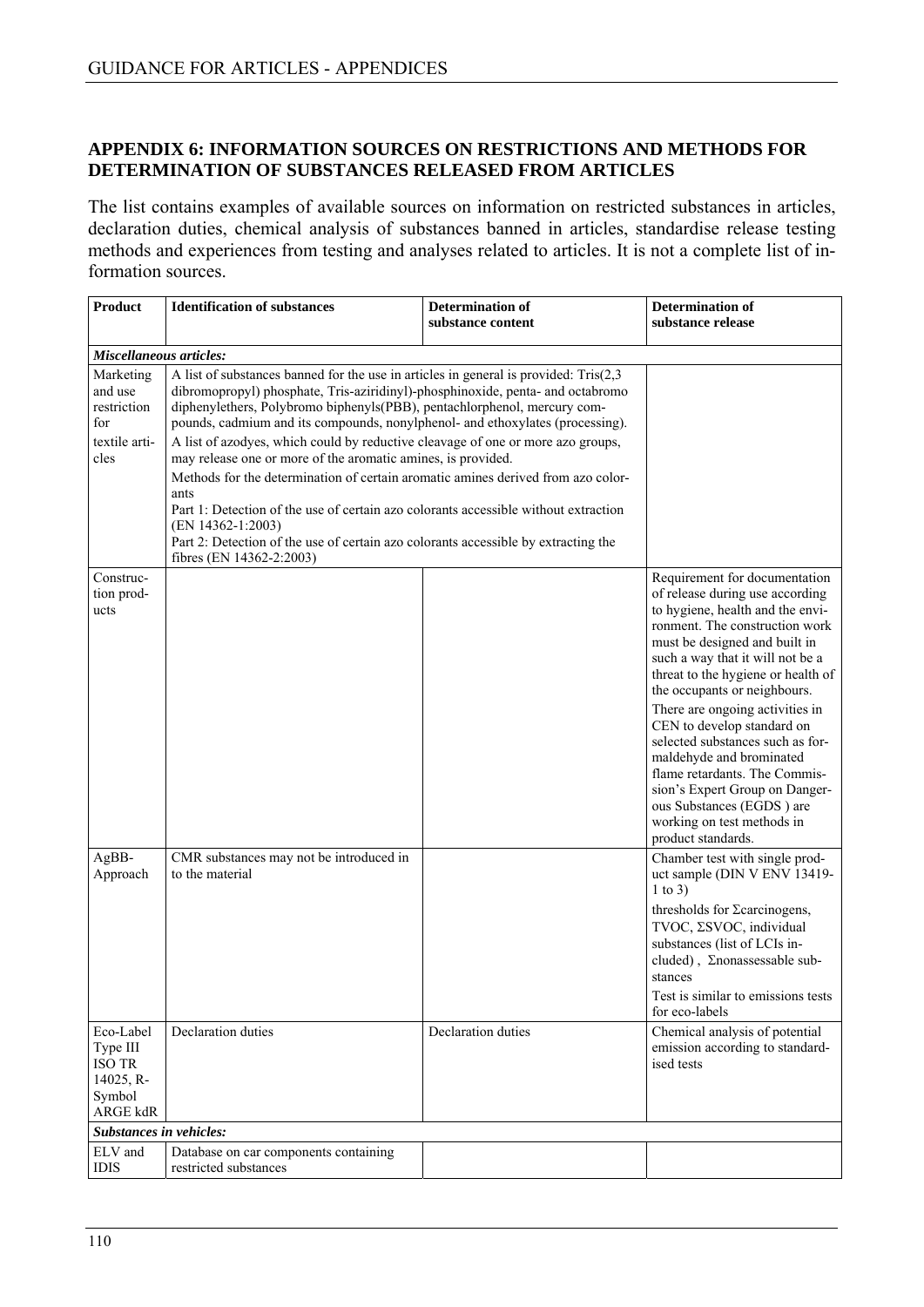| Product                                                     | <b>Identification of substances</b>                                                                                                                                                                                                                                                                                                                                                                                                                                                                                          | <b>Determination of</b><br>substance content                                                                                                                                      | <b>Determination of</b><br>substance release                                                                                                                                                                                                                                                                                                                                                                                                                                                          |
|-------------------------------------------------------------|------------------------------------------------------------------------------------------------------------------------------------------------------------------------------------------------------------------------------------------------------------------------------------------------------------------------------------------------------------------------------------------------------------------------------------------------------------------------------------------------------------------------------|-----------------------------------------------------------------------------------------------------------------------------------------------------------------------------------|-------------------------------------------------------------------------------------------------------------------------------------------------------------------------------------------------------------------------------------------------------------------------------------------------------------------------------------------------------------------------------------------------------------------------------------------------------------------------------------------------------|
| Toxproof<br>certificate                                     | Based on a list of substances that can dam-<br>age health or cause allergic reactions<br>The procedure of research follows in con-<br>sideration of experiences from manufactur-<br>ers and from other fields (indoor air, work<br>place requirements):<br>Identification of each material/component<br>using a received material list.<br>basic analysis for each material like tex-<br>tiles, leather, plastics<br>analysis of each material with skin contact<br>analysis of indoor air<br>toxicological expert appraisal | Content testing like:<br>banned azo-dyes (DIN EN 14326-<br>1/2)                                                                                                                   | Standardised release testing<br>methods used:<br>Static headspace (VDA-norm<br>277) with flame ionisation de-<br>tector (FID) or mass spectrome-<br>try(MS)<br>condensable substances (DIN<br>75201) gravimetrical method or<br>gas chromatography<br>odour of emitted components<br>(VDA 270) olfactory test<br>subskin test (patchtest)                                                                                                                                                             |
|                                                             | Electrical and electronic equipment (EEE):                                                                                                                                                                                                                                                                                                                                                                                                                                                                                   |                                                                                                                                                                                   |                                                                                                                                                                                                                                                                                                                                                                                                                                                                                                       |
| RoHS and<br>WEEE                                            | Six substances are banned in EEE: Pb, Hg,<br>Cd, Cr VI, PBB and PBDE                                                                                                                                                                                                                                                                                                                                                                                                                                                         | Chemical analysis by existing ana-<br>lytical methods for all applications<br>Further methods have to be devel-<br>oped.                                                          |                                                                                                                                                                                                                                                                                                                                                                                                                                                                                                       |
| Material<br>data bases<br>for elec-<br>tronic<br>equipment: | Wizard and GreenPack:<br>IT-Communication tool<br>Suppliers have to enlist substances in com-<br>ponents                                                                                                                                                                                                                                                                                                                                                                                                                     |                                                                                                                                                                                   |                                                                                                                                                                                                                                                                                                                                                                                                                                                                                                       |
|                                                             | Child care products and toys:                                                                                                                                                                                                                                                                                                                                                                                                                                                                                                |                                                                                                                                                                                   |                                                                                                                                                                                                                                                                                                                                                                                                                                                                                                       |
| <b>Standards</b><br>for child-<br>care prod-<br>ucts        | Analytical methods are given in the guideline "Child use and care articles - Gen-<br>eral and common safety guidelines" and Standard EN 14350-2.                                                                                                                                                                                                                                                                                                                                                                             |                                                                                                                                                                                   | Standard EN 14350-2 has limits<br>of the release of certain elements<br>from drinking equipments.<br>The guideline provides also<br>migration limits for certain<br>chemicals regulated in other<br>products.<br>Chemical substances in<br>toothbrushes (DIN 53160-1)                                                                                                                                                                                                                                 |
| Toy safety                                                  | Substance lists:<br>Dangerous substances/ preparations must<br>not be used                                                                                                                                                                                                                                                                                                                                                                                                                                                   | Chemical analysis<br>Screening methods                                                                                                                                            | The migration of heavy metals,<br>inorganic and organic<br>substances can be measured<br>according to the EN 71-3<br>standard where the simulant<br>0.07 M hydrochloric acid (HCl)<br>simulates artificial saliva or<br>gastric acid.<br>Analytical method is given in<br>Survey no. 46 (Chemical sub-<br>stances from tents and tunnels<br>for children, Wooden toys: Will<br>be published within August<br>2005)<br>Survey no. 14: Mapping of<br>Chemical Substances Discharge<br>when heating Clay |
|                                                             | Plastic articles - food contact material:                                                                                                                                                                                                                                                                                                                                                                                                                                                                                    |                                                                                                                                                                                   |                                                                                                                                                                                                                                                                                                                                                                                                                                                                                                       |
| practical<br>guidance<br>on food<br>contact<br>material     | Requirements to be considered<br>positive lists<br>purity standards for substances<br>special conditions of use for substances<br>and/or the materials/articles in which they<br>are used and SMLs                                                                                                                                                                                                                                                                                                                           | Numerous Standards for identifica-<br>tion and quantification of substances<br>in materials and articles and detailed<br>rules concerning sample taking and<br>analytical methods | Software tool Migratest Lite<br>2001: migration model<br>for the simulation in migration<br>tests. Certain conditions are<br>defined depending on the mate-<br>rial, the food simulant (e. g.<br>fatty, aqueous), time and tem-<br>perature                                                                                                                                                                                                                                                           |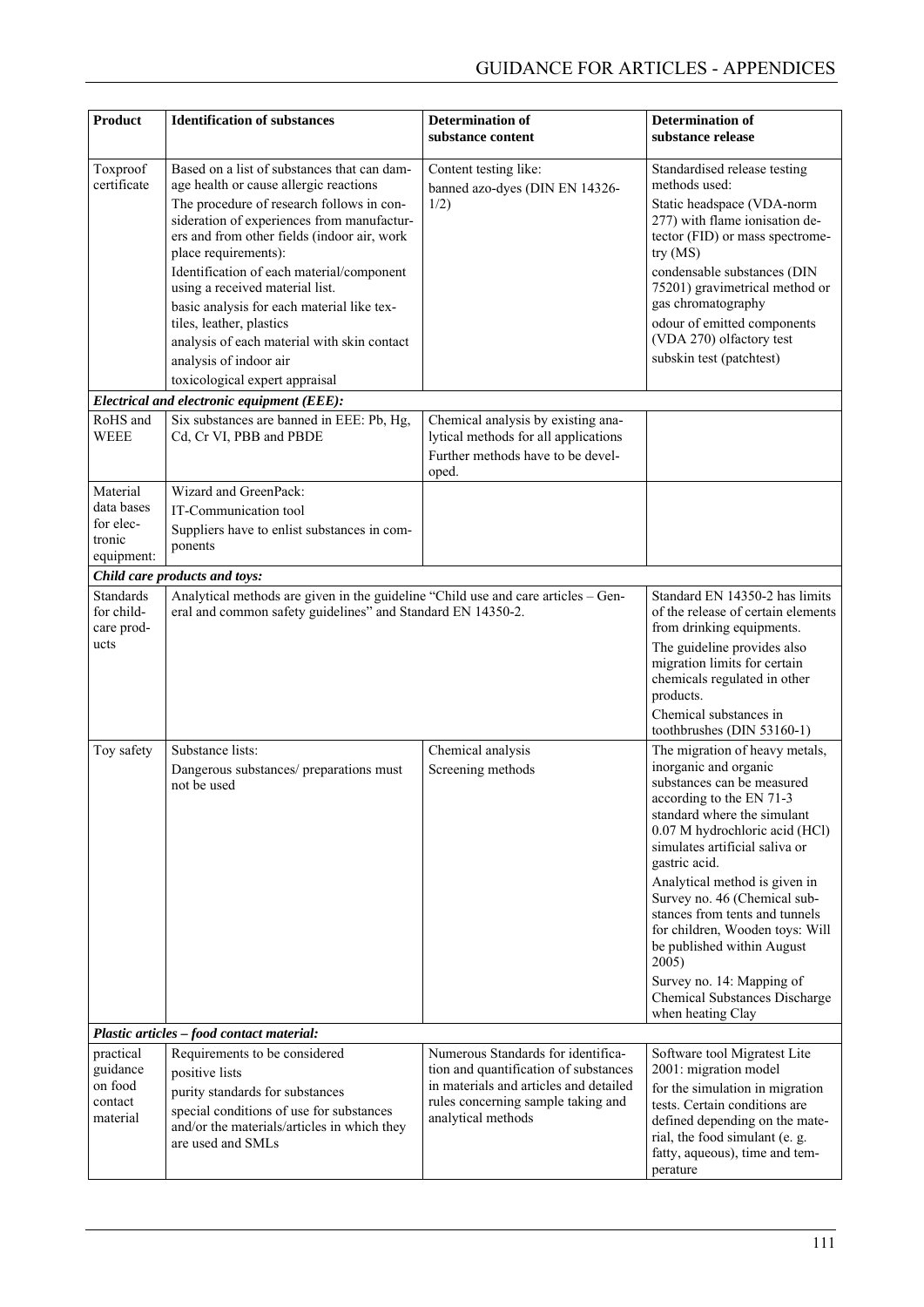| Product                                               | <b>Identification of substances</b>                                                                                                                                                                                                                                                                                                                             | <b>Determination of</b>                                                                                                                                                                                                                                                                                                                                                                                 | <b>Determination of</b>                                                                                                                                                                                                                                                                                                                                                                                                                                                                                         |
|-------------------------------------------------------|-----------------------------------------------------------------------------------------------------------------------------------------------------------------------------------------------------------------------------------------------------------------------------------------------------------------------------------------------------------------|---------------------------------------------------------------------------------------------------------------------------------------------------------------------------------------------------------------------------------------------------------------------------------------------------------------------------------------------------------------------------------------------------------|-----------------------------------------------------------------------------------------------------------------------------------------------------------------------------------------------------------------------------------------------------------------------------------------------------------------------------------------------------------------------------------------------------------------------------------------------------------------------------------------------------------------|
|                                                       |                                                                                                                                                                                                                                                                                                                                                                 | substance content                                                                                                                                                                                                                                                                                                                                                                                       | substance release                                                                                                                                                                                                                                                                                                                                                                                                                                                                                               |
| Directives<br>on food<br>contact<br>material          |                                                                                                                                                                                                                                                                                                                                                                 | In Germany: recommendations for<br>substances in polymers:<br>http://bfr.zadi.de/kse/                                                                                                                                                                                                                                                                                                                   | Release in the context of the<br>directives means a migration of<br>substances from material to the<br>foodstuff.<br>Overall migration limit (in<br>mg/dm <sup>2</sup> as a measure for inert-                                                                                                                                                                                                                                                                                                                  |
|                                                       |                                                                                                                                                                                                                                                                                                                                                                 |                                                                                                                                                                                                                                                                                                                                                                                                         | ness of the material or mg/kg):<br>Specific migration limits (SML,<br>in mg/kg or mg/l)                                                                                                                                                                                                                                                                                                                                                                                                                         |
| Directive<br>2002/72/E<br>C                           | Lists specifying the use of substances:<br>monomers and starting substances additives<br>(Annex III) and<br>products obtained by means of bacterial<br>fermentation (Annex IV)<br>possible restrictions (Annex V, VI) for<br>usage.                                                                                                                             | Another possible method to exclude a<br>relevant migration is to measure the<br>quantity (Q) of a substance in the<br>finished material or article and to<br>compare it with the value of its spe-<br>cific migration (SM) known from<br>experimentation or valid diffusion<br>models<br>78/142/EEC: limits for the content of<br>vinyl chloride in a finished material<br>or released by this material | General analysis of overall mi-<br>gration<br>For detailed information on<br>analytical methods the directive<br>refers to other documents like:<br>82/711/EEC: basic rules neces-<br>sary for testing migration of the<br>constituents of plastic materials<br>and articles<br>82/572/EEC: simulates to be<br>used in migration tests<br>97/48/EEC (temperature and<br>time)<br>Standards EN 1186 (globalmi-<br>gration)<br>Standards EN 13130 (specific<br>migration)                                         |
| ESD on<br>additives<br>used in<br>Plastic<br>Industry |                                                                                                                                                                                                                                                                                                                                                                 |                                                                                                                                                                                                                                                                                                                                                                                                         | Estimation: Potential release as<br>emission or loss factors over<br>service life:<br>10 additive types (e.g. antioxi-<br>dants, anti-static agent, col-<br>ourants) according to their func-<br>tion identified.<br>The loss is estimated as a per-<br>centage of the amount of addi-<br>tives used (dependent on particle<br>size (threshold value 40 $\mu$ m) and<br>volatility (related to the vapour<br>pressure).<br>It depends on the application of<br>the additives and the values of<br>service life. |
| EURO-<br>CAD                                          | Report formats were used to communicate<br>Alert and EURASCP system: a report for-<br>mat to inform colleagues inspectors within<br>the EU and Norway when products with an<br>exceed limit value of cadmium are found<br>and it seems possible that it is planned to<br>transport them to other EU countries.<br>Report form EuroCad company inspec-<br>tions. | Quantification methods for cadmium<br>content in articles:<br>INAA (instrumental neutron activa-<br>tion analysis)<br>DIN V ENV 1122<br>AAS (atom adsorption spectroscopy),<br>XRF (x-ray fluorescence spectros-<br>copy) and others                                                                                                                                                                    |                                                                                                                                                                                                                                                                                                                                                                                                                                                                                                                 |
| Labelling requirements:                               |                                                                                                                                                                                                                                                                                                                                                                 |                                                                                                                                                                                                                                                                                                                                                                                                         |                                                                                                                                                                                                                                                                                                                                                                                                                                                                                                                 |
| Nordic<br>swan for<br>writing<br>instruments          | Lists of substances excluded from use in<br>these products are used.<br>supplier has to provide a declaration of<br>classification, content of named substances<br>and product composition.                                                                                                                                                                     | Only general (GLP) requirements for<br>content analysis on substance identi-<br>fication and quantification are given                                                                                                                                                                                                                                                                                   |                                                                                                                                                                                                                                                                                                                                                                                                                                                                                                                 |
|                                                       |                                                                                                                                                                                                                                                                                                                                                                 |                                                                                                                                                                                                                                                                                                                                                                                                         |                                                                                                                                                                                                                                                                                                                                                                                                                                                                                                                 |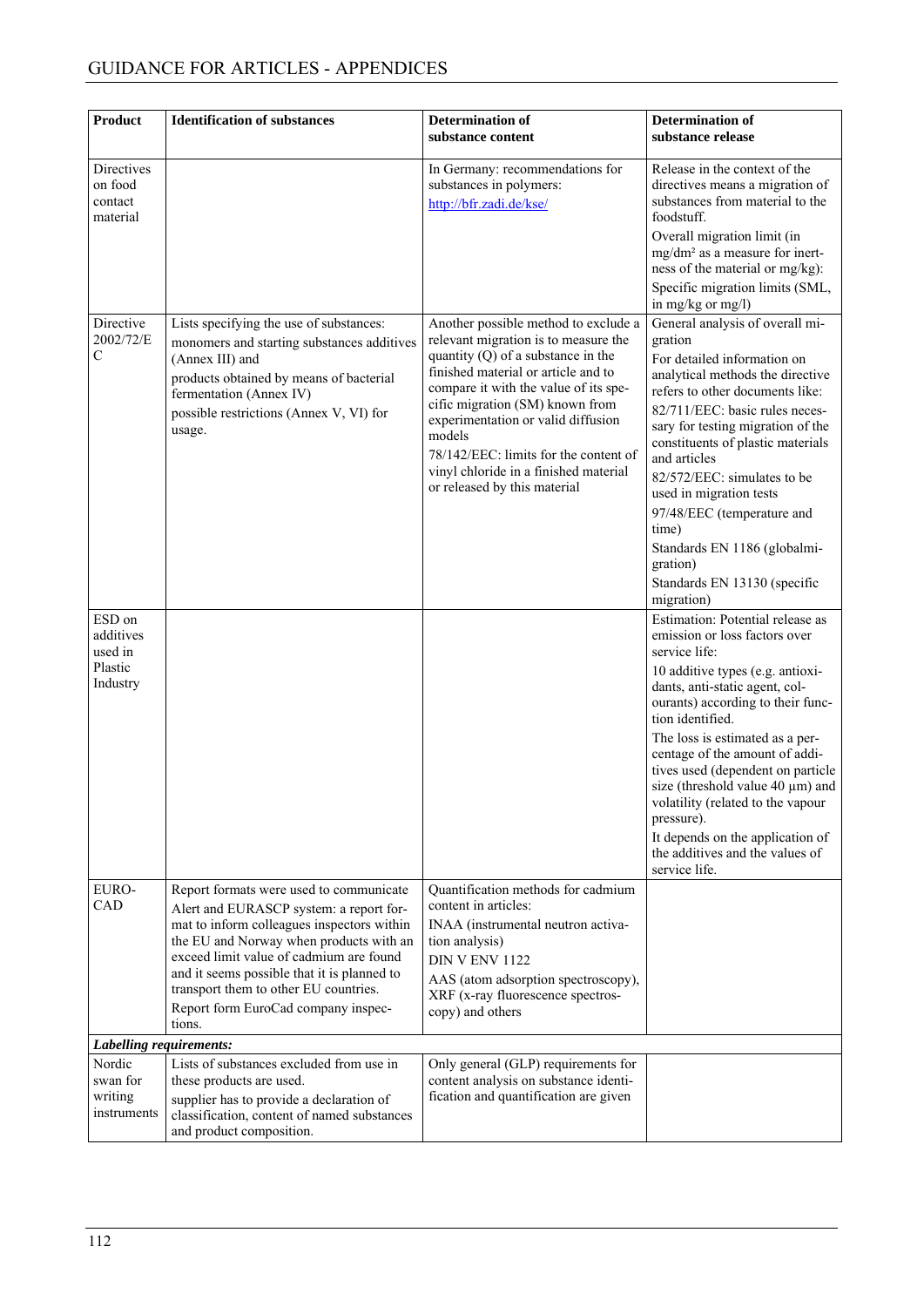| Product                                                                | <b>Identification of substances</b>                                                                                                                                                                                                       | <b>Determination of</b><br>substance content                                                                                                                                                                                                                                                                                                                                                                                                                                                                                                                               | <b>Determination of</b><br>substance release                                                                                                                                                                                                                                                                                                                                                                                                                                                                                |
|------------------------------------------------------------------------|-------------------------------------------------------------------------------------------------------------------------------------------------------------------------------------------------------------------------------------------|----------------------------------------------------------------------------------------------------------------------------------------------------------------------------------------------------------------------------------------------------------------------------------------------------------------------------------------------------------------------------------------------------------------------------------------------------------------------------------------------------------------------------------------------------------------------------|-----------------------------------------------------------------------------------------------------------------------------------------------------------------------------------------------------------------------------------------------------------------------------------------------------------------------------------------------------------------------------------------------------------------------------------------------------------------------------------------------------------------------------|
| Thai Green<br>Label for<br>writing<br>instruments                      | lists of substances that are excluded from<br>use in certain applications                                                                                                                                                                 | To ensure product quality the following general standards and require-<br>ments must be passed:<br>Thai Industrial Standards or Industrial Standard product quality test as<br>TISI 346, ball-point pens<br>TISI 650, black lead pencils<br>TISI 822, oil based marking pens<br>TISI 1147, colour lead pencils pens<br>TISI 1149, wax crayons or<br>an acceptable international /national standard or<br>the International/national standardised test of product quality and<br>manufactured, transported, disposed as required by legislation e.g. Fac-<br>tory Act 1992. |                                                                                                                                                                                                                                                                                                                                                                                                                                                                                                                             |
| Furnishing<br><b>Blue Angel</b><br>for furni-<br>ture based<br>on wood | substance lists exclusion from use in the<br>product (with declaration from producer)<br>Documentation of compliance:                                                                                                                     | Thresholds for<br>Formaldehyde in the raw state of the<br>wood product, i.e. prior to machining<br>or coating: a steady state, concentra-<br>tion of 0.1 ppm in the test chamber<br>Content of Formaldehyde and TVOC<br>in the finished product<br>Test Methods for Wood-Based Mate-<br>rials, Federal Health Bulletin 10/91 p.<br>487-483                                                                                                                                                                                                                                 | Limit values of emissions from<br>finished furniture Chamber test<br>with a sample of the finished<br>product or parts of the product<br>Formaldehyde and VOC (sub-<br>stances are listed) after 24 h $+/-$<br>2 <sub>h</sub><br>Formaldehyde and VOC after 28<br>days (it is recommended to take<br>samples on at least 3 days in<br>between)<br>Identification and quantification<br>with GC-MS<br>Official Journal of BAM (Fed-<br>eral Institute for Materials Re-<br>search and Testing), vol. 29,<br>1999, p. 234-250 |
| <b>Blue Angle</b><br>for wood<br>panels                                | No use of:<br>wood preservatives (fungicides, insecti-<br>cides, fire protection agents)<br>halogenated organic compounds<br>Documentation of compliance:<br>Recipe for the production of the wood-<br>based material and of the coating. |                                                                                                                                                                                                                                                                                                                                                                                                                                                                                                                                                                            | Limit values for the emission of<br>substances. Chamber test with<br>product sample<br>Formaldehyde, VOC and indi-<br>vidual substances<br>Phenol ("Phenol Measurement -<br>p-nitroanilin process", VDI Di-<br>rective 3485)<br><b>MDI</b><br>phenol-containing binding<br>agents<br>Identification and quantification<br>with GC-MS                                                                                                                                                                                        |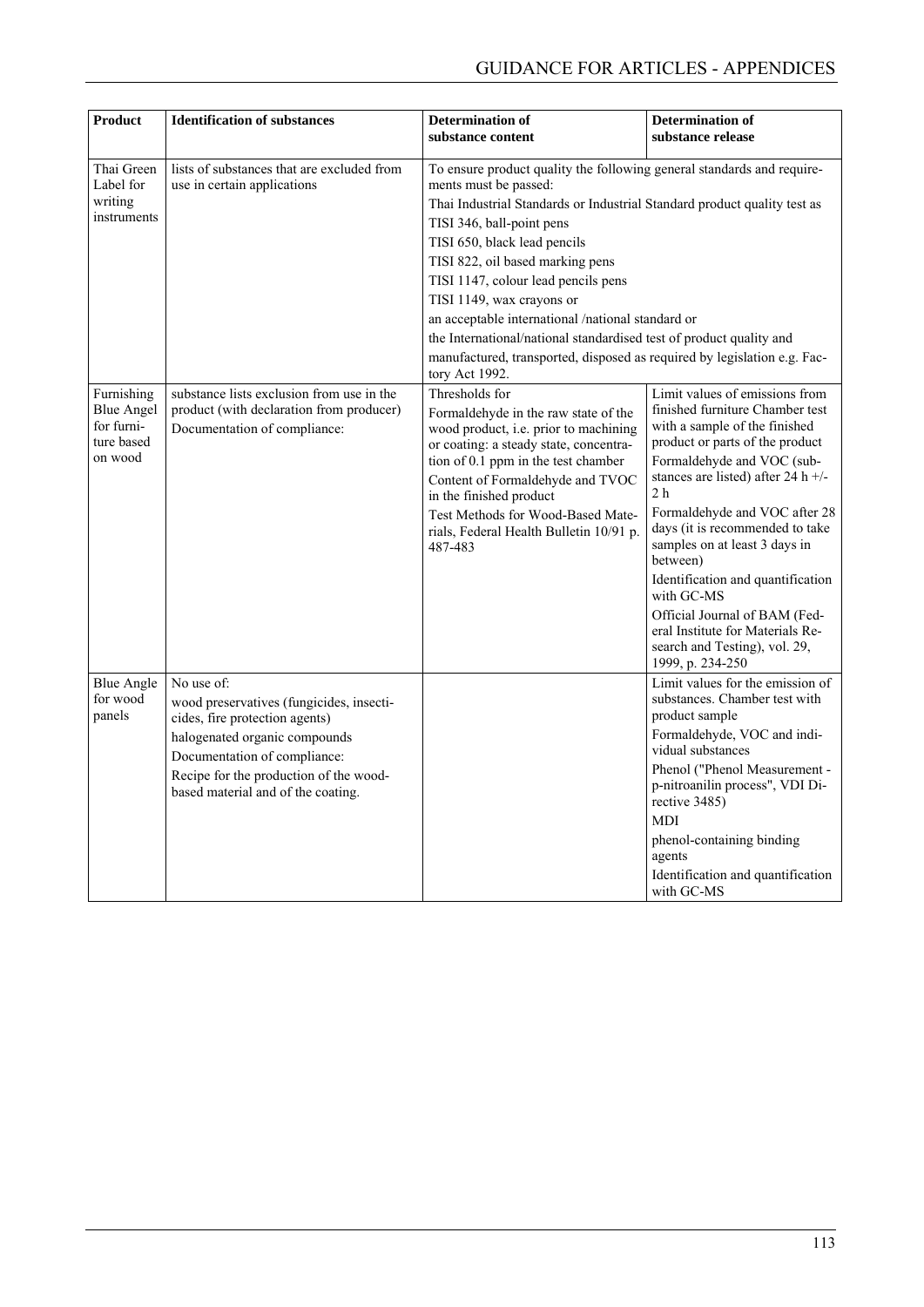<span id="page-113-0"></span>

| Product                                        | <b>Identification of substances</b>                                                                                                                                                                                                                                                                                                                                            | Determination of                                                                                                                                     | <b>Determination of</b>                                                                                                                                                                                                                                                                                                                                                                                                                                                 |
|------------------------------------------------|--------------------------------------------------------------------------------------------------------------------------------------------------------------------------------------------------------------------------------------------------------------------------------------------------------------------------------------------------------------------------------|------------------------------------------------------------------------------------------------------------------------------------------------------|-------------------------------------------------------------------------------------------------------------------------------------------------------------------------------------------------------------------------------------------------------------------------------------------------------------------------------------------------------------------------------------------------------------------------------------------------------------------------|
|                                                |                                                                                                                                                                                                                                                                                                                                                                                | substance content                                                                                                                                    | substance release                                                                                                                                                                                                                                                                                                                                                                                                                                                       |
| Label for<br>upholstery<br>and mat-<br>tresses | The used materials (leather, textiles, uphol-<br>stery and coating material, adhesives) must<br>not contain substances that are toxic,<br>$\text{CRM}^{54}$ , known as a strong contact aller-                                                                                                                                                                                 |                                                                                                                                                      | Chamber test with product sam-<br>ple (according to RAL-UZ 76<br>wood products, DIN ENV<br>13419-1, VDA 276)                                                                                                                                                                                                                                                                                                                                                            |
|                                                | gen (leather) <sup>55</sup><br>No use of certain dyes or pigments (sub-<br>stance list)<br>The following documents are requested for<br>compliance:<br>recipe for the production of the wood-based<br>material and, if the occasion arises, of the<br>coating.<br>test certificates<br>statement or declaration of the suppliers<br>product information for the used materials |                                                                                                                                                      | LANXESS criticises that the<br>scenario chamber test is very<br>expensive and time-consuming.<br>They prefer other smaller scaled<br>methods from the automotive<br>industry:<br>Headspace-method: RAL-GZ<br>479/VDA 277 (PV 3341),<br>PB VWL 709/VDA 278 overall-<br>emission, for leather used in<br>cars,<br>RAL-GZ 479/DIN EN 717-<br>3/VDA 275 free formaldehyde<br>in for leather used in cars,<br>Fogging DIN 75201/ISO 6452<br>condensable emission for leather |
|                                                |                                                                                                                                                                                                                                                                                                                                                                                |                                                                                                                                                      | used in cars                                                                                                                                                                                                                                                                                                                                                                                                                                                            |
| Nordic<br>Swan for<br>Furniture                | Not allowed are:<br>biocides classified by WHO as Type 1A or<br>1B (mandatory) for wood                                                                                                                                                                                                                                                                                        | Methods for detection and measuring of formaldehyde depending on<br>material are:<br>ENV 717 (perforator method)                                     |                                                                                                                                                                                                                                                                                                                                                                                                                                                                         |
| and Fit-<br>ments                              | CMR, toxic, allergenic substances                                                                                                                                                                                                                                                                                                                                              | Finnish classification system: "Emission Classification of building mate-                                                                            |                                                                                                                                                                                                                                                                                                                                                                                                                                                                         |
|                                                | halogenated organic substances                                                                                                                                                                                                                                                                                                                                                 | rial" <sup>56</sup> and Climate Chamber, method, ENV-717-1                                                                                           |                                                                                                                                                                                                                                                                                                                                                                                                                                                                         |
|                                                | heavy metals<br>individual substances (substance list)                                                                                                                                                                                                                                                                                                                         | Chamber method used for correlation of emission potential (EN 120) as<br>$mg/100$ , emission level expressed in ppm or mg/m <sup>3</sup>             |                                                                                                                                                                                                                                                                                                                                                                                                                                                                         |
|                                                | For documentation of compliances:                                                                                                                                                                                                                                                                                                                                              | EN ISO 14184 (emission from padding materials and textiles)                                                                                          |                                                                                                                                                                                                                                                                                                                                                                                                                                                                         |
|                                                | The producer of wood material shall submit                                                                                                                                                                                                                                                                                                                                     | CEN standard 131 (for adhesives)                                                                                                                     |                                                                                                                                                                                                                                                                                                                                                                                                                                                                         |
|                                                | information on total amount (in g/kg panel)<br>of chemical substances classified as envi-                                                                                                                                                                                                                                                                                      | Nitrosamines: chamber test (ENV 13419-1 after 24 h and 30 h) or ZH<br>ISO $1/120.23^{57}$ for air sampling; Thresholds for                           |                                                                                                                                                                                                                                                                                                                                                                                                                                                                         |
|                                                | ronmentally harmful. The supplier has to                                                                                                                                                                                                                                                                                                                                       | emission and content: formaldehyde                                                                                                                   |                                                                                                                                                                                                                                                                                                                                                                                                                                                                         |
|                                                | classify the constituents.                                                                                                                                                                                                                                                                                                                                                     | substances harmful to the environment                                                                                                                |                                                                                                                                                                                                                                                                                                                                                                                                                                                                         |
|                                                |                                                                                                                                                                                                                                                                                                                                                                                | aromatic solvents                                                                                                                                    |                                                                                                                                                                                                                                                                                                                                                                                                                                                                         |
|                                                |                                                                                                                                                                                                                                                                                                                                                                                | organic solvents and substances classified environmentally harmful (e.g.<br>quantity per m <sup>2</sup> surface                                      |                                                                                                                                                                                                                                                                                                                                                                                                                                                                         |
| The IKEA<br>way of<br>purchasing               | IKEA provides a negative list of sub-<br>stances, which must not be used by its sup-<br>pliers.<br>IKEA demands a minimum chemicals<br>management system of its suppliers, includ-<br>ing listing all chemicals used.                                                                                                                                                          | Content and release analysis is car-<br>ried out to control whether products<br>comply with IKEA specification on<br>chemical compounds (see below). | Release analysis (e.g. chamber<br>tests) are also carried out to<br>identify potential risks related to<br>long term exposure of sub-<br>stances                                                                                                                                                                                                                                                                                                                        |

55 List of the German BfR

 $\overline{a}$ 

<sup>54</sup> According to Directive 67/548/EEC annex I, GefStV, TRGS, MAK- und BAT-Werte-Liste

<sup>(</sup>https://gripsdb.dimdi.de/websearch/servlet/Gate?accessid=bfrKABasic&language=de#\_\_DEFANCHOR\_\_)

<sup>56</sup> http:www.rts.fi/emission\_classification\_of\_building\_materials.htm

<sup>57</sup> Hauptverband der gewerblichen Berufsgenossenschaften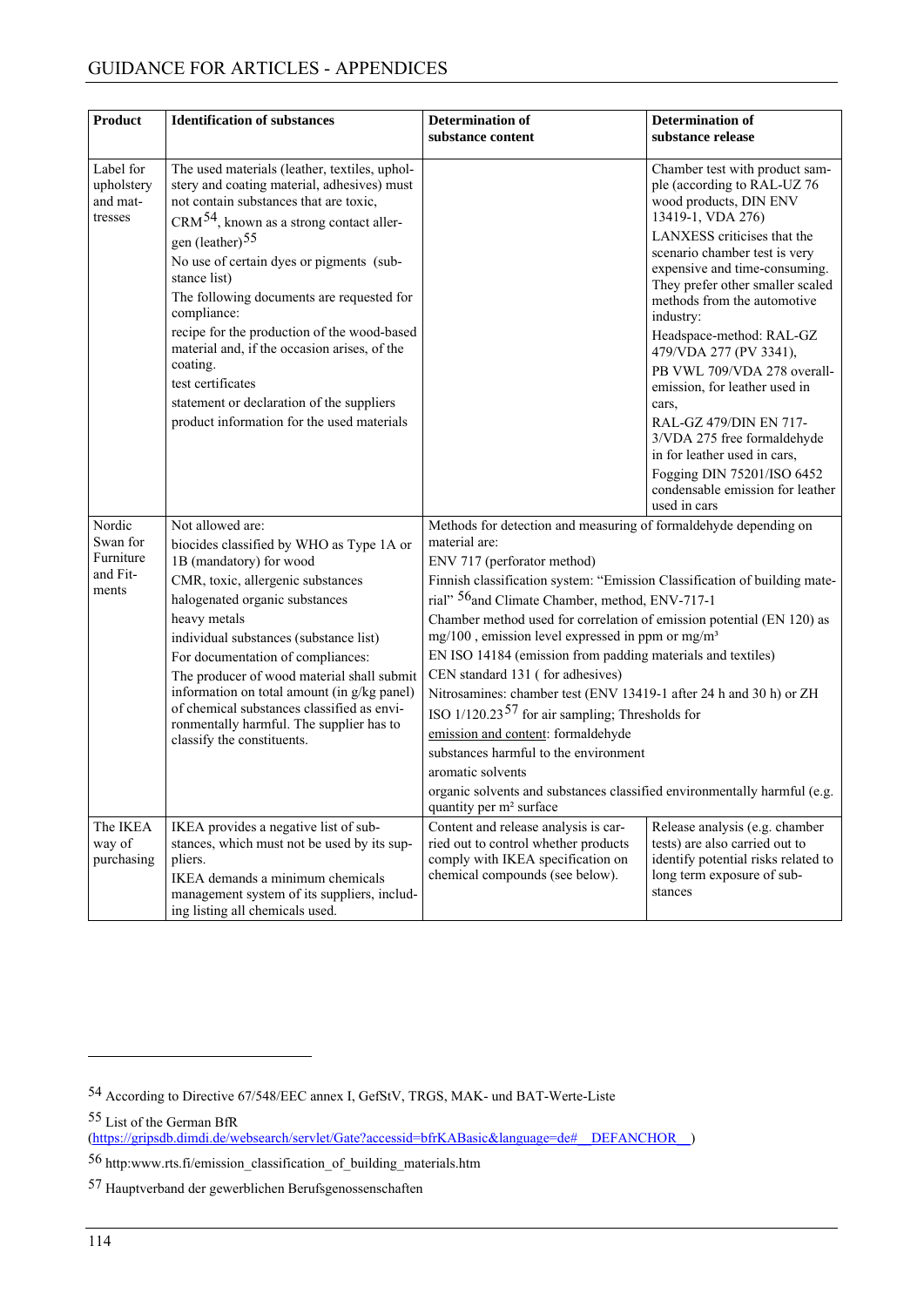| <b>Product</b>            | <b>Identification of substances</b>                                     | <b>Determination of</b><br>substance content                                                                                                                                 | <b>Determination of</b><br>substance release                                                                             |
|---------------------------|-------------------------------------------------------------------------|------------------------------------------------------------------------------------------------------------------------------------------------------------------------------|--------------------------------------------------------------------------------------------------------------------------|
| ESD on                    |                                                                         |                                                                                                                                                                              | A total release is estimated                                                                                             |
| textiles                  |                                                                         |                                                                                                                                                                              | for volatile substances to the<br>atmosphere                                                                             |
|                           |                                                                         |                                                                                                                                                                              | for biocides from indoor articles<br>to wastewater through cleaning                                                      |
|                           |                                                                         |                                                                                                                                                                              | for biocides from outdoor arti-<br>cles to wastewater and soil.                                                          |
| Oeko-Tex<br>100           | Testing methods for detection of banned<br>substances (substance lists) | Testing methods to control compli-<br>ance with thresholds for:                                                                                                              | Testing methods to control com-<br>pliance with thresholds for:                                                          |
|                           |                                                                         | content of pesticides and chlorinated<br>phenols                                                                                                                             | release of heavy metals under<br>artificial perspiration conditions                                                      |
|                           |                                                                         | formaldehyde or containing trace<br>amounts (significantly lower than the<br>required legal limits)                                                                          | For pigment, vat or sulphurous<br>colorants a minimum grade of<br>colour fastness to rubbing of 3<br>(dry) is acceptable |
| EU-Flower<br>for textiles | Documentation includes a manufacturing<br>system diagram with           | Analysis of chemicals and emissions by laboratories which are accred-<br>ited according ISO 17025.                                                                           |                                                                                                                          |
|                           | flow diagram and list of all suppliers                                  | Test methods/standards are indicated in the criteria documents (content                                                                                                      |                                                                                                                          |
|                           | list of used chemicals, dyes and pigments in                            | and release)                                                                                                                                                                 |                                                                                                                          |
|                           | the product                                                             | Named substances are prohibited (substance list)                                                                                                                             |                                                                                                                          |
|                           |                                                                         | Thresholds for individual substances                                                                                                                                         |                                                                                                                          |
| ChemRisk                  |                                                                         | As a reference system ChemTest is part of the toolbox and provides<br>available analytical methods suitable to close data gaps remaining in the<br>knowledge based analysis. |                                                                                                                          |
|                           |                                                                         | Development and validation of biomarkers are key issues of EIS-<br>ChemRisks (low dose biomarkers).                                                                          |                                                                                                                          |
|                           |                                                                         | Tool working with ExpoScenarios as standard scenarios.                                                                                                                       |                                                                                                                          |
|                           |                                                                         | The focus of EIS-CHEMRISKS will be to evaluate the feasibility of<br>using data derived from modelling activities in the EU and in the world.                                |                                                                                                                          |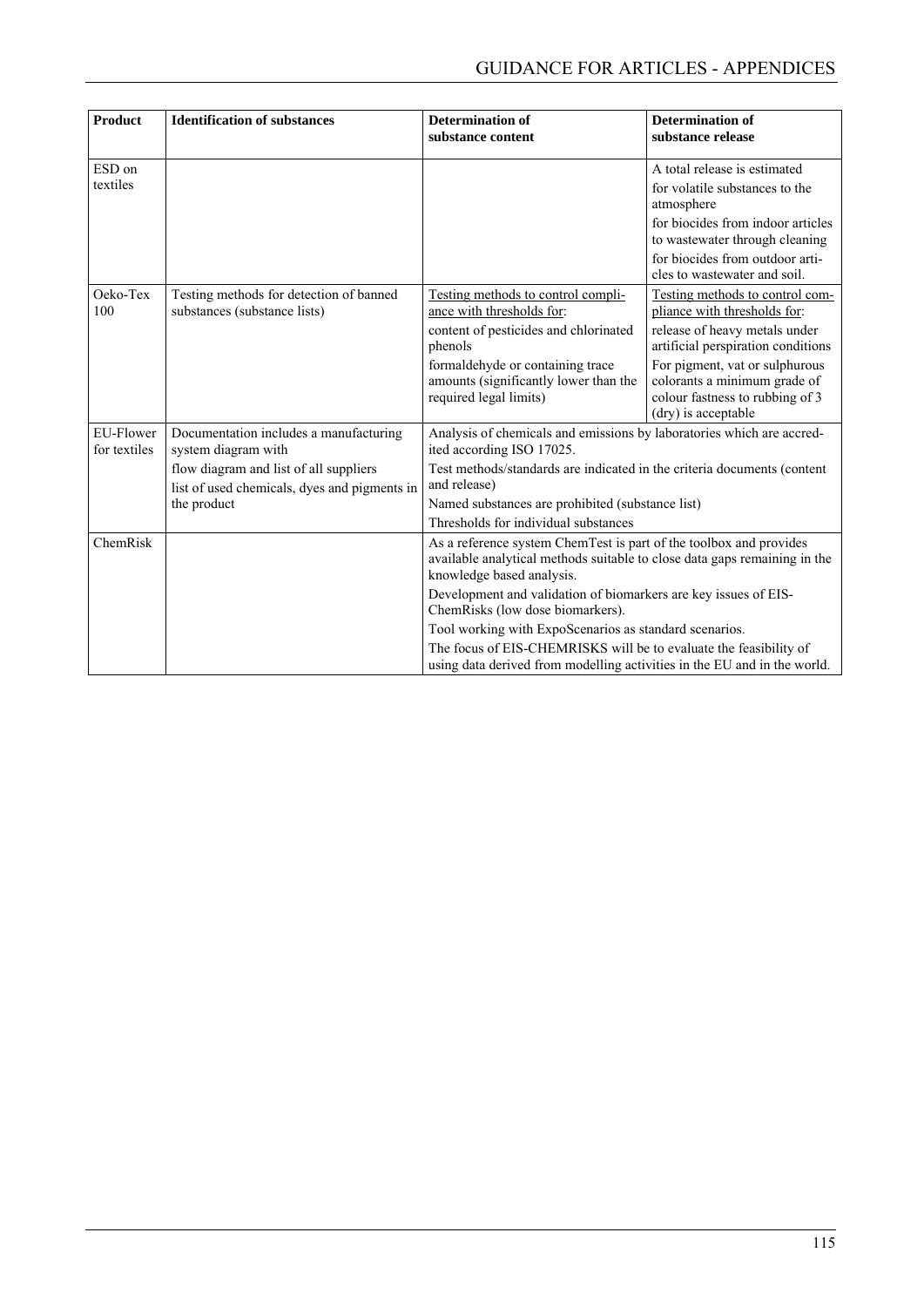### **APPENDIX 7: LEGISLATION RESTRICTING THE USE OF SUBSTANCES IN ARTI-CLES**

| <b>Instrument</b>                                                                                       | Coverage                                                               | <b>Conditions</b>                                                                                                                                                                                                                                       | <b>Notes</b>                                                                                                                                                                                      |
|---------------------------------------------------------------------------------------------------------|------------------------------------------------------------------------|---------------------------------------------------------------------------------------------------------------------------------------------------------------------------------------------------------------------------------------------------------|---------------------------------------------------------------------------------------------------------------------------------------------------------------------------------------------------|
| Directive 76/769/EEC<br>Marketing and use<br>restrictions Directive                                     | Placing on the market<br>and use of hazardous<br>substances in Annex I | Restrictions on marketing and<br>use of substance, may contain<br>exemptions                                                                                                                                                                            | Restrictions will be taken up<br>in Annex XVII of REACH<br>$((also see Art 137 on transi-$<br>tional measures regarding<br>restrictions)                                                          |
| Directive 98/8/EC<br><b>Biocides Directive</b>                                                          | <b>Biocidal</b> products                                               | Substances included in An-<br>$\bullet$<br>nex I may be used as active<br>substances in biocidal prod-<br>ucts, Annex I may contain<br>substance specific condi-<br>tions; and<br>Authorisation of biocidal<br>$\bullet$<br>products at national level. | The use of certain bio-<br>$\bullet$<br>cides is restricted by Di-<br>rective76/769/EEC; and<br>restrictions of non-active<br>$\bullet$<br>substances should be<br>under Directive<br>76/769/EEC. |
| Directive 94/62                                                                                         | Packaging and packag-<br>ing waste                                     | Concentration limits for heavy<br>metal content in packaging ma-<br>terials                                                                                                                                                                             |                                                                                                                                                                                                   |
| Directive 76/768                                                                                        | Cosmetics                                                              | List of banned and permitted<br>substances for use in cosmetic<br>products                                                                                                                                                                              |                                                                                                                                                                                                   |
| Directive 842/2006                                                                                      | Greenhouse gases                                                       | Restrictions on fluorinated<br>greenhouse gases                                                                                                                                                                                                         |                                                                                                                                                                                                   |
| Directive 89/106 on<br>construction products<br>Directive 89/686 on<br>personal protective<br>equipment | "New approach" Direc-<br>tives                                         | Contains general provisions on<br>the materials from which the<br>products covered can be made,<br>especially specifying that they<br>should not affect health of users<br>and/or not release toxic gases                                               |                                                                                                                                                                                                   |
| Directive 93/42 on<br>medical devices                                                                   |                                                                        |                                                                                                                                                                                                                                                         |                                                                                                                                                                                                   |
| Directive 98/79 on in<br>vitro diagnostic medi-<br>cal devices                                          |                                                                        | This also has a provision on<br>bioavailability of substances in<br>the devices                                                                                                                                                                         |                                                                                                                                                                                                   |
| Directive 90/385 on<br>active implantable<br>medical devices                                            |                                                                        |                                                                                                                                                                                                                                                         |                                                                                                                                                                                                   |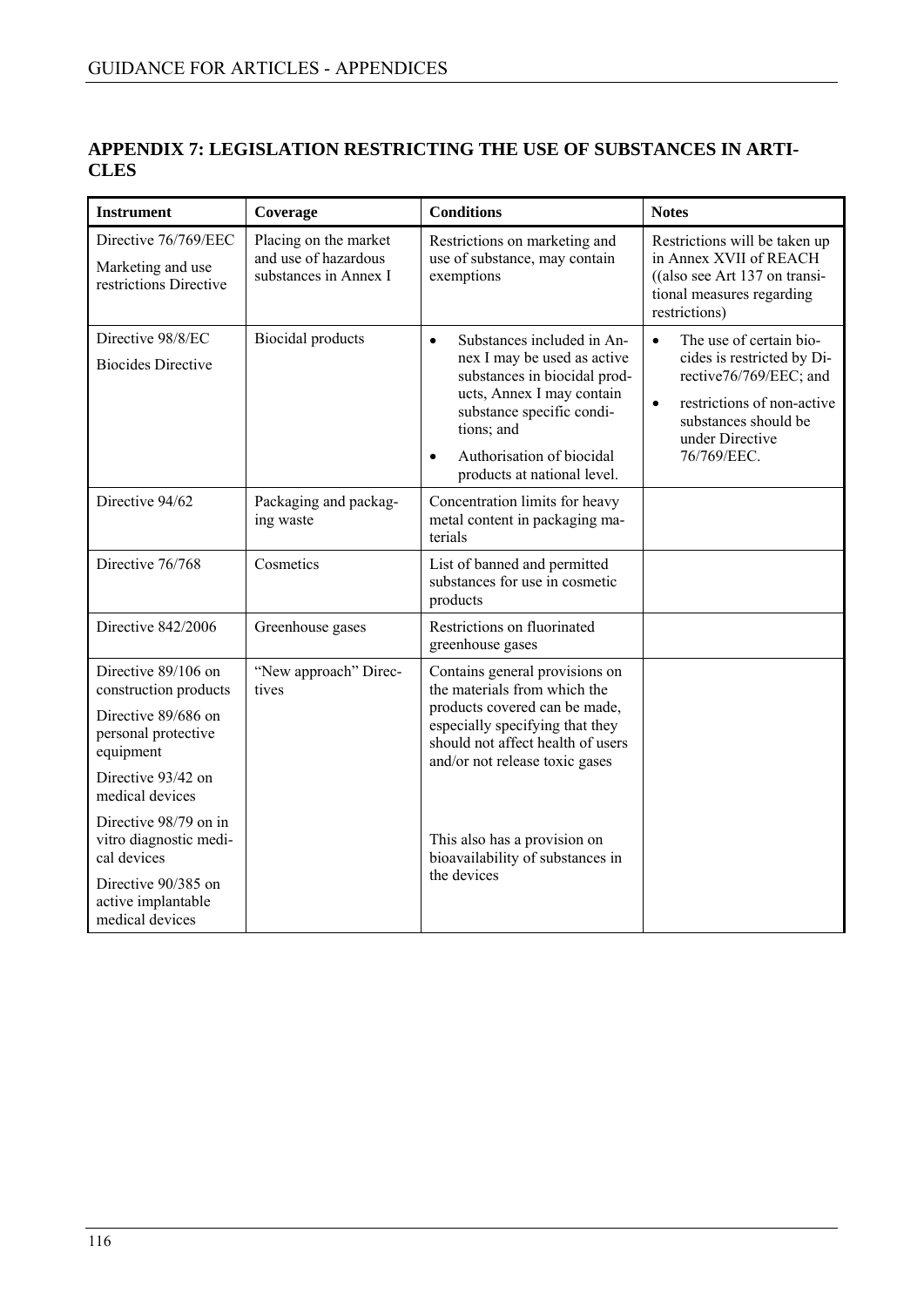| <b>Instrument</b>                                                                                                                | Coverage                                                                                                                                                                  | <b>Conditions</b>                                                                                                                                        | <b>Notes</b>                                                                                                                                                                                                                                                                                                |
|----------------------------------------------------------------------------------------------------------------------------------|---------------------------------------------------------------------------------------------------------------------------------------------------------------------------|----------------------------------------------------------------------------------------------------------------------------------------------------------|-------------------------------------------------------------------------------------------------------------------------------------------------------------------------------------------------------------------------------------------------------------------------------------------------------------|
| <b>Environment-Other</b>                                                                                                         |                                                                                                                                                                           |                                                                                                                                                          |                                                                                                                                                                                                                                                                                                             |
| Directive 2002/95/EC<br>Restriction of Hazard-<br>ous Substances<br>(RoHS) Directive                                             | Electrical and electronic<br>equipment falling under<br>categories set in Annex<br>IA to Directive<br>2002/96/EC (Waste<br><b>Electrical and Electronic</b><br>Equipment) | New equipment may not<br>$\bullet$<br>contain Pb, Hg, Cd, Cr(VI),<br>PBB, PBDE; and<br>exemptions listed in an An-<br>$\bullet$<br>nex.                  | Stakeholder consultation on<br>proposals for additional ex-<br>emptions ongoing                                                                                                                                                                                                                             |
| Amendment<br>2006/690/EC                                                                                                         | The use of Pb in crystal<br>glass in specific materi-<br>als and components used<br>in electrical and elec-<br>tronic equipment                                           | Exemptions for applications<br>$\bullet$<br>of Pb in crystal glass                                                                                       |                                                                                                                                                                                                                                                                                                             |
| Amendment<br>2006/691/EC                                                                                                         | Exemptions for applica-<br>tions of Pb and Cd in<br>electrical and electronic<br>equipment                                                                                | Exemptions granted based<br>$\bullet$<br>on a review process                                                                                             | Stakeholder consultation on<br>proposals for additional ex-<br>emptions ongoing                                                                                                                                                                                                                             |
| Amendment<br>2006/692/EC                                                                                                         | Exemptions for applica-<br>tions of Cr(VI) in elec-<br>trical and electronic<br>equipment                                                                                 | Exempted until 1/07/2007<br>٠                                                                                                                            |                                                                                                                                                                                                                                                                                                             |
| Directive<br>91/157/EEC, Direc-<br>tive 98/101/EC                                                                                | Batteries and accumula-<br>tors                                                                                                                                           | Marketing of batteries and ac-<br>cumulators containing more<br>than 0,00005 % of Hg prohib-<br>ited (exemption: more than 2 %<br>of Hg in button cells) | The revision of the directives<br>is under preparation. Direc-<br>tive 2006/66 will replace<br>Directive 91/157 as of<br>26/9/2008                                                                                                                                                                          |
| Directive 2000/53/EC<br>End-of-life vehicles<br>(ELVs) and Interna-<br>tional Dismantling<br><b>Information System</b><br>(IDIS) |                                                                                                                                                                           | The use of Pb, Hg, Cg and<br>$Cr(VI)$ is prohibited in vehicles<br>and their components.                                                                 | The directive aims to reduce<br>the amount of and risks from<br>(hazardous) waste from dis-<br>posal of ELVs. The IDIS<br>software is designed from car<br>manufacturers for providing<br>information to dismantling<br>companies about the content<br>of the four banned heavy<br>metals in car components |
| <b>Consumers</b>                                                                                                                 |                                                                                                                                                                           |                                                                                                                                                          |                                                                                                                                                                                                                                                                                                             |
| General Product<br><b>Safety Directive</b><br>(GPSD) 2001/95/EEC                                                                 | All consumer products<br>or aspects of those prod-<br>ucts that are not covered<br>by specific European<br>safety legislation                                             | A number of measures, includ-<br>ing published standards and<br>codes of good practice may be<br>taken into account in assessing<br>safety.              | Products must provide the<br>safety which consumers can<br>reasonably expect.                                                                                                                                                                                                                               |
| Directive 88/378/EEC<br>Toys Directive                                                                                           | Toys as defined in Arti-<br>cle 1                                                                                                                                         | Limit values for bioavailability<br>of metals resulting from the use<br>of toys                                                                          | Use of certain substances in<br>toys restricted by Directive<br>76/769/EEC                                                                                                                                                                                                                                  |
| Directive 93/11                                                                                                                  | Elastomer or rubber teats<br>and soothers                                                                                                                                 | List of permitted, authorised and<br>banned nitrosamines and N-<br>nitrosatable substances in elas-<br>tomers or rubber teats and<br>soothers            |                                                                                                                                                                                                                                                                                                             |